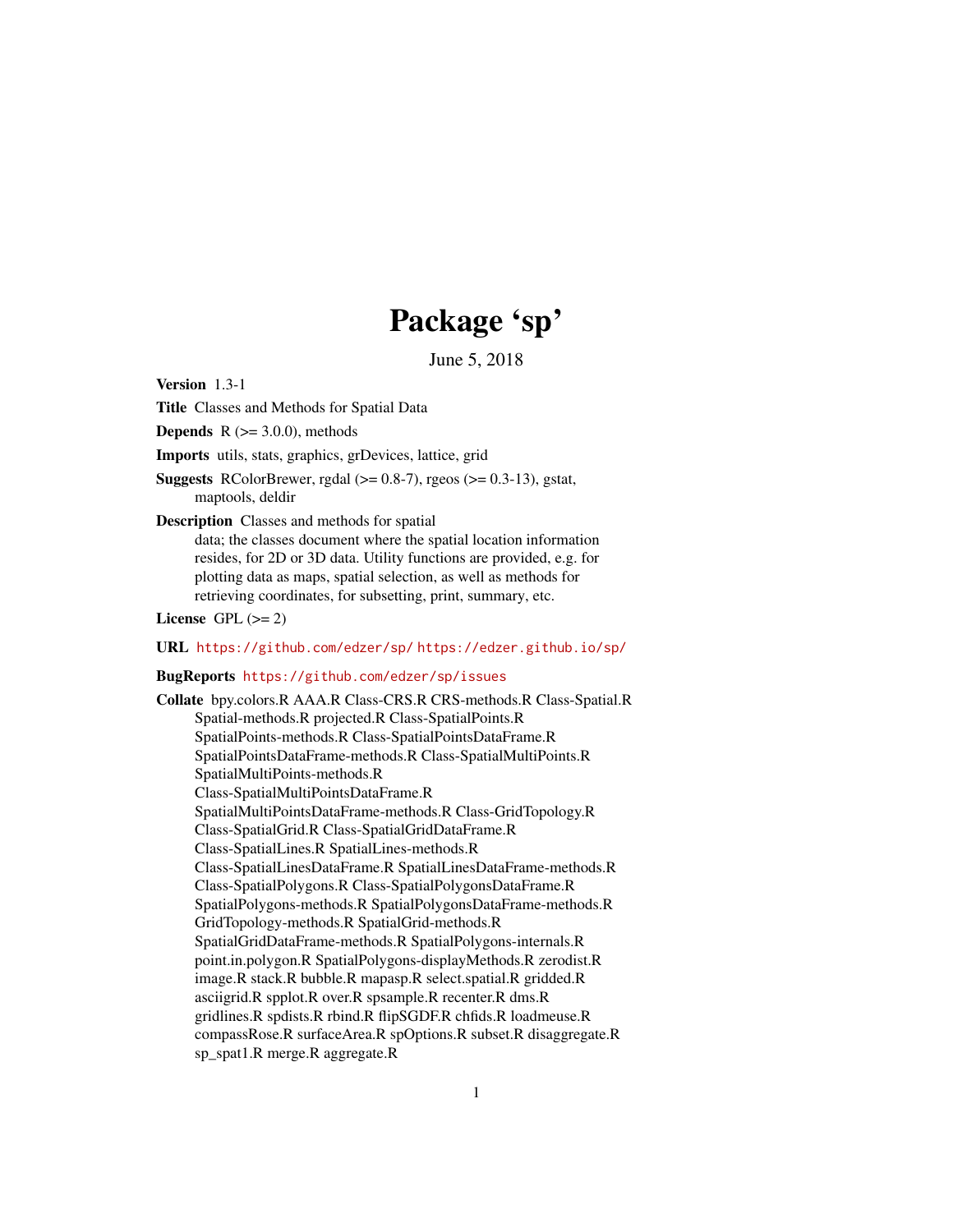# NeedsCompilation yes

Author Edzer Pebesma [aut, cre], Roger Bivand [aut], Barry Rowlingson [ctb], Virgilio Gomez-Rubio [ctb], Robert Hijmans [ctb], Michael Sumner [ctb], Don MacQueen [ctb], Jim Lemon [ctb], Josh O'Brien [ctb], Joseph O'Rourke [ctb]

Maintainer Edzer Pebesma <edzer.pebesma@uni-muenster.de>

Repository CRAN

Date/Publication 2018-06-05 13:58:03 UTC

# R topics documented:

| $\overline{4}$                                                                                                        |
|-----------------------------------------------------------------------------------------------------------------------|
| $\overline{5}$<br>aggregate                                                                                           |
| $\overline{7}$                                                                                                        |
| 8                                                                                                                     |
| 10                                                                                                                    |
| 11                                                                                                                    |
| 12                                                                                                                    |
| 14                                                                                                                    |
| 15                                                                                                                    |
| 16                                                                                                                    |
| 17                                                                                                                    |
| 18                                                                                                                    |
| 18                                                                                                                    |
| 20                                                                                                                    |
| dimensions-methods $\ldots \ldots \ldots \ldots \ldots \ldots \ldots \ldots \ldots \ldots \ldots \ldots \ldots$<br>21 |
| 22                                                                                                                    |
| 23                                                                                                                    |
| 24                                                                                                                    |
| 25                                                                                                                    |
| 26                                                                                                                    |
| 27                                                                                                                    |
| 28                                                                                                                    |
| 30                                                                                                                    |
| 32                                                                                                                    |
| 34                                                                                                                    |
| 36                                                                                                                    |
| 37                                                                                                                    |
| -37                                                                                                                   |
|                                                                                                                       |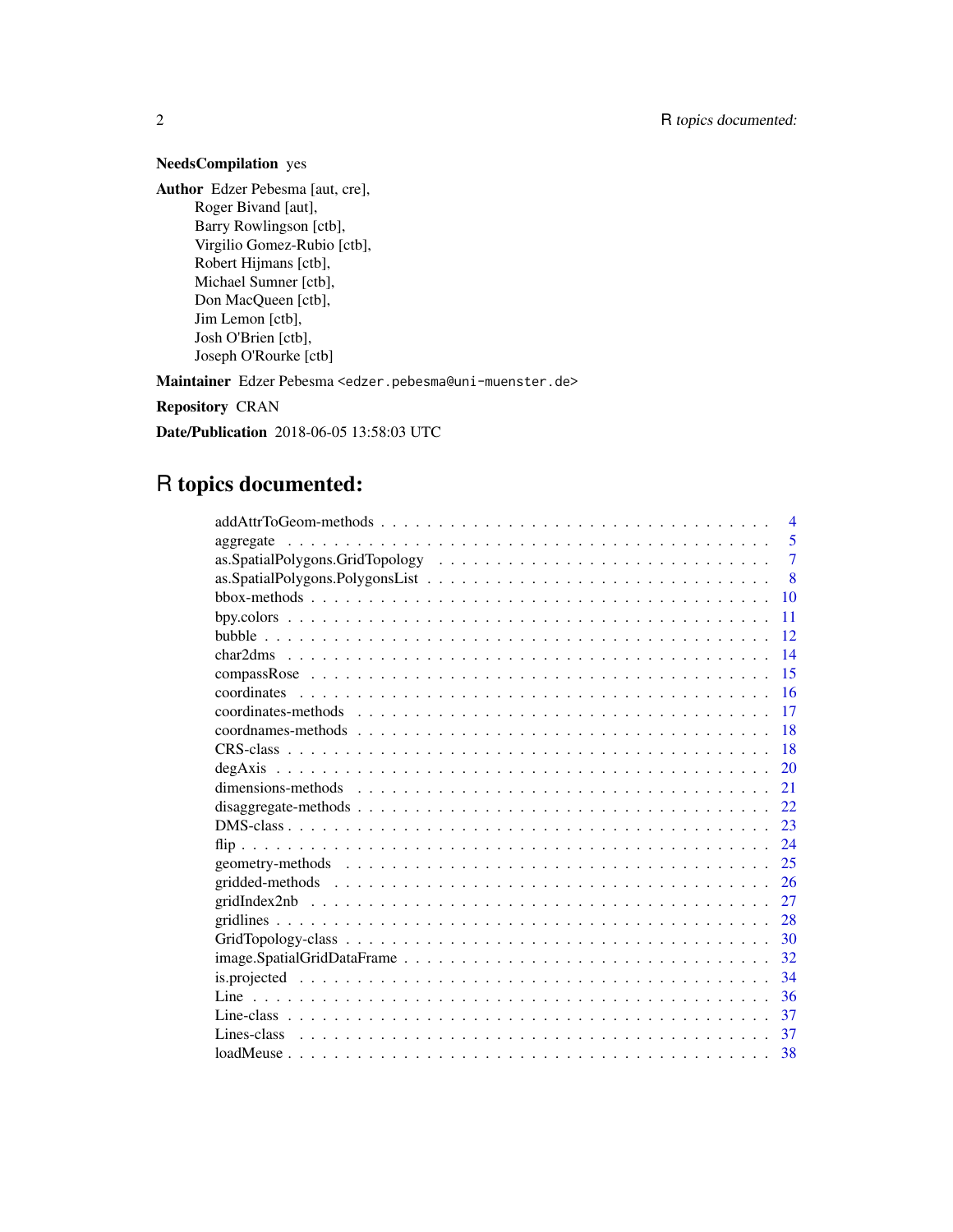|                                                                                                                    | 39 |
|--------------------------------------------------------------------------------------------------------------------|----|
|                                                                                                                    | 40 |
|                                                                                                                    | 41 |
|                                                                                                                    | 42 |
|                                                                                                                    | 43 |
|                                                                                                                    | 44 |
|                                                                                                                    | 45 |
|                                                                                                                    | 48 |
| $point.in.polygon \dots \dots \dots \dots \dots \dots \dots \dots \dots \dots \dots \dots \dots \dots \dots \dots$ | 50 |
|                                                                                                                    | 51 |
|                                                                                                                    | 52 |
|                                                                                                                    | 52 |
| $polygons-methods \dots \dots \dots \dots \dots \dots \dots \dots \dots \dots \dots \dots \dots \dots \dots$       | 53 |
|                                                                                                                    | 54 |
|                                                                                                                    | 55 |
|                                                                                                                    | 56 |
|                                                                                                                    | 57 |
|                                                                                                                    | 58 |
|                                                                                                                    | 59 |
|                                                                                                                    | 60 |
|                                                                                                                    | 62 |
|                                                                                                                    | 63 |
|                                                                                                                    | 66 |
|                                                                                                                    | 67 |
|                                                                                                                    | 68 |
|                                                                                                                    | 70 |
|                                                                                                                    | 71 |
|                                                                                                                    | 73 |
|                                                                                                                    | 74 |
|                                                                                                                    | 77 |
|                                                                                                                    | 78 |
|                                                                                                                    | 79 |
|                                                                                                                    | 81 |
|                                                                                                                    | 82 |
|                                                                                                                    | 84 |
|                                                                                                                    | 86 |
|                                                                                                                    | 87 |
|                                                                                                                    | 89 |
|                                                                                                                    | 91 |
|                                                                                                                    | 92 |
|                                                                                                                    | 94 |
|                                                                                                                    | 99 |
| spsample                                                                                                           |    |
|                                                                                                                    |    |
|                                                                                                                    |    |
|                                                                                                                    |    |
|                                                                                                                    |    |

**Index**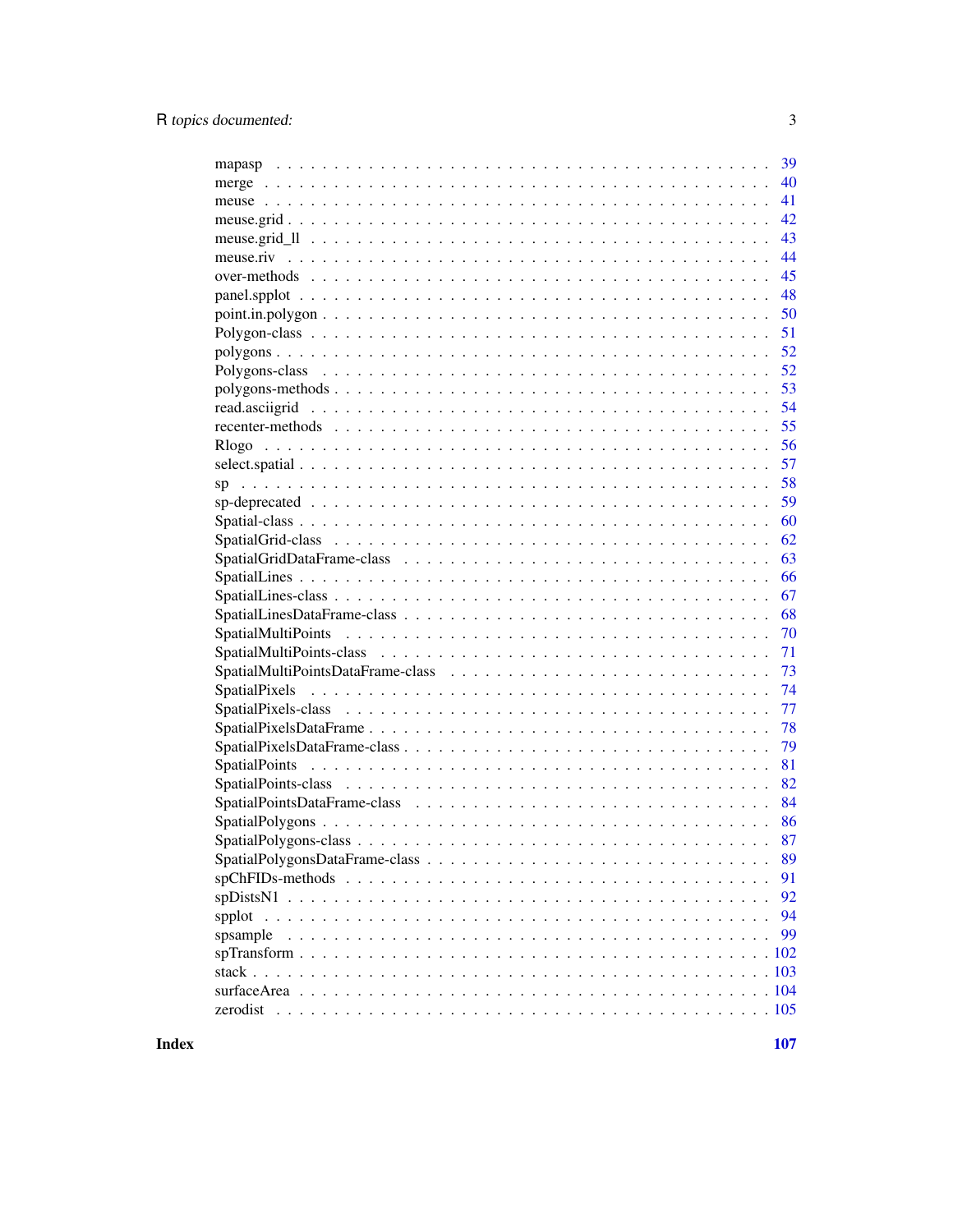<span id="page-3-0"></span>addAttrToGeom-methods *constructs SpatialXxxDataFrame from geometry and attributes*

# Description

constructs SpatialXxxDataFrame from geometry and attributes

#### Usage

```
addAttrToGeom(x, y, match.ID, ...)
```
# Arguments

| x        | geometry (locations) of the queries                                                                                                                        |
|----------|------------------------------------------------------------------------------------------------------------------------------------------------------------|
| V        | data.frame object with attributes                                                                                                                          |
| match.ID | logical; if TRUE, the IDs of the geometry and of the data.frame are matched<br>(possibly swapping records), and an error occurs when some IDs do not match |
|          | (optional) arguments passed to the constructor functions                                                                                                   |

# Value

an object of class XxxDataFrame, where Xxx is the class of x

#### Methods

 $x =$  "SpatialPoints",  $y =$  "data.frame"

- $x =$  "SpatialPixels",  $y =$  "data.frame"
- $x =$  "SpatialGrid",  $y =$  "data.frame"
- $x =$  "SpatialLines",  $y =$  "data.frame"
- $x =$  "SpatialPolygons",  $y =$  "data.frame"

#### Author(s)

Edzer Pebesma, <edzer.pebesma@uni-muenster.de>

#### See Also

[over](#page-44-1)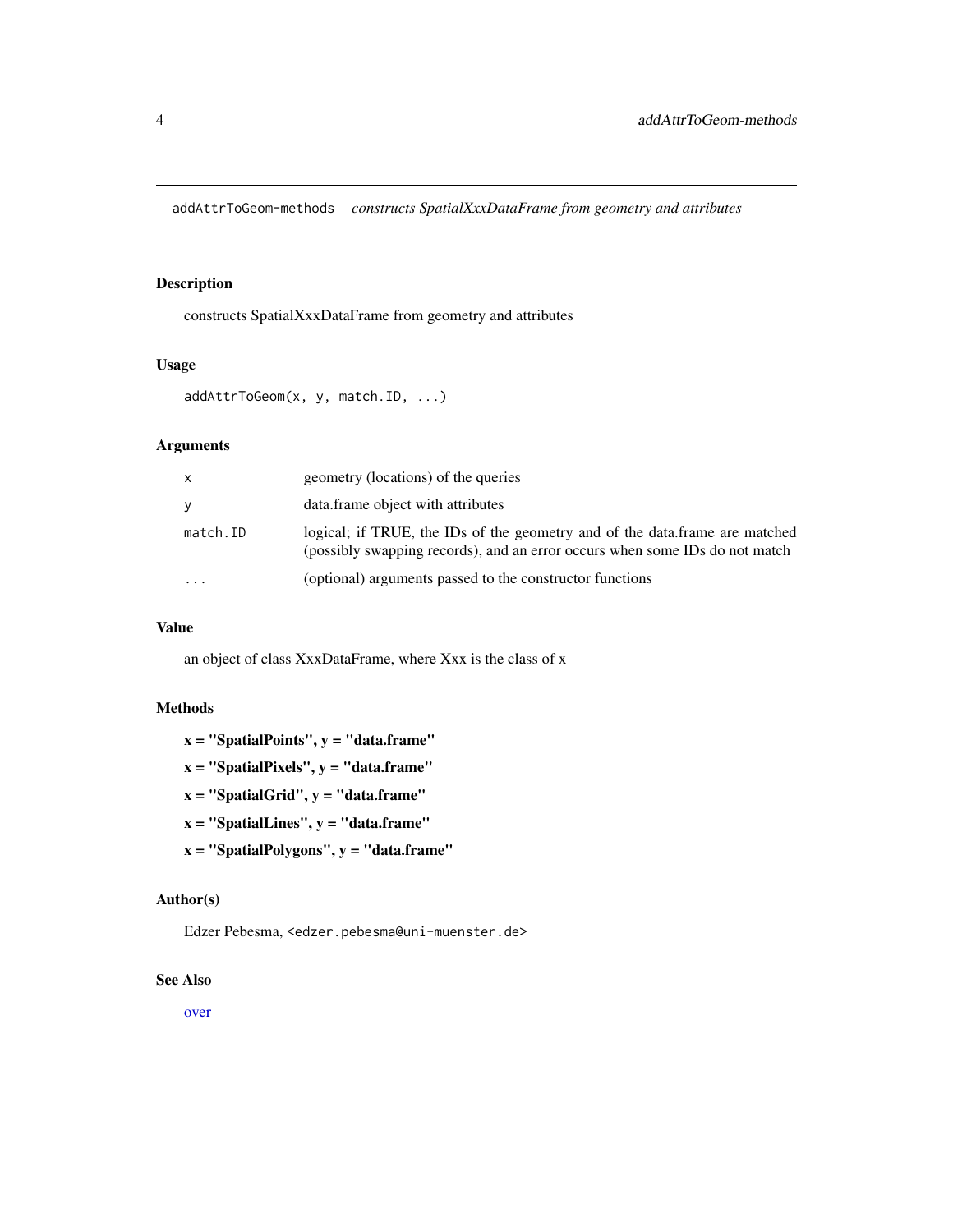<span id="page-4-0"></span>

# Description

spatial aggregation of thematic information in spatial objects

#### Usage

```
## S3 method for class 'Spatial'
aggregate(x, by = list(ID = rep(1, length(x))),FUN, ..., dissolve = TRUE, areaWeighted = FALSE)
```
#### Arguments

| X            | object deriving from Spatial, with attributes                                                                                                                                                                    |
|--------------|------------------------------------------------------------------------------------------------------------------------------------------------------------------------------------------------------------------|
| by           | aggregation predicate; if by is a Spatial object, the geometry by which attributes<br>in x are aggregated; if by is a list, aggregation by attribute(s), see aggregate.data.frame                                |
| <b>FUN</b>   | aggregation function, e.g. mean; see details                                                                                                                                                                     |
| $\ddots$ .   | arguments passed on to function FUN, unless minDimension is specified, which<br>is passed on to function over                                                                                                    |
| dissolve     | logical; should, when aggregating based on attributes, the resulting geometries<br>be dissolved? Note that if x has class SpatialPointsDataFrame, this returns<br>an object of class SpatialMultiPointsDataFrame |
| areaWeighted | logical; should the aggregation of x be weighted by the areas it intersects with<br>each feature of by? See value.                                                                                               |

# Details

FUN should be a function that takes as first argument a vector, and that returns a single number. The canonical examples are [mean](#page-0-0) and [sum.](#page-0-0) Counting features is obtained when summing an attribute variable that has the value 1 everywhere.

#### Value

The aggregation of attribute values of x either over the geometry of by by using [over](#page-44-1) for spatial matching, or by attribute values, using aggregation function FUN.

If areaWeighted is TRUE, FUN is ignored and the area weighted mean is computed for numerical variables, or if all attributes are factors, the area dominant factor level (area mode) is returned. This will compute the [gIntersection](#page-0-0) of x and by; see examples below.

If by is missing, aggregates over all features.

# Note

uses [over](#page-44-1) to find spatial match if by is a [Spatial](#page-59-1) object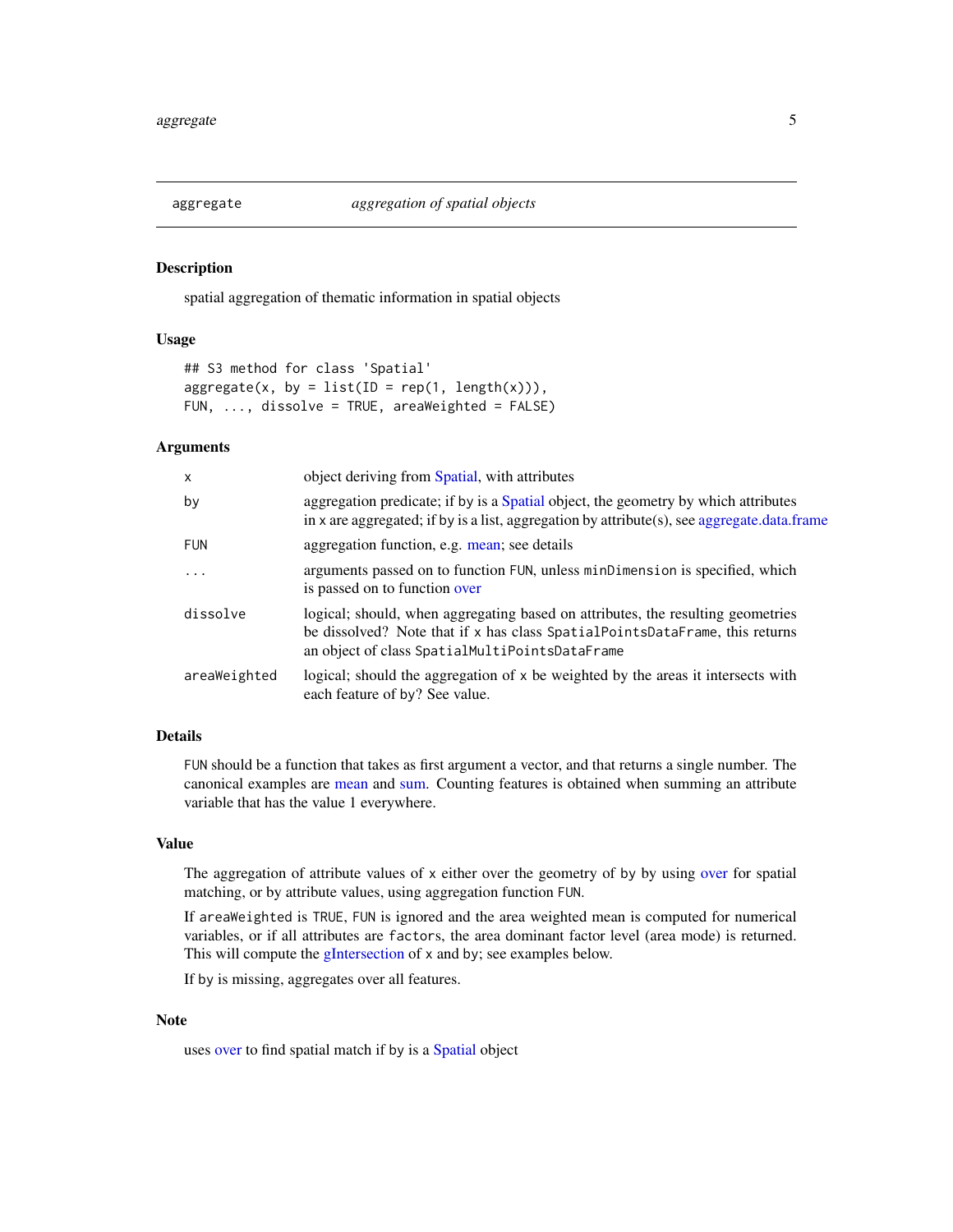6 aggregate by the control of the control of the control of the control of the control of the control of the control of the control of the control of the control of the control of the control of the control of the control

#### Author(s)

Edzer Pebesma, <edzer.pebesma@uni-muenster.de>

# Examples

```
data("meuse")
coordinates(meuse) <- ~x+y
data("meuse.grid")
coordinates(meuse.grid) <- ~x+y
gridded(meuse.grid) <- TRUE
i = cut(meuse.grid$dist, <math>c(0,.25,.5,.75,1)</math>, include.lowest = TRUE)j = sample(1:2, 3103, replace=True)## Not run:
if (require(rgeos)) {
# aggregation by spatial object:
ab = gUnaryUnion(as(meuse.grid, "SpatialPolygons"), meuse.grid$part.a)
x = aggregate(meuse["zinc"], ab, mean)
spplot(x)
# aggregation of multiple variables
x = aggregate(mouse[c("zinc", "copper"))], ab, mean)spplot(x)
# aggregation by attribute, then dissolve to polygon:
x = aggregate(meuse.grid["dist"], list(i=i), mean)
spplot(x["i"])
x = aggregate(meuse.grid["dist"], list(i=i,j=j), mean)
spplot(x["dist"], col.regions=bpy.colors())
spplot(x["i"], col.regions=bpy.colors(4))
spplot(x["j"], col.regions=bpy.colors())
}
## End(Not run)
x = aggregate(meuse.grid['dist'], list(i=i,j=j), mean, dissolve = FALSE)spplot(x["j"], col.regions=bpy.colors())
if (require(gstat) && require(rgeos)) {
x = i dw(log(zinc)^{-1}, meuse, meuse.grid, debug.level=0)[1]
spplot(x[1],col.regions=bpy.colors())
i = cut(x$var1.pred, seq(4, 7.5, by=.5),
include.lowest = TRUE)
xa = aggregate(x['var1.pred''], list(i=i), mean)spplot(xa[1],col.regions=bpy.colors(8))
}
if (require(rgeos)) {
# Area-weighted example, using two partly overlapping grids:
  gt1 = SpatialGrid(GridTopology(c(0,0), c(1,1), c(4,4)))gt2 = SpatialGrid(GridTopology(c(-1.25, -1.25), c(1,1), c(4,4)))# convert both to polygons; give p1 attributes to aggregate
  p1 = SpatialPolygonsDataFrame(as(gt1, "SpatialPolygons"),
```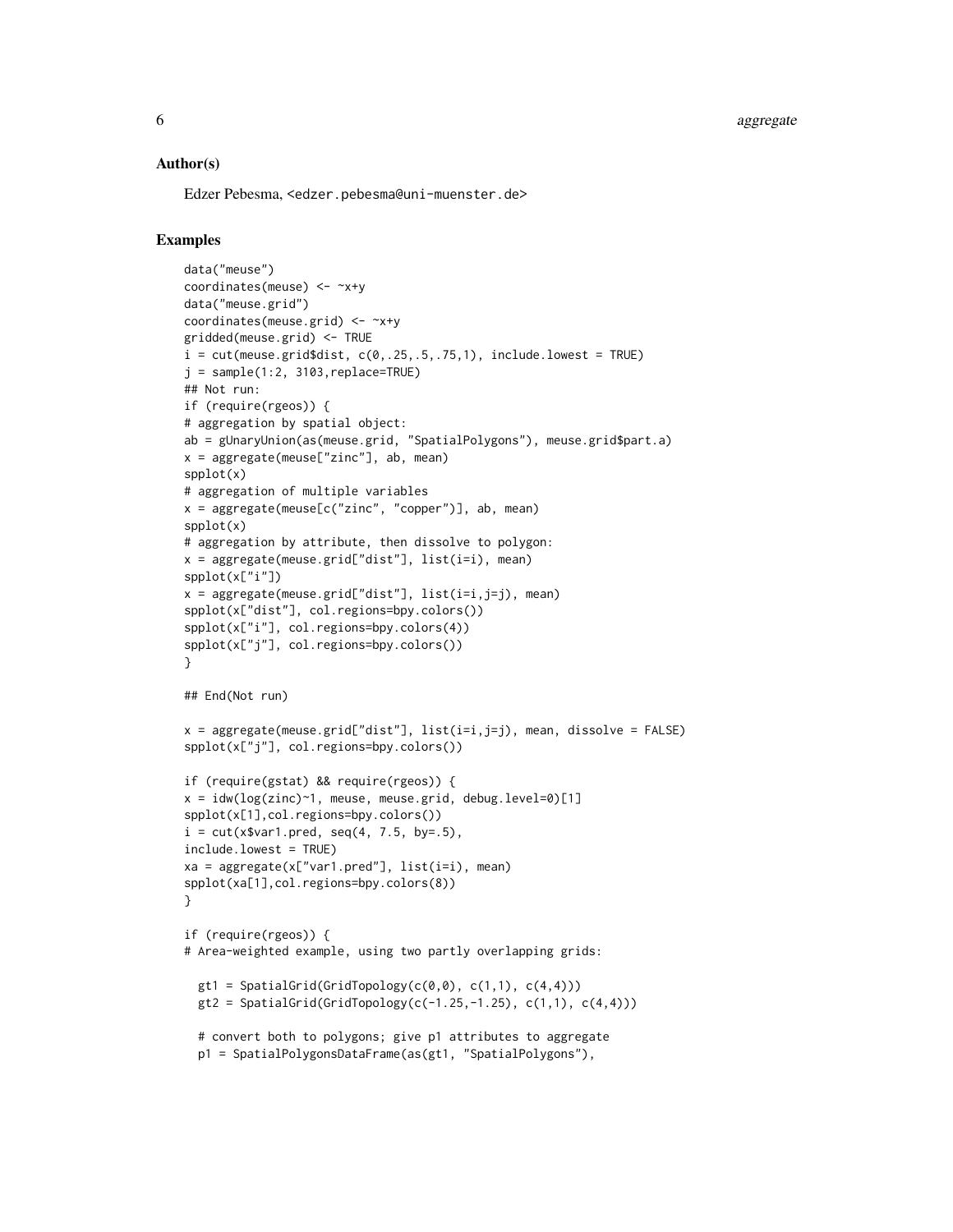```
data.frame(v = 1:16, w=5:20, x=factor(1:16)), match.ID = FALSE)
 p2 = as(gt2, "SpatialPolygons")
 # plot the scene:
 plot(p1, xlim = c(-2, 4), ylim = c(-2, 4))
 plot(p2, add = TRUE, border = 'red')
 i = gIntersection(p1, p2, byid = TRUE)
 plot(i, add=TRUE, density = 5, col = 'blue')
 # plot IDs p2:
 ids.p2 = sapply(p2@polygons, function(x) slot(x, name = "ID"))
 text(coordinates(p2), ids.p2)
 # plot IDs i:
 ids.i = sapply(i@polygons, function(x) slot(x, name = "ID"))
 text(coordinates(i), ids.i, cex = .8, col = 'blue')# compute & plot area-weighted average; will warn for the factor
 ret = aggregate(p1, p2, areaWeighted = TRUE)
 spplot(ret)
 # all-factor attributes: compute area-dominant factor level:
 ret = aggregate(p1["x"], p2, areaWeighted = TRUE)
 spplot(ret)
}
```
as.SpatialPolygons.GridTopology *Make SpatialPolygons object from GridTopology object*

# **Description**

Converts grids of regular rectangles into a SpatialPolygons object, which can be transformed to a different projection or datum with spTransform in package rgdal. The function is not suitable for high-resolution grids. The ordering of the grid cells is as in coordinates() of the same object, and is reported by IDvaluesGridTopology.

#### Usage

```
as.SpatialPolygons.GridTopology(grd, proj4string = CRS(as.character(NA)))
IDvaluesGridTopology(obj)
as.SpatialPolygons.SpatialPixels(obj)
IDvaluesSpatialPixels(obj)
HexPoints2SpatialPolygons(hex, dx)
```
#### Arguments

| grd         | GridTopology object       |
|-------------|---------------------------|
| proj4string | object of class CRS-class |
| obi         | SpatialPixels object      |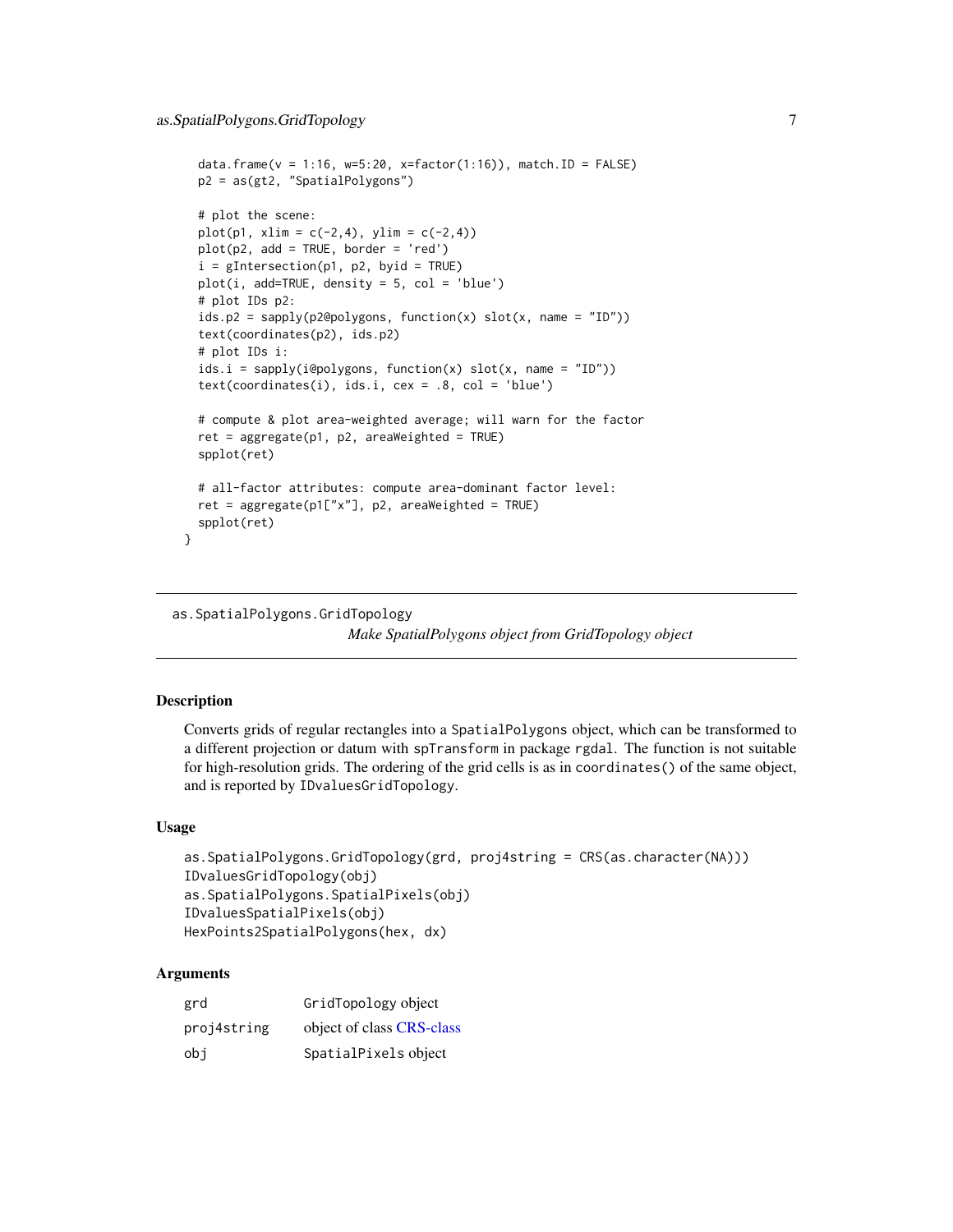<span id="page-7-0"></span>

| hex | SpatialPoints object with points that are generated by hexagonal sampling;<br>see spsample        |
|-----|---------------------------------------------------------------------------------------------------|
| dx  | spacing of two horizontally adjacent points; if missing, this will be computed<br>from the points |

# Value

as.SpatialPolygons.GridTopology and as.SpatialPolygons.SpatialPixels return a SpatialPolygons object; IDvaluesGridTopology and IDvaluesSpatialPixels return a character vector with the object grid indices.

#### See Also

[GridTopology](#page-73-1), [SpatialPixels](#page-73-2), [SpatialPolygons](#page-85-1) spTransform in package rgdal

#### Examples

```
library(lattice)
grd <- GridTopology(cellcentre.offset=c(-175,55), cellsize=c(10,10), cells.dim=c(4,4))
SpP_grd <- as.SpatialPolygons.GridTopology(grd)
plot(SpP_grd)
text(coordinates(SpP_grd), sapply(slot(SpP_grd, "polygons"), function(i) slot(i, "ID")), cex=0.5)
trdata \leq data-frame(A=rep(c(1,2,3,4), 4), B=rep(c(1,2,3,4), each=4),row.names=sapply(slot(SpP_grd, "polygons"), function(i) slot(i, "ID")))
SpPDF <- SpatialPolygonsDataFrame(SpP_grd, trdata)
spplot(SpPDF)
data(meuse.grid)
gridded(meuse.grid)=~x+y
xx = spsample(meuse.grid, type="hexagonal", cellsize=200)
xxpl = HexPoints2SpatialPolygons(xx)
image(meuse.grid["dist"])
plot(xxpl, add = TRUE)
points(xx, cex = .5)
## Not run:
spplot(aggregate(meuse.grid[,1:3], xxpl), main = "aggregated meuse.grid")
## End(Not run)
```
as.SpatialPolygons.PolygonsList *Making SpatialPolygons objects*

# Description

This function is used in making SpatialPolygons objects from other formats.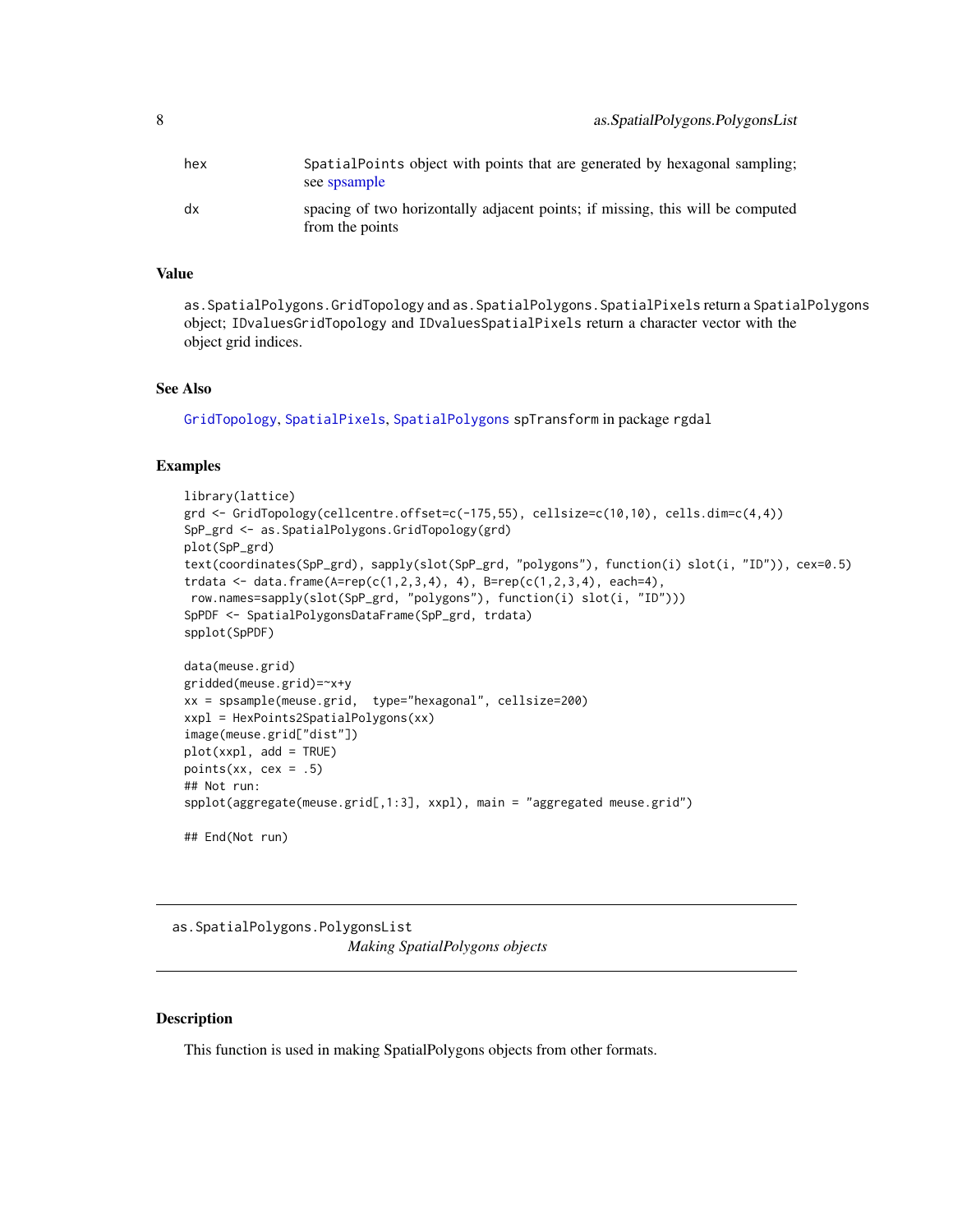# Usage

```
as.SpatialPolygons.PolygonsList(Srl, proj4string=CRS(as.character(NA)))
```
# Arguments

| Srl         | A list of Polygons objects                          |
|-------------|-----------------------------------------------------|
| proj4string | Object of class "CRS"; holding a valid proj4 string |

# Value

The functions return a SpatialPolygons object

# Author(s)

Roger Bivand

# Examples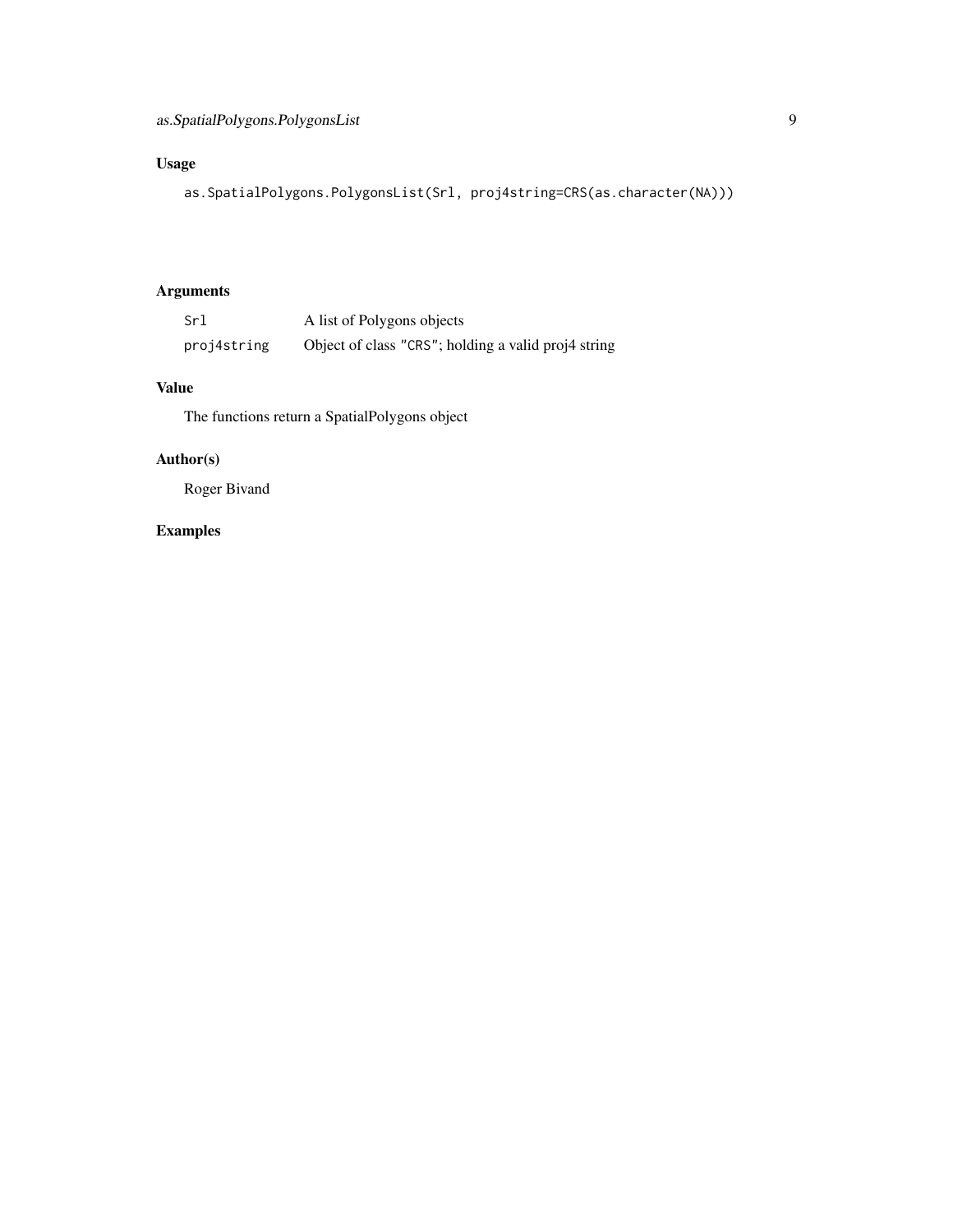```
grd <- GridTopology(c(1,1), c(1,1), c(10,10))
polys <- as.SpatialPolygons.GridTopology(grd)
plot(polys)
text(coordinates(polys), labels=sapply(slot(polys, "polygons"), function(i) slot(i, "ID")), cex=0.6)
```
#### bbox-methods *retrieve bbox from spatial data*

#### Description

retrieves spatial bounding box from spatial data

# Usage

bbox(obj)

#### Arguments

obj object deriving from class "Spatial", or one of classes: "Line", "Lines", "Polygon" or "Polygons", or ANY, which requires obj to be an array with at least two columns

#### Value

two-column matrix; the first column has the minimum, the second the maximum values; rows represent the spatial dimensions

#### Methods

obj = "Spatial" object deriving from class "Spatial"

obj = "ANY" an array with at least two columns

obj = "Line" object deriving from class "Line"

obj = "Lines" object deriving from class "Lines"

obj = "Polygon" object deriving from class "Polygon"

obj = "Polygons" object deriving from class "Polygons"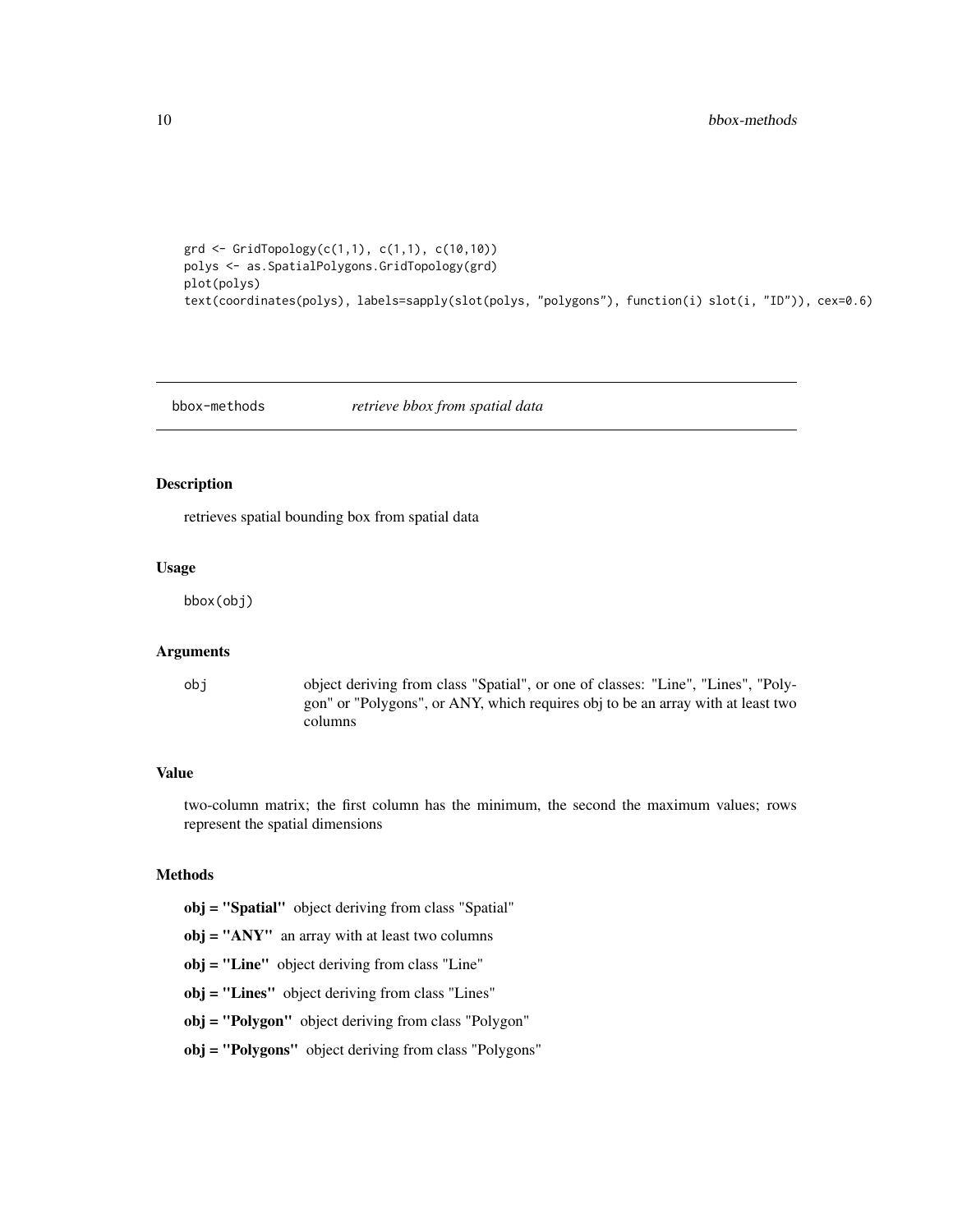# <span id="page-10-0"></span>bpy.colors 11

#### Examples

```
# just 9 points on a grid:
x \leftarrow c(1,1,1,2,2,2,3,3,3)y \leftarrow c(1, 2, 3, 1, 2, 3, 1, 2, 3)xy \leftarrow \text{cbind}(x, y)S <- SpatialPoints(xy)
bbox(S)
# data.frame
data(meuse.grid)
coordinates(meuse.grid) <- ~x+y
gridded(meuse.grid) <- TRUE
bbox(meuse.grid)
```
bpy.colors *blue-pink-yellow color scheme, which also prints well on black/white printers*

# Description

Create a vector of 'n' "contiguous" colors.

#### Usage

```
bpy.colors(n = 100, cutoff.tails = 0.1, alpha = 1.0)
```
# Arguments

| n            | number of colors $(>= 1)$ to be in the palette                                                                                                                      |
|--------------|---------------------------------------------------------------------------------------------------------------------------------------------------------------------|
| cutoff.tails | tail fraction to be cut off on each side. If 0, this palette runs from black to white;<br>by cutting off the tails, it runs from blue to yellow, which looks nicer. |
| alpha        | numeric; alpha transparency, 0 is fully transparent, 1 is opaque.                                                                                                   |

# Value

A character vector, 'cv', of color names. This can be used either to create a user-defined color palette for subsequent graphics by 'palette(cv)', a 'col=' specification in graphics functions or in 'par'.

# Note

This color map prints well on black-and-white printers.

# Author(s)

unknown; the pallette was posted to gnuplot-info a few decades ago; R implementation Edzer Pebesma, <edzer.pebesma@uni-muenster.de>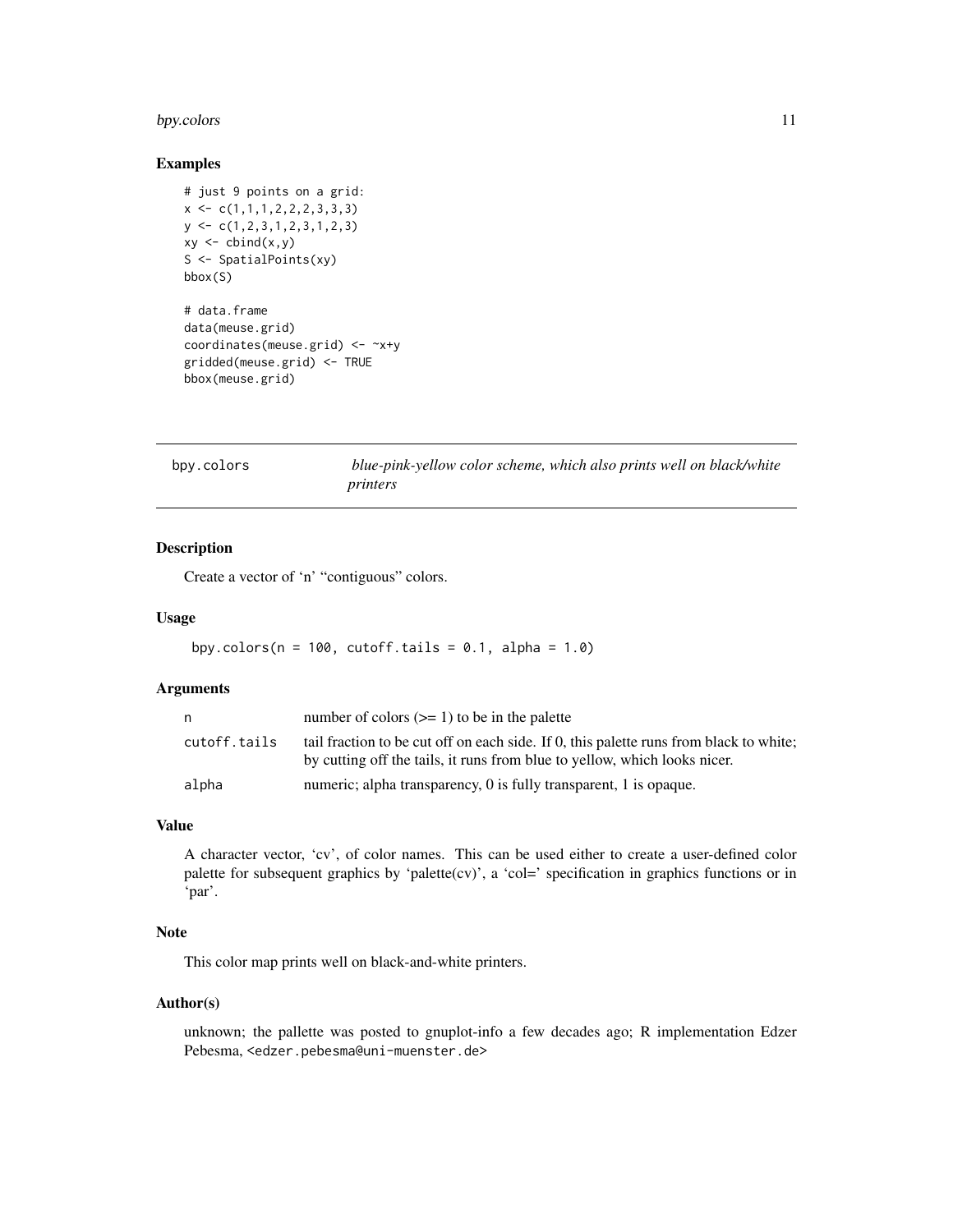#### See Also

[rainbow,](#page-0-0) [cm.colors](#page-0-0)

# Examples

```
bpy.colors(10)
p <- expand.grid(x=1:30,y=1:30)
p$z < -p$x + p$ycoordinates(p) <- c("x", "y")
gridded(p) <- TRUE
image(p, col = bpy.close(100), asp = 1)# require(lattice)
# trellis.par.set("regions", list(col=bpy.colors())) # make this default pallette
```
bubble *Create a bubble plot of spatial data*

#### Description

Create a bubble plot of spatial data, with options for bicolour residual plots (xyplot wrapper)

#### Usage

```
bubble(obj, zcol = 1, ..., fill = TRUE, maxsize = 3, do.sqrt = TRUE, pch,
col = c("#d01c8b", "#4dac26"), key.entries = quantile(data[,zcol]), main,
identify = FALSE, labels = row.names(data.frame(obj)), key.space = "right",
scales = list(draw = FALSE), xlab = NULL, ylab = NULL, panel = panel.bubble,
sp.layout = NULL,
xlim = bbexpand(bbox(obj)[1,], 0.04),
ylim = bbexpand(bbox(obj)[2,], 0.04))
```
#### Arguments

| obj     | object of, or extending, class SpatialPointsDataFrame or SpatialGridDataFrame,<br>see coordinates or SpatialPointsDataFrame; the object knows about its spatial<br>coordinates          |
|---------|-----------------------------------------------------------------------------------------------------------------------------------------------------------------------------------------|
| zcol    | z-variable column name, or column number after removing spatial coordinates<br>from x@data: 1 refers to the first non-coordinate column                                                 |
| fill    | logical; if TRUE, filled circles are plotted (pch = $16$ ), else open circles (pch =<br>1); the pch argument overrides this                                                             |
| maxsize | cex value for largest circle                                                                                                                                                            |
| do.sqrt | logical; if TRUE the plotting symbol area (sqrt(diameter)) is proportional to the<br>value of the z-variable; if FALSE, the symbol size (diameter) is proportional to<br>the z-variable |
| pch     | plotting character                                                                                                                                                                      |

<span id="page-11-0"></span>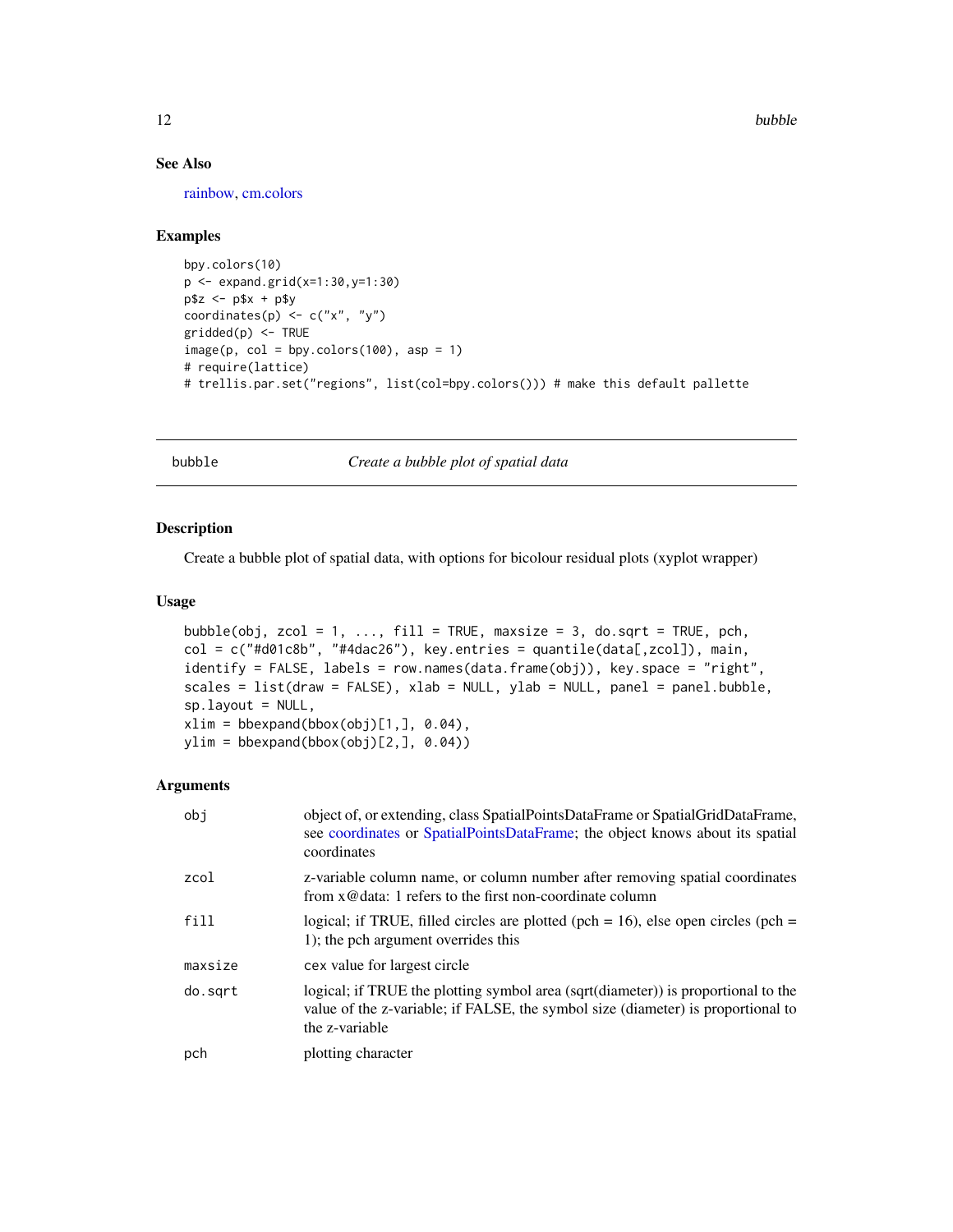bubble that the contract of the contract of the contract of the contract of the contract of the contract of the contract of the contract of the contract of the contract of the contract of the contract of the contract of th

| col         | colours to be used; numeric vector of size two: first value is for negative values,<br>second for positive values. Default colors: 5-class PiYG from colorbrewer.org. |
|-------------|-----------------------------------------------------------------------------------------------------------------------------------------------------------------------|
| key.entries | the values that will be plotted in the key; by default the five quantiles min, q.25,<br>median q.75, max                                                              |
| main        | main plotting title                                                                                                                                                   |
| identify    | logical; if true, regular plot is called instead of xyplot, and followed by a call<br>to identify $()$ .                                                              |
| labels      | labels argument passed to plot if identify is TRUE                                                                                                                    |
| .           | arguments, passed to xyplot, or plot if identification is required.                                                                                                   |
| key.space   | location of the key                                                                                                                                                   |
| scales      | scales argument as passed to xyplot                                                                                                                                   |
| xlab        | x-axis label                                                                                                                                                          |
| ylab        | y-axis label                                                                                                                                                          |
| panel       | panel function used                                                                                                                                                   |
| sp.layout   | possible layout items; see spplot                                                                                                                                     |
| xlim        | x axis limit                                                                                                                                                          |
| ylim        | y axis limit                                                                                                                                                          |

# Value

returns (or plots) the bubble plot; if identify is TRUE, returns the indexes (row numbers) of identified points.

# Author(s)

Edzer Pebesma

#### See Also

[xyplot,](#page-0-0) [mapasp,](#page-38-1) [identify](#page-0-0)

# Examples

```
data(meuse)
coordinates(meuse) <- c("x", "y") # promote to SpatialPointsDataFrame
bubble(meuse, "cadmium", maxsize = 2.5, main = "cadmium concentrations (ppm)",
    key.entries = 2^(-1:4))
bubble(meuse, "zinc", main = "zinc concentrations (ppm)",
   key.entries = 100 * 2^(0:4))
```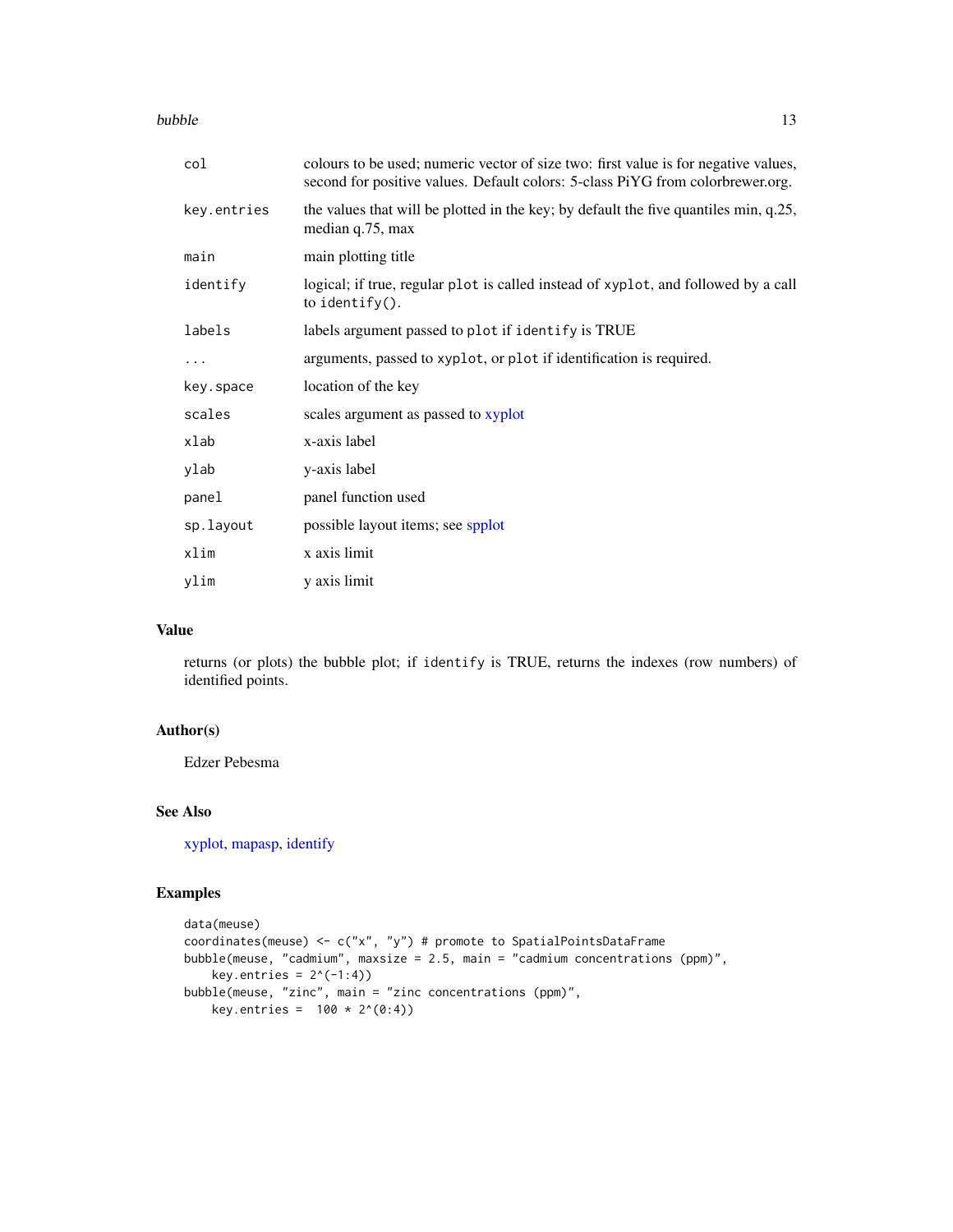<span id="page-13-1"></span><span id="page-13-0"></span>

#### <span id="page-13-2"></span>Description

These two helper functions convert character vectors and decimal degree vectors to the DMS-class representation of degrees, minutes, and decimal seconds. "DMS" objects cannot contain NAs.

#### Usage

```
char2dms(from, chd = "d", chm = "'", chs = "\"")
dd2dms(dd, NS = FALSE)
```
# Arguments

| from      | character vector of degree, minute, decimal second data                               |
|-----------|---------------------------------------------------------------------------------------|
| chd       | degree character terminator                                                           |
| chm       | minute character terminator                                                           |
| chs       | second character terminator                                                           |
| dd        | numeric vector of decimal degrees                                                     |
| <b>NS</b> | logical, TRUE for north/south decimal degrees, FALSE for east/west decimal<br>degrees |

#### Details

In char2dms, the input data vector should use a regular format, such as that used in the PROJ.4 library, with a trailing capital (NSWE) indicating compass direction.

# Value

Both functions return a "DMS" object.

# Methods

from = "DMS", to = "numeric" coerce a "DMS" object to a "numeric" vector

from = "DMS", to = "character" coerce a "DMS" object to a "character" vector (the as. character. DMS S3 method is also available)

# Author(s)

Roger Bivand <Roger.Bivand@nhh.no>

# See Also

[DMS-class](#page-22-1)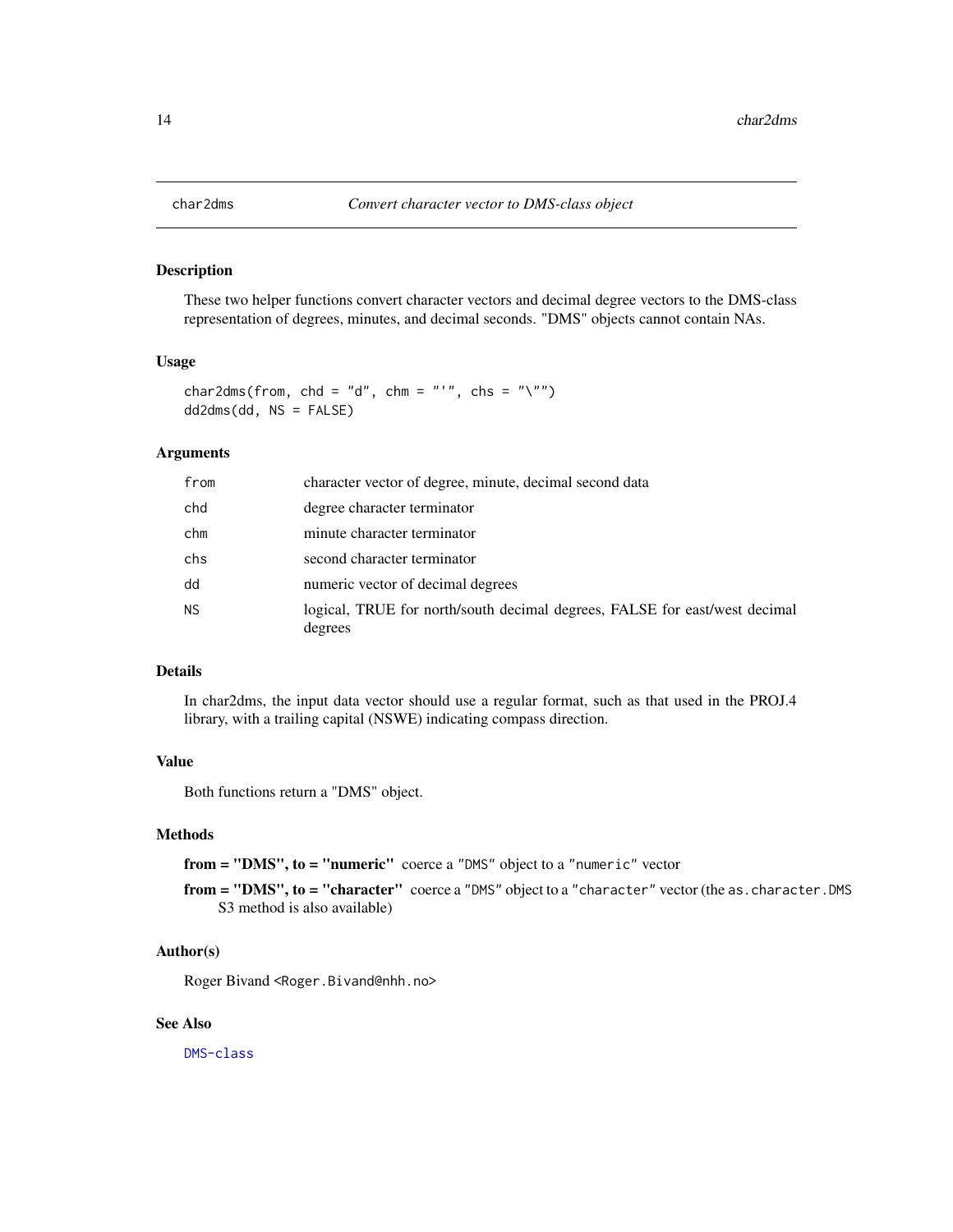# <span id="page-14-0"></span>compassRose 15

# Examples

```
data(state)
str(state.center$y)
stateN <- dd2dms(state.center$y, NS=TRUE)
str(attributes(stateN))
ch.stateN <- as.character(stateN)
str(ch.stateN)
stateNa <- char2dms(ch.stateN)
str(attributes(stateNa))
ch.stateN <- as(stateN, "character")
str(ch.stateN)
stateNa <- char2dms(ch.stateN)
str(attributes(stateNa))
```
compassRose *Display a compass rose.*

# Description

Displays a basic compass rose, usually to orient a map.

# Usage

compassRose(x,y,rot=0,cex=1)

#### Arguments

| X, V | The position of the center of the compass rose in user units. |
|------|---------------------------------------------------------------|
| rot  | Rotation for the compass rose in degrees. See Details.        |
| cex  | The character expansion to use in the display.                |

#### Details

'compassRose' displays a conventional compass rose at the position requested. The size of the compass rose is determined by the character expansion, as the central "rose" is calculated relative to the character size. Rotation is in degrees counterclockwise.

# Value

nil

# Author(s)

Jim Lemon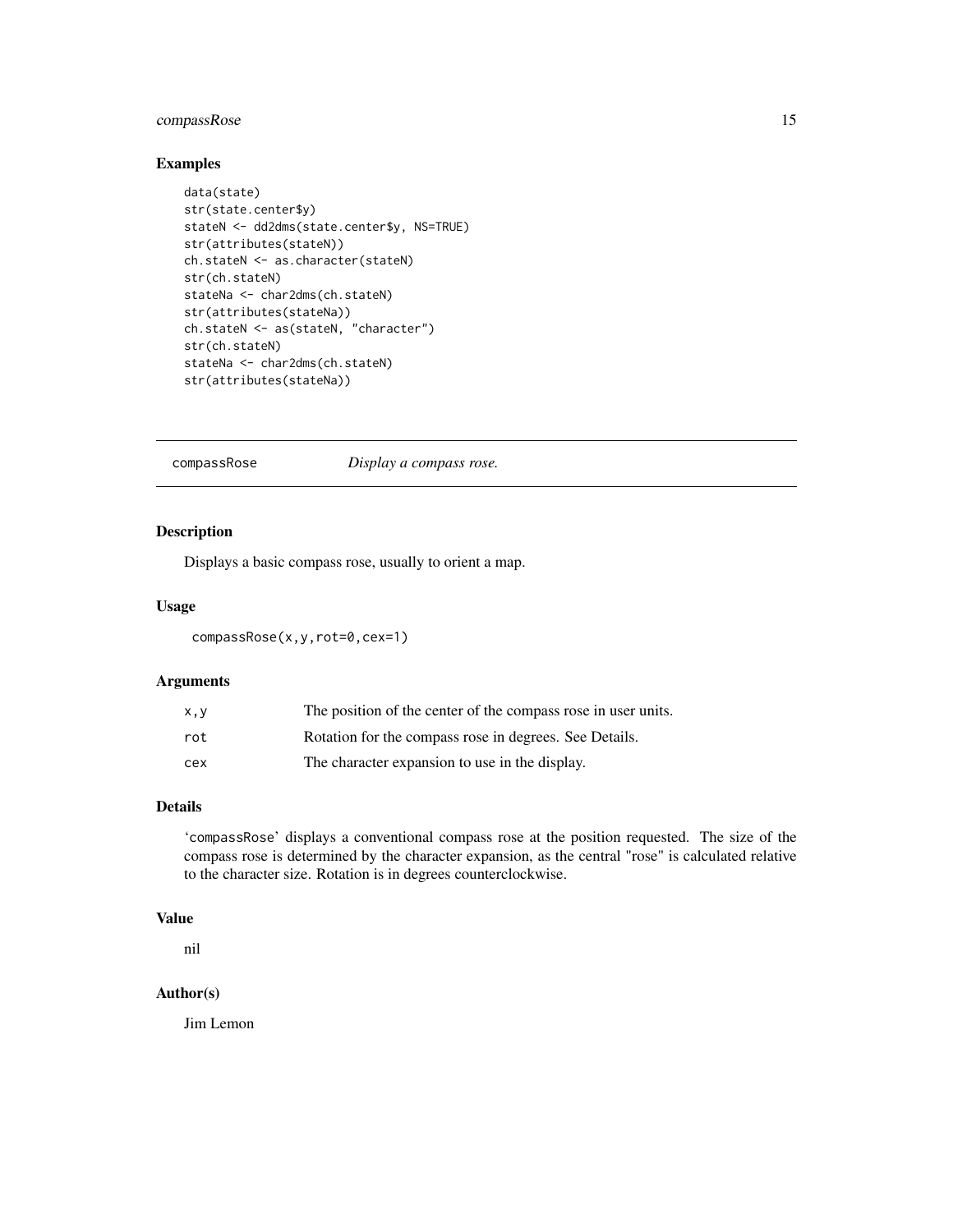<span id="page-15-1"></span><span id="page-15-0"></span>

# Description

set spatial coordinates to create a Spatial object, or retrieve spatial coordinates from a Spatial object

#### Usage

```
coordinates(obj, ...)
coordinates(object) <- value
```
# Arguments

| obj                     | object deriving from class "Spatial"                                                                                                                                                                                                                                                                                                                                                                                                                                                     |
|-------------------------|------------------------------------------------------------------------------------------------------------------------------------------------------------------------------------------------------------------------------------------------------------------------------------------------------------------------------------------------------------------------------------------------------------------------------------------------------------------------------------------|
| object                  | object of class "data.frame"                                                                                                                                                                                                                                                                                                                                                                                                                                                             |
| value                   | spatial coordinates; either a matrix, list, or data frame with numeric data, or col-<br>umn names, column number or a reference: a formula (in the form of e.g. $\sim x+y$ ),<br>column numbers (e.g. $c(1, 2)$ ) or column names (e.g. $c("x", "y")$ ) specifying<br>which columns in object are the spatial coordinates. If the coordinates are part<br>of object, giving the reference does not duplicate them, giving their value does<br>duplicate them in the resulting structure. |
| $\cdot$ $\cdot$ $\cdot$ | additional arguments that may be used by particular methods                                                                                                                                                                                                                                                                                                                                                                                                                              |

# Value

usually an object of class SpatialPointsDataFrame; if the coordinates set cover the full set of variables in object, an object of class SpatialPoints is returned

# Examples

```
# data.frame
data(meuse.grid)
coordinates(meuse.grid) <- ~x+y
gridded(meuse.grid) <- TRUE
class(meuse.grid)
bbox(meuse.grid)
data(meuse)
meuse.xy = meuse[c("x", "y")]coordinates(meuse.xy) <- ~x+y
```
class(meuse.xy)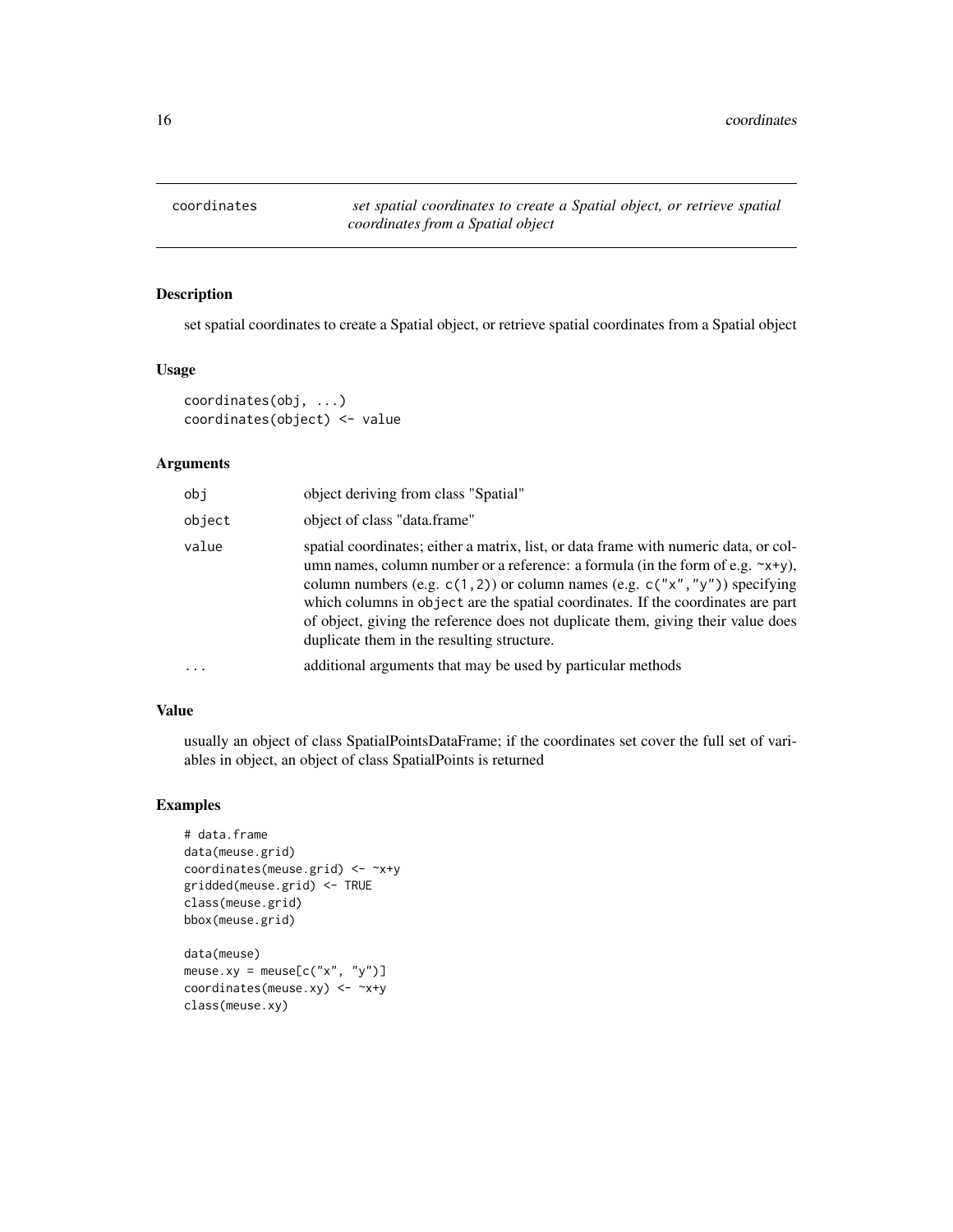#### <span id="page-16-0"></span>Description

retrieve (or set) spatial coordinates from (for) spatial data

#### Methods

- obj = "list" list with (at least) two numeric components of equal length
- obj = "data.frame" data.frame with at least two numeric components
- obj = "matrix" numeric matrix with at least two columns
- obj = "SpatialPoints" object of, or deriving from, SpatialPoints
- obj = "SpatialPointsDataFrame" object of, or deriving from, SpatialPointsDataFrame
- obj = "SpatialPolygons" object of, or deriving from, SpatialPolygons
- obj = "SpatialPolygonsDataFrame" object of, or deriving from, SpatialPolygonsDataFrame
- obj = "Line" object of class Line; returned value is matrix
- obj = "Lines" object of class Lines; returned value is list of matrices
- obj = "SpatialLines" object of, or deriving from, SpatialLines; returned value is list of lists of matrices
- obj = "GridTopology" object of, or deriving from, GridTopology
- obj = "GridTopology" object of, or deriving from, GridTopology
- obj = "SpatialPixels" object of, or deriving from, SpatialPixels
- obj = "SpatialPixelsDataFrame" object of, or deriving from, SpatialPixelsDataFrame
- obj = "SpatialGrid" object of, or deriving from, SpatialGrid
- obj = "SpatialGridDataFrame" object of, or deriving from, SpatialGridDataFrame

Methods for "coordinates<-"

object = "data.frame", value="ANY" promote data.frame to object of class [SpatialPointsDataFra](#page-83-1)me[class,](#page-83-1) by specifying coordinates; see [coordinates](#page-15-1)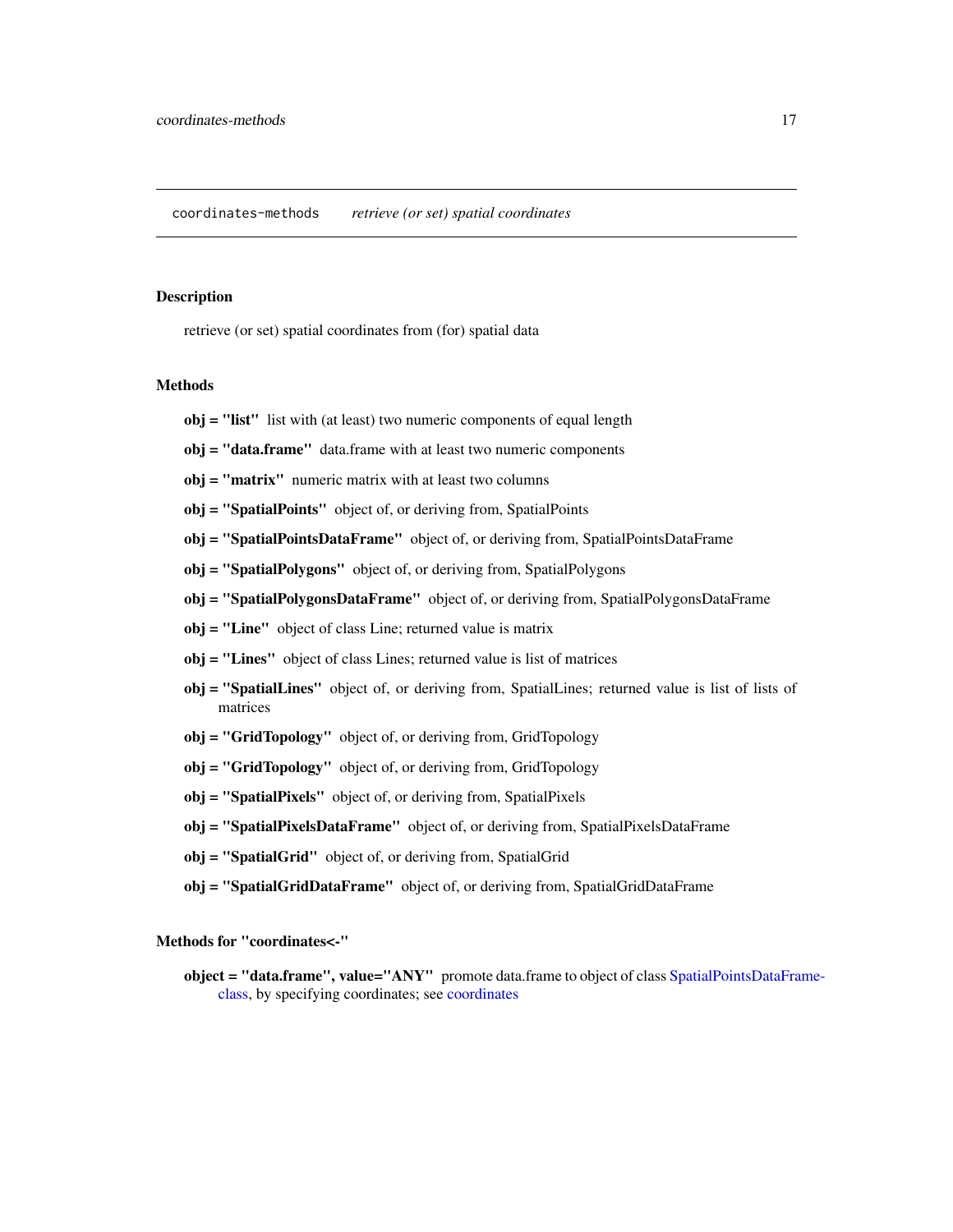<span id="page-17-0"></span>coordnames-methods *retrieve or assign coordinate names for classes in sp*

#### Description

retrieve or assign coordinate names for classes in sp

#### Methods for coordnames

 $x =$  "SpatialPoints" retrieves coordinate names

- $x =$  "SpatialLines" retrieves coordinate names
- $x = "Lines"$  retrieves coordinate names
- $x = "Line"$  retrieves coordinate names
- $x =$  "SpatialPolygons" retrieves coordinate names
- $x = "Polygons"$  retrieves coordinate names
- $x = "Polygon"$  retrieves coordinate names

Methods for "coordnames<-"

- $x =$  "SpatialPoints", value = "character" replace coordinate names
- $x =$  "SpatialLines", value = "character" replace coordinate names
- $x =$  "Lines", value = "character" replace coordinate names
- $x =$  "Line", value = "character" replace coordinate names
- $x =$  "SpatialPolygons", value = "character" replace coordinate names
- $x = "GridTopology", value = "character" replace coordinate names$
- $x =$  "SpatialGrid", value = "character" replace coordinate names
- $x =$  "SpatialPixels", value = "character" replace coordinate names

<span id="page-17-1"></span>CRS-class *Class "CRS" of coordinate reference system arguments*

#### <span id="page-17-2"></span>Description

Interface class to the PROJ.4 projection system. The class is defined as an empty stub accepting value NA in the sp package. If the rgdal package is available, then the class will permit spatial data to be associated with coordinate reference systems. The arguments must be entered exactly as in the PROJ.4 documentation, in particular there cannot be any white space in  $+\langle \text{arg}\rangle = \langle \text{value}\rangle$ strings, and successive such strings can only be separated by blanks. Note that only "+proj=longlat +ellps=WGS84" is accepted for geographical coordinates, which must be ordered (eastings, northings); the "+ellps=" definition must be given (or expanded internally from a given "+datum=" value) for recent versions of the PROJ.4 library, and should be set to an appropriate value.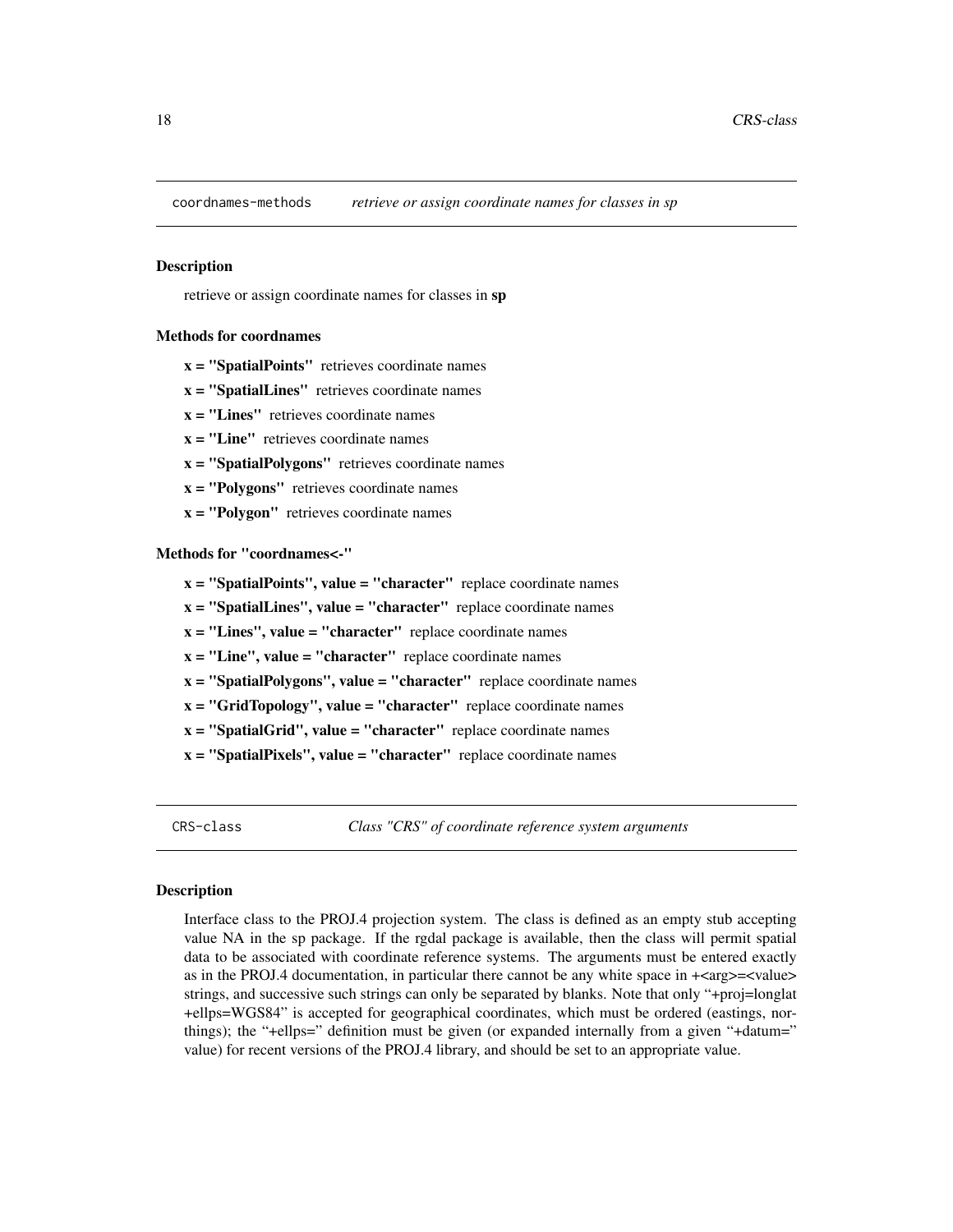#### CRS-class 19

#### Usage

```
CRS(projargs, doCheckCRSArgs=TRUE)
identicalCRS(x,y)
```
#### Arguments

| projargs     | A character string of projection arguments; the arguments must be entered ex-<br>actly as in the PROJ.4 documentation; if the projection is unknown, use as . character (NA),<br>it may be missing or an empty string of zero length and will then set to the miss-<br>ing value. |
|--------------|-----------------------------------------------------------------------------------------------------------------------------------------------------------------------------------------------------------------------------------------------------------------------------------|
|              | doCheckCRSArgs default TRUE, must be set to FALSE by package developers including CRS in<br>an S4 class definition to avoid uncontrollable loading of the <b>rgdal</b> namespace                                                                                                  |
| $\mathsf{x}$ | object having a proj4string method, or if y is missing, list with objects that have<br>a projastring method                                                                                                                                                                       |
| y            | object of class Spatial, or having a projetring method                                                                                                                                                                                                                            |

#### Value

CRS returns on success an object of class [CRS.](#page-17-2) identicalCRS returns a logical, indicating whether x and y have identical CRS, or if y is missing whether all objects in list x have identical CRS.

#### Objects from the Class

Objects can be created by calls of the form CRS("projargs"), where "projargs" is a valid string of PROJ.4 arguments. The initiation function calls the PROJ.4 library to verify the argument set against those known in the library, returning error messages where necessary. The function CRSargs() can be used to show the expanded argument list used by the PROJ.4 library.

#### Slots

projargs: Object of class "character": projection arguments; the arguments must be entered exactly as in the PROJ.4 documentation, in particular there cannot be any white space in +<arg>=<value> strings, and successive such strings can only be separated by blanks.

#### Methods

show signature(object = "CRS"): print projection arguments in object

#### **Note**

Lists of projections may be seen by using the programs installed with the PROJ.4 library, in particular proj and cs2cs; with the latter, -lp lists projections, -le ellipsoids, -lu units, and -ld datum(s) known to the installed software (available in **rgdal** using proj $I$ nfo). These are added to in successive releases, so tracking the website or compiling and installing the most recent revisions will give the greatest choice. Finding the very important datum transformation parameters to be given with the +towgs84 tag is a further challenge, and is essential when the datums used in data to be used together differ. Tracing projection arguments is easier now than before the mass ownership of GPS receivers raised the issue of matching coordinates from different argument sets (GPS output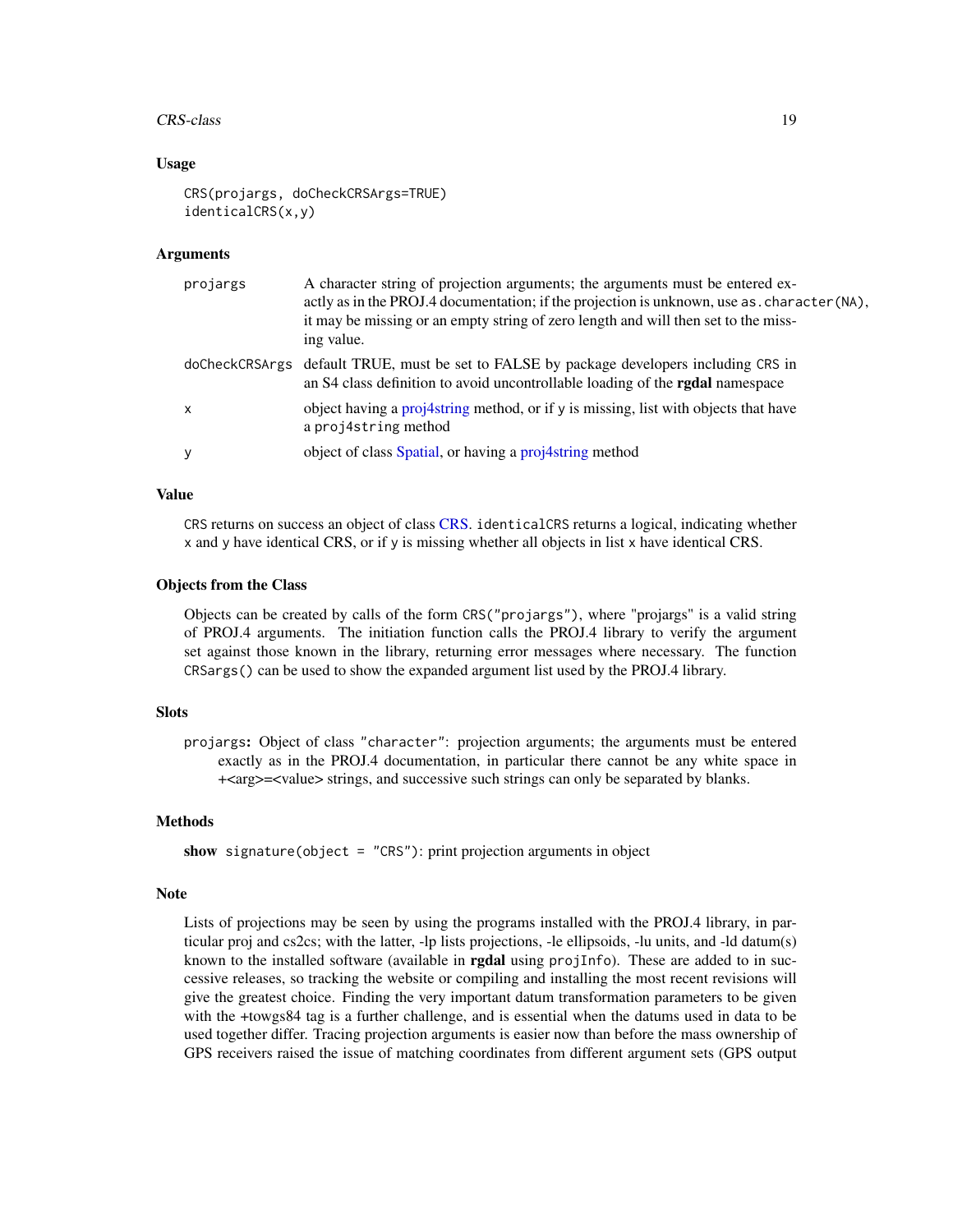and paper map, for example). See [GridsDatums](#page-0-0), [make\\_EPSG](#page-0-0) and [showEPSG](#page-0-0) for help in finding CRS definitions.

The 4.9.1 release of PROJ.4 omitted a small file of defaults, leading to reports of "major axis or radius = 0 or not given" errors. From 0.9-3, rgdal checks for the presence of this file (proj\_def.dat), and if not found, and under similar conditions to those used by PROJ.4, adds "+ellps=WGS84" to the input string being checked by checkCRSArgs The "+no\_defs" tag ignores the file of defaults, and the default work-around implemented to get around this problem; strings including "init" and "datum" tags also trigger the avoidance of the work-around. Now messages are issued when a candidate CRS is checked; they may be suppressed using suppressMessages.

#### Author(s)

Roger Bivand <Roger.Bivand@nhh.no>

#### References

<https://github.com/OSGeo/proj.4>

#### Examples

```
CRS()
CRS("")
CRS(as.character(NA))
CRS("+proj=longlat +datum=WGS84")
if (require(rgdal)) {
 print(CRSargs(CRS("+proj=longlat +datum=NAD27")))
 print(CRSargs(CRS("+init=epsg:4267")))
 print(CRSargs(CRS("+init=epsg:26978")))
 print(CRSargs(CRS(paste("+proj=sterea +lat_0=52.15616055555555",
 "+lon_0=5.38763888888889 +k=0.999908 +x_0=155000 +y_0=463000 +ellps=bessel",
 " +towgs84=565.237,50.0087,465.658,-0.406857,0.350733,-1.87035,4.0812 +units=m"))))
 print(CRSargs(CRS("+init=epsg:28992")))
}
# see http://trac.osgeo.org/gdal/ticket/1987
```
#### degAxis *axis with degrees*

#### Description

draw axes on a plot using degree symbols in numbers

#### Usage

degAxis(side, at, labels, ...)

<span id="page-19-0"></span>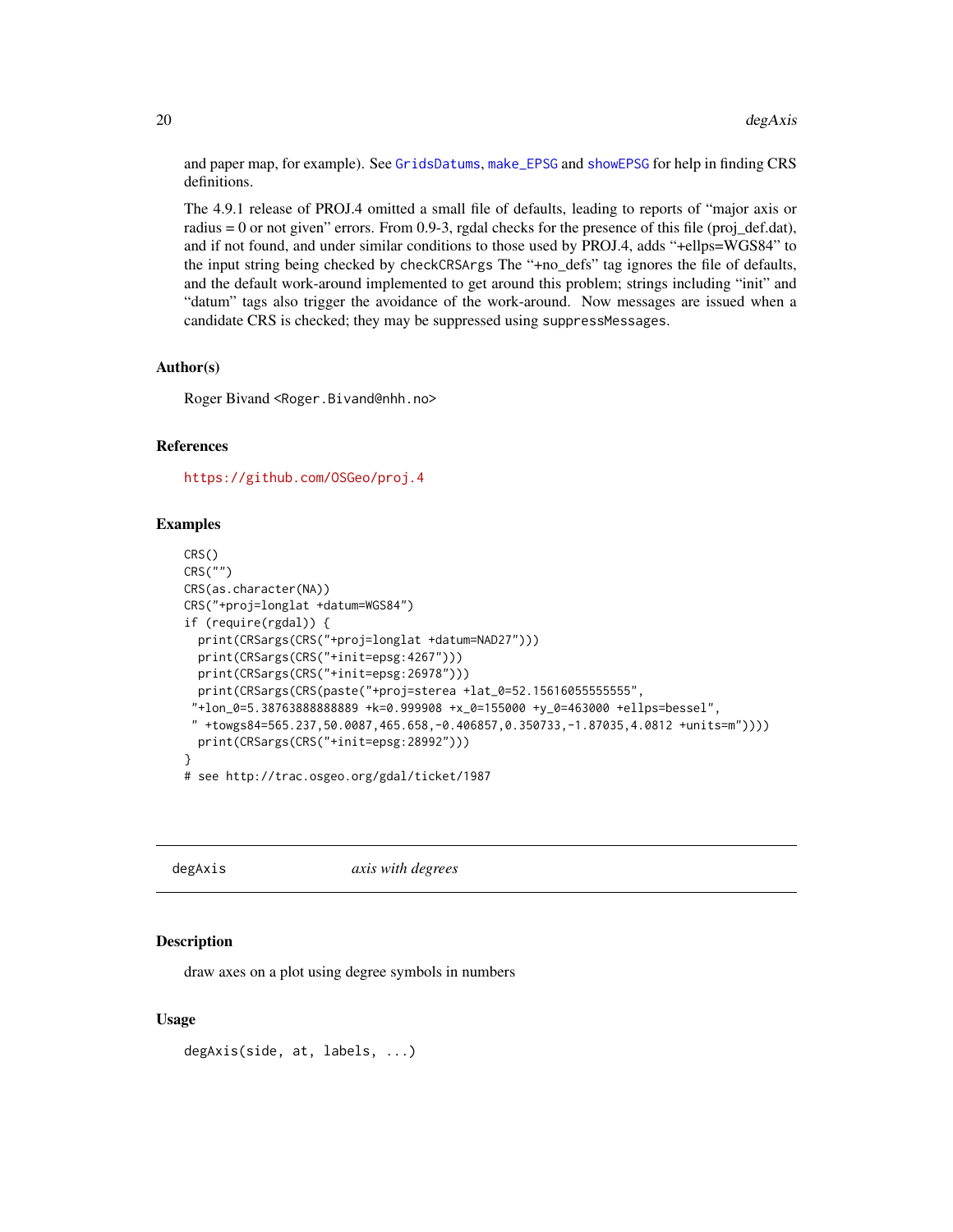#### <span id="page-20-0"></span>Arguments

| side   | integer; see axis                                                                                                                                                      |
|--------|------------------------------------------------------------------------------------------------------------------------------------------------------------------------|
| at     | numeric; if missing, axTicks is called for nice values; see axis                                                                                                       |
| labels | character; if omitted labels are constructed with degree symbols, ending in<br>N/S/E/W; in case of negative degrees, sign is reversed and S or W is added;<br>see axis |
| .      | passed to the actual axis call                                                                                                                                         |

# Value

axis is plotted on current graph

#### Note

decimal degrees are used if variation is small, instead of minutes and seconds

# Examples

```
xy = \text{cbind}(x = 2 * \text{runif}(100) - 1, y = 2 * \text{runif}(100) - 1)plot(SpatialPoints(xy, proj4string = CRS("+proj=longlat +ellps=WGS84")),xlim=c(-1,1),ylim=c(-1,1))
degAxis(1)
degAxis(2, at = c(-1, -0.5, 0, 0.5, 1))
#
```
dimensions-methods *retrieve spatial dimensions from spatial data*

# Description

retrieves spatial dimensions box from spatial data

#### Usage

```
dimensions(obj)
```
#### Arguments

obj object deriving from class "Spatial"

# Value

two-column matrix; the first column has the minimum, the second the maximum values; rows represent the spatial dimensions

# Methods

obj = "Spatial" object deriving from class "Spatial"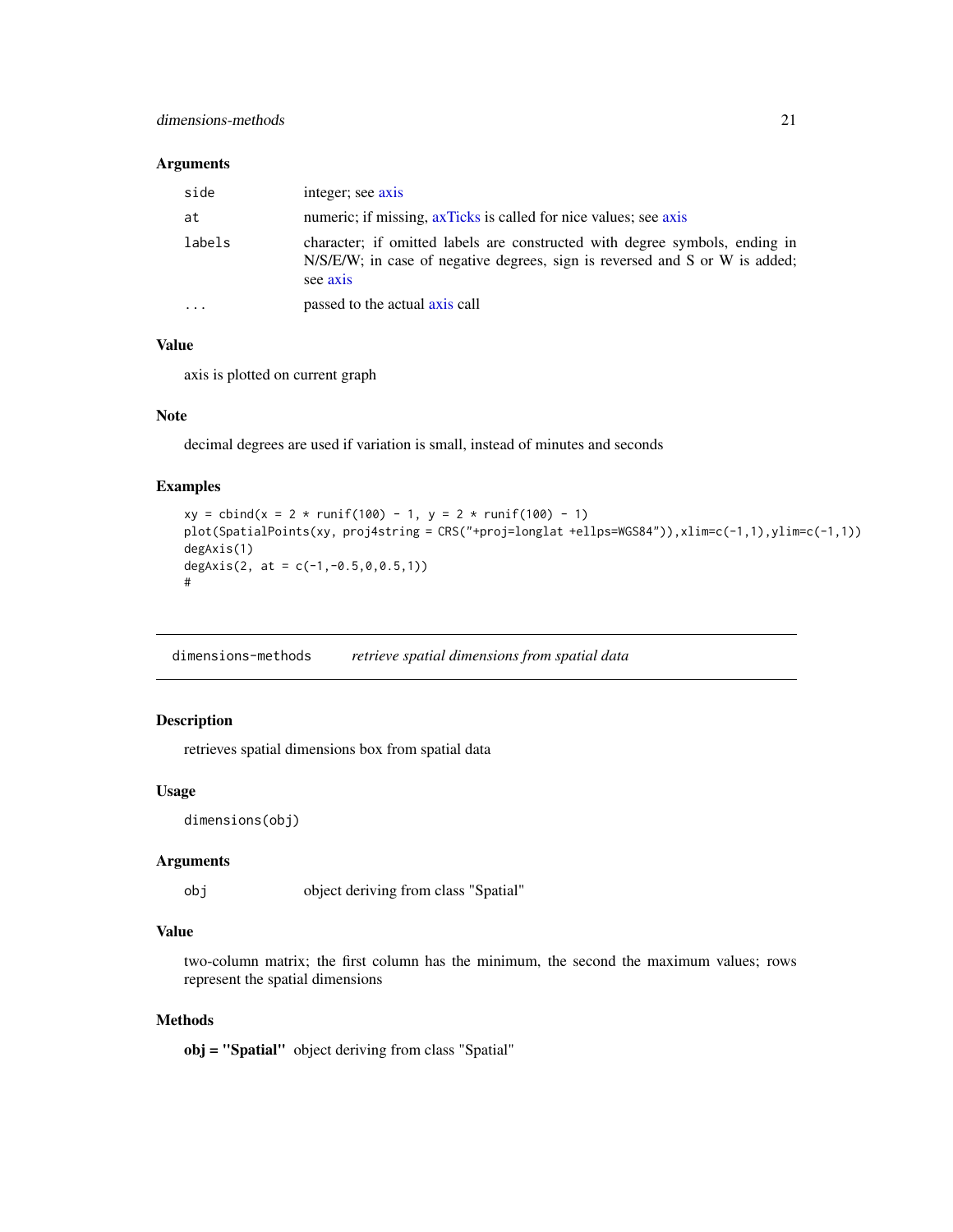# <span id="page-21-0"></span>Examples

```
# just 9 points on a grid:
x \leftarrow c(1,1,1,2,2,2,3,3,3)y <- c(1,2,3,1,2,3,1,2,3)
xy \leftarrow \text{cbind}(x, y)S <- SpatialPoints(xy)
dimensions(S)
```
# data.frame data(meuse.grid) coordinates(meuse.grid) <- ~x+y gridded(meuse.grid) <- TRUE dimensions(meuse.grid)

disaggregate-methods *disaggregate SpatialLines, SpatialLinesDataFrame, SpatialPolygons, or SpatialPolygonsDataFrame objects*

# Description

disaggregate SpatialLines, SpatialLinesDataFrame, SpatialPolygons, or SpatialPolygonsDataFrame objects, using functions from rgeos to handle polygon hole nesting

# Usage

disaggregate(x, ...)

# Arguments

|          | object of class SpatialLines or SpatialPolygons |
|----------|-------------------------------------------------|
| $\cdots$ | ignored                                         |

## Value

object of class [SpatialLines](#page-65-1) or [SpatialPolygons,](#page-85-1) where groups of [Line](#page-35-1) or [Polygon](#page-85-2) are disaggregated to one [Line](#page-35-1) per [Lines,](#page-35-2) or one [Polygon](#page-85-2) per [Polygons,](#page-85-2) respectively.

# Author(s)

Robert Hijmans, Edzer Pebesma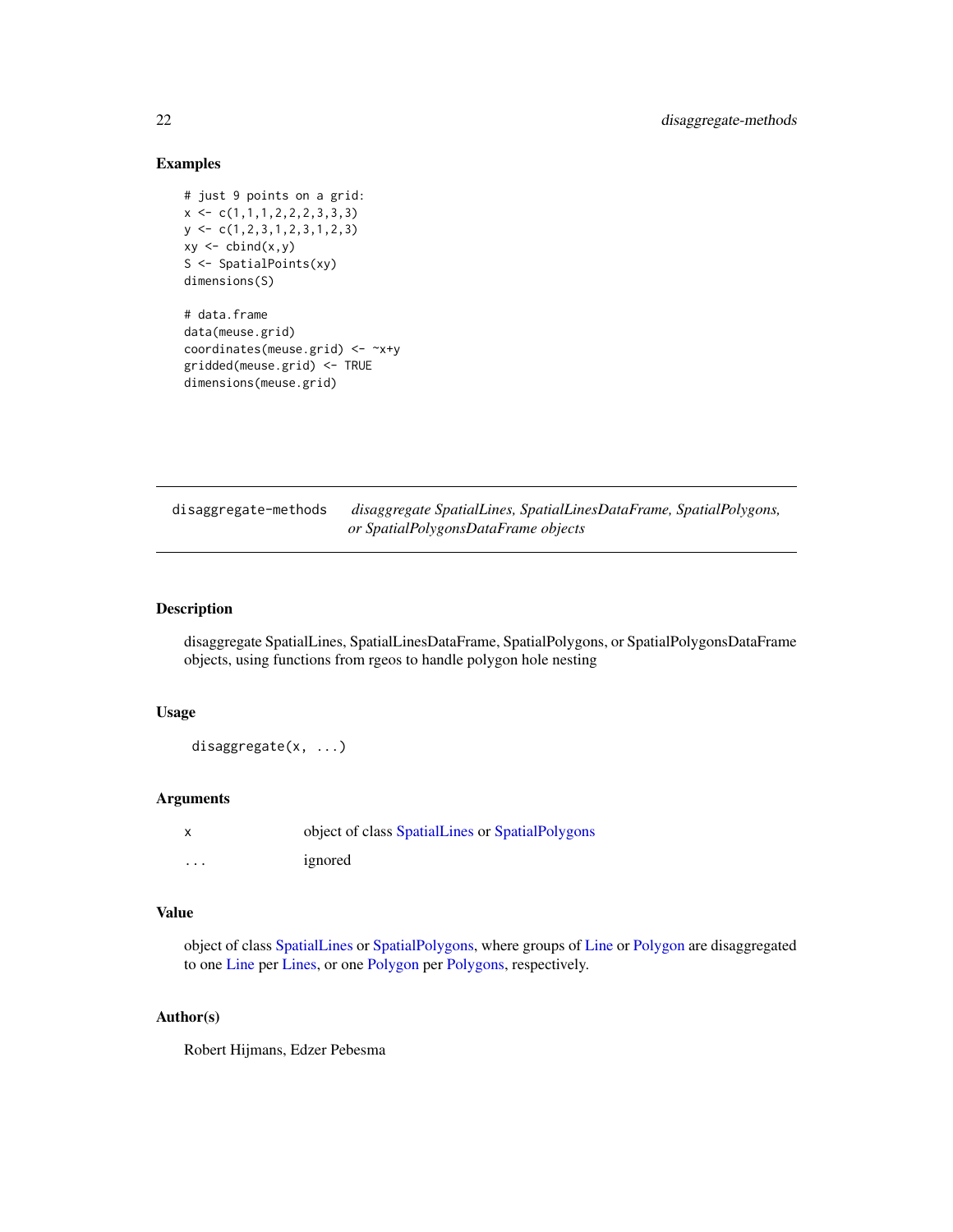#### <span id="page-22-0"></span>DMS-class 23

#### Examples

```
Sr1 = Polygon(cbind(c(2, 4, 4, 1, 2), c(2, 3, 5, 4, 2)), hole = FALSE)
Sr2 = Polygon(cbind(c(5, 4, 2, 5), c(2, 3, 2, 2)), hole = FALSE)
Sr3 = Polygon(cbind(c(4, 4, 5, 10, 4), c(5, 3, 2, 5, 5)), hole = FALSE)Sr4 = Polygon(cbind(c(5,6,6,5,5),c(4,4,3,3,4)), hole = TRUE)
Srs1 = Polygons(list(Sr1, Sr2), "s1/2")
Srs3 = Polygons(list(Sr3, Sr4), "s3/4")
sp = SpatialPolygons(list(Srs1,Srs3), 1:2)
length(sp) ## [1] 2
length(disaggregate(sp)) ## [1] 3
11 = \text{cbind}(c(1, 2, 3), c(3, 2, 2))11a = \text{cbind}(11[, 1]+0.65, 11[, 2]+0.65)l2 = \text{cbind}(c(1, 2, 3), c(1, 1.5, 1))S11 = Line(11)S11a = Line(11a)S12 = Line(12)S1 = Lines(list(S11, S11a), ID="a")S2 = Lines(list(S12), ID="b")sl = SpatialLines(list(S1,S2))
length(sl)
length(disaggregate(sl))
```
<span id="page-22-1"></span>

DMS-class *Class "DMS" for degree, minute, decimal second values*

# Description

The class provides a container for coordinates stored as degree, minute, decimal second values.

# Objects from the Class

Objects can be created by calls of the form new("DMS", ...), converted from decimal degrees using dd2dms(), or converted from character strings using char2dms().

#### Slots

WS: Object of class "logical" TRUE if input value negative

deg: Object of class "numeric" degrees

min: Object of class "numeric" minutes

sec: Object of class "numeric" decimal seconds

NS: Object of class "logical" TRUE if input value is a Northing

#### Methods

coerce signature(from = "DMS", to = "numeric"): convert to decimal degrees show signature(object = "DMS"): print data values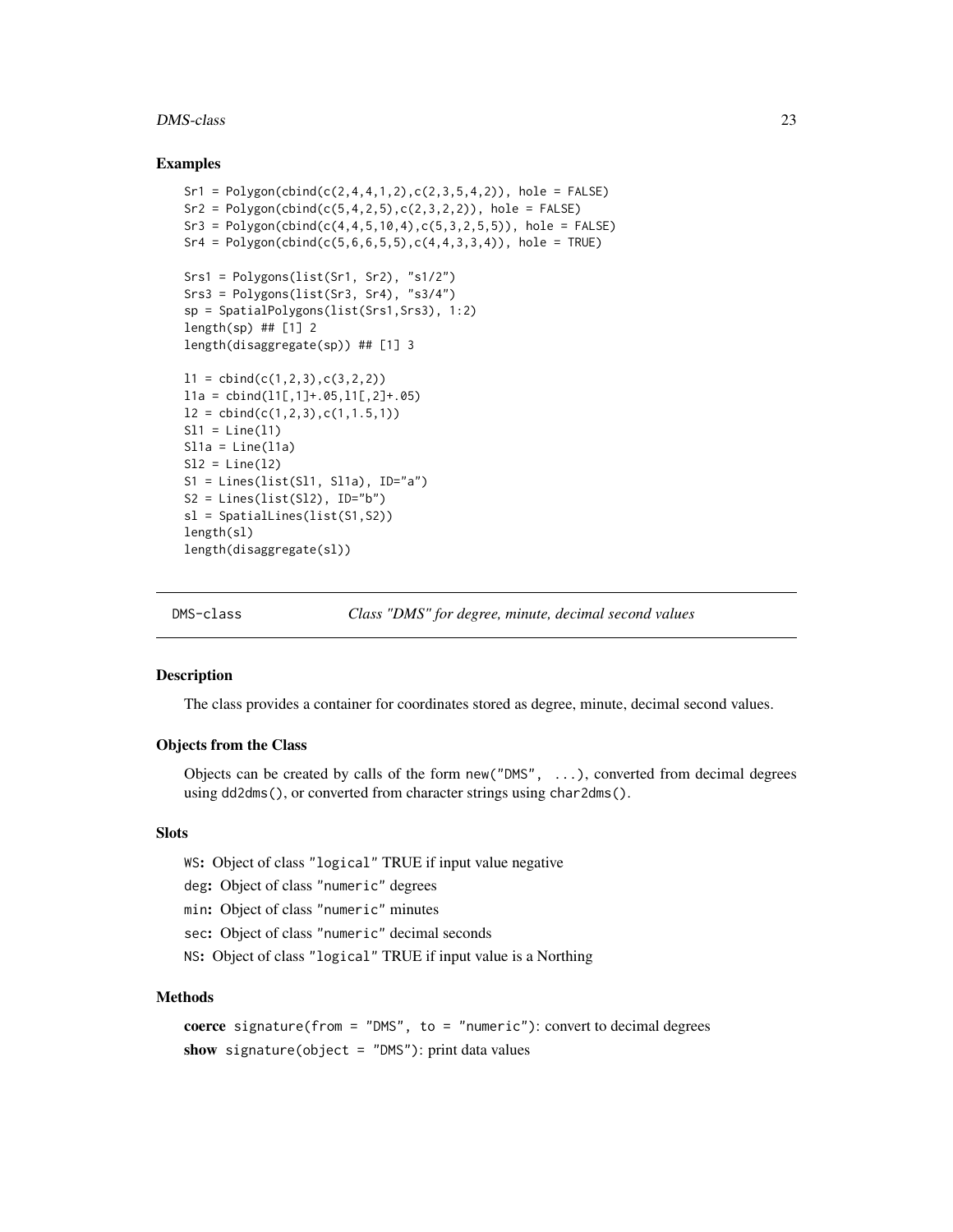# <span id="page-23-0"></span>Author(s)

Roger Bivand <Roger.Bivand@nhh.no>

#### See Also

[char2dms](#page-13-1), [dd2dms](#page-13-2)

#### Examples

```
data(state)
dd2dms(state.center$x)
dd2dms(state.center$y, NS=TRUE)
as.numeric(dd2dms(state.center$y))
as(dd2dms(state.center$y, NS=TRUE), "numeric")
as.numeric.DMS(dd2dms(state.center$y))
state.center$y
```
flip *rearrange data in SpatialPointsDataFrame or SpatialGridDataFrame for plotting with spplot (levelplot/xyplot wrapper)*

#### Description

rearrange SpatialPointsDataFrame for plotting with spplot or levelplot

# Usage

```
flipHorizontal(x)
flipVertical(x)
```
# Arguments

x object of class SpatialGridDataFrame

#### Value

object of class SpatialGridDataFrame, with pixels flipped horizontally or vertically. Note that the spatial structure is destroyed (or at least: drastically changed).

#### Author(s)

Michael Sumner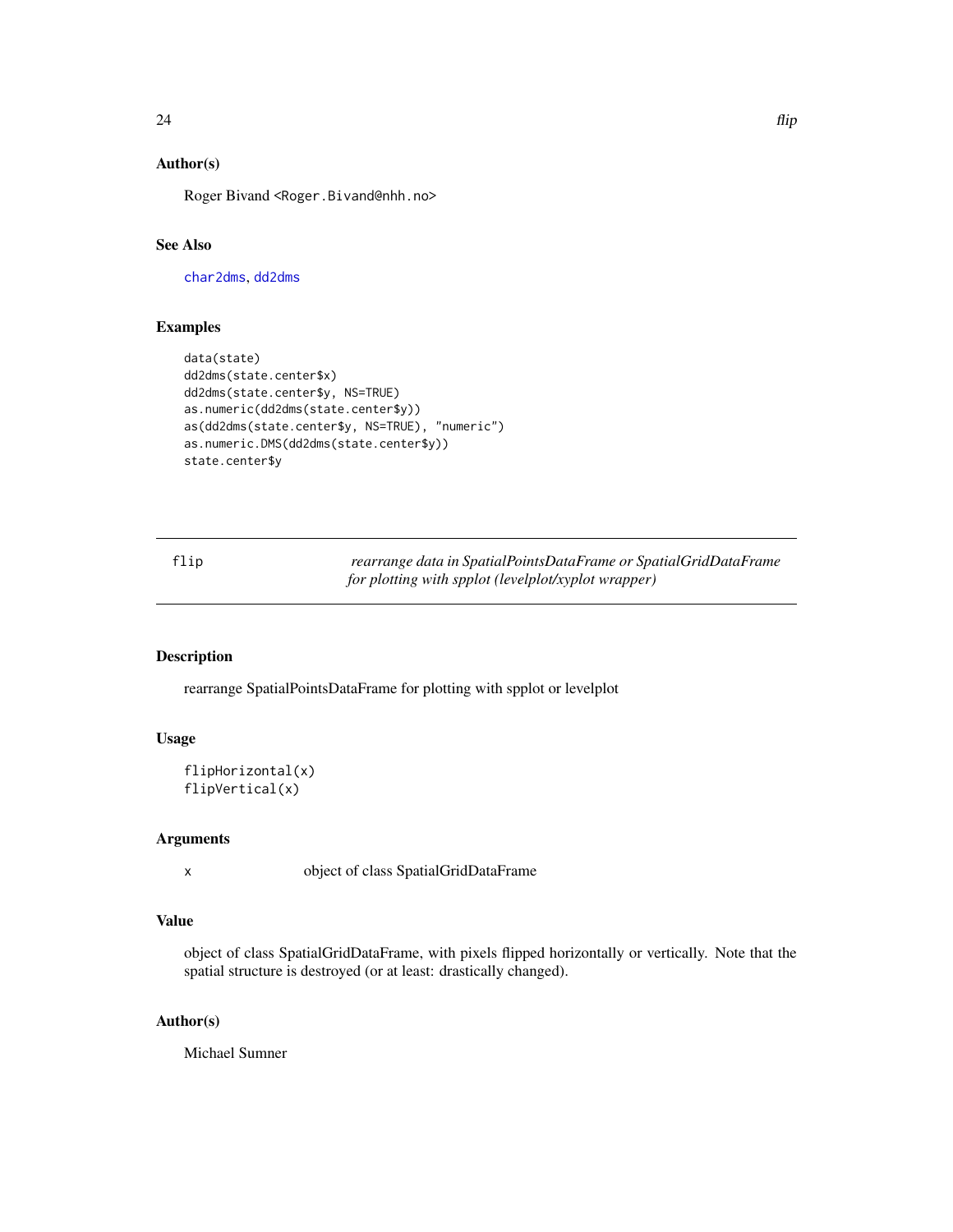# <span id="page-24-0"></span>geometry-methods 25

# Examples

```
data(meuse.grid) # data frame
gridded(meuse.grid) = c("x", "y") # promotes to
fullgrid(meuse.grid) = TRUE
d = meuse.grid["dist"]
image(d, axes=TRUE)
image(flipHorizontal(d), axes=TRUE)
image(flipVertical(d), axes=TRUE)
```

| geometry-methods | Methods for retrieving the geometry from a composite (geometry $+$ |
|------------------|--------------------------------------------------------------------|
|                  | <i>attributes</i> ) <i>object</i>                                  |

#### Description

geometry retrieves the SpatialXxx object from a SpatialXxxDataFrame object, with Xxx Lines, Points, Polygons, Grid, or Pixels. geometry<- converts a data.frame into a Spatial object.

# Usage

geometry(obj) geometry(obj) <- value

#### Arguments

| obi   | in case of assignment, a data frame, else an object of class Spatial |
|-------|----------------------------------------------------------------------|
| value | object of class Spatial                                              |

#### Methods

obj = "Spatial"

obj = "SpatialPointsDataFrame"

- obj = "SpatialMultiPointsDataFrame"
- obj = "SpatialPolygonsDataFrame"
- obj = "SpatialPixelsDataFrame"
- obj = "SpatialGridDataFrame"
- obj = "SpatialLinesDataFrame"

# Author(s)

Edzer Pebesma, <edzer.pebesma@uni-muenster.de>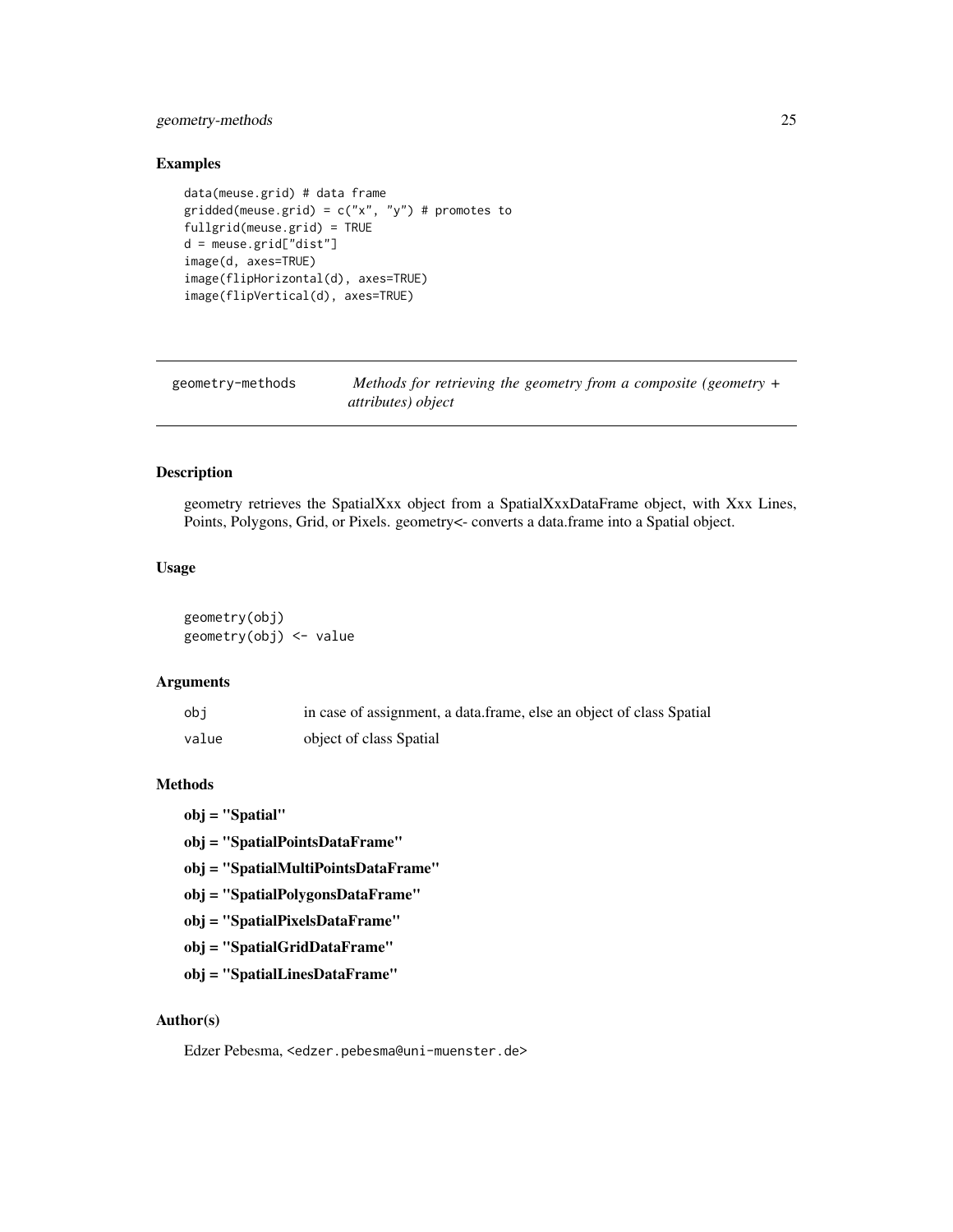#### Examples

```
data(meuse)
m = meuse
coordinates(m) = meuse[, c("x", "y")]
pts = geometry(m)class(pts)
geometry(meuse) = pts
class(meuse)
identical(m, meuse) # TRUE
```
gridded-methods *specify spatial data as being gridded, or find out whether they are*

#### **Description**

returns logical (TRUE or FALSE) telling whether the object is gridded or not; in assignment promotes a non-gridded structure to a gridded one, or demotes a gridded structure back to a nonstructured one.

#### Usage

```
gridded(obj)
gridded(obj) <- value
fullgrid(obj)
fullgrid(obj) <- value
gridparameters(obj)
```
#### Arguments

| obi   | object deriving from class "Spatial" (for gridded), or object of class SpatialGridDataFrame- |
|-------|----------------------------------------------------------------------------------------------|
|       | class (for fullgrid and gridparameters)                                                      |
| value | logical replacement values, TRUE or FALSE                                                    |

#### Value

if obj derives from class Spatial, gridded(object) will tell whether it is has topology on a regular grid; if assigned TRUE, if the object derives from SpatialPoints and has gridded topology, grid topology will be added to object, and the class of the object will be promoted to [SpatialGrid-class](#page-61-1) or [SpatialGridDataFrame-class](#page-62-1)

fullgrid returns a logical, telling whether the grid is full and ordered (i.e., in full matrix form), or whether it is not full or unordered (i.e. a list of points that happen to lie on a grid. If assigned, the way the points are stored may be changed. Changing a set of points to full matrix form and back may change the original order of the points, and will remove duplicate points if they were present.

gridparameters returns, if obj inherits from SpatialGridDataFrame its grid parameters, else it returns numeric(0). The returned value is a data.frame with three columns, named cellcentre.offset ("lower left cell centre coordinates"), cellsize, and cells.dim (cell dimension); the rows correspond to the spatial dimensions.

<span id="page-25-0"></span>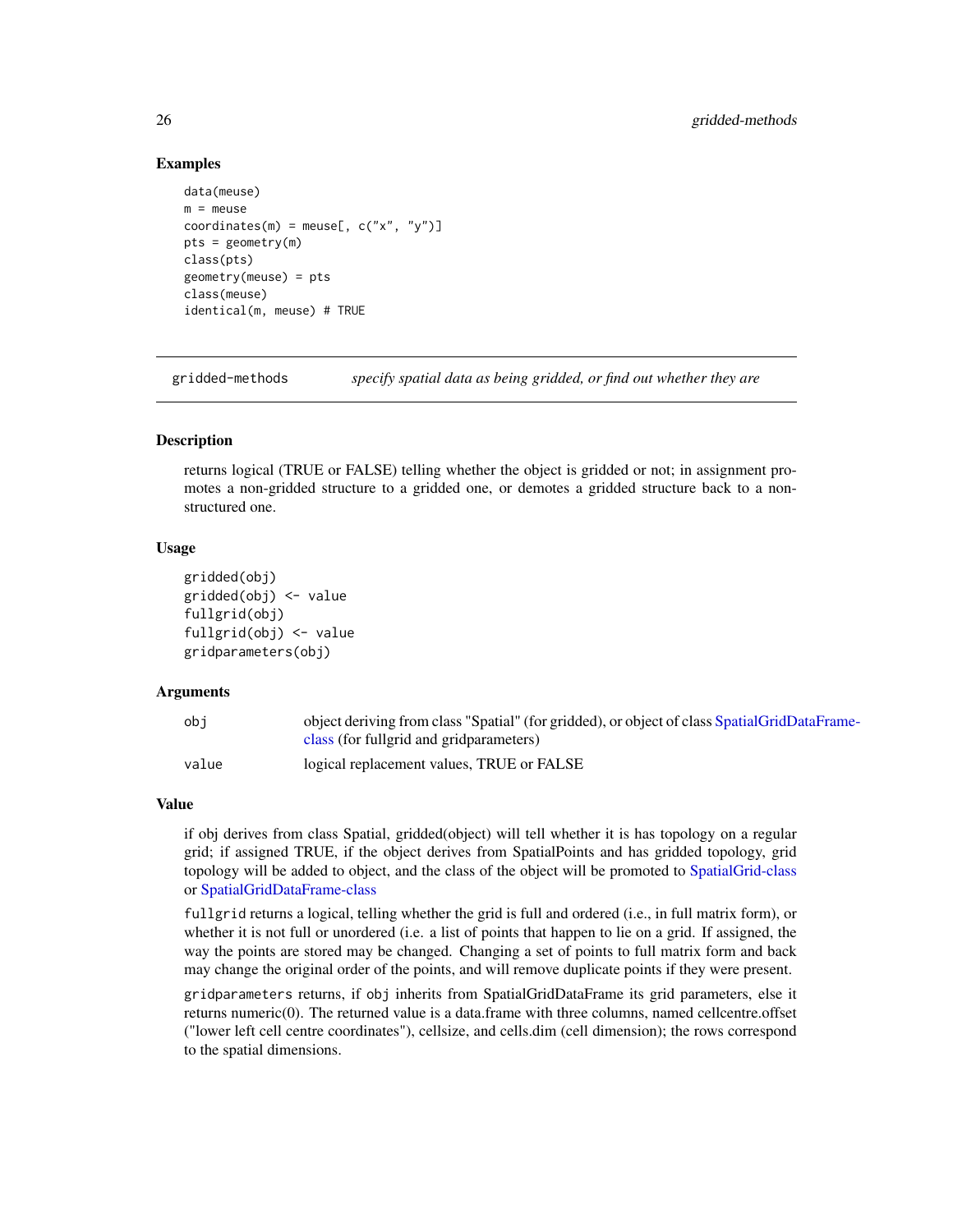# <span id="page-26-0"></span>gridIndex2nb 27

# Methods

obj = "Spatial" object deriving from class "Spatial"

# Examples

```
# just 9 points on a grid:
x \leftarrow c(1,1,1,2,2,2,3,3,3)y \leftarrow c(1, 2, 3, 1, 2, 3, 1, 2, 3)xy \leftarrow \text{cbind}(x, y)S <- SpatialPoints(xy)
class(S)
plot(S)
gridded(S) <- TRUE
gridded(S)
class(S)
summary(S)
plot(S)
gridded(S) <- FALSE
gridded(S)
class(S)
# data.frame
data(meuse.grid)
coordinates(meuse.grid) <- ~x+y
gridded(meuse.grid) <- TRUE
plot(meuse.grid) # not much good
summary(meuse.grid)
```
gridIndex2nb *create neighbourhood (nb) object from grid geometry*

# Description

create neighbourhood (nb) object from grid geometry

# Usage

```
gridIndex2nb(obj, maxdist = sqrt(2), fullMat = TRUE, ...)
```
#### Arguments

| obi       | object of class Spatial Grid or Spatial Pixels                                                                                             |
|-----------|--------------------------------------------------------------------------------------------------------------------------------------------|
| maxdist   | maximum distance to be considered (inclusive), expressed in number of grid cell<br>(sqrt(2) results in queen neighbours)                   |
| fullMat   | use dist to compute distances from grid (row/col) indices; FALSE avoids form-<br>ing the full distance matrix, at a large performance cost |
| $\ddotsc$ | arguments passed on to dist                                                                                                                |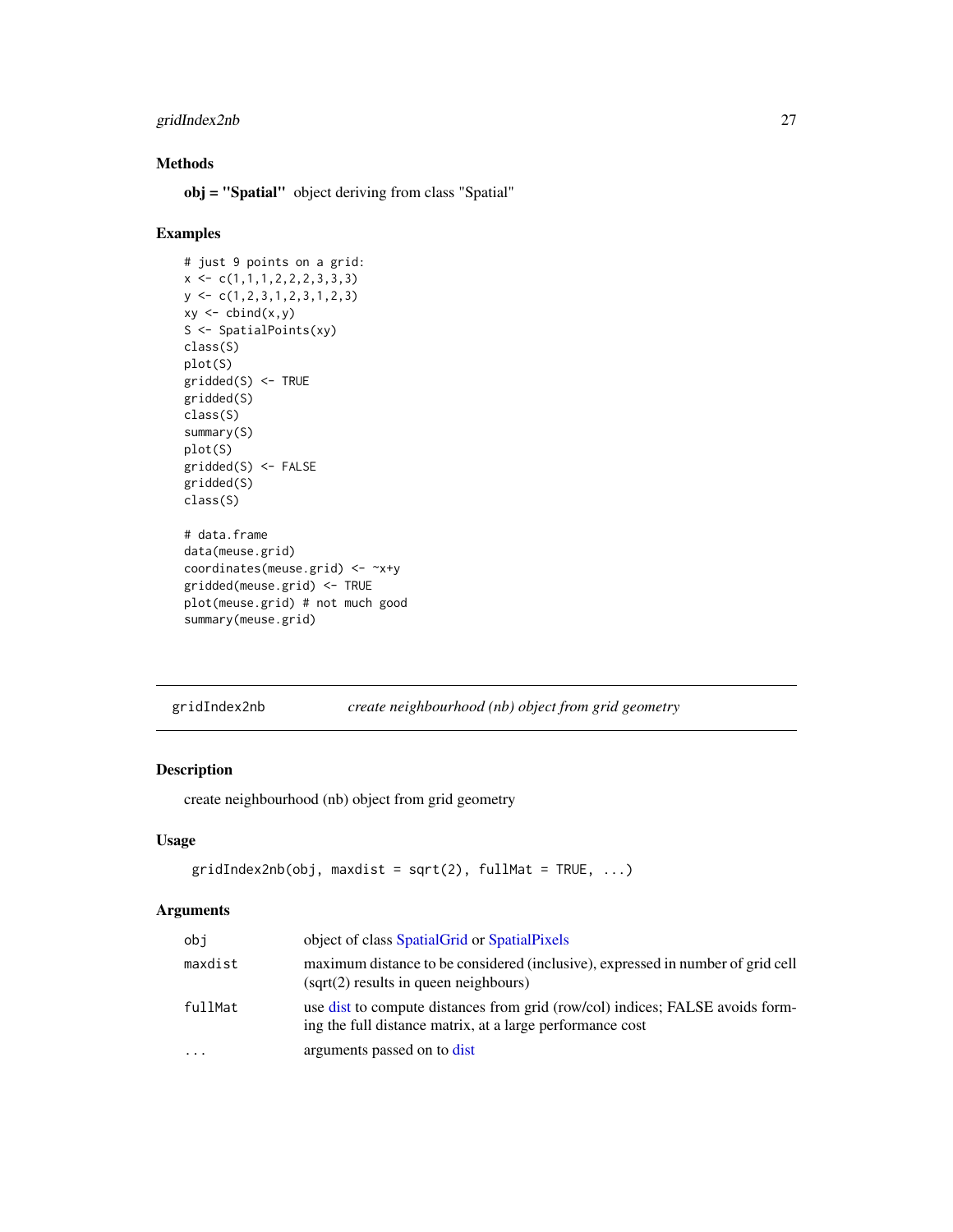# Value

Object of class nb, which is a list.

The nb object follows the convention of nb objects in package spdep; it is a list with each list element corresponding to a grid cell or pixel; the list element contains the indices of neighbours defined as cells less than maxdist away, measured in cell unit (N/S/E/W neighbour has distance 1).

#### **Note**

Unequal grid cell size is ignored; grid cell row/col indices are taken to be the coordinates from which distances are computed.

#### Author(s)

Edzer Pebesma, <edzer.pebesma@uni-muenster.de>

#### See Also

plot.nb in package spdep

gridlines *Create N-S and E-W grid lines over a geographic region*

#### <span id="page-27-1"></span>Description

Create N-S and E-W grid lines over a geographic region; create and plot corresponding labels

# Usage

```
gridlines(x, easts = pretty(bbox(x)[1,]), norths = pretty(bbox(x)[2,]),
ndiscr = 100)
gridat(x, easts = pretty(bbox(x)[1,]), norths = pretty(bbox(x)[2,]),offset = 0.5, side = "WS")
## S3 method for class 'SpatialLines'
labels(object, labelCRS, side = 1:2, ...)## S3 method for class 'SpatialPointsDataFrame'
text(x, ...)
```
#### Arguments

| x      | object deriving from class Spatial-class                                                                       |
|--------|----------------------------------------------------------------------------------------------------------------|
| easts  | numeric; east-west values for vertical lines                                                                   |
| norths | numeric; north-south values for horizontal lines                                                               |
| ndiscr | integer; number of points used to discretize the line, could be set to 2, unless the<br>grid is (re) projected |
| offset | offset value to be returned, see text                                                                          |

<span id="page-27-0"></span>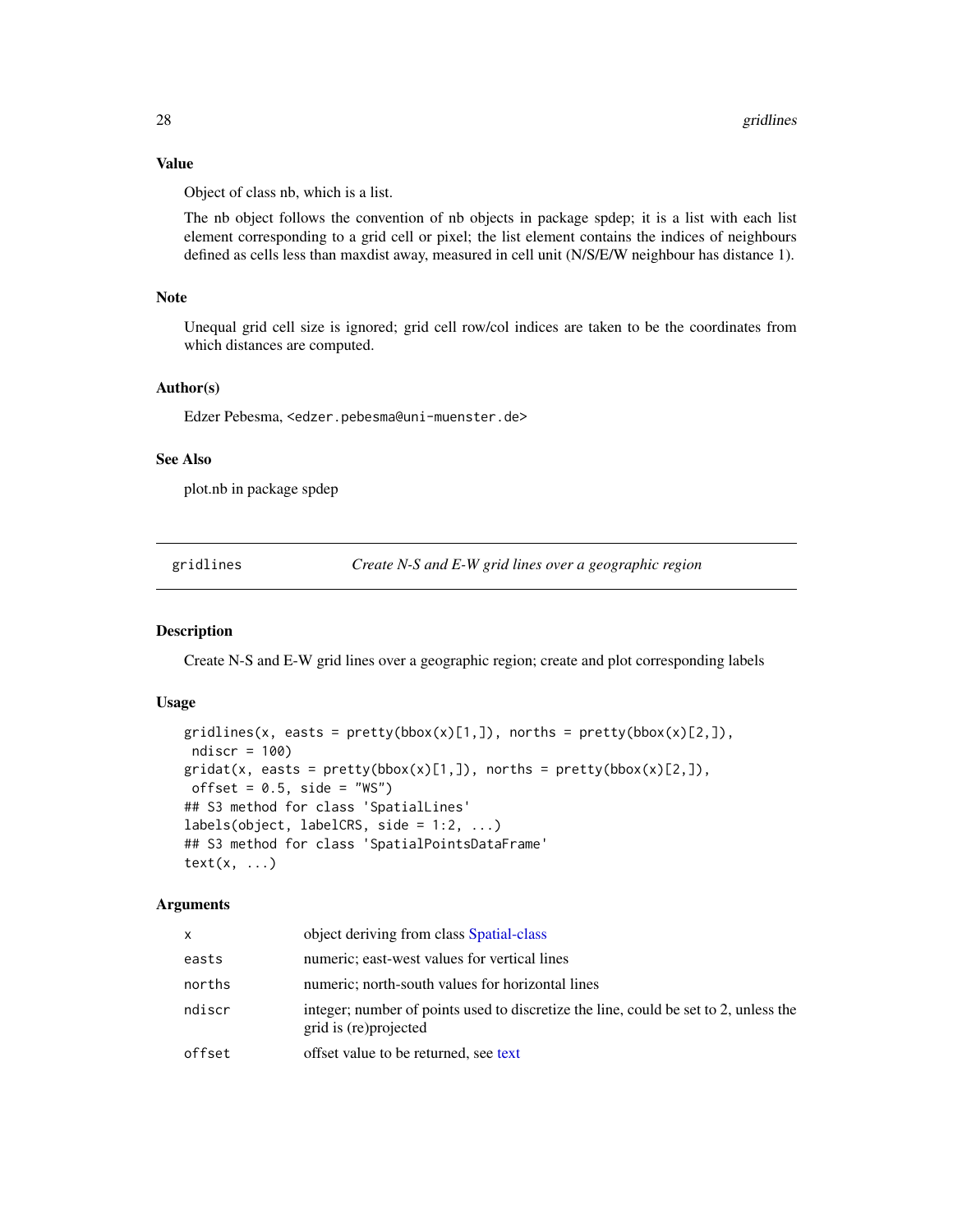#### gridlines 29

| object     | SpatialLines-class object, as returned by gridlines                                                                                                                                                                          |
|------------|------------------------------------------------------------------------------------------------------------------------------------------------------------------------------------------------------------------------------|
| labelCRS   | the CRS in which the grid lines were drawn and labels should be printed; if<br>missing, the CRS from object is taken                                                                                                         |
| side       | for labels: integer, indicating $side(s)$ at which gridlines labels will be drawn:<br>1=below (S), 2=left (W), 3=above (N), and 4=right (E); for gridat: default<br>"WS", if "EN" labels placed on the top and right borders |
| $\ddots$ . | for labels: ignored; for text: arguments passed on to text, see below for ex-<br>ample use of adj                                                                                                                            |

# Value

gridlines returns an object of class [SpatialLines-class,](#page-66-1) with lines as specified; the return object inherits the projection information of x; gridat returns a SpatialPointsDataFrame with points at the west and south ends of the grid lines created by gridlines, with degree labels.

The labels method for SpatialLines objects returns a [SpatialPointsDataFrame-class](#page-83-1) object with the parameters needed to print labels below and left of the gridlines. The locations for the labels are those of proj4string(object) the labels also unless labelCRS is given, in which case they are in that CRS. This object is prepared to be plotted with text:

The text method for SpatialPointsDataFrame puts text labels on its coordinates, and takes care of attributes pos, labels, srt and offset; see [text.](#page-27-1)

#### Author(s)

Edzer Pebesma, <edzer.pebesma@uni-muenster.de>, using example code of Roger Bivand.

#### See Also

[spTransform;](#page-101-1) llgridlines in rgdal (recent versions) for plotting long-lat grid over projected data

# Examples

```
data(meuse)
coordinates(meuse) = -x+yplot(meuse)
plot(gridlines(meuse), add = TRUE)
text(labels(gridlines(meuse)))
title("default gridlines within Meuse bounding box")
proj4string(meuse) <- CRS("+init=epsg:28992")
crs.longlat <- CRS("+init=epsg:4326")
meuse_ll <- spTransform(meuse, crs.longlat)
grd <- gridlines(meuse_ll)
grd_x <- spTransform(grd, CRS("+init=epsg:28992"))
# labels South and West:
plot(meuse)
plot(grd_x, add=TRUE, lty=2)
grdat_ll <- gridat(meuse_ll)
grdat_x <- spTransform(grdat_ll, CRS("+init=epsg:28992"))
```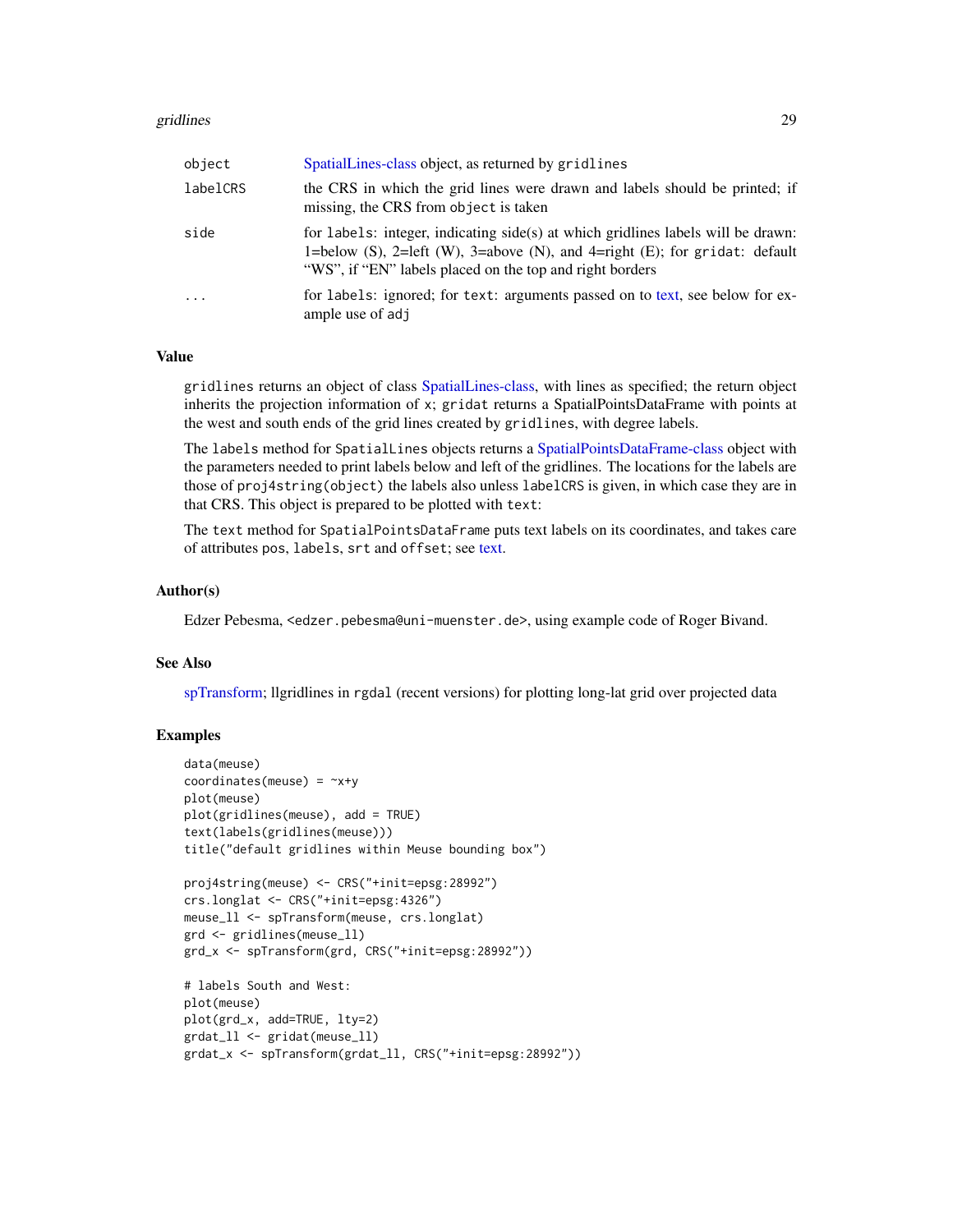```
text(grdat_x)
# labels North and East:
plot(meuse)
plot(grd_x, add=TRUE, lty=2)
grdat_ll <- gridat(meuse_ll, side="EN")
grdat_x <- spTransform(grdat_ll, CRS("+init=epsg:28992"))
text(grdat_x)
# now using labels:
plot(meuse)
plot(grd_x, add=TRUE, lty=2)
text(labels(grd_x, crs.longlat))
# demonstrate axis labels with angle, both sides:
sp = SpatialPoints(rbind(c(-101,9), c(-101,55), c(-19,9), c(-19,55)), crs.longlat)
laea = CRS("+proj=laea +lat_0=30 +lon_0=-40")
sp.l = spTransform(sp, laea)
plot(sp.l, expandBB = c(0, 0.05, 0, .05))
gl = spTransform(gridlines(sp), laea)
plot(g1, add = TRUE)text(labels(gl, crs.longlat))
text(labels(gl, crs.longlat, side = 3:4), col = 'red')
title("curved text label demo")
# polar:
pts=SpatialPoints(rbind(c(-180,-70),c(0,-70),c(180,-89),c(180,-70)), crs.longlat)
polar = CRS("+init=epsg:3031")
gl = spTransform(gridlines(pts, easts = seq(-180,180,20), ndiscr = 100), polar)
plot(spTransform(pts, polar), expandBB = c(.05,0,.05,0))
lines(gl)
l = labels(gl, crs.longlat, side = 3)l$pos = NULL # pos is too simple, use adj:
text(1, adj = c(0.5, -0.5))
l = labels(gl, crs.longlat, side = 4)l$srt = 0 # otherwise they end up upside-down
text(l)
title("grid line labels on polar projection, epsg 3031")
## Not run:
demo(polar) # adds the map of the antarctic
## End(Not run)
```
GridTopology-class *Class "GridTopology"*

# **Description**

class for defining a rectangular grid of arbitrary dimension

<span id="page-29-0"></span>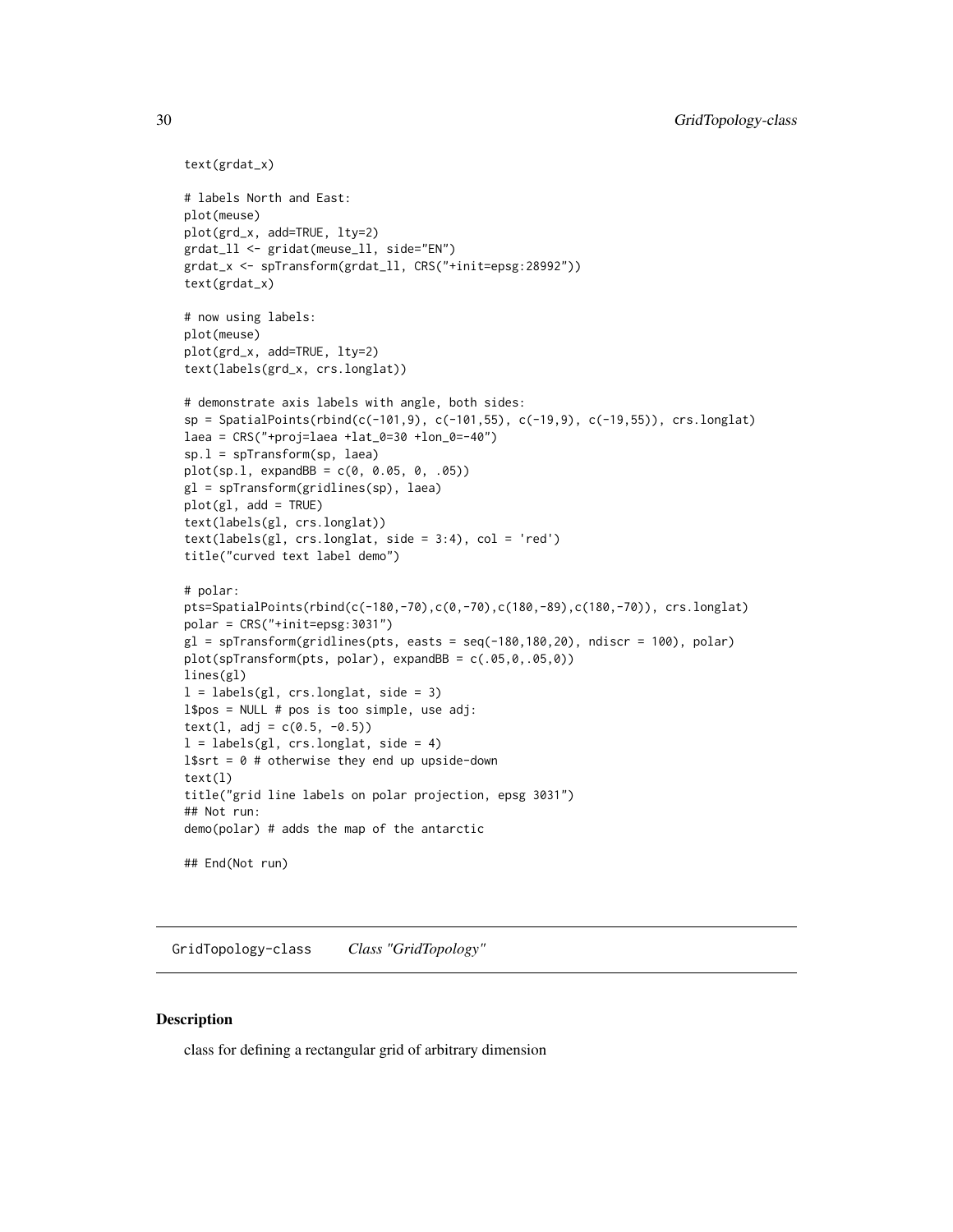# Objects from the Class

Objects are created by using e.g.

GridTopology( $c(0,0)$ ,  $c(1,1)$ ,  $c(5,5)$ )

see [SpatialGrid](#page-73-1)

# Slots

cellcentre.offset: numeric; vector with the smallest centroid coordinates for each dimension; coordinates refer to the cell centre

cellsize: numeric; vector with the cell size in each dimension

cells.dim: integer; vector with number of cells in each dimension

# Methods

coordinates signature( $x =$  "SpatialGrid"): calculates coordinates for each point on the grid

summary signature(object = "SpatialGrid"): summarize object

coerce signature(from = "GridTopology", to = "data.frame"): convert to data.frame with columns cellcentre.offset, cellsize and cells.dim

#### Author(s)

Edzer Pebesma, <edzer.pebesma@uni-muenster.de>

# See Also

[SpatialGridDataFrame-class](#page-62-1), [SpatialGrid-class](#page-61-1)

# Examples

```
x = \text{GridTopology}(c(0, 0), c(1, 1), c(5, 5))class(x)
x
summary(x)
coordinates(x)
y = SpatialGrid(grid = x)
class(y)
y
```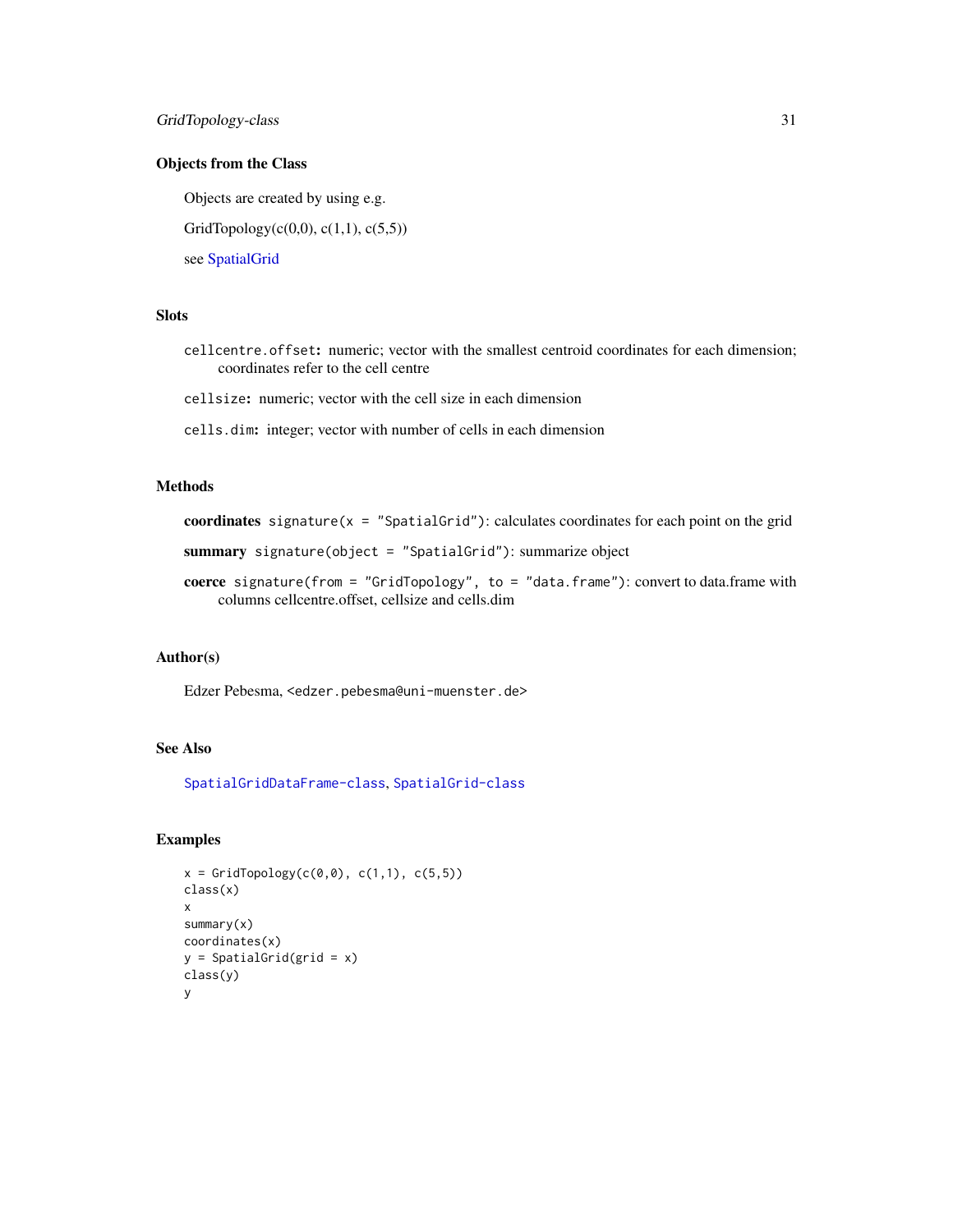```
image.SpatialGridDataFrame
```
*Image or contour method for gridded spatial data; convert to and from image data structure*

#### Description

Create image for gridded data in SpatialGridDataFrame or SpatialPixelsDataFrame objects.

#### Usage

```
## S3 method for class 'SpatialGridDataFrame'
image(x, attr = 1, xcol = 1, ycol = 2,col = heat.colors(12), red=NULL, green=NULL, blue=NULL,
        axes = FALSE, xlim = NULL,
ylim = NULL, add = FALSE, ..., asp = NA, setParUsrBB=FALSE,
        interpolate = FALSE, angle = 0,useRasterImage = !(.Platform$GUI[1] == "Rgui" &&
        getIdentification() == "R Console") && missing(breaks), breaks,
zlim = range(as.numeric(x[[attr]])[is.finite(x[[attr]])]))
## S3 method for class 'SpatialPixelsDataFrame'
image(x, \ldots)## S3 method for class 'SpatialPixels'
image(x, \ldots)## S3 method for class 'SpatialGridDataFrame'
contour(x, attr = 1, xcol = 1, ycol = 2,col = 1, add = FALSE, xlim = NULL, ylim = NULL, axes = FALSE,
         ..., setParUsrBB = FALSE)
## S3 method for class 'SpatialPixelsDataFrame'
contour(x, \ldots)as.image.SpatialGridDataFrame(x, xcol = 1, ycol = 2, attr = 1)
image2Grid(im, p4 = as.character(NA), digits=10)
```
#### Arguments

| $\mathsf{x}$ | object of class SpatialGridDataFrame                                                                                                                                                                                                                                                           |  |
|--------------|------------------------------------------------------------------------------------------------------------------------------------------------------------------------------------------------------------------------------------------------------------------------------------------------|--|
| attr         | column of attribute variable; this may be the column name in the data.frame of<br>data (as.data.frame(data)), or a column number                                                                                                                                                               |  |
| xcol         | column number of x-coordinate, in the coordinate matrix                                                                                                                                                                                                                                        |  |
| ycol         | column number of y-coordinate, in the coordinate matrix                                                                                                                                                                                                                                        |  |
| col          | a vector of colors                                                                                                                                                                                                                                                                             |  |
|              | red, green, blue columns names or numbers given instead of the attr argument when the data<br>represent an image encoded in three colour bands on the 0-255 integer scale;<br>all three columns must be given in this case, and the attribute values will be<br>constructed using function rgb |  |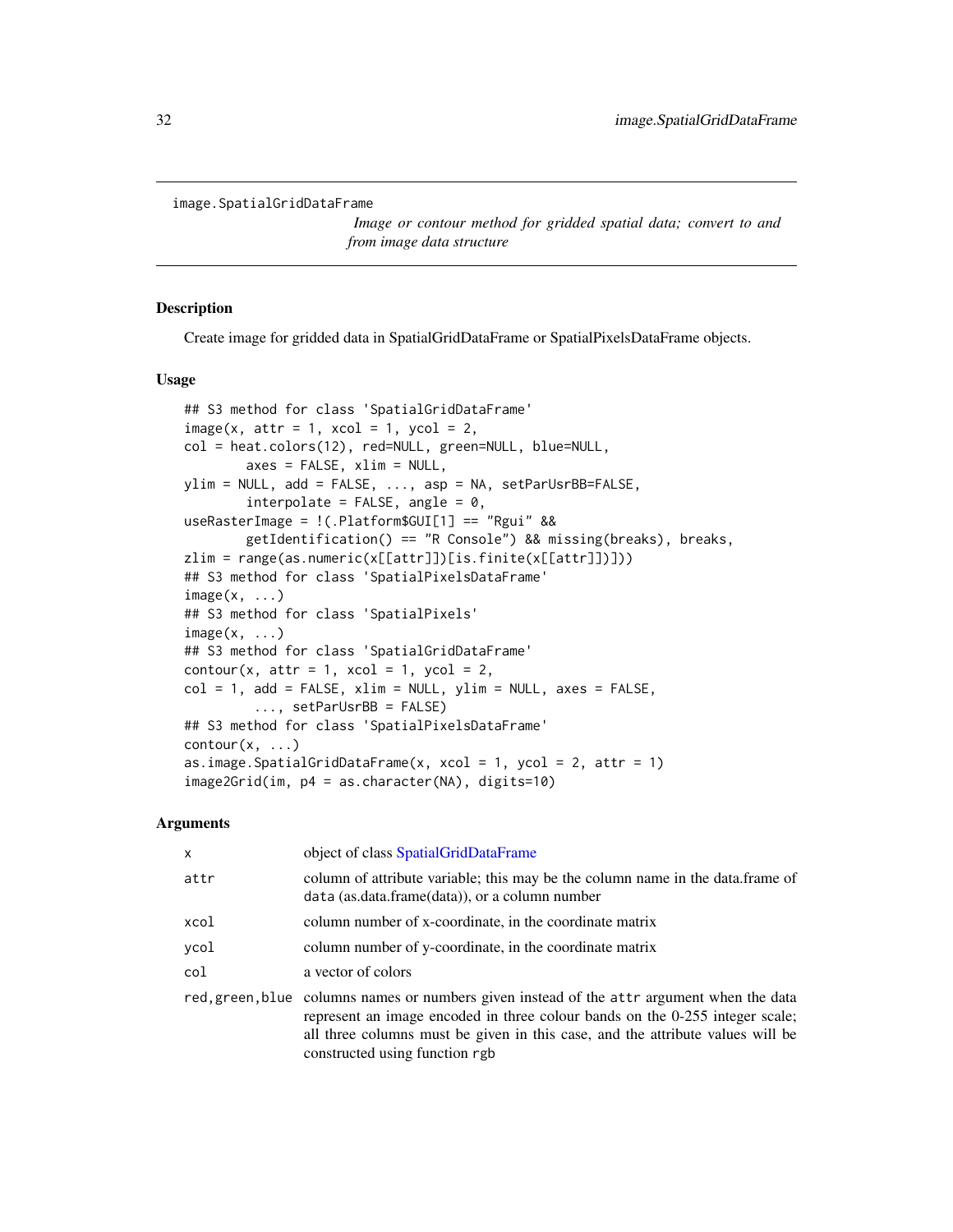| axes        | logical; should coordinate axes be drawn?                                                                                                                                                                   |
|-------------|-------------------------------------------------------------------------------------------------------------------------------------------------------------------------------------------------------------|
| xlim        | x-axis limits                                                                                                                                                                                               |
| ylim        | y-axis limits                                                                                                                                                                                               |
| zlim        | data limits for plotting the (raster, attribute) values                                                                                                                                                     |
| add         | logical; if FALSE, the image is added to the plot layout setup by $plot(as(x, "Spatial")$ , axes=axes, x1<br>which sets up axes and plotting region; if TRUE, the image is added to the ex-<br>isting plot. |
| $\cdots$    | arguments passed to image, see examples                                                                                                                                                                     |
| asp         | aspect ratio to be used for plot                                                                                                                                                                            |
| setParUsrBB | default FALSE, see Spatial-class for further details                                                                                                                                                        |
|             | useRasterImage if TRUE, use rasterImage to render the image if available; for legacy rendering<br>set FALSE; should be FALSE on Windows SDI installations                                                   |
| breaks      | class breaks for coloured values                                                                                                                                                                            |
| interpolate | default FALSE, a logical vector (or scalar) indicating whether to apply linear<br>interpolation to the image when drawing, see rasterImage                                                                  |
| angle       | default 0, angle of rotation (in degrees, anti-clockwise from positive x-axis,<br>about the bottom-left corner), see rasterImage                                                                            |
| im          | list with components named x, y, and z, as used for image                                                                                                                                                   |
| p4          | CRS object, proj4 string                                                                                                                                                                                    |
| digits      | default 10, number of significant digits to use for checking equal row/column<br>spacing                                                                                                                    |

# Value

as.image.SpatialGridDataFrame returns the list with elements x and y, containing the coordinates of the cell centres of a matrix z, containing the attribute values in matrix form as needed by [image.](#page-0-0)

#### Note

Providing xcol and ycol attributes seems obsolete, and it is for 2D data, but it may provide opportunities for plotting certain slices in 3D data. I haven't given this much thought yet.

[filled.contour](#page-0-0) seems to misinterpret the coordinate values, if we take the image.default manual page as the reference.

#### Author(s)

Edzer Pebesma

# See Also

[image.default,](#page-0-0) [SpatialGridDataFrame-class,](#page-62-1) [levelplot](#page-0-0) in package lattice. Function image.plot in package fields can be used to make a legend for an image, see an example in [https://stat.](https://stat.ethz.ch/pipermail/r-sig-geo/2007-June/002143.html) [ethz.ch/pipermail/r-sig-geo/2007-June/002143.html](https://stat.ethz.ch/pipermail/r-sig-geo/2007-June/002143.html)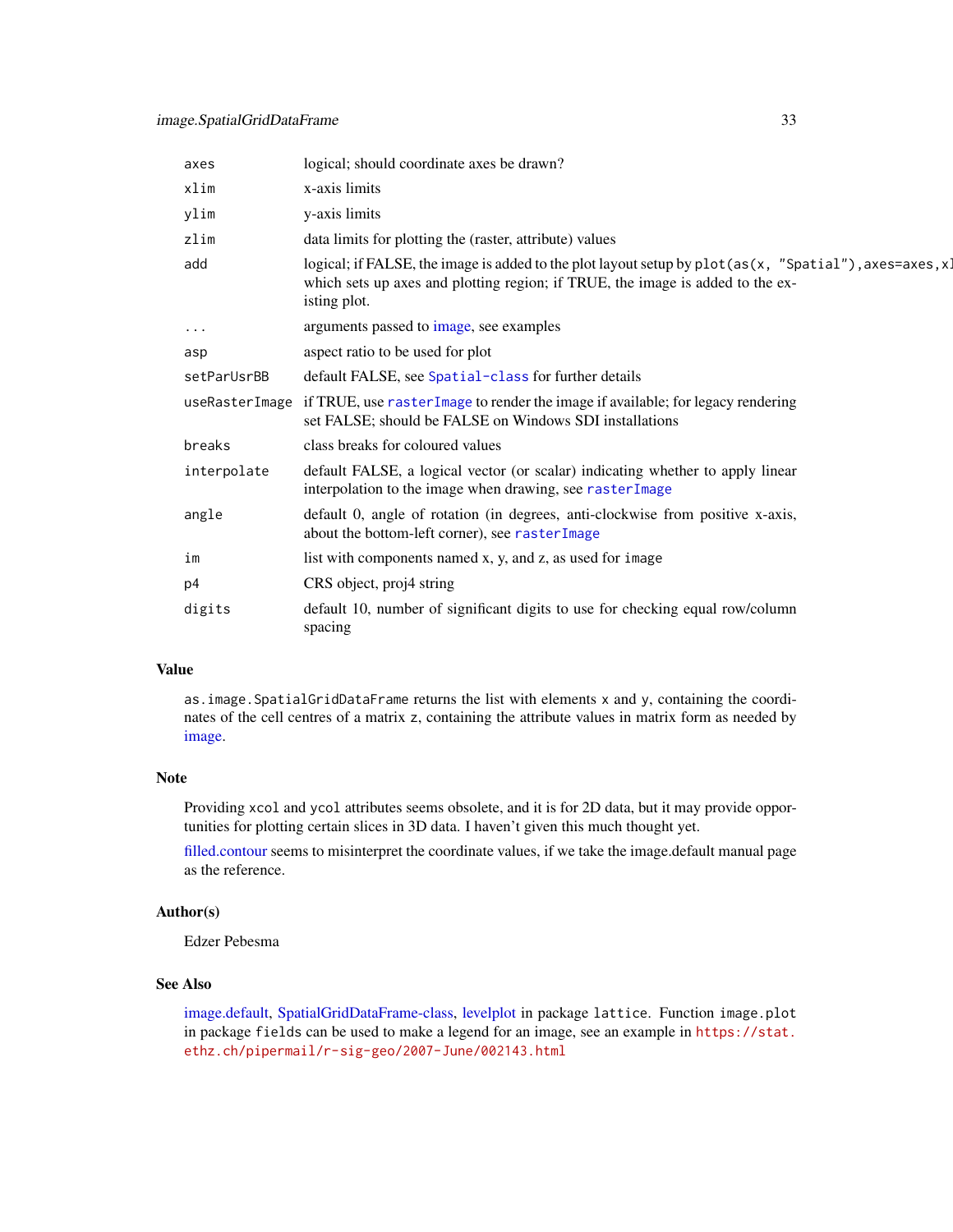#### Examples

```
data(meuse.grid)
coordinates(meuse.grid) = c("x", "y") # promote to SpatialPointsDataFrame
gridded(meuse.grid) = TRUE # promote to SpatialGridDataFrame
data(meuse)
coordinates(meuse) = c("x", "y")image(meuse.grid["dist"], main = "Distance to river Meuse")
points(coordinates(meuse), pch = "+")
image(meuse.grid["dist"], main = "Distance to river Meuse",
useRasterImage=TRUE)
points(coordinates(meuse), pch = "+")
# color scale:
layout(cbind(1,2), c(4,1),1)image(meuse.grid["dist"])
imageScale(meuse.grid$dist, axis.pos=4, add.axis=FALSE)
axis(4,at=c(0,.2,.4,.8), las=2)
data(Rlogo)
d = dim(Rlogo)cellsize = abs(c(gt[2], gt[6]))cells.dim = c(d[1], d[2]) # c(d[2], d[1])cellcentre.offset = c(x = gt[1] + 0.5 * cellsize[1], y = gt[4] - (d[2] - 0.5) * abs(cellsize[2]))grid = GridTopology(cellcentre.offset, cellsize, cells.dim)
df = as.vector(Rlogo[,,1])for (band in 2:d[3]) df = cbind(df, as.vector(Rlogo[,,band]))
df = as.data frame(df)names(df) = paste("band", 1:d[3], sep="")Rlogo \leq SpatialGridDataFrame(grid = grid, data = df)
summary(Rlogo)
image(Rlogo, red="band1", green="band2", blue="band3")
image(Rlogo, red="band1", green="band2", blue="band3",
useRasterImage=FALSE)
is.na(Rlogo$band1) <- Rlogo$band1 == 255
is.na(Rlogo$band2) <- Rlogo$band2 == 255
is.na(Rlogo$band3) <- Rlogo$band3 == 255
Rlogo$i7 <- 7
image(Rlogo, "i7")
image(Rlogo, red="band1", green="band2", blue="band3", add=TRUE)
```
is.projected *Sets or retrieves projection attributes on classes extending Spatial-Data*

#### <span id="page-33-1"></span>Description

Sets or retrieves projection attributes on classes extending SpatialData; set or retrieve option value for error or warning on exceedance of geographical coordinate range, set or retrieve option value for exceedance tolerance of geographical coordinate range. Note that only "+proj=longlat +ellps=WGS84" is accepted for geographical coordinates, which must be ordered (eastings, northings); the "+ellps="

<span id="page-33-0"></span>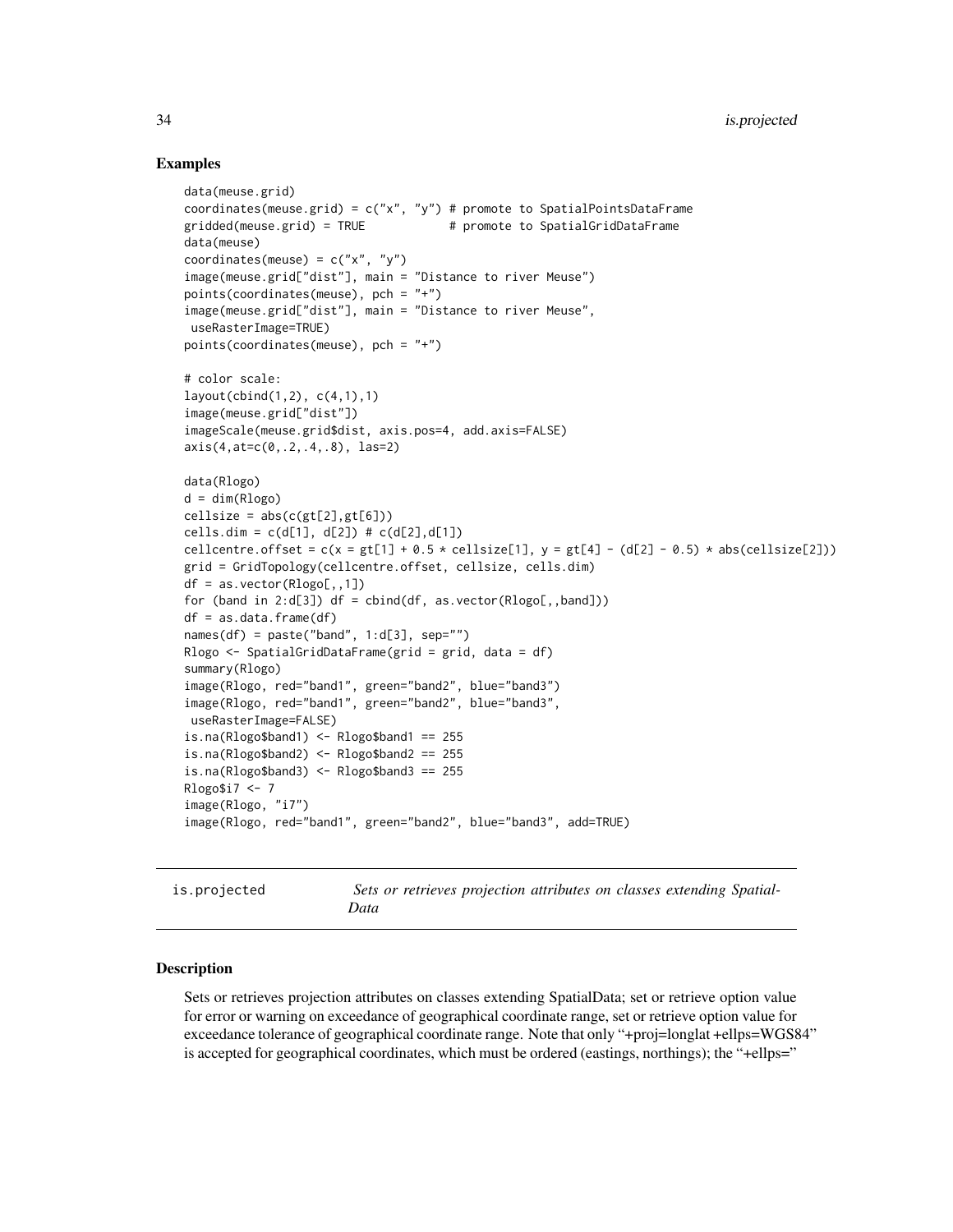# is.projected 35

definition must be given (or expanded internally from a given "+datum=" value) for recent versions of the PROJ.4 library, and should be set to an appropriate value.

#### Usage

```
is.projected(obj)
proj4string(obj)
proj4string(obj) <- value
get_ll_warn()
get_ll_TOL()
get_ReplCRS_warn()
set_ll_warn(value)
set_ll_TOL(value)
set_ReplCRS_warn(value)
```
# Arguments

| obj   | An object of class or extending Spatial-class                                                                                                                                                                                                                                                                                                                                                                                                                                                                                                                                                                         |
|-------|-----------------------------------------------------------------------------------------------------------------------------------------------------------------------------------------------------------------------------------------------------------------------------------------------------------------------------------------------------------------------------------------------------------------------------------------------------------------------------------------------------------------------------------------------------------------------------------------------------------------------|
| value | For projastring CRS object, containing a valid projastring; attempts to as-<br>sign an object containing "longlat" to data extending beyond longitude [-180,<br>360] or lattitude [-90, 90] will be stopped. For set_11_warn a single logical<br>value, if FALSE (default) error on range exceedance, if TRUE, warning. For<br>set_11_TOL the value of the power of .Machine\$double.eps (default 0.25) to<br>use as tolerance in testing range exceedance. set_Rep1CRS_warn may be used<br>to turn off warnings issued when changing object CRS with the proj4string<br>replacement method (by setting value=FALSE). |
|       |                                                                                                                                                                                                                                                                                                                                                                                                                                                                                                                                                                                                                       |

# Details

proj4 strings are operative through CRAN package rgdal. For strings defined as "longlat", the minimum longitude should be -180, the maximum longitude 360, the minimum latitude -90, and the maximum latitude 90. Note that the proj4string replacement method does not project spatial data - for this use spTransform methods in the rgdal package.

#### Value

is.projected returns a logical that may be NA; proj4string returns a character vector of length 1.

# Author(s)

Edzer Pebesma, <edzer.pebesma@uni-muenster.de>

#### See Also

[CRS](#page-17-2)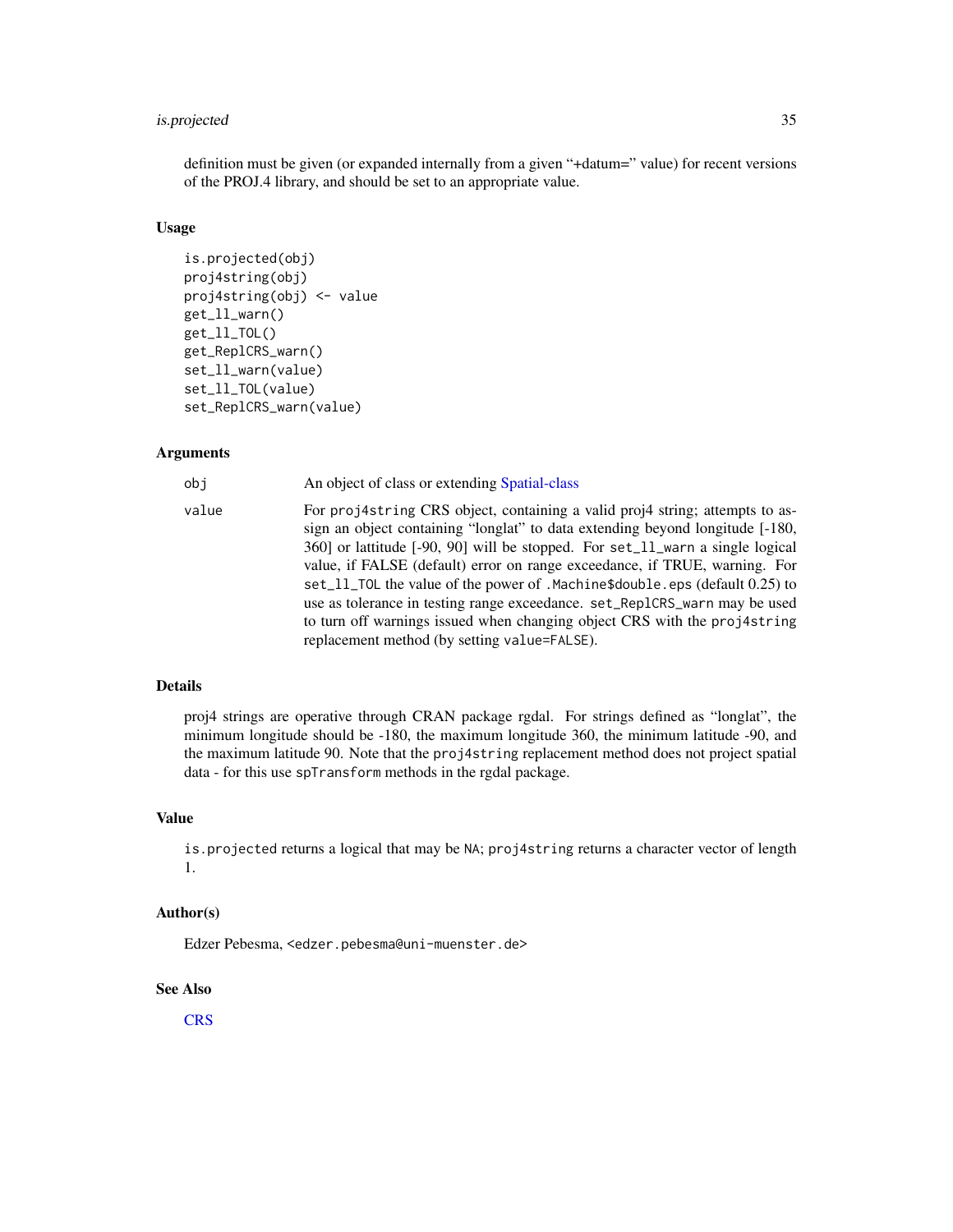<span id="page-35-1"></span><span id="page-35-0"></span>

# <span id="page-35-2"></span>Description

create objects of class Line or Lines from coordinates

# Usage

```
Line(coords)
Lines(slinelist, ID)
```
# Arguments

| coords    | 2-column numeric matrix with coordinates for a single line                |
|-----------|---------------------------------------------------------------------------|
| slinelist | list with elements of class Line-class                                    |
| ID        | a single word unique character identifier, character vector of length one |

# Value

Line returns an object of class [Line-class;](#page-36-1) Lines returns an object of class [Lines-class](#page-36-2)

# See Also

[SpatialLines-class](#page-66-1)

# Examples

```
# from the sp vignette:
11 = \text{cbind}(c(1,2,3),c(3,2,2))l1a = cbind(l1[,1]+.05,l1[,2]+.05)
12 = \text{cbind}(c(1, 2, 3), c(1, 1.5, 1))S11 = Line(11)S11a = Line(11a)S12 = Line(12)S1 = Lines(list(Sl1, Sl1a), ID="a")
S2 = Lines(list(S12), ID="b")
```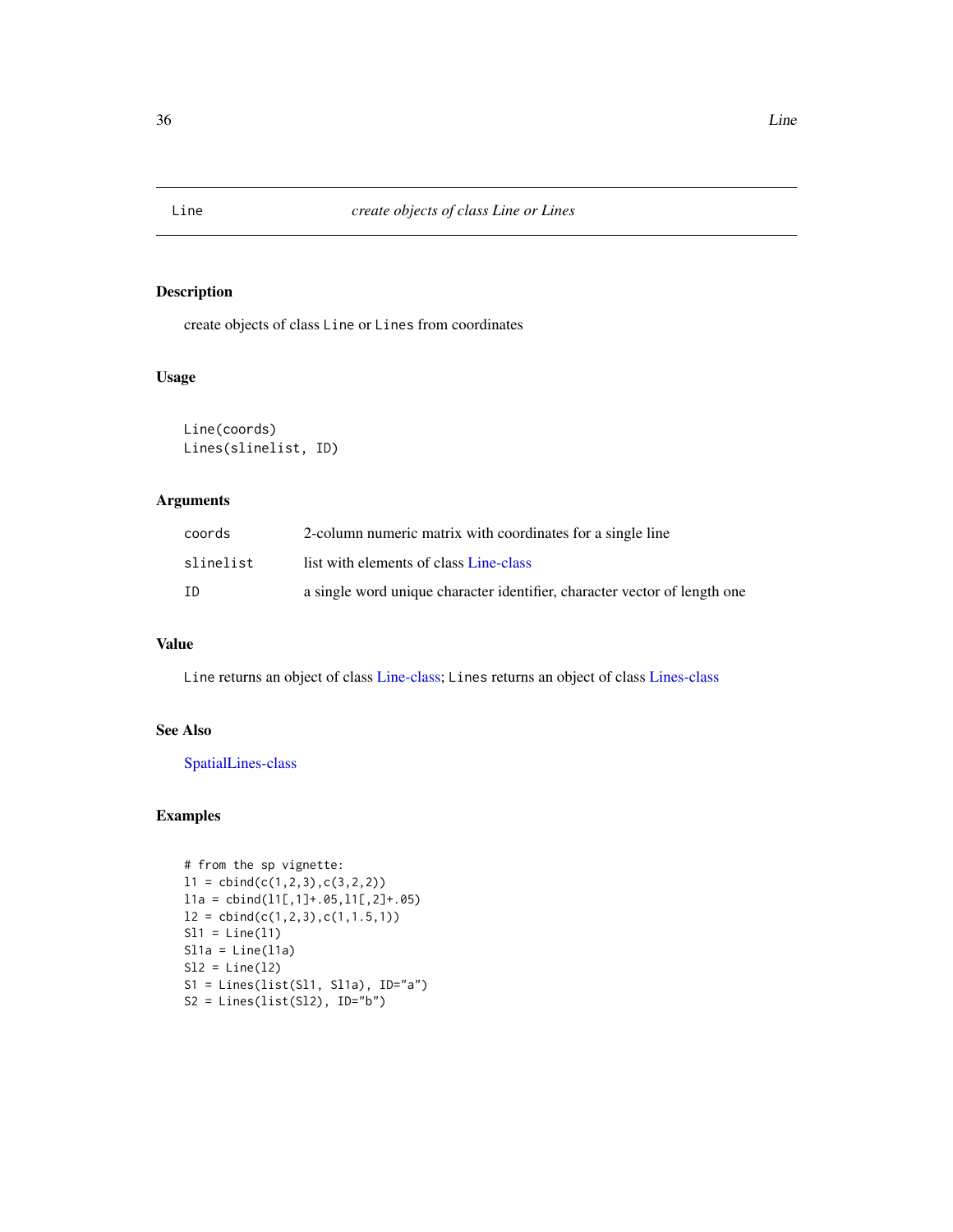<span id="page-36-1"></span>

class for line objects

# Objects from the Class

Objects can be created by calls of the form new("Line", ...), or (preferred) by calls to the function [Line](#page-35-0)

# **Slots**

coords: Object of class "matrix", containing the line coordinates

# Methods

coordinates signature(obj = "Line"): retrieve coordinates from line lines signature( $x =$  "Line"): add lines to a plot

# Author(s)

Roger Bivand, Edzer Pebesma

#### See Also

[Lines-class,](#page-36-0) [SpatialLines-class](#page-66-0)

<span id="page-36-0"></span>Lines-class *Class "Lines"*

#### Description

class for sets of line objects

#### Arguments

SL, Lines an Lines object

# Objects from the Class

Objects can be created by calls to the function [Line](#page-35-0)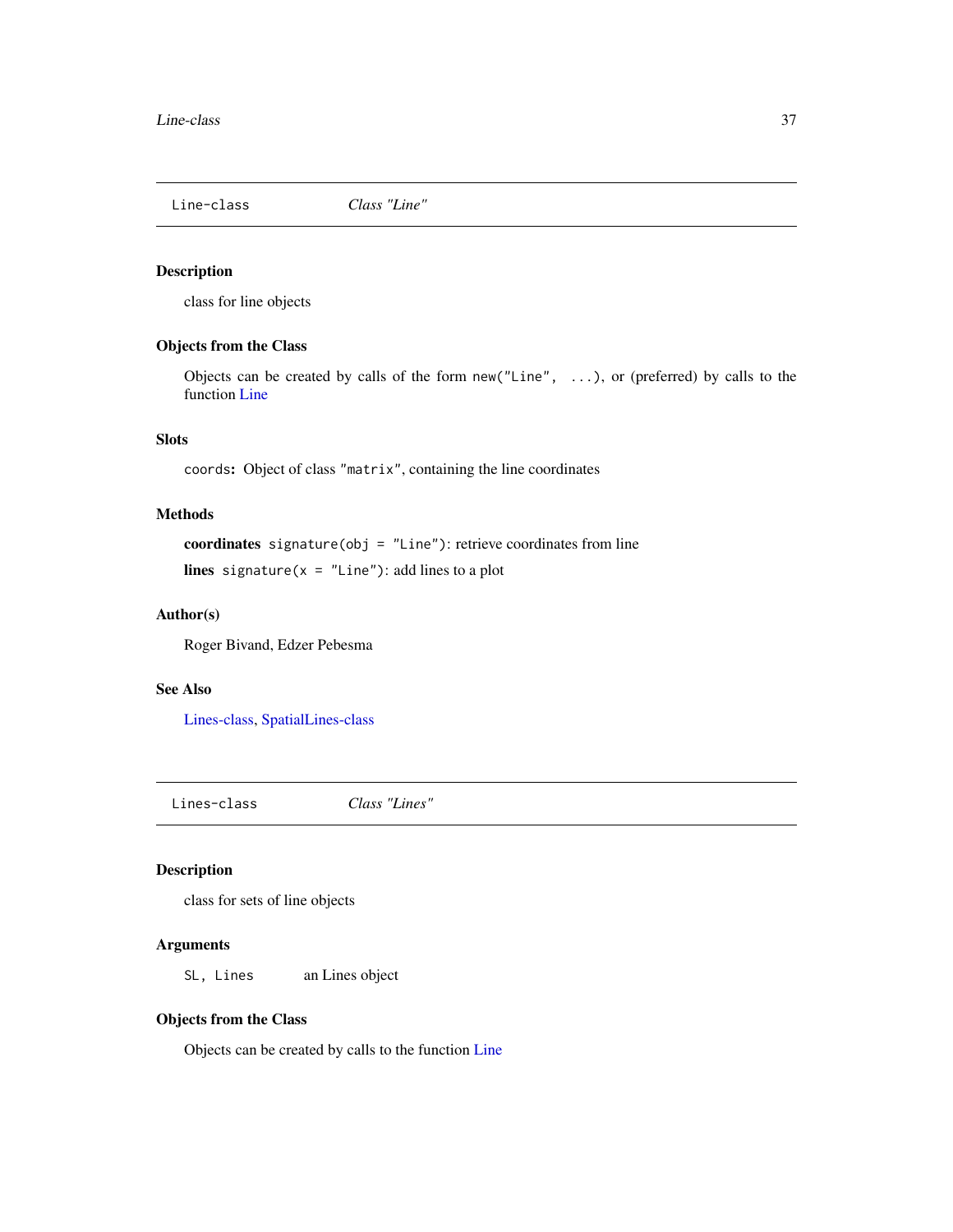# Slots

Lines: Object of class "list", containing elements of class [Line-class](#page-36-1)

ID: "character" vector of length one, with unique identifier string

## Methods

coordinates signature(obj = "Line"): retrieve coordinates from lines; returns list with matrices

lines signature( $x =$  "Line"): add lines to a plot

# Author(s)

Roger Bivand, Edzer Pebesma

# See Also

[Lines-class,](#page-36-0) [SpatialLines-class](#page-66-0)

loadMeuse *deprecated function to load the Meuse data set*

## Description

deprecated function to load the Meuse data set

# Usage

loadMeuse()

# Value

none; it prints a warning to run demo(meuse)

# See Also

[meuse,](#page-40-0) [meuse.grid](#page-41-0)

## Examples

demo(meuse)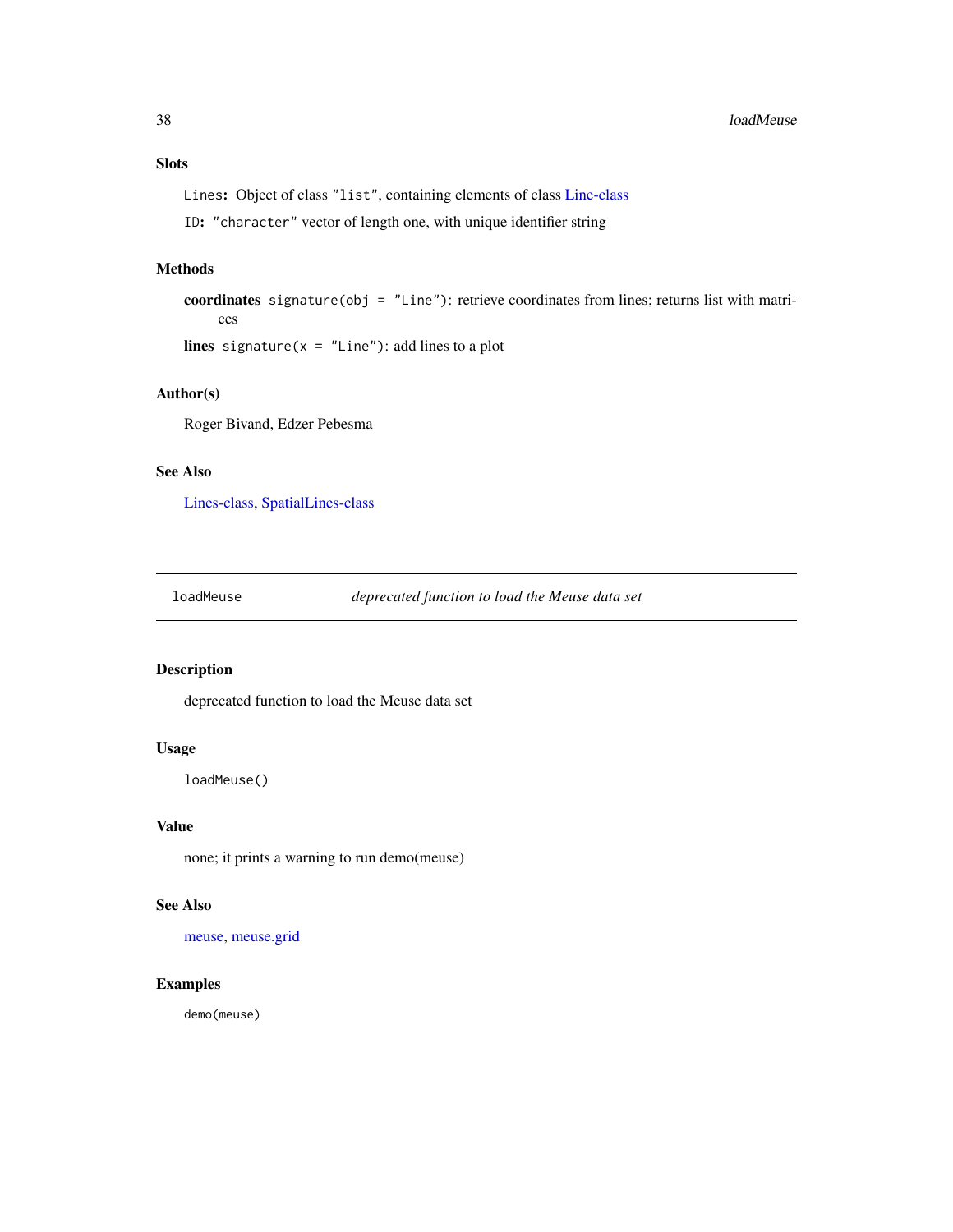mapasp *Calculate aspect ratio for plotting geographic maps; create nice degree axis labels*

# Description

Calculate aspect ratio for plotting geographic maps; create nice degree axis labels

# Usage

```
mapasp(data, xlim, ylim)
degreeLabelsEW(x)
degreeLabelsNS(x)
```
# Arguments

| data         | object of class or extending Spatial                      |
|--------------|-----------------------------------------------------------|
| xlim         | the xlim argument passed (or derived from bounding box)   |
| vlim         | the ylim argument passed (or derived from bounding box)   |
| $\mathsf{x}$ | numeric; values at which tics and marks will be generated |

# Value

mapasp is used for the aspect argument in lattice plots and spplot;

let  $x = dy/dx$ , with dy and dx the y- and x-size of the map.

let  $s = 1/\cos((My * pi)/180)$  with My the y coordinate of the middle of the map (the mean of ylim)

for latlong (longlat) data, mapasp returns s \* x. for other data, mapasp returns "iso".

# Note

the values for x are typically obtained from [axTicks](#page-0-0)

# See Also

[levelplot](#page-0-0) in package lattice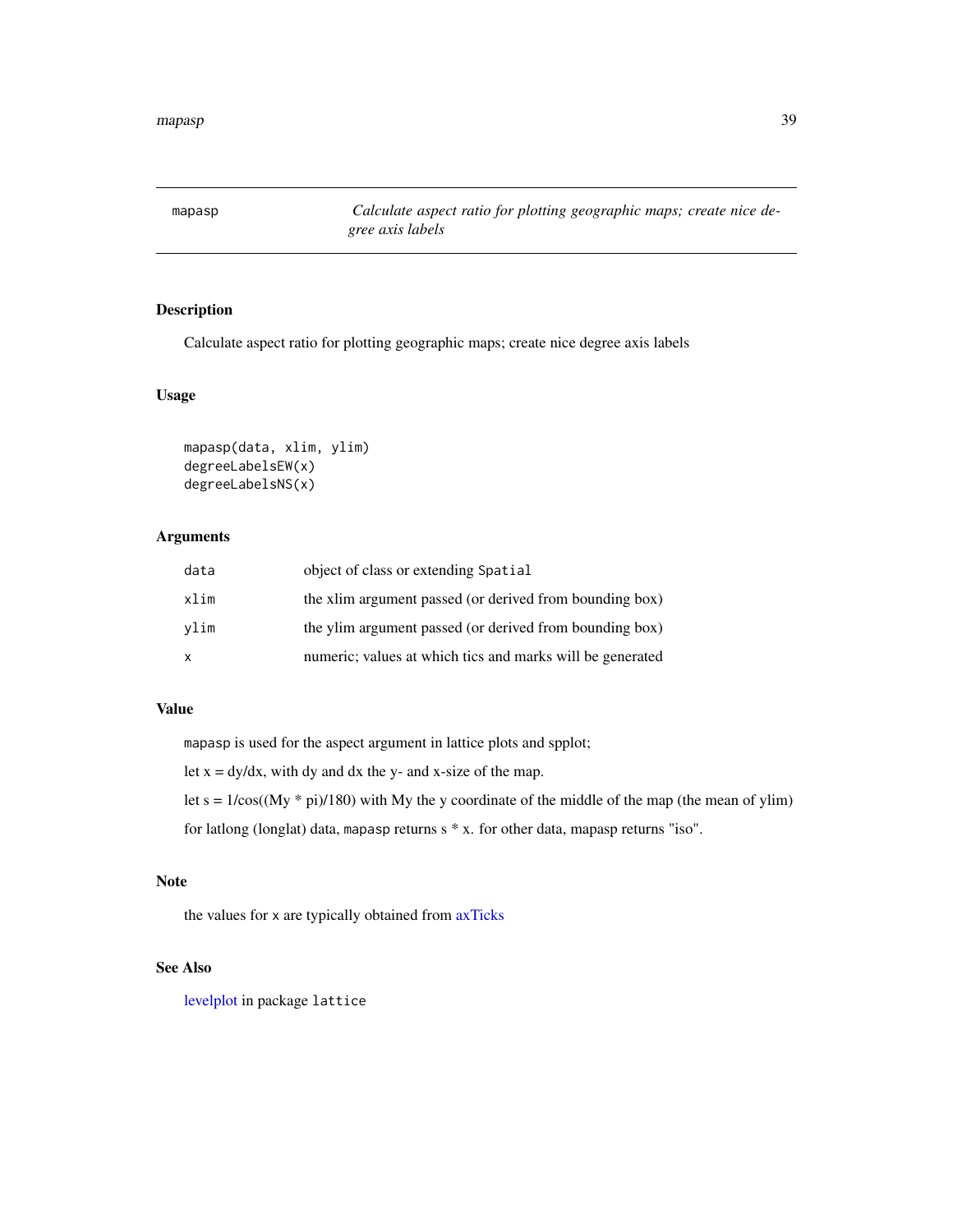<span id="page-39-0"></span>

Merge a Spatial object having a data.frame (i.e. merging of non-spatial attributes).

## Usage

```
## S4 method for signature 'Spatial,data.frame'
merge(x, y, by = intersect(names(x), names(y)),
by.x = by, by.y = by, all.x = TRUE, suffixes = c(".x",".y"),
incomparables = NULL, duplicateGeoms = FALSE, ...)
```
# Arguments

| X             | object deriving from Spatial                                                                                                                                                                             |
|---------------|----------------------------------------------------------------------------------------------------------------------------------------------------------------------------------------------------------|
| У             | object of class data. frame, or any other class that can be coerced to a data. frame<br>with as data frame                                                                                               |
|               | by, by.x, by.y specifications of the common columns. See 'Details' in (base) merge.                                                                                                                      |
| all.x         | logical; if TRUE, then the returned object will have all rows of x, even those that<br>has no matching row in y. These rows will have NAs in those columns that are<br>usually filled with values from y |
| suffixes      | $character(2)$ specifying the suffixes to be used for making non-by names $()$ unique.                                                                                                                   |
| incomparables | values which cannot be matched. See match.                                                                                                                                                               |
|               | duplicate Geoms logical; if TRUE geometries in x are duplicated if there are multiple matches<br>between records in x and y                                                                              |
| $\ddots$      | arguments to be passed to or from methods.                                                                                                                                                               |

## Value

a Spatial\* object

## Author(s)

Robert J. Hijmans

## See Also

[merge](#page-39-0)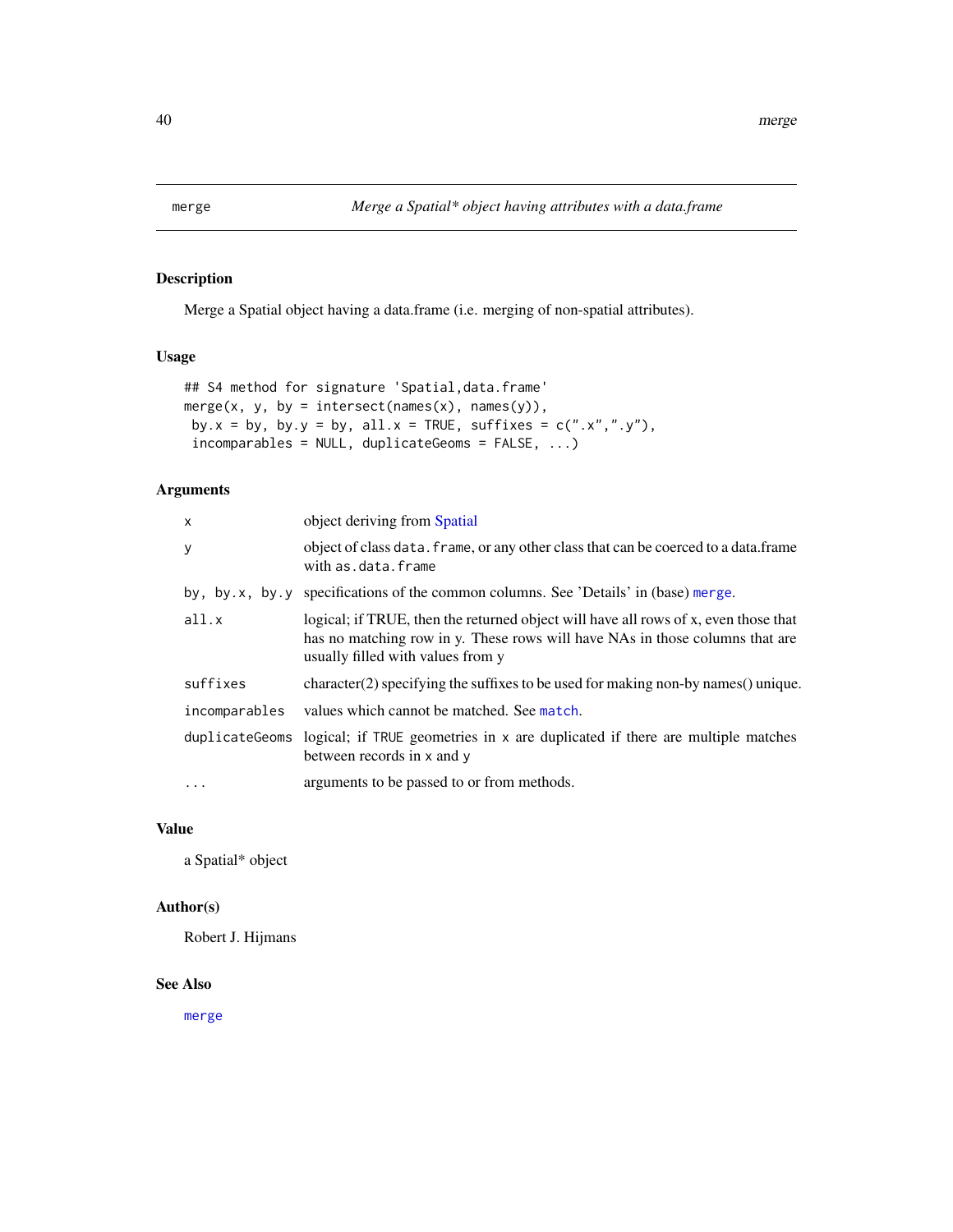<span id="page-40-0"></span>meuse *Meuse river data set*

#### **Description**

This data set gives locations and topsoil heavy metal concentrations, along with a number of soil and landscape variables at the observation locations, collected in a flood plain of the river Meuse, near the village of Stein (NL). Heavy metal concentrations are from composite samples of an area of approximately 15 m x 15 m.

#### Usage

data(meuse)

# Format

This data frame contains the following columns:

- x a numeric vector; Easting (m) in Rijksdriehoek (RDH) (Netherlands topographical) map coordinates
- y a numeric vector; Northing (m) in RDH coordinates
- cadmium topsoil cadmium concentration, mg kg-1 soil ("ppm"); zero cadmium values in the original data set have been shifted to 0.2 (half the lowest non-zero value)
- copper topsoil copper concentration, mg kg-1 soil ("ppm")
- lead topsoil lead concentration, mg kg-1 soil ("ppm")
- zinc topsoil zinc concentration, mg kg-1 soil ("ppm")
- elev relative elevation above local river bed, m
- dist distance to the Meuse; obtained from the nearest cell in [meuse.grid,](#page-41-0) which in turn was derived by a spread (spatial distance) GIS operation, horizontal precision 20 metres; then normalized to \$[0,1]\$
- om organic matter, kg (100 kg)-1 soil (percent)
- **ffreq** flooding frequency class:  $1 =$  once in two years;  $2 =$  once in ten years;  $3 =$  one in 50 years
- soil soil type according to the 1:50 000 soil map of the Netherlands.  $1 = \text{Rd10A}$  (Calcareous weakly-developed meadow soils, light sandy clay); 2 = Rd90C/VII (Non-calcareous weaklydeveloped meadow soils, heavy sandy clay to light clay); 3 = Bkd26/VII (Red Brick soil, fine-sandy, silty light clay)
- **lime** lime class:  $0 =$  absent,  $1 =$  present by field test with 5% HCl
- **landuse** landuse class: Aa Agriculture/unspecified  $=$  , Ab  $=$  Agr/sugar beetsm, Ag  $=$  Agr/small grains,  $Ah = Agr/??$ ,  $Am = Agr/maize$ ,  $B =$  woods,  $Bw =$  trees in pasture,  $DEN = ?$ ?,  $Fh =$  tall fruit trees,  $Fl = low$  fruit trees;  $Fw = fruit$  trees in pasture,  $Ga = home$  gardens,  $SPO = sport$ field,  $STA = stable$  yard,  $Tv = ?$ ?,  $W =$  pasture
- dist.m distance to river Meuse in metres, as obtained during the field survey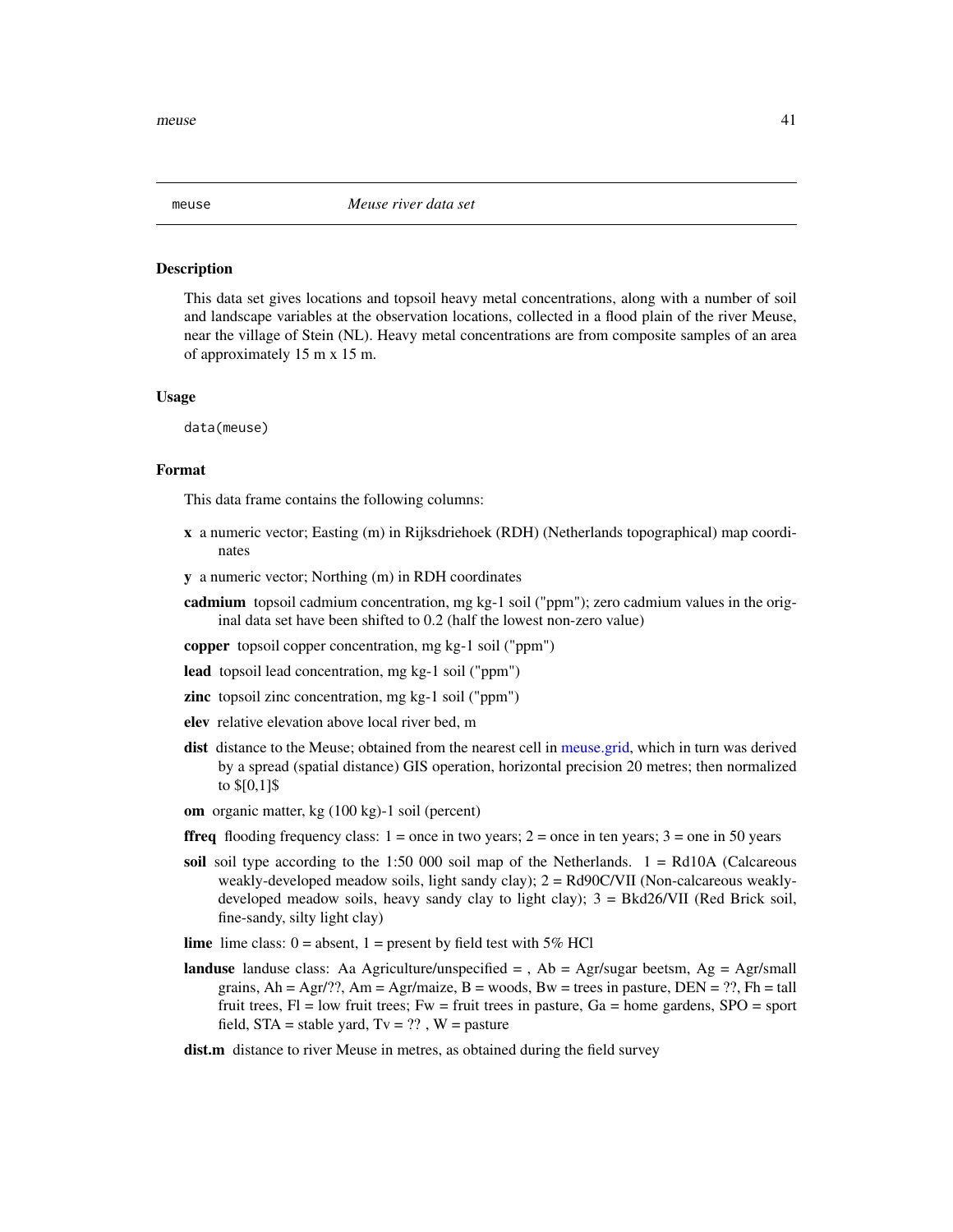row.names refer to the original sample number.

Soil units were mapped with a minimum delination width of 150 m, and so somewhat generalize the landscape.

Approximate equivalent World Reference Base 2002 for Soil Resources names are: Rd10A Gleyic Fluvisols; Rd90C Haplic Fluvisols; Bkd26 Haplic Luvisols. Units Rd90C and Bkd26 have winter groundwater > 80cm, summer > 120cm depth.

### Author(s)

Field data were collected by Ruud van Rijn and Mathieu Rikken; compiled for R by Edzer Pebesma; description extended by David Rossiter

#### References

M G J Rikken and R P G Van Rijn, 1993. Soil pollution with heavy metals - an inquiry into spatial variation, cost of mapping and the risk evaluation of copper, cadmium, lead and zinc in the floodplains of the Meuse west of Stein, the Netherlands. Doctoraalveldwerkverslag, Dept. of Physical Geography, Utrecht University

P.A. Burrough, R.A. McDonnell, 1998. Principles of Geographical Information Systems. Oxford University Press.

Stichting voor Bodemkartering (STIBOKA), 1970. Bodemkaart van Nederland : Blad 59 Peer, Blad 60 West en 60 Oost Sittard: schaal 1 : 50 000. Wageningen, STIBOKA.

<http://www.gstat.org/>

# Examples

```
data(meuse)
summary(meuse)
coordinates(meuse) <- ~x+y
proj4string(meuse) <- CRS("+init=epsg:28992")
```
<span id="page-41-0"></span>meuse.grid *Prediction Grid for Meuse Data Set*

# **Description**

The meuse grid data frame has 3103 rows and 7 columns; a grid with 40 m x 40 m spacing that covers the Meuse study area (see [meuse\)](#page-40-0)

### Usage

data(meuse.grid)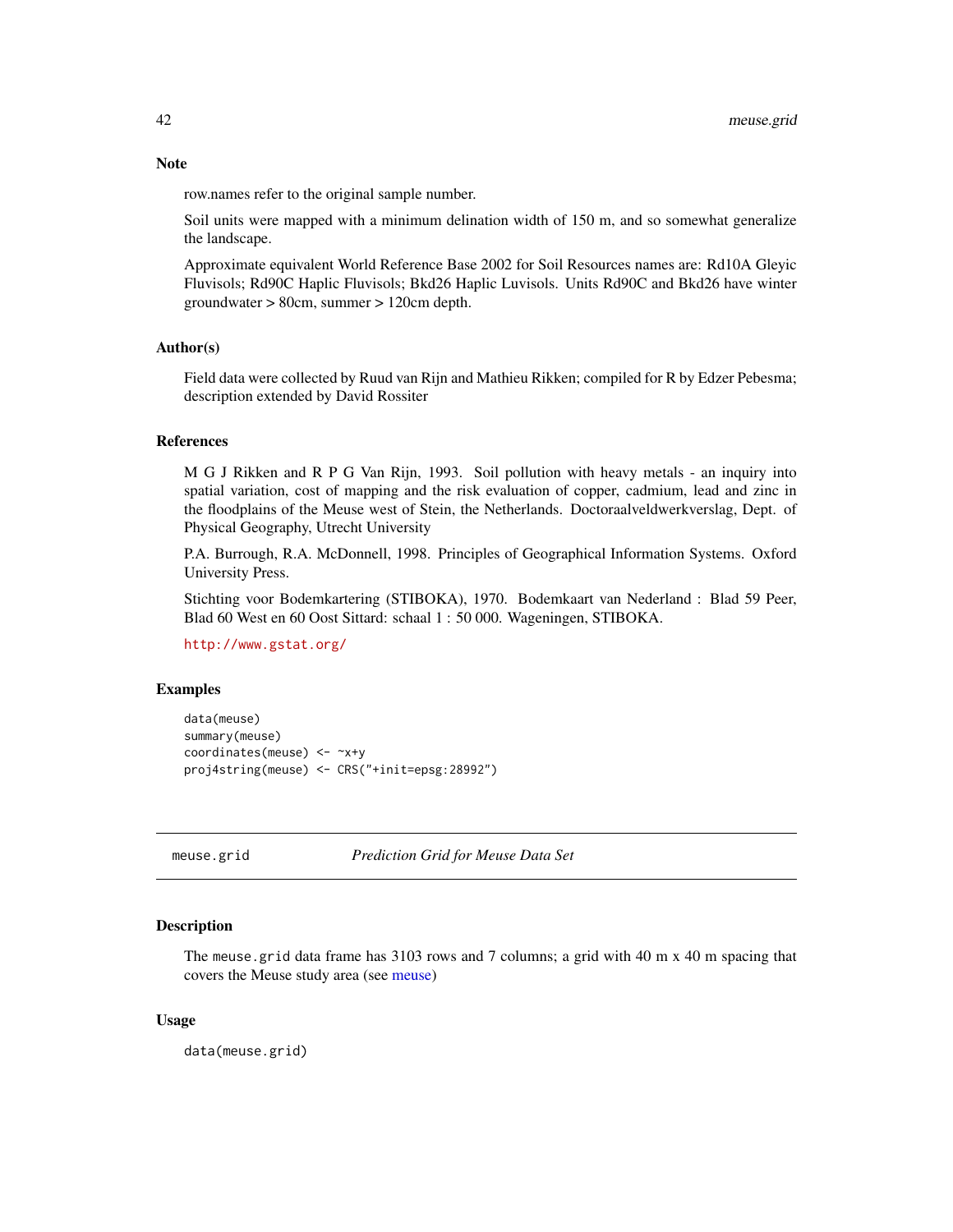# meuse.grid\_ll 43

# Format

This data frame contains the following columns:

- x a numeric vector; x-coordinate (see [meuse\)](#page-40-0)
- y a numeric vector; y-coordinate (see [meuse\)](#page-40-0)
- dist distance to the Meuse river; obtained by a spread (spatial distance) GIS operation, from border of river; normalized to \$[0,1]\$
- ffreq flooding frequency class, for definitions see this item in [meuse;](#page-40-0) it is not known how this map was generated
- part.a arbitrary division of the area in two areas, a and b
- part.b see part.a
- soil soil type, for definitions see this item in [meuse;](#page-40-0) it is questionable whether these data come from a real soil map, they do not match the published 1:50 000 map

# Details

x and y are in RD New, the Dutch topographical map coordinate system. Roger Bivand projected this to UTM in the R-Grass interface package.

#### Source

<http://www.gstat.org/>

#### References

See the [meuse](#page-40-0) documentation

## Examples

```
data(meuse.grid)
coordinates(meuse.grid) = -x+yproj4string(meuse.grid) <- CRS("+init=epsg:28992")
gridded(meuse.grid) = TRUE
spplot(meuse.grid)
```
meuse.grid\_ll *Prediction Grid for Meuse Data Set, geographical coordinates*

## Description

The object contains the meuse.grid data as a SpatialPointsDataFrame after transformation to WGS84 and geographical coordinates.

#### Usage

data(meuse.grid\_ll)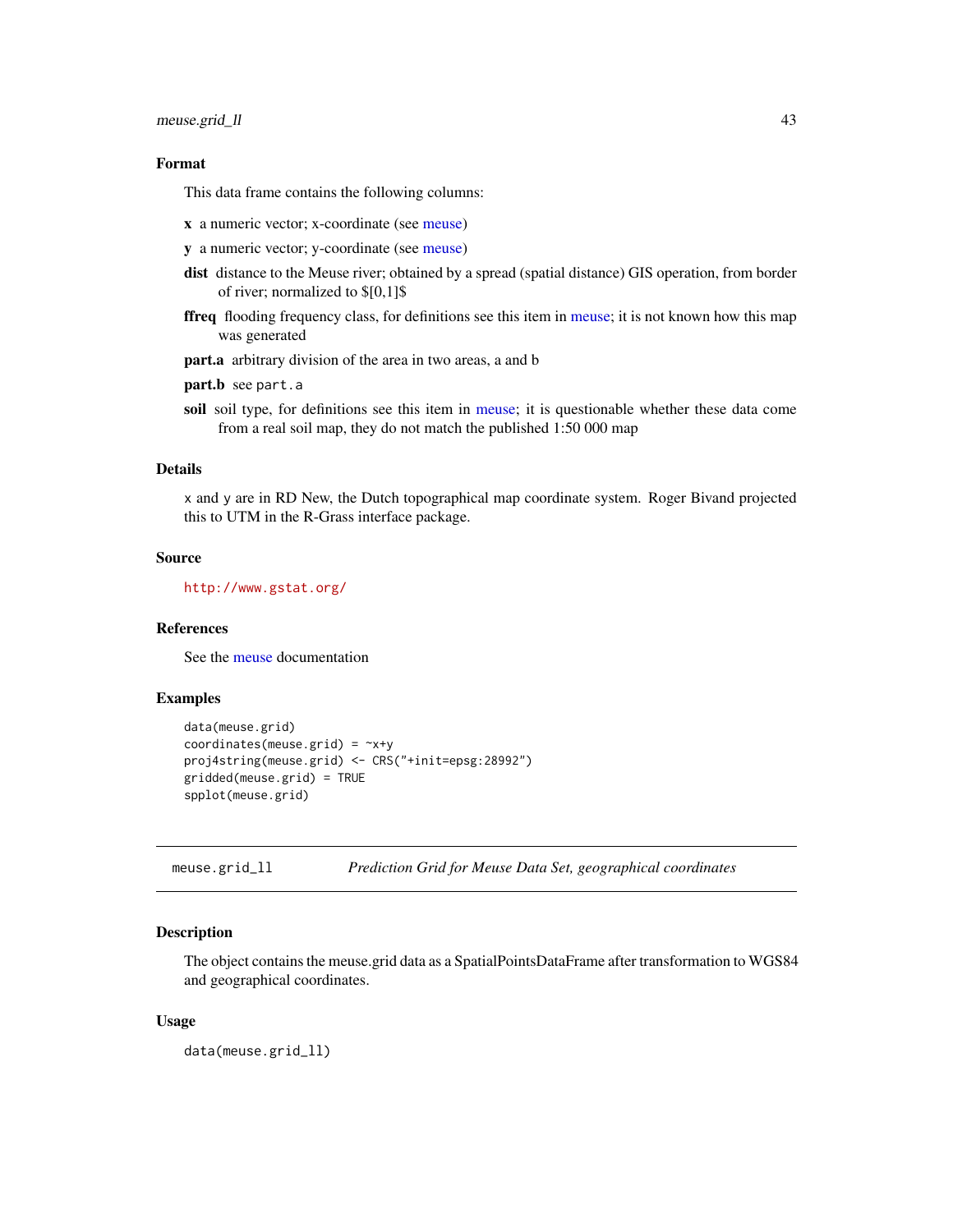#### 44 meuse.riv

## Format

The format is: Formal class 'SpatialPointsDataFrame' [package "sp"].

## Source

See the [meuse](#page-40-0) documentation

# Examples

data(meuse.grid\_ll)

meuse.riv *River Meuse outline*

## Description

The meuse.riv data consists of an outline of the Meuse river in the area a few kilometers around the [meuse](#page-40-0) data set.

The meuse.area polygon has an outline of [meuse.grid.](#page-41-0) See example below how it can be created from [meuse.grid.](#page-41-0)

#### Usage

data(meuse.riv) data(meuse.area)

## Format

meuse.riv: two-column data.frame containing 176 coordinates.

meuse.area: two-column matrix with coordinates of outline.

## Details

x and y are in RDM, the Dutch topographical map coordinate system. See examples of spTransform in the rgdal package for projection parameters.

# References

See the [meuse](#page-40-0) documentation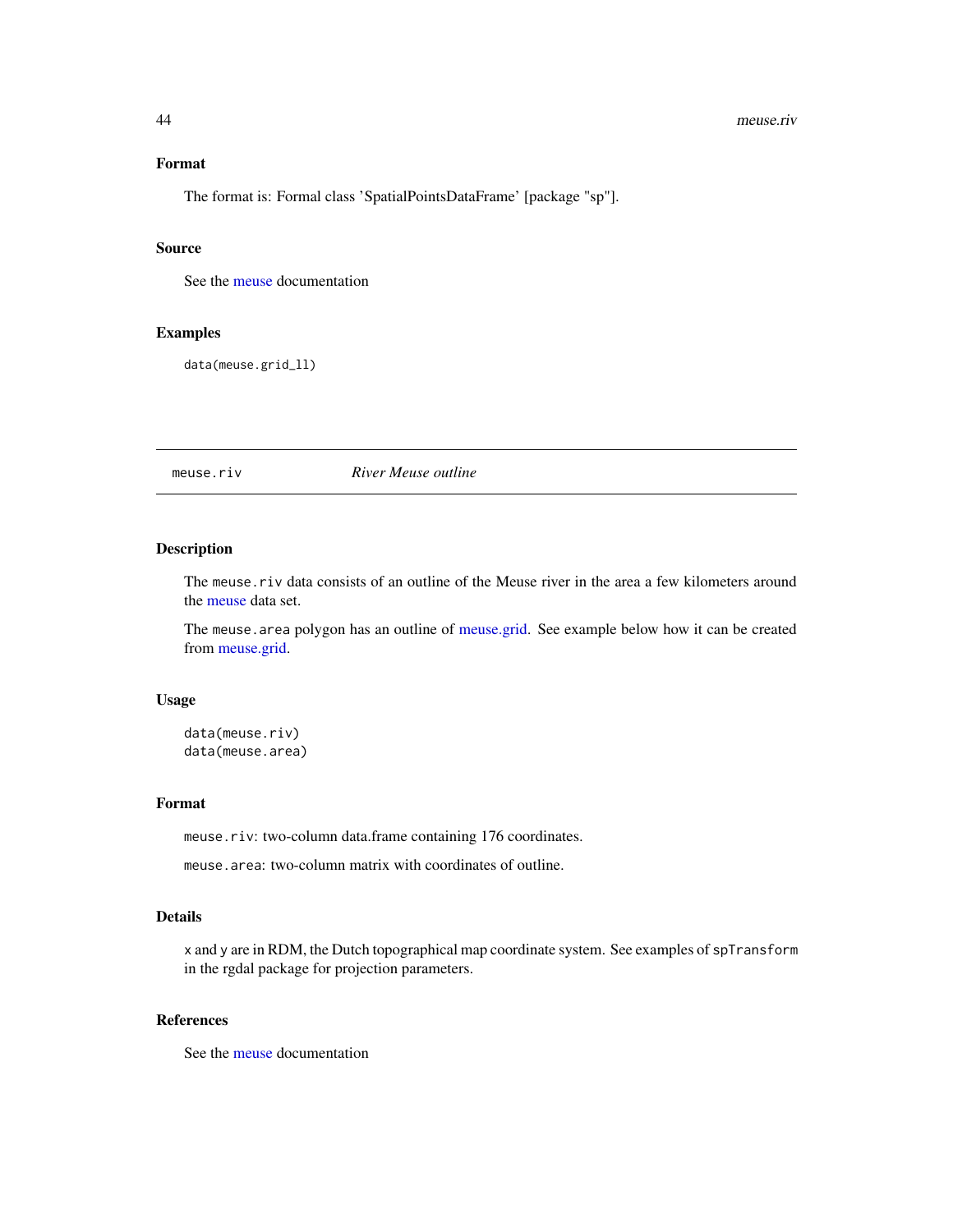#### over-methods 45

### Examples

```
data(meuse.riv)
plot(meuse.riv, type = "l", asp = 1)
data(meuse.grid)
coordinates(meuse.grid) = c("x", "y")gridded(meuse.grid) = TRUE
image(meuse.grid, "dist", add = TRUE)
data(meuse)
coordinates(meuse) = c("x", "y")meuse.sr = SpatialPolygons(list(Polygons(list(Polygon(meuse.riv)),"meuse.riv")))
spplot(meuse.grid, col.regions=bpy.colors(), main = "meuse.grid",
  sp.layout=list(
list("sp.polygons", meuse.sr),
list("sp.points", meuse, pch="+", col="black")
  )
)
spplot(meuse, "zinc", col.regions=bpy.colors(), main = "zinc, ppm",
 cuts = c(100,200,400,700,1200,2000), key.space = "right",
  sp.layout= list("sp.polygons", meuse.sr, fill = "lightblue")
)
# creating meuse.area from meuse.grid:
if (require(rgeos)) {
    meuse.area = gUnaryUnion(as(meuse.grid, "SpatialPolygons"))
plot(meuse.area)
}
```
over-methods *consistent spatial overlay for points, grids and polygons*

# <span id="page-44-0"></span>Description

consistent spatial overlay for points, grids and polygons: at the spatial locations of object x retrieves the indexes or attributes from spatial object y

## Usage

over(x, y, returnList = FALSE,  $fn = NULL, ...$ ) x %over% y

## Arguments

| X          | geometry (locations) of the queries                       |
|------------|-----------------------------------------------------------|
| y          | layer from which the geometries or attributes are queried |
| returnList | logical; see value                                        |
| fn         | (optional) a function; see value                          |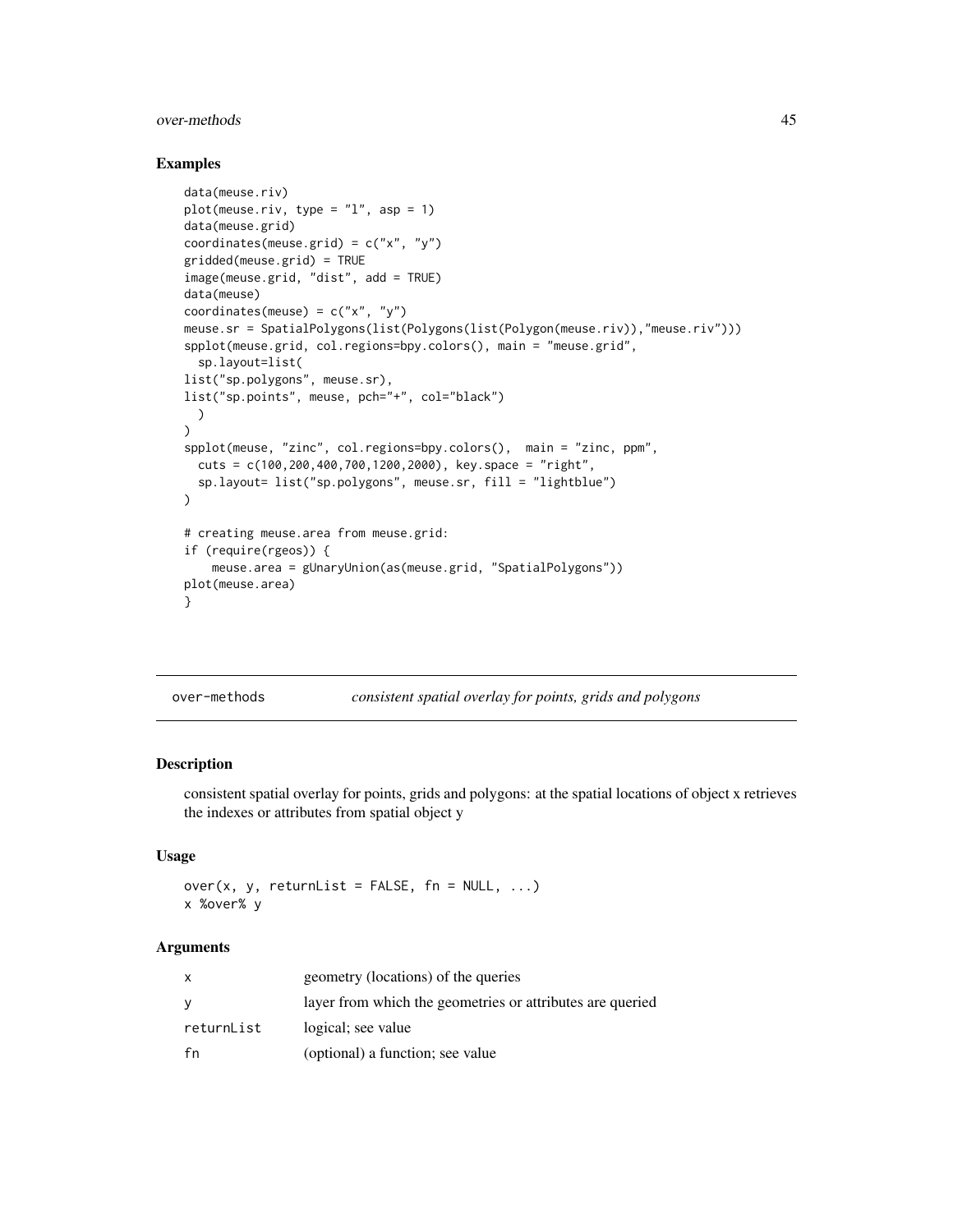... arguments passed on to function fn, except for the special argument minDimension: minimal dimension for an intersection to be counted; -1 takes any intersection, and does not order; 0 takes any intersection but will order according to dimensionality of the intersections (if returnList is TRUE, 1 (2) selects intersections with dimension 1, meaning lines (2, meaning areas); see vignette("over") for details

## Value

If y is only geometry an object of length length(x). If returnList is FALSE, a vector with the (first) index of y for each geometry (point, grid cell centre, polygon or lines) matching x. if returnList is TRUE, a list of length length $(x)$ , with list element i the vector of all indices of the geometries in y that correspond to the \$i\$-th geometry in x.

If y has attribute data, attribute data are returned. returnList is FALSE, a data.frame with number of rows equal to length(x) is returned, if it is TRUE a list with length(x) elements is returned, with a list element the data. frame elements of all geometries in  $\gamma$  that correspond to that element of x.

In case the rgeos over methods are used, matching is done by [gRelate,](#page-0-0) which uses DE-9IM (<https://en.wikipedia.org/wiki/DE-9IM>). From the string returned, characters 1, 2, 4 and 5 are used, indicating the dimension of the overlap of the inner and boundary of each x geometry with the inner and boundary of each y geometry. The order in which matched y geometries are returned is determined by the dimension of the overlap (2: area overlap, 1: line in common, 0: point in common), and then by the position in the string  $(1, 2, 4, 5)$ , meaning points in polygons are preferred over points on polygon boundaries).

#### Methods

- $x =$  "SpatialPoints",  $y =$  "SpatialPolygons" returns a numeric vector of length equal to the number of points; the number is the index (number) of the polygon of y in which a point falls; NA denotes the point does not fall in a polygon; if a point falls in multiple polygons, the last polygon is recorded.
- $x =$  "SpatialPointsDataFrame",  $y =$  "SpatialPolygons" equal to the previous method, except that an argument fn=xxx is allowed, e.g.  $fn =$  mean which will then report a data.frame with the mean attribute values of the x points falling in each polygon (set) of y
- $x =$  "SpatialPoints",  $y =$  "SpatialPolygonsDataFrame" returns a data.frame of the second argument with row entries corresponding to the first argument
- $x =$  "SpatialPolygons",  $y =$  "SpatialPoints" returns the polygon index of points in y; if x is a SpatialPolygonsDataFrame, a data.frame with rows from x corresponding to points in y is returned.
- $x =$  "SpatialGridDataFrame",  $y =$  "SpatialPoints" returns object of class SpatialPointsDataFrame with grid attribute values x at spatial point locations y; NA for NA grid cells or points outside grid, and NA values on NA grid cells.
- $x =$  "SpatialGrid",  $y =$  "SpatialPoints" returns grid values x at spatial point locations y; NA for NA grid cells or points outside the grid
- $x =$  "SpatialPixelsDataFrame",  $y =$  "SpatialPoints" returns grid values x at spatial point locations y; NA for NA grid cells or points outside the grid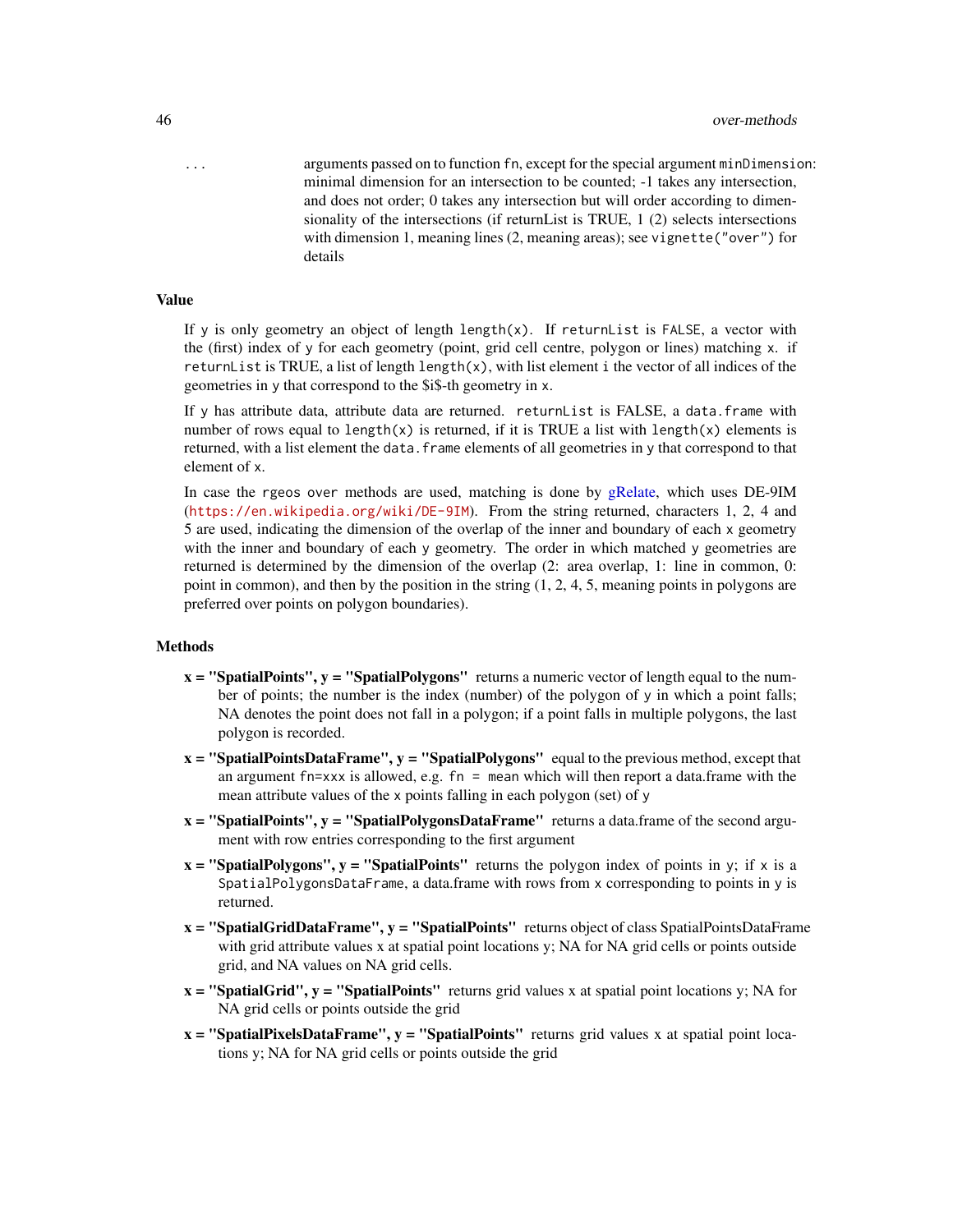#### over-methods 47

- $x =$  "SpatialPixels",  $y =$  "SpatialPoints" returns grid values x at spatial point locations y; NA for NA grid cells or points outside the grid
- $x =$  "SpatialPoints",  $y =$  "SpatialGrid" xx
- $x =$  "SpatialPoints",  $y =$  "SpatialGridDataFrame" xx
- $x =$  "SpatialPoints",  $y =$  "SpatialPixels"  $xx$
- $x =$  "SpatialPoints",  $y =$  "SpatialPixelsDataFrame" xx
- $x =$  "SpatialPolygons",  $y =$  "SpatialGridDataFrame" xx

### **Note**

over can be seen as a left outer join in SQL; the match is a spatial intersection.

points on a polygon boundary and points corresponding to a polygon vertex are considered to be inside the polygon.

These methods assume that pixels and grid cells are never overlapping; for objects of class SpatialPixels this is not guaranteed.

over methods that involve SpatialLines objects, or pairs of SpatialPolygons require package rgeos, and use [gIntersects.](#page-0-0)

#### Author(s)

Edzer Pebesma, <edzer.pebesma@uni-muenster.de>

# See Also

vignette("over") for examples and figures; [point.in.polygon,](#page-49-0) package [gIntersects](#page-0-0)

```
r1 = cbind(c(180114, 180553, 181127, 181477, 181294, 181007, 180409,
180162, 180114), c(332349, 332057, 332342, 333250, 333558, 333676,
332618, 332413, 332349))
r2 = cbind(c(180042, 180545, 180553, 180314, 179955, 179142, 179437,
179524, 179979, 180042), c(332373, 332026, 331426, 330889, 330683,
331133, 331623, 332152, 332357, 332373))
r3 = cbind(c(179110, 179907, 180433, 180712, 180752, 180329, 179875,
179668, 179572, 179269, 178879, 178600, 178544, 179046, 179110),
c(331086, 330620, 330494, 330265, 330075, 330233, 330336, 330004,
329783, 329665, 329720, 329933, 330478, 331062, 331086))
r4 = cbind(c(180304, 180403,179632,179420,180304),
c(332791, 333204, 333635, 333058, 332791))
```

```
sr1=Polygons(list(Polygon(r1)),"r1")
sr2=Polygons(list(Polygon(r2)),"r2")
sr3=Polygons(list(Polygon(r3)),"r3")
sr4=Polygons(list(Polygon(r4)),"r4")
sr=SpatialPolygons(list(sr1,sr2,sr3,sr4))
srdf=SpatialPolygonsDataFrame(sr, data.frame(cbind(1:4,5:2),
row.names=c("r1","r2","r3","r4")))
```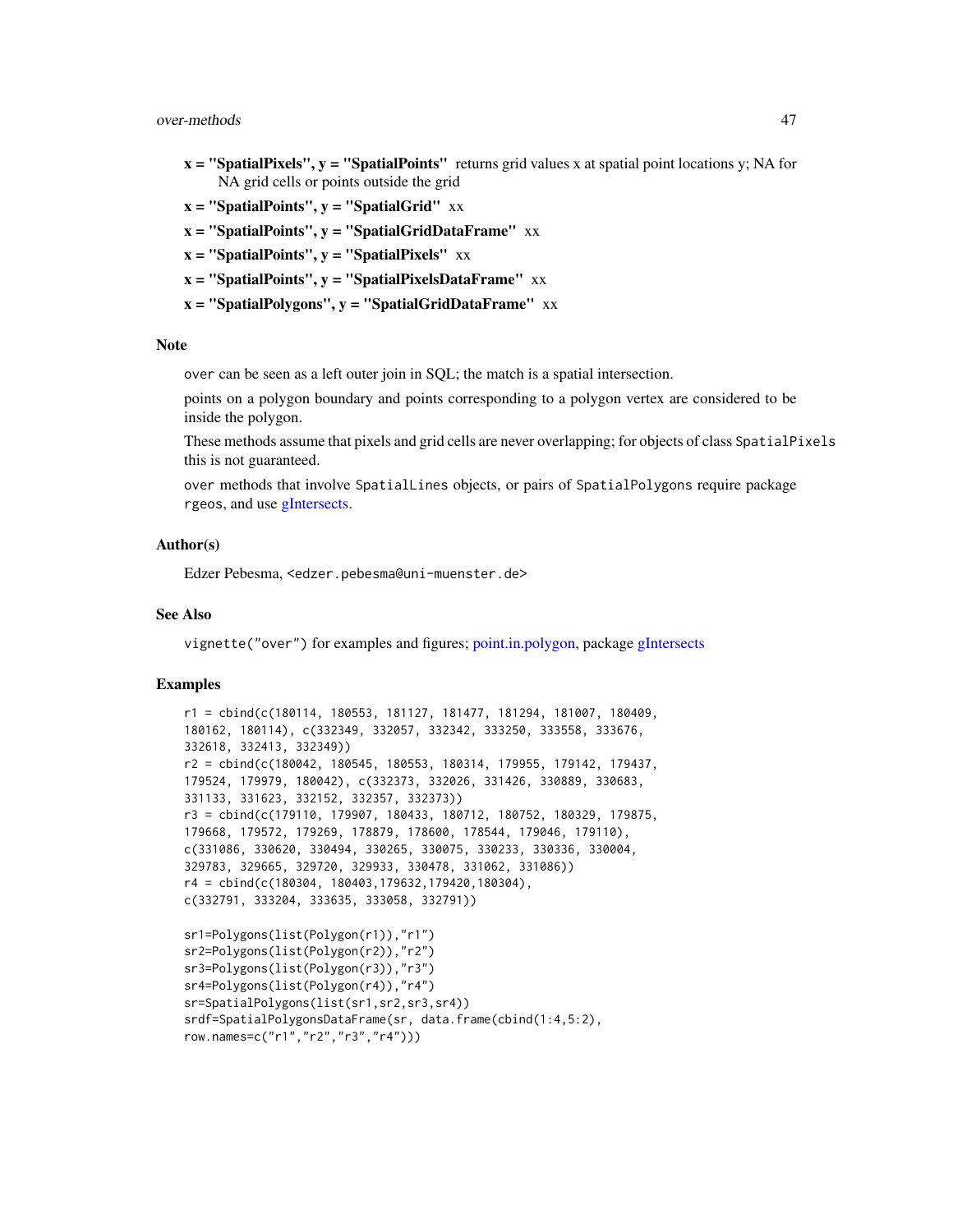```
data(meuse)
coordinates(meuse) = -x+yplot(meuse)
polygon(r1)
polygon(r2)
polygon(r3)
polygon(r4)
# retrieve mean heavy metal concentrations per polygon:
over(sr, meuse[,1:4], fn = mean]
# return the number of points in each polygon:
sapply(over(sr, geometry(meuse), returnList = TRUE), length)
data(meuse.grid)
coordinates(meuse.grid) = ~x+y
gridded(meuse.grid) = TRUE
over(sr, geometry(meuse))
over(sr, meuse)
over(sr, geometry(meuse), returnList = TRUE)
over(sr, meuse, returnList = TRUE)
over(meuse, sr)
over(meuse, srdf)
# same thing, with grid:
over(sr, meuse.grid)
over(sr, meuse.grid, fn = mean)
over(sr, meuse.grid, returnList = TRUE)
over(meuse.grid, sr)
over(meuse.grid, srdf, fn = mean)
over(as(meuse.grid, "SpatialPoints"), sr)
over(as(meuse.grid, "SpatialPoints"), srdf)
```
panel.spplot *panel and panel utility functions for spplot*

## Description

panel functions for spplot functions, and functions that can be useful within these panel functions

# Usage

```
spplot.key(sp.layout, rows = 1, cols = 1)SpatialPolygonsRescale(obj, offset, scale = 1, fill = "black", col = "black",
plot.grid = TRUE, ...sp.lines(obj, col = 1, ...)sp.points(obj, pch = 3, ...)
```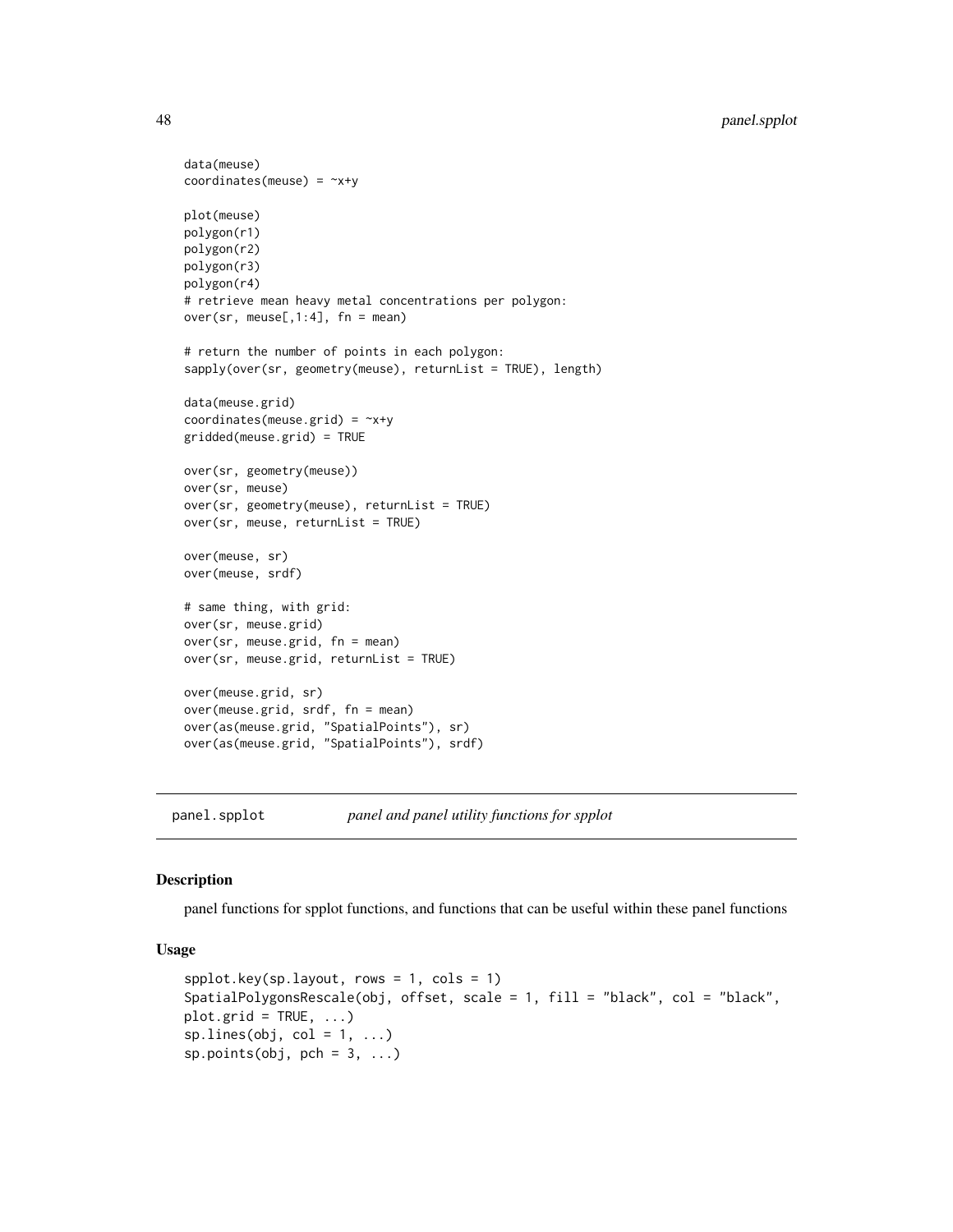```
sp.polygons(obj, col = 1, fill = "transport", ...)sp.grid(obj, col = 1, alpha = 1, ..., at = pretty(obj[[1]]), col-regions = col)sp.text(loc, txt, ...)
sp.panel.layout(lst, p.number, ...)
bbexpand(x, fraction)
```
## Arguments

| sp.layout   | list; see spplot for definition                                                                                                                                                                                                                                                                                                                                 |
|-------------|-----------------------------------------------------------------------------------------------------------------------------------------------------------------------------------------------------------------------------------------------------------------------------------------------------------------------------------------------------------------|
| rows        | integer; panel row(s) for which the layout should be drawn                                                                                                                                                                                                                                                                                                      |
| cols        | integer; panel column(s) for which the layout should be drawn                                                                                                                                                                                                                                                                                                   |
| obj         | object of class SpatialPolygons-class for SpatialPolygonsRescale; of class<br>SpatialLines-class, Lines-class or Line-class for sp. lines of a class that has a<br>coordinates-methods for sp. points; of class SpatialPolygons-class for sp. polygons.<br>When obj is character, the actual object is retrieved by get (obj) before its class<br>is evaluated. |
| offset      | offset for shifting a Polygons object                                                                                                                                                                                                                                                                                                                           |
| scale       | scale for rescaling                                                                                                                                                                                                                                                                                                                                             |
| fill        | fill color                                                                                                                                                                                                                                                                                                                                                      |
| col         | line color                                                                                                                                                                                                                                                                                                                                                      |
| plot.grid   | logical; plot through grid functions (TRUE), or through traditional graphics<br>functions (FALSE)                                                                                                                                                                                                                                                               |
| pch         | plotting character                                                                                                                                                                                                                                                                                                                                              |
| at          | numeric; values at which colour breaks should occur                                                                                                                                                                                                                                                                                                             |
| col.regions | colours to fill the grid cells, defaults to col                                                                                                                                                                                                                                                                                                                 |
| loc         | numeric vector of two elements                                                                                                                                                                                                                                                                                                                                  |
| txt         | text to be plotted                                                                                                                                                                                                                                                                                                                                              |
| alpha       | alpha (transparency) level                                                                                                                                                                                                                                                                                                                                      |
| lst         | sp.layout argument, see spplot                                                                                                                                                                                                                                                                                                                                  |
| p.number    | panel number; in a panel, panel.number() should be passed to this argument                                                                                                                                                                                                                                                                                      |
| X           | length two numeric vector, containing a range                                                                                                                                                                                                                                                                                                                   |
| fraction    | fraction to expand the range by                                                                                                                                                                                                                                                                                                                                 |
| $\cdots$    | arguments passed to the underlying panel, lattice or grid functions                                                                                                                                                                                                                                                                                             |
|             |                                                                                                                                                                                                                                                                                                                                                                 |

# Note

The panel functions of [spplot,](#page-93-0) panel.gridplot for grids, panel.pointsplot for points, or panel.polygonsplot for lines or polygons can be called with arguments  $(x, y, \ldots)$ . Customizing spplot plots can be done by extending the panel function, or by supplying an sp.layout argument; see the documentation for [spplot.](#page-93-0) Inside these panel functions, sp.panel.layout is called to deal with plotting the items in a sp.layout object.

SpatialPolygonsRescale scales and shifts an object of class [SpatialPolygons-class;](#page-86-0) this is useful e.g. for scale bars, or other layout items.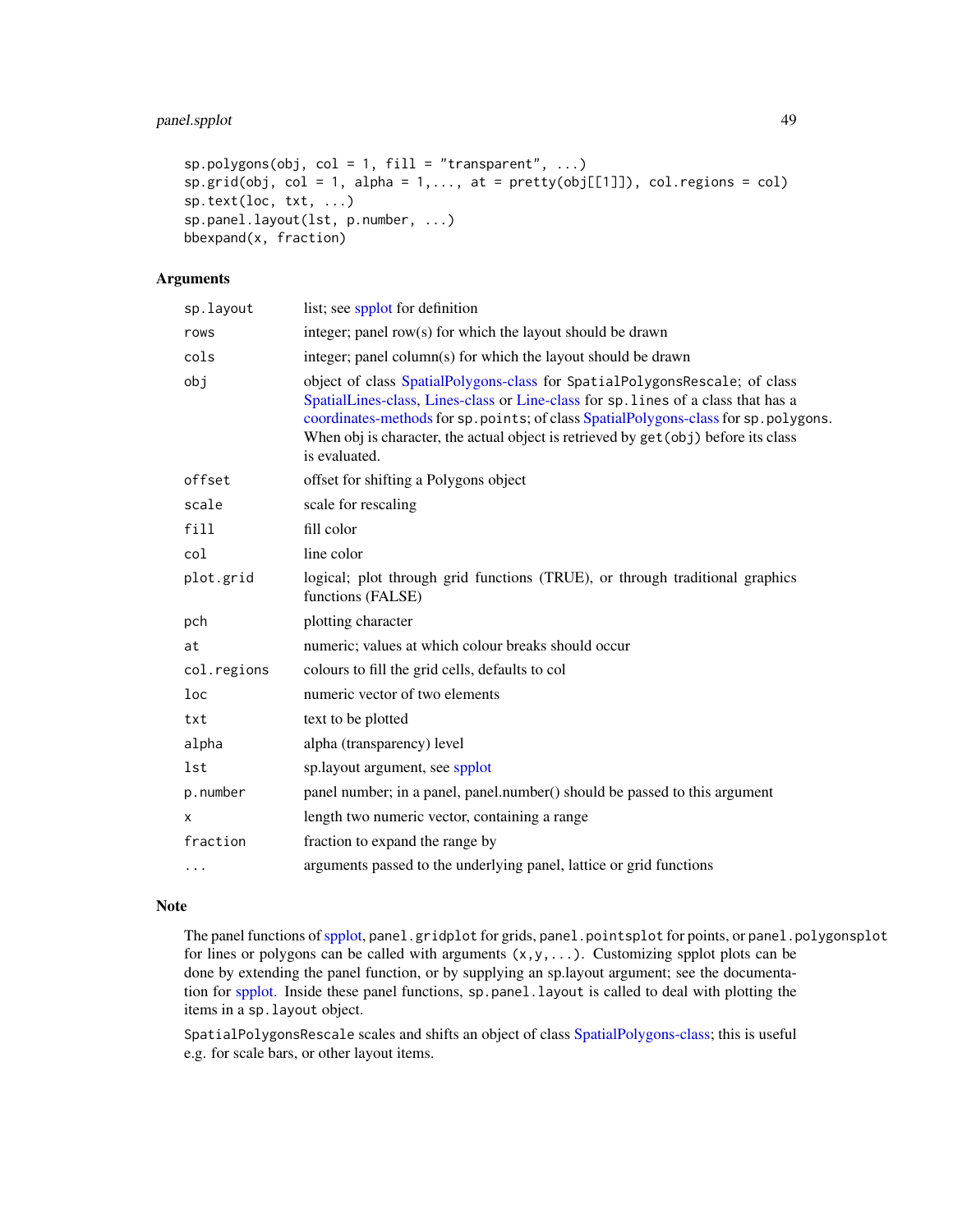sp.lines, sp.points, sp.polygons and sp.text plot lines, points, polygons or text in a panel. spplot.key draws the sp.layout object at given rows/cols.

sp.pagefn can be passed as a page argument, and will call function spplot.key for the last panel drawn on a page.

### Author(s)

Edzer Pebesma, <edzer.pebesma@uni-muenster.de>

# References

<https://edzer.github.io/sp/> has a graph gallery with examples with R code.

#### See Also

[spplot,](#page-93-0) [spplot-methods](#page-93-1)

<span id="page-49-0"></span>point.in.polygon *do point(s) fall in a given polygon?*

#### Description

verifies for one or more points whether they fall in a given polygon

#### Usage

```
point.in.polygon(point.x, point.y, pol.x, pol.y, mode.checked=FALSE)
```
## Arguments

| point.x      | numerical array of x-coordinates of points                                                                        |
|--------------|-------------------------------------------------------------------------------------------------------------------|
| point.y      | numerical array of y-coordinates of points                                                                        |
| pol.x        | numerical array of x-coordinates of polygon                                                                       |
| pol.v        | numerical array of y-coordinates of polygon                                                                       |
| mode.checked | default FALSE, used internally to save time when all the other argument are<br>known to be of storage mode double |

#### Value

integer array; values are: 0: point is strictly exterior to pol; 1: point is strictly interior to pol; 2: point lies on the relative interior of an edge of pol; 3: point is a vertex of pol.

#### References

Uses the C function InPoly(). InPoly is Copyright (c) 1998 by Joseph O'Rourke. It may be freely redistributed in its entirety provided that this copyright notice is not removed.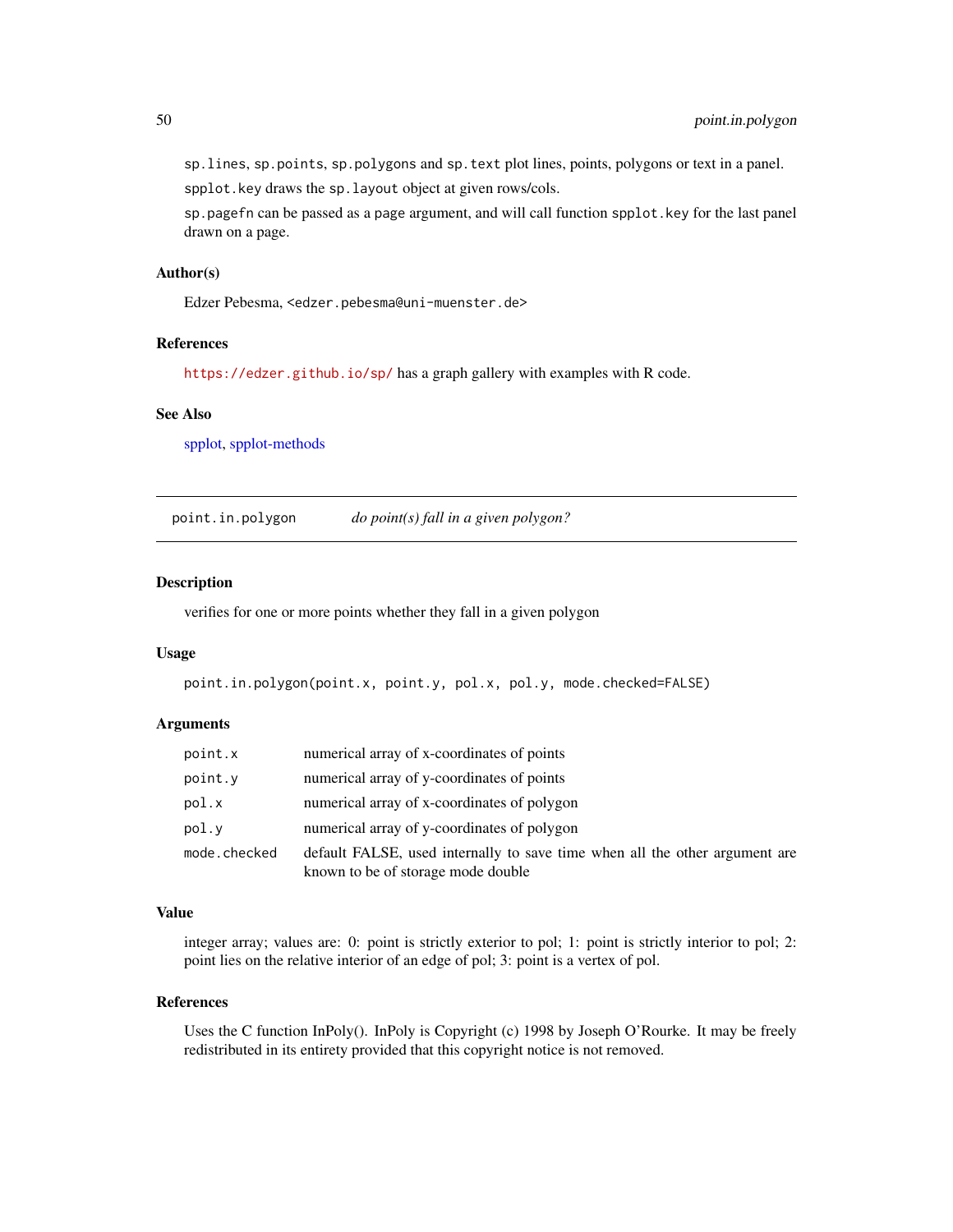# Polygon-class 51

### Examples

```
# open polygon:
point.in.polygon(1:10,1:10,c(3,5,5,3),c(3,3,5,5))
# closed polygon:
point.in.polygon(1:10,rep(4,10),c(3,5,5,3,3),c(3,3,5,5,3))
```
<span id="page-50-0"></span>Polygon-class *Class "Polygon"*

#### Description

class for spatial polygon

#### Objects from the Class

Objects can be created by calls to the function Polygon

## Slots

- ringDir: Object of class "integer"; the ring direction of the ring (polygon) coordinates, holes are expected to be anti-clockwise
- labpt: Object of class "numeric"; an x, y coordinate pair forming the label point of the polygon
- area: Object of class "numeric"; the planar area of the polygon, does not respect projection as objects of this class have no projection defined
- hole: Object of class "logical"; does the polygon seem to be a hole
- coords: Object of class "matrix"; coordinates of the polygon; first point should equal the last point

## Extends

Class "Line", directly.

#### Methods

No methods defined with class "Polygon" in the signature.

## Author(s)

Roger Bivand

# See Also

[Polygons-class,](#page-51-0) [SpatialPolygons-class](#page-86-0)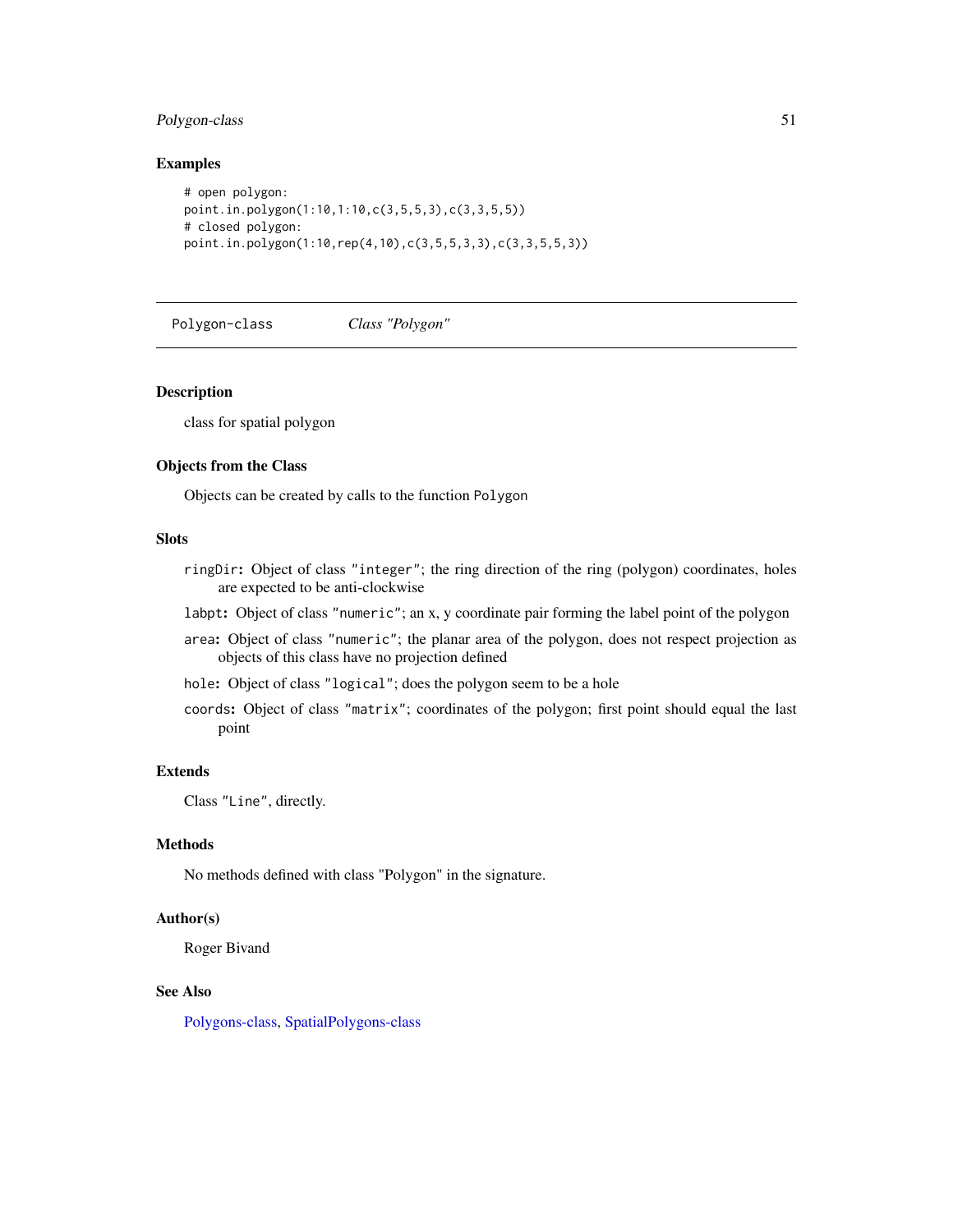sets spatial coordinates to create spatial data, or retrieves spatial coordinates

## Usage

polygons(obj) polygons(object) <- value

# Arguments

| obi    | object of class "SpatialPolygons" or "SpatialPolygonsDataFrame" |
|--------|-----------------------------------------------------------------|
| obiect | object of class "data.frame"                                    |
| value  | object of class "SpatialPolygons"                               |

#### Value

polygons returns the SpatialPolygons of obj; polygons<- promotes a data.frame to a SpatialPolygonsDataFrame object

## Examples

```
grd <- GridTopology(c(1,1), c(1,1), c(10,10))
polys <- as.SpatialPolygons.GridTopology(grd)
centroids <- coordinates(polys)
x \leq centroids[,1]
y <- centroids[,2]
z \le -1.4 + 0.1*x + 0.2*y + 0.002*x*xdf <- data.frame(x=x, y=y, z=z, row.names=row.names(polys))
polygons(df) <- polys
class(df)
summary(df)
```
<span id="page-51-0"></span>Polygons-class *Class "Polygons"*

# Description

Collection of objects of class "Polygon"

## Objects from the Class

Objects can be created by calls to the function Polygons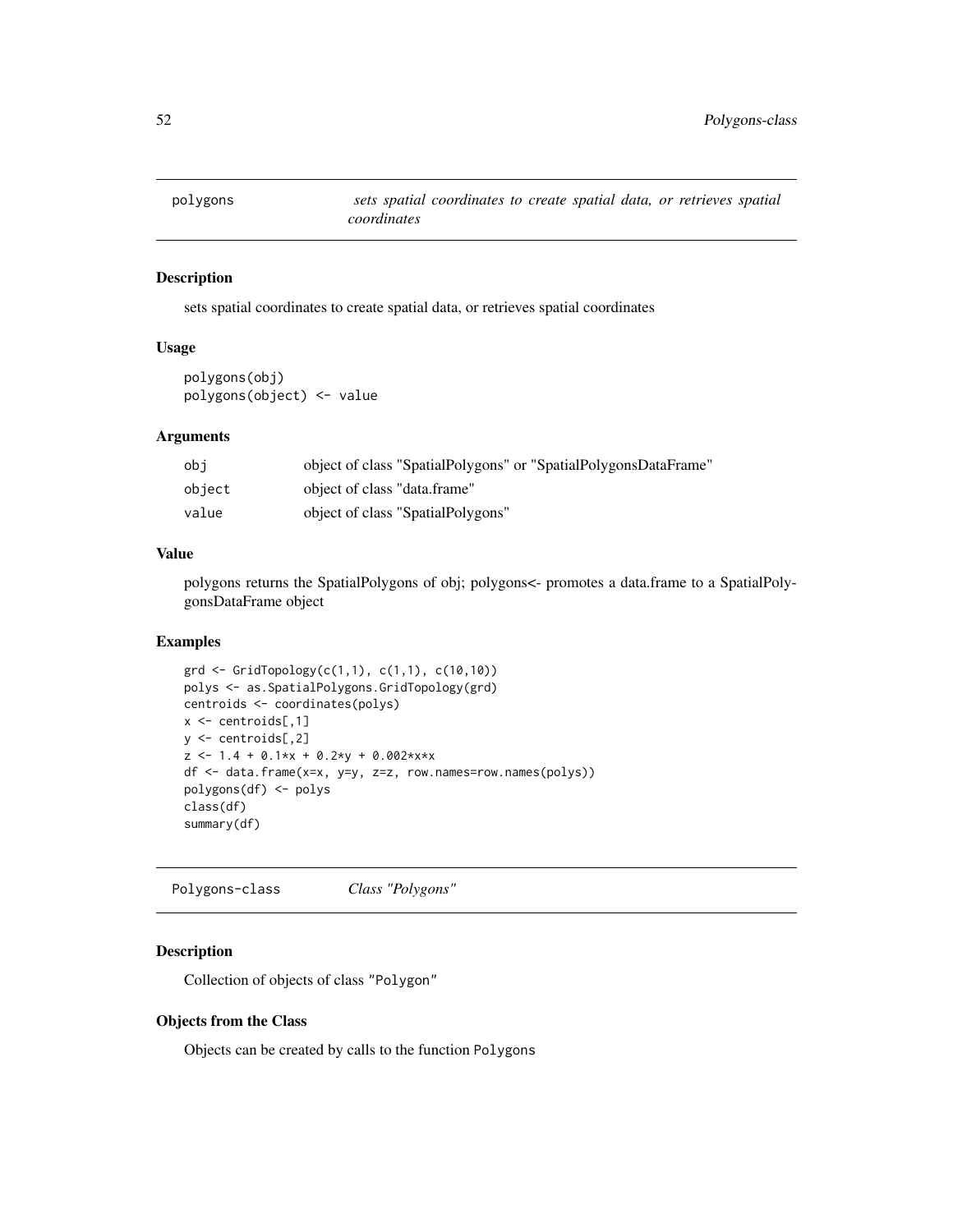## **Slots**

Polygons: Object of class "list"; list with objects of class [Polygon-class](#page-50-0)

- plotOrder: Object of class "integer"; order in which the Polygon objects should be plotted, currently by order of decreasing size
- labpt: Object of class "numeric"; pair of x, y coordinates giving a label point, the label point of the largest polygon component
- ID: Object of class "character"; unique identifier string
- area: Object of class "numeric"; the gross total planar area of the Polygon list but not doublecounting holes (changed from 0.9-58 - islands are summed, holes are ignored rather than subtracted); these values are used to make sure that polygons of a smaller area are plotted after polygons of a larger area, does not respect projection as objects of this class have no projection defined

#### Methods

No methods defined with class "Polygons" in the signature.

#### **Note**

By default, single polygons (where Polygons is a list of length one) are not expected to be holes, but in multiple polygons, hole definitions for member polygons can be set. Polygon objects belonging to an Polygons object should either not overlap one-other, or should be fully included (as lakes or islands in lakes). They should not be self-intersecting. Checking of hole FALSE/TRUE status for Polygons objects is included in the maptools package using functions in the rgeos package, function checkPolygonsHoles().

#### Author(s)

Roger Bivand

polygons-methods *Retrieve polygons from SpatialPolygonsDataFrame object*

## **Description**

Retrieve polygons from SpatialPolygonsDataFrame object

## Methods for polygons

obj = "SpatialPolygons" object of, or deriving from, SpatialPolygons

obj = "SpatialPolygonsDataFrame" object of, or deriving from, SpatialPolygonsDataFrame

#### Methods for "polygons<-"

object = "data.frame", value="[SpatialPo](#page-88-0)lygons" promote data.frame to object of class SpatialPolygonsDataFrame[class,](#page-88-0) by specifying polygons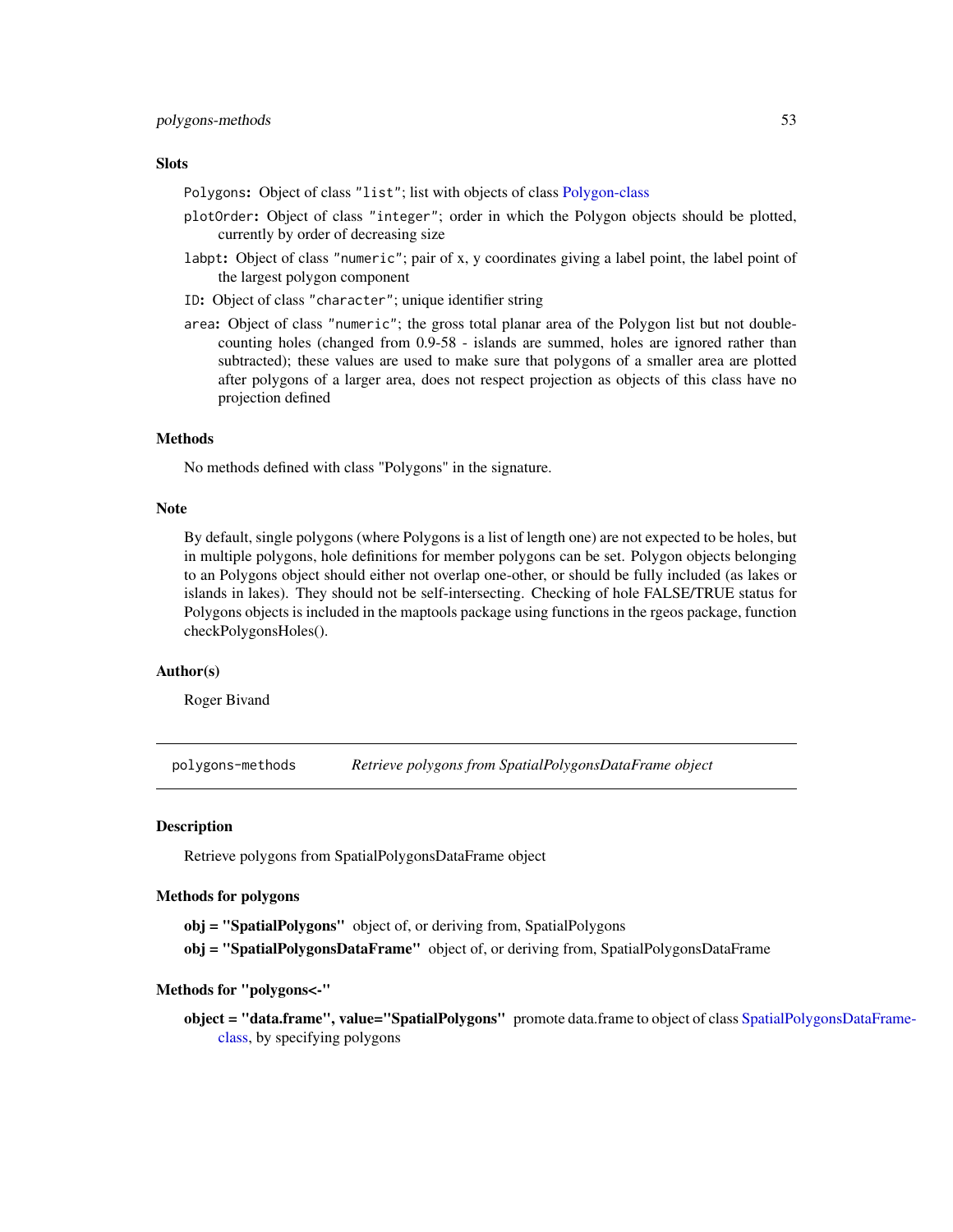read/write to/from ESRI asciigrid format

## Usage

```
read.asciigrid(fname, as.image = FALSE, plot.image = FALSE, colname = fname,
proj4string = CRS(as.character(NA)))
write.asciigrid(x, fname, attr = 1, na.value = -9999, ...)
```
# Arguments

| fname       | file name                                                                                                                                              |
|-------------|--------------------------------------------------------------------------------------------------------------------------------------------------------|
| as.image    | logical; if FALSE, a list is returned, ready to be shown with the image command;<br>if FALSE an object of class SpatialGridDataFrame-class is returned |
| plot.image  | logical; if TRUE, an image of the map is plotted                                                                                                       |
| colname     | alternative name for data column if not file name                                                                                                      |
| proj4string | A CRS object setting the projection arguments of the Spatial Grid returned                                                                             |
| X           | object of class SpatialGridDataFrame                                                                                                                   |
| attr        | attribute column; if missing, the first column is taken; a name or a column num-<br>ber may be given                                                   |
| na.value    | numeric; value given to missing valued cells in the resulting map                                                                                      |
| .           | arguments passed to write table, which is used to write the numeric data                                                                               |

# Value

read.asciigrid returns the grid map read; either as an object of class [SpatialGridDataFrame-class](#page-62-0) or, if as.image is TRUE, as list with components x, y and z.

# Author(s)

Edzer Pebesma

### See Also

[as.image.SpatialGridDataFrame,](#page-31-0) [image](#page-0-0)

```
x <- read.asciigrid(system.file("external/test.ag", package="sp")[1])
class(x)
image(x)
```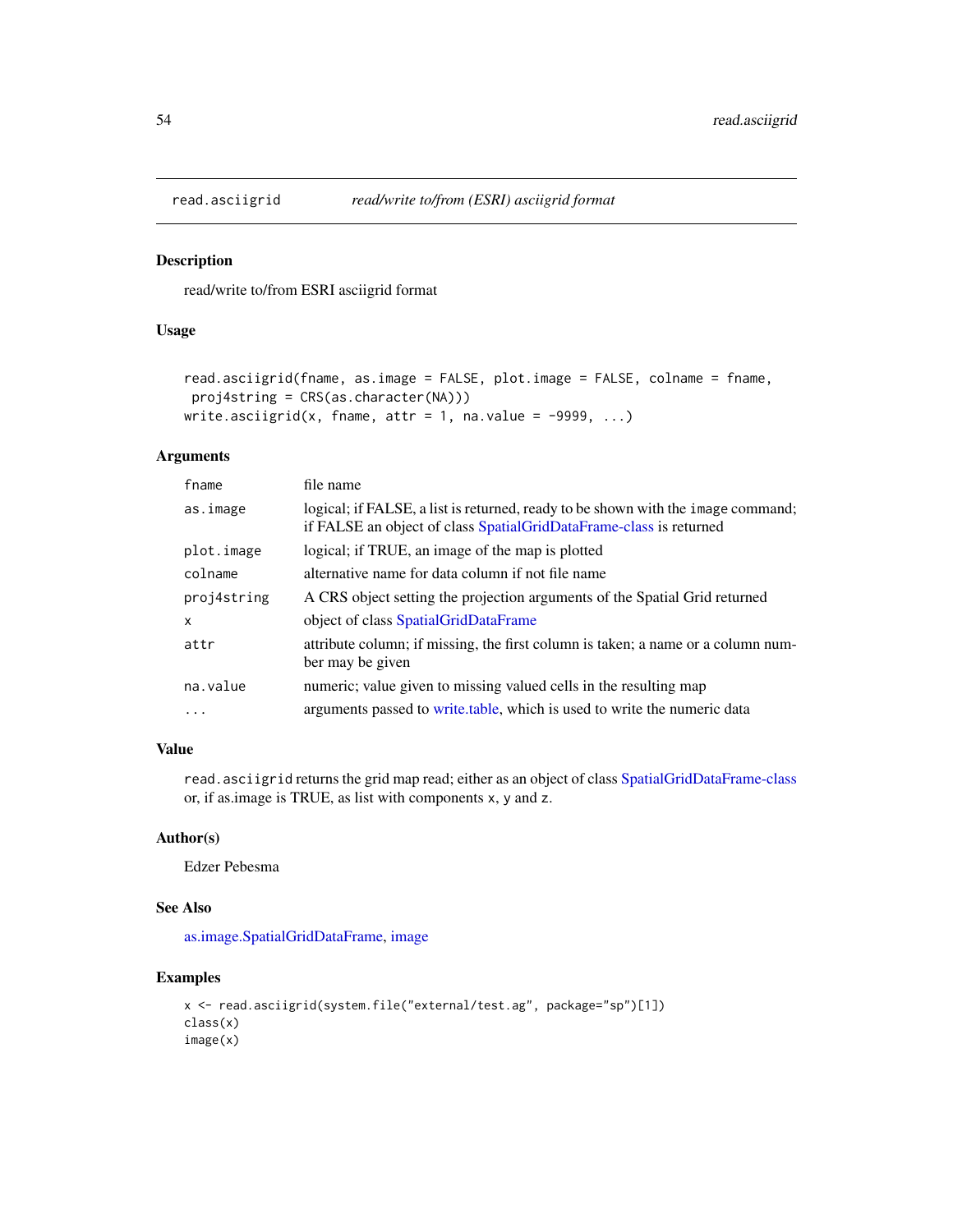Methods for function recenter in package sp to shift or re-center geographical coordinates for a Pacific view. All longitudes  $< 0$  are added to 360, to avoid for instance parts of Alaska being represented on the far left and right of a plot because they have values straddling 180 degrees. In general, using a projected coordinate reference system is to be preferred, but this method permits a geographical coordinate reference system to be used. This idea was suggested by Greg Snow, and corresponds to the two world representations in the maps package.

### Methods

obj = "SpatialPolygons" recenter a SpatialPolygons object

obj = "Polygons" recenter a Polygons object

obj = "Polygon" recenter an Polygon object

obj = "SpatialLines" recenter a SpatialLines object

obj = "Lines" recenter a Lines object

obj = "Line" recenter an Line object

```
crds <- matrix(c(179, -179, -179, 179, 50, 50, 52, 52), ncol=2)
SL <- SpatialLines(list(Lines(list(Line(crds)), "1")),
CRS("+proj=longlat +ellps=WGS84"))
bbox(SL)
SLr <- recenter(SL)
bbox(SLr)
rcrds <- rbind(crds, crds[1,])
SpP <- SpatialPolygons(list(Polygons(list(Polygon(rcrds)), ID="r1")),
proj4string=CRS("+proj=longlat +ellps=WGS84"))
bbox(SpP)
SpPr <- recenter(SpP)
bbox(SpPr)
opar <- par(mfrow=c(1,2))
plot(SpP)
plot(SpPr)
par(opar)
crds <- matrix(c(-1, 1, 1, -1, 50, 50, 52, 52), ncol=2)
SL <- SpatialLines(list(Lines(list(Line(crds)), "1")),
CRS("+proj=longlat +ellps=WGS84"))
bbox(SL)
SLr <- recenter(SL)
bbox(SLr)
rcrds <- rbind(crds, crds[1,])
SpP <- SpatialPolygons(list(Polygons(list(Polygon(rcrds)), ID="r1")),
```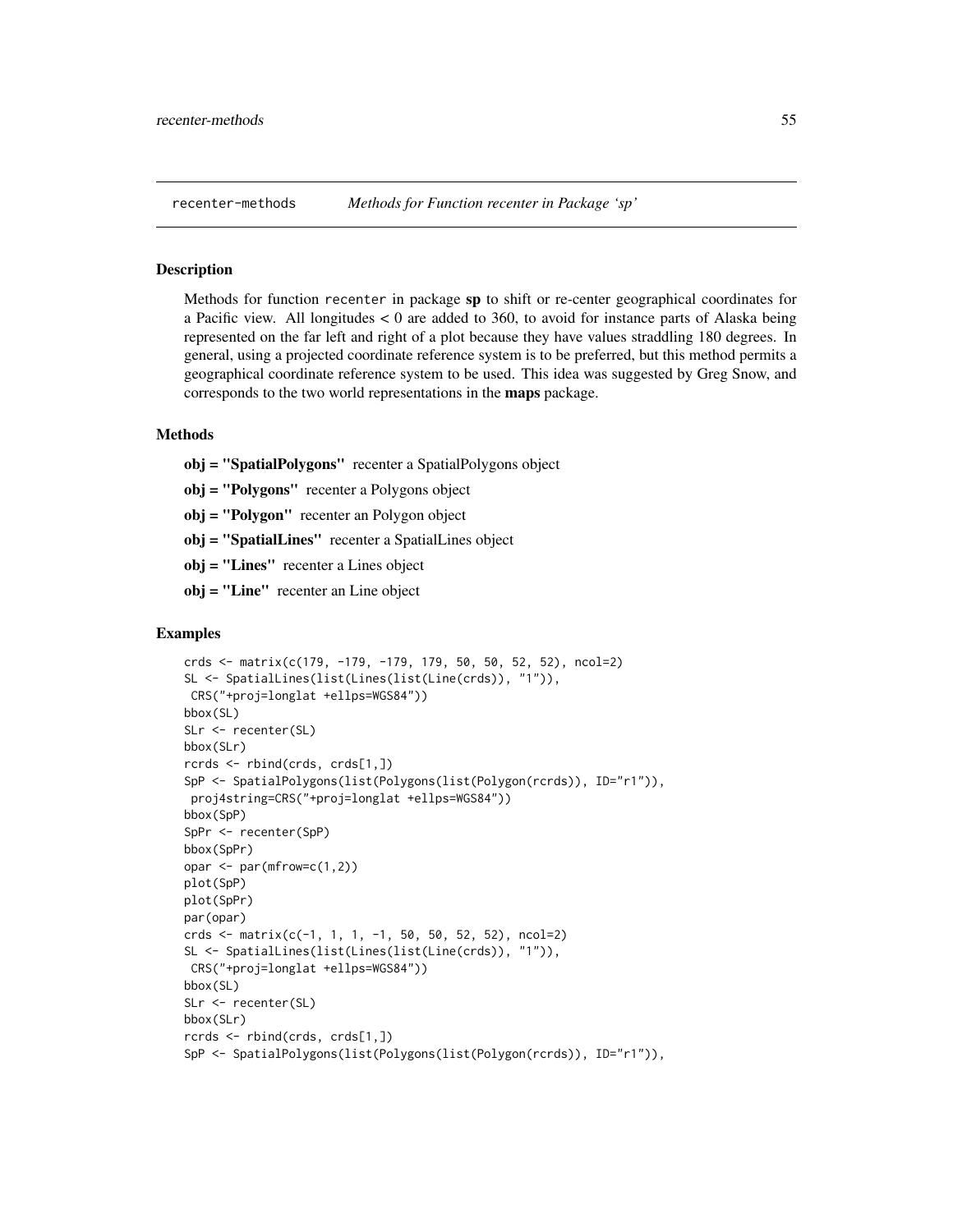56 Rlogo Roman and the contract of the contract of the contract of the contract of the contract of the contract of the contract of the contract of the contract of the contract of the contract of the contract of the contrac

```
proj4string=CRS("+proj=longlat +ellps=WGS84"))
bbox(SpP)
SpPr <- recenter(SpP)
bbox(SpPr)
opar <- par(mfrow=c(1,2))
plot(SpP)
plot(SpPr)
par(opar)
```
Rlogo *Rlogo jpeg image*

# Description

Rlogo jpeg image data as imported by getRasterData in the rgdal package

### Usage

data(Rlogo)

## Format

The format is: int [1:101, 1:77, 1:3] 255 255 255 255 255 255 255 255 255 255 ...

```
## Not run:
library(rgdal)
logo <- system.file("pictures/Rlogo.jpg", package="rgdal")[1]
x <- GDAL.open(logo)
gt = .Call('RGDAL_GetGeoTransform', x, PACKAGE="rgdal")
data <- getRasterData(x)
GDAL.close(x)
## End(Not run)
data(Rlogo)
d = dim(Rlogo)cellsize = abs(c(gt[2], gt[6]))cells.dim = c(d[1], d[2]) # c(d[2], d[1])cellcentre.offset = c(x = gt[1] + 0.5 * cellsize[1], y = gt[4] - (d[2] - 0.5) * abs(cellsize[2]))
grid = GridTopology(cellcentre.offset, cellsize, cells.dim)
df = as.vector(Rlogo[,, 1])for (band in 2:d[3]) df = cbind(df, as.vector(Rlogo[,,band]))
df = as.data-frame(df)names(df) = paste('band", 1:d[3], sep="")Rlogo <- SpatialGridDataFrame(grid = grid, data = df)
summary(Rlogo)
spplot(Rlogo, zcol=1:3, names.attr=c("red","green","blue"),
col.regions=grey(0:100/100),
main="example of three-layer (RGB) raster image", as.table=TRUE)
```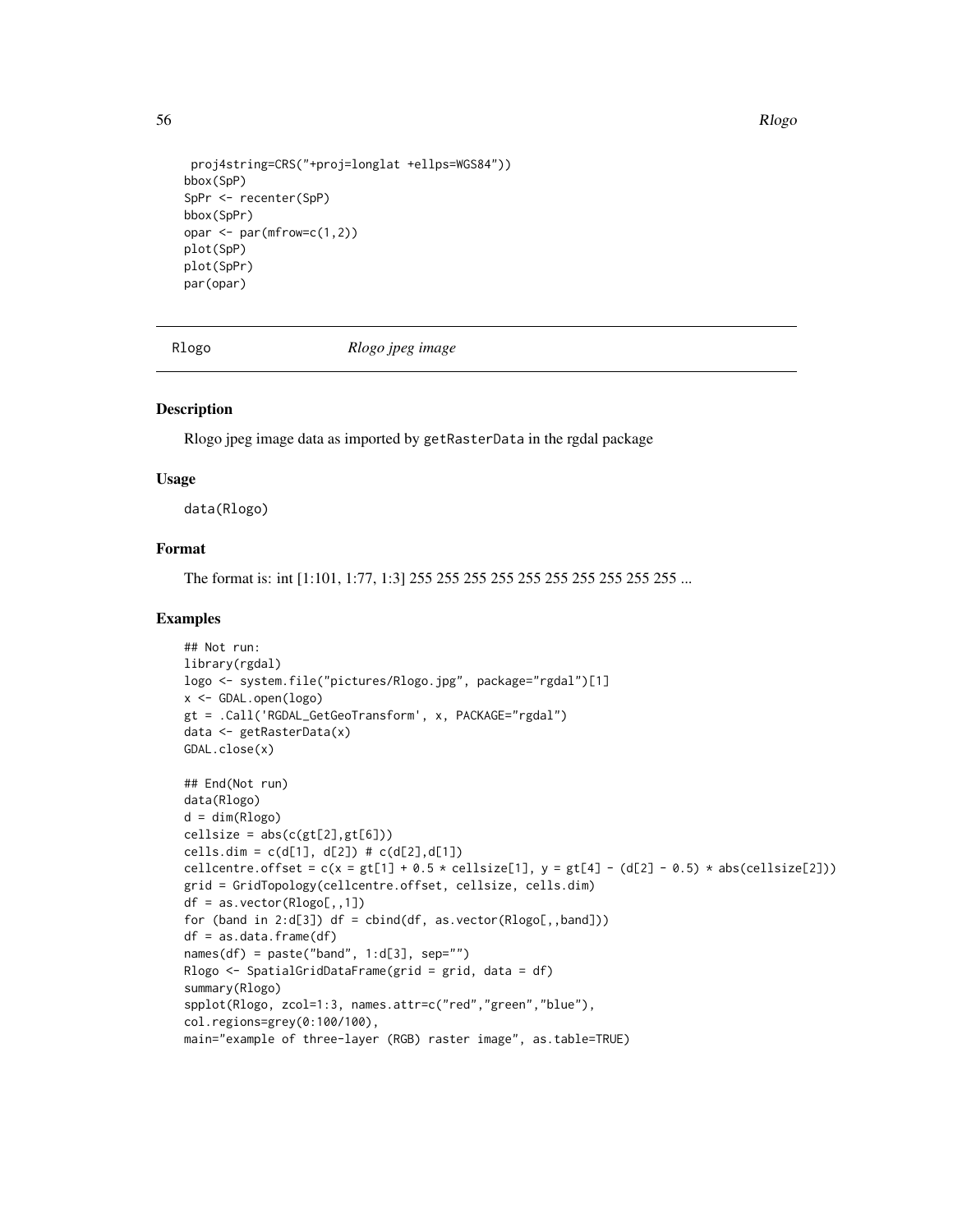select.spatial *select points spatially*

## Description

select a number of points by digitizing the area they fall in

# Usage

```
select.spatial(data, digitize = TRUE, pch = "+", rownames = FALSE)
```
# Arguments

| data     | data object of class, or extending SpatialPoints; this object knows about its x<br>and y coordinate                                                                          |
|----------|------------------------------------------------------------------------------------------------------------------------------------------------------------------------------|
| digitize | logical; if TRUE, points in a digitized polygon are selected; if FALSE, points<br>identified by mouse clicks are selected                                                    |
| pch      | plotting character used for points                                                                                                                                           |
| rownames | logical; if FALSE, row (coordinate) numbers are returned; if TRUE and data<br>contains a data. frame part, row names for selected points in the data. frame are<br>returned. |

## Value

if rownames == FALSE, array with either indexes (row numbers) of points inside the digitized polygon; if rownames == TRUE, character array with corresponding row names in the data.frame part

### See Also

[point.in.polygon,](#page-49-0) [locator,](#page-0-0) [SpatialPoints-class,](#page-81-0) [SpatialPointsDataFrame-class](#page-83-0)

```
data(meuse)
## the following command requires user interaction: left mouse
## selects points, right mouse ends digitizing
data(meuse)
coordinates(meuse) = c("x", "y")# select.spatial(meuse)
```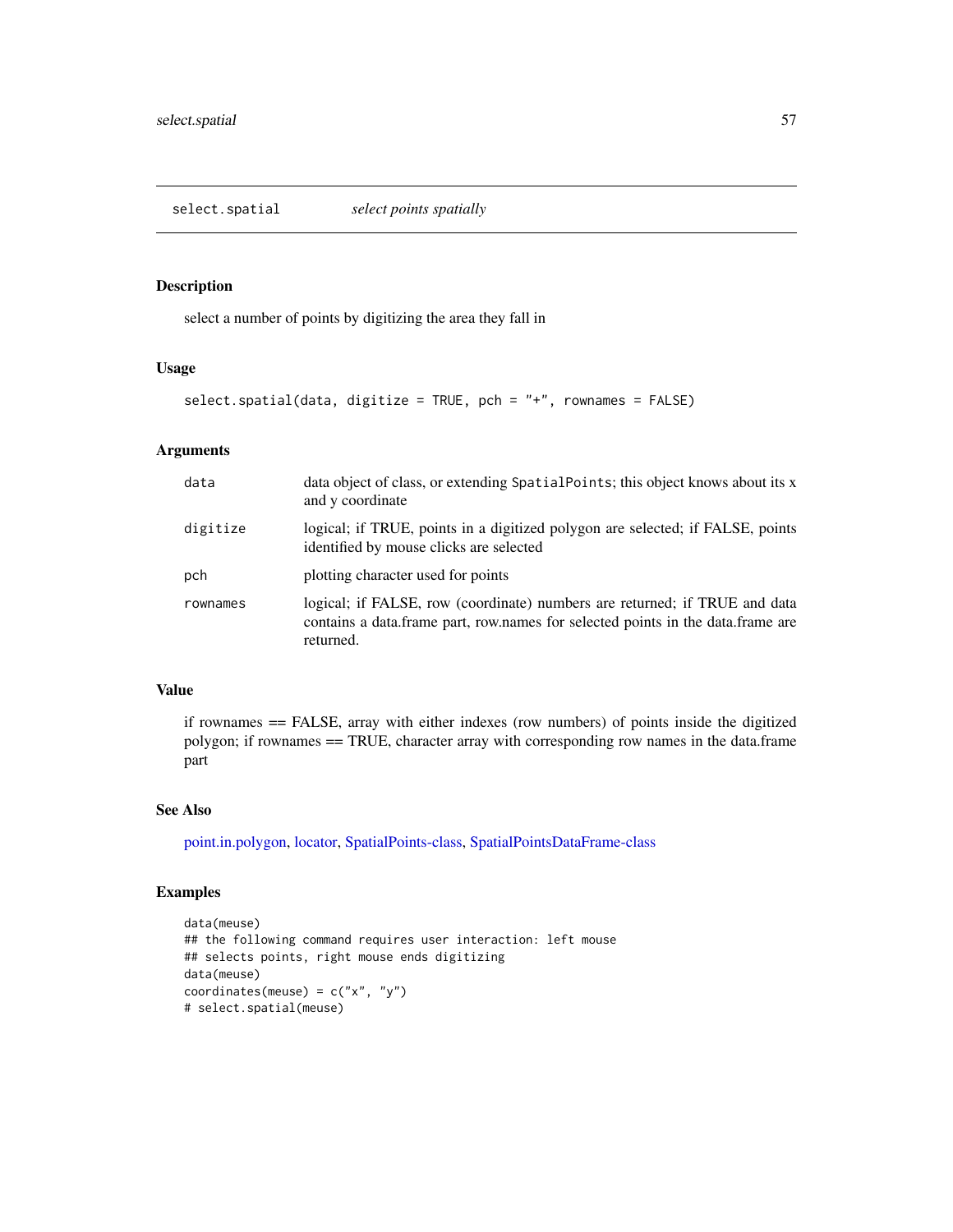sp *A package providing classes and methods for spatial data: points, lines, polygons and grids*

## Description

This package provides S4 classes for importing, manipulating and exporting spatial data in R, and for methods including print/show, plot, subset, [, [[, \$, names, dim, summary, and a number of methods specific to spatial data handling.

#### Introduction

Several spatial statistical packages have been around for a long while, but no organized set of classes for spatial data has yet been devised. Many of the spatial packages make their own assumptions, or use their own class definitions for spatial data, making it inconvenient to move from one package to another. This package tries to provide a solid set of classes for many different types of spatial data. The idea is that spatial statistical packages will either support these classes (i.e., directly read and write them) or will provide conversion to them, so that we have a base class set with which any package can exchange. This way, many-to-many conversions can be replace with one-to-many conversions, provided either in this package or the spatial packages. Wherever possible conversion (coercion) functions are automatic, or provided by sp.

External packages that depend on sp will provide importing and exporting from and to external GIS formats, e.g. through GDAL, OGR or shapelib.

In addition, this package tries to provide convenient methods to print, summarize and plot such spatial data.

#### Dimensions

In principal, geographical data are two-dimensional, on a flat surface (a map) or on a sphere (the earth). This package provides space for dealing with higher dimensional data where possible; this is e.g. very simple for points and grids, but hard to do for polygons. Plotting functions are devised primarily for two-dimensional data, or two-dimensional projections of higher dimensional data.

#### Coordinate reference systems

Central to spatial data is that they have a coordinate reference system, which is coded in object of CRS class. Central to operations on different spatial data sets is that their coordinate reference system is compatible (i.e., identical).

This CRS can be a character string describing a reference system in a way understood by the PROJ.4 projection library, or a (character) missing value. An interface to the PROJ.4 library is available only if the R package rgdal is present.

#### Class structure

All spatial classes derive from a basic class Spatial, which only provides a bounding box and a CRS. This class has no useful instances, but useful derived classes.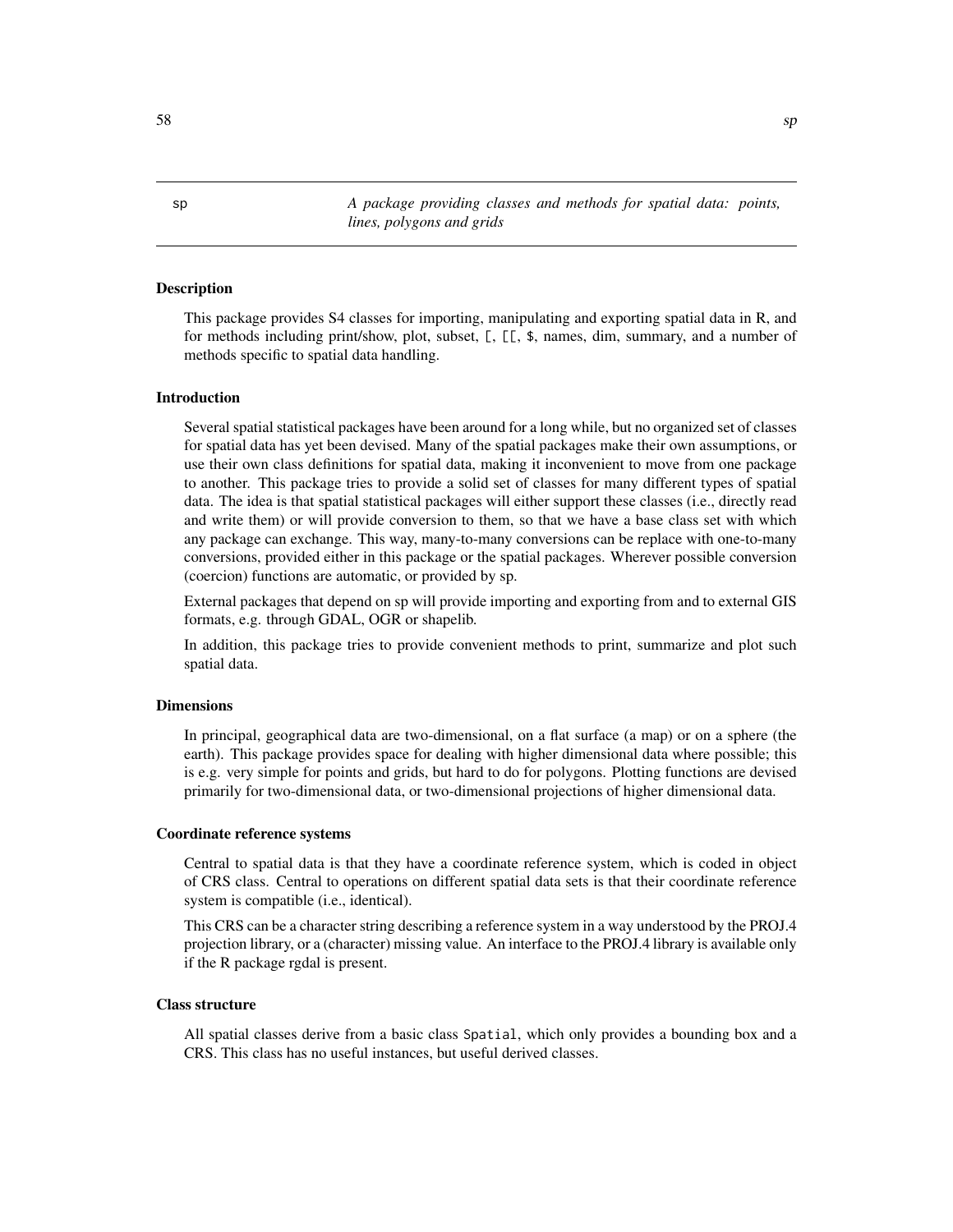## sp-deprecated 59

SpatialPoints extends Spatial and has coordinates. The method [coordinates](#page-15-0) extracts the numeric matrix with coordinates from an object of class SpatialPoints, or from other (possibly derived) classes that have points.

Objects of class SpatialGrid points on a regular grid. Either a full grid is stored or a partial grid (i.e., only the non-missing valued cells); calling [coordinates](#page-15-0) on them will give the coordinates for the grid cells.

SpatialPoints, SpatialPixels and SpatialGrid can be of arbitrary dimension, although most of the effort is in making them work for two dimensional data.

SpatialLines provides lines, and SpatialPolygons provides polygons, i.e., lines that end where they start and do not intersect with itself. SpatialLines and SpatialPolygons only have two-dimensional data.

SpatialPointsDataFrame extends SpatialPoints with a data slot, having a data.frame with attribute data. Similarly, SpatialPixelsDataFrame, SpatialLinesDataFrame, SpatialPolygonsDataFrame extend the primary spatial information with attribute data.

## References

PROJ.4: <https://github.com/OSGeo/proj.4>

GDAL and OGR: <http://www.gdal.org/>.

# Authors

sp is a collaborative effort of Edzer Pebesma, Roger Bivand, Barry Rowlingson and Virgilo G\'omez-Rubio.

sp-deprecated *Deprecated functions in sp*

# **Description**

Deprecated functions is sp: getSpP\*, getPolygon\*, getLines\* getSL\*

### **Note**

For overlay the new implementation is found in the [over](#page-44-0) method; this works slightly different and more consistent.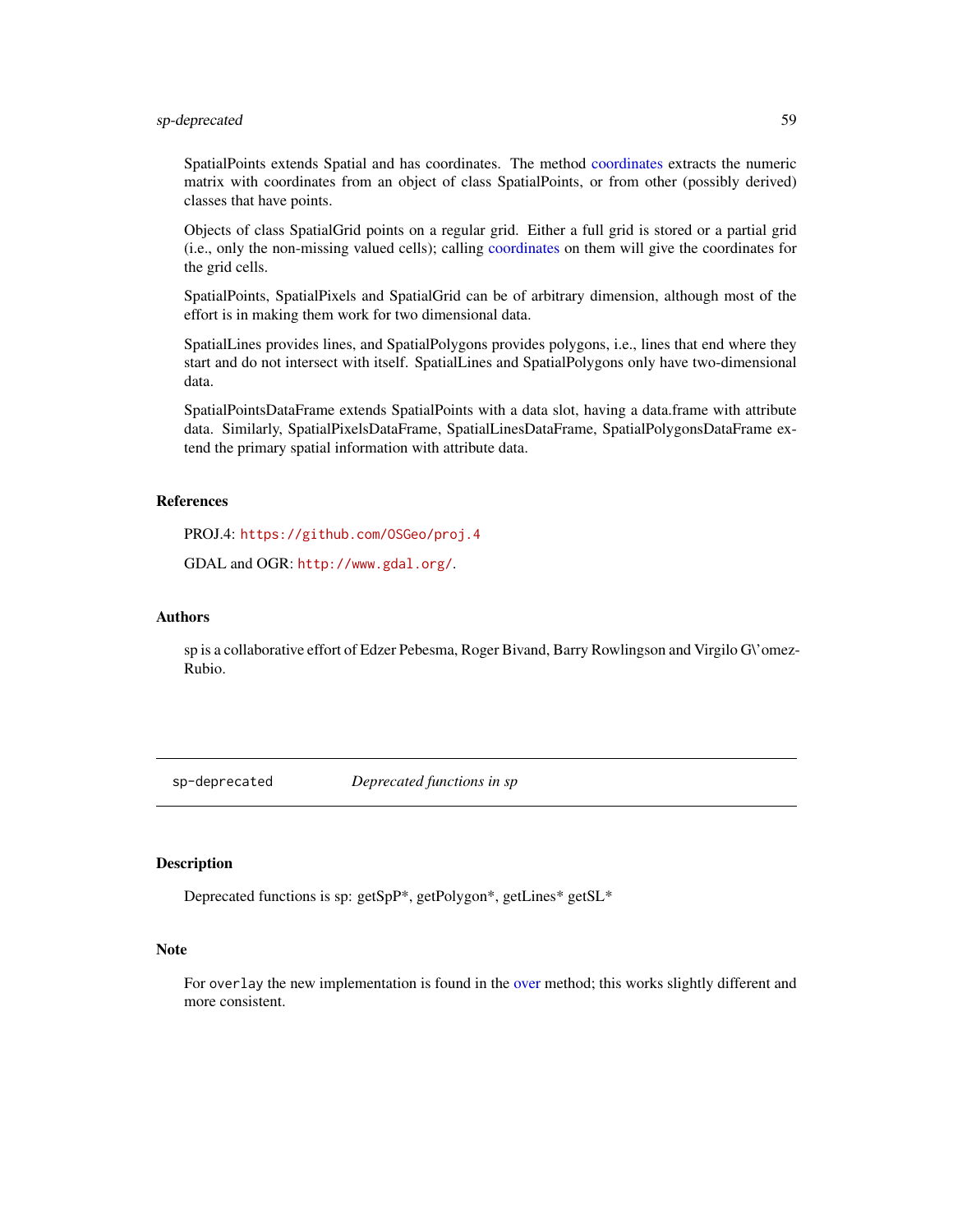<span id="page-59-1"></span>Spatial-class *Class "Spatial"*

#### <span id="page-59-0"></span>Description

An abstract class from which useful spatial classes are derived

# Usage

```
Spatial(bbox, proj4string = CRS(as.character(NA)))
## S3 method for class 'Spatial'
subset(x, subset, select, drop = FALSE, ...)
```
## Arguments

| hbox        | a bounding box matrix   |
|-------------|-------------------------|
| proj4string | a CRS object            |
| х           | object of class Spatial |
| subset      | see subset data frame   |
| select      | see subset data frame   |
| drop        | see subset.data.frame   |
|             | passed through          |

### Objects from the Class

are never to be generated; only derived classes can be meaningful

#### **Slots**

- bbox: Object of class "matrix"; 2-column matrix holding the minimum in first and maximum in second column for the x-coordinate (first row), y-coordinate (second row) and optionally, for points and grids only, further coordinates. The constructed Spatial object will be invalid if any bbox values are NA or infinite. The column names must be c("min", "max")
- proj4string: Object of class "CRS"; holding a valid proj4 string, which can be used for unprojecting or reprojecting coordinates; it is initialised to NA. Other strings are checked for validity in the rgdal package, but attempts to assign a string containing "longlat" to data extending beyond longitude [-180, 360] or lattitude [-90, 90] will be stopped or warned, use set\_11\_warn to warn rather than stop, and [set\\_ll\\_TOL](#page-33-0) to change the default tolerance for the range exceedance tests.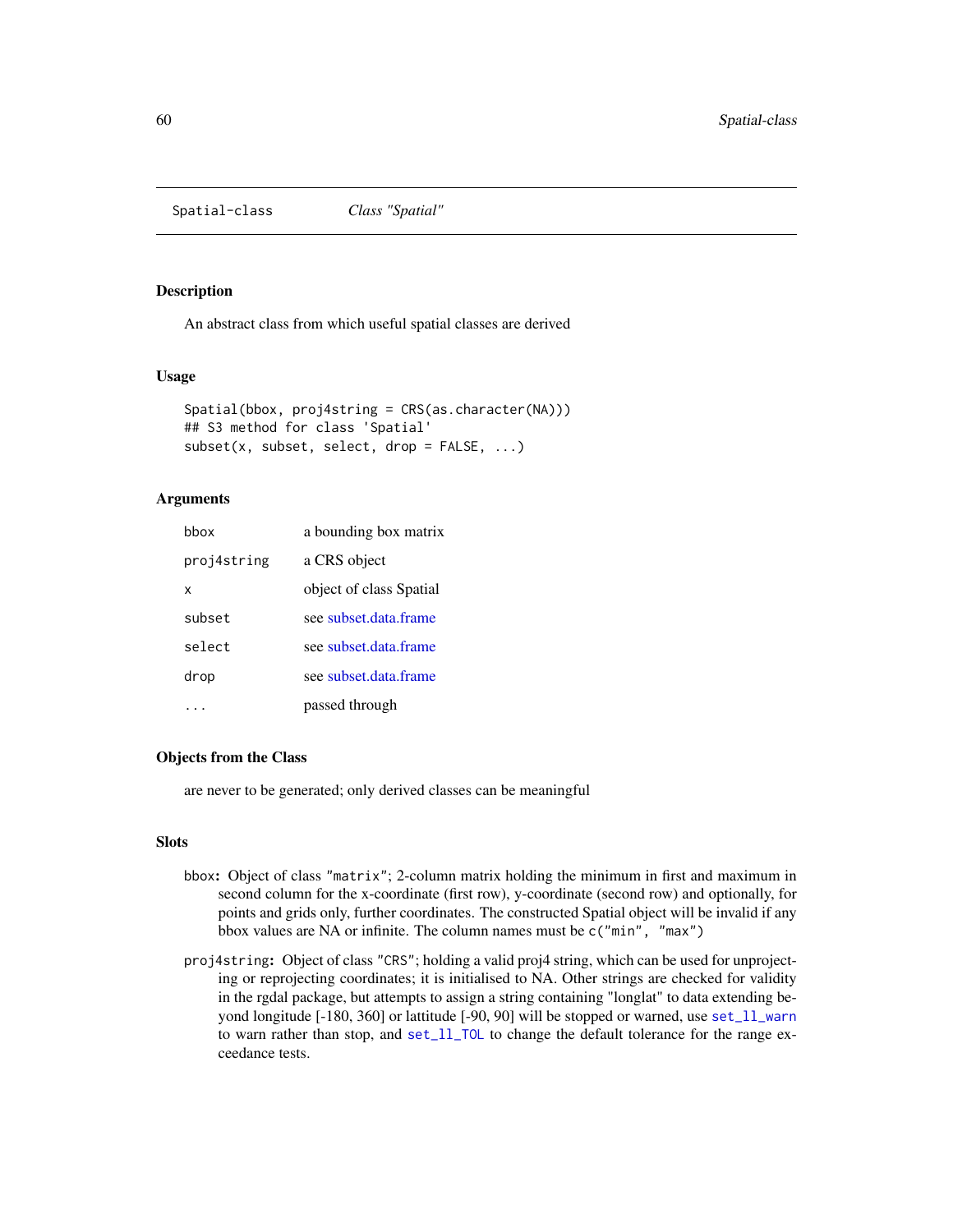#### Spatial-class 61

#### Methods

**bbox** signature(obj = "Spatial"): retrieves the bbox element

dimensions signature(obj = "Spatial"): retrieves the number of spatial dimensions spanned

gridded signature(obj = "Spatial"): logical, tells whether the data is on a regular spatial grid

**plot** signature(x = "Spatial",  $y =$  "missing"): plot method for spatial objects; does nothing but setting up a plotting region choosing a suitable aspect if not given(see below), colouring the plot background using either a bg= argument or par("bg"), and possibly drawing axes.

summary signature(object = "Spatial"): summarize object

```
$ retrieves attribute column
```
\$<- sets or replaces attribute column, or promote a geometry-only object to an object having an attribute

#### plot method arguments

The plot method for "Spatial" objects takes the following arguments:

x object of class Spatial

xlim default NULL; the x limits  $(x1, x2)$  of the plot

ylim default NULL; the y limits of the plot

asp default NA; the y/x aspect ratio

axes default FALSE; a logical value indicating whether both axes should be drawn

bg default par("bg"); colour to be used for the background of the device region

xaxs The style of axis interval calculation to be used for the x-axis

yaxs The style of axis interval calculation to be used for the y-axis

- lab A numerical vector of the form  $c(x, y, len)$  which modifies the default way that axes are annotated
- setParUsrBB default FALSE; set the par "usr" bounding box; see below

bgMap object of class ggmap, or returned by function RgoogleMaps:: GetMap

**expandBB** numeric; factor to expand the plotting region default:  $bbx(x)$  with on each side (1=below, 2=left, 3=above and 4=right); defaults to  $c(0,0,0,0)$ ; setting xlim or ylim overrides this.

... passed through

#### Warning

this class is not useful in itself, but all spatial classes in this package derive from it

#### Note

The default aspect for map plots is 1; if however data are not projected (coordinates are longlat), the aspect is by default set to  $1/\cos My * pi)/180$ ) with My the y coordinate of the middle of the map (the mean of ylim, which defaults to the y range of bounding box).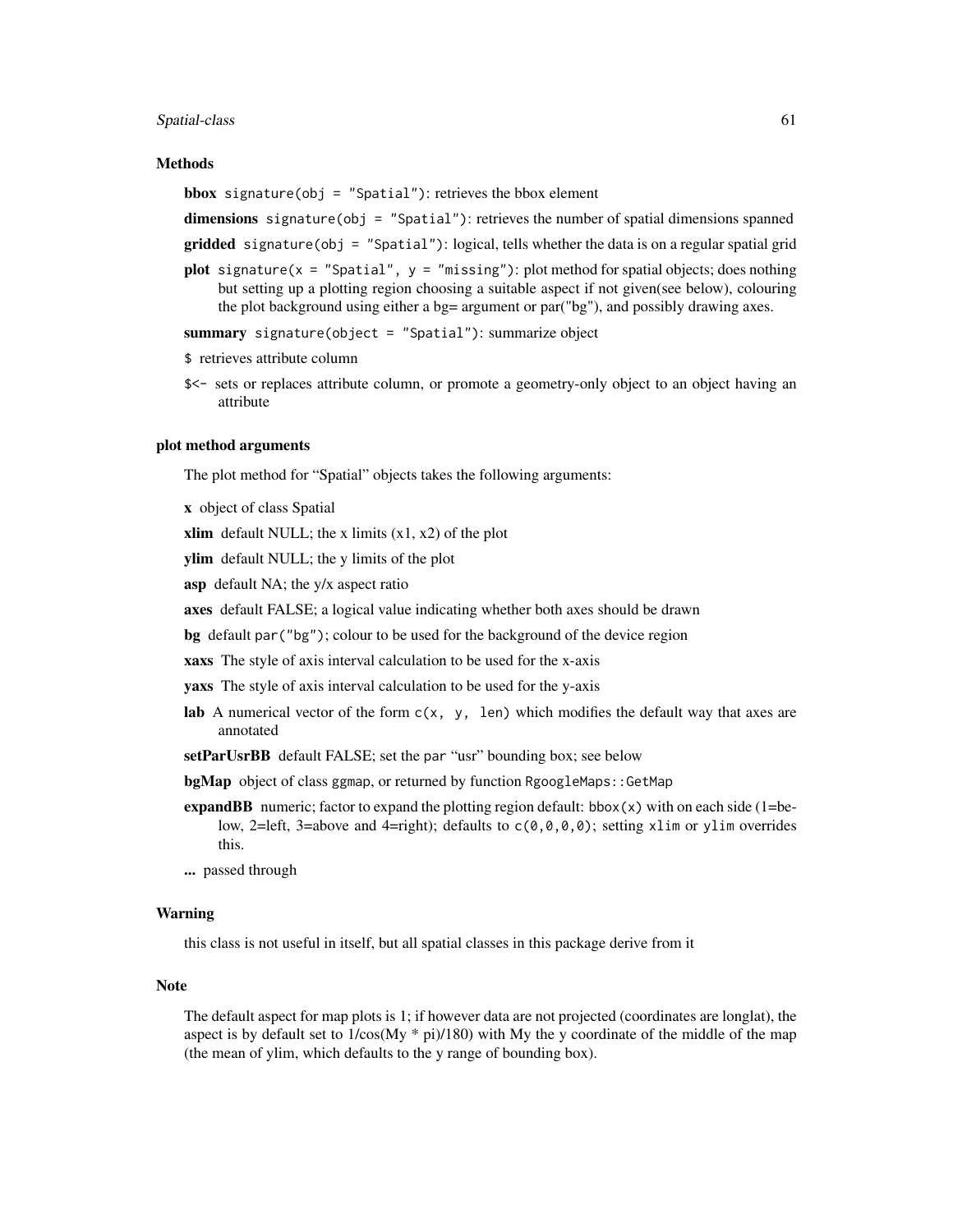The argument setParUsrBB may be used to pass the logical value TRUE to functions within plot.Spatial. When set to TRUE, par("usr") will be overwritten with  $c(xlim, ylim)$ , which defaults to the bounding box of the spatial object. This is only needed in the particular context of graphic output to a specified device with given width and height, to be matched to the spatial object, when using par("xaxs") and par("yaxs") in addition to par (mar= $c(\theta, \theta, \theta, \theta)$ ).

#### Author(s)

r-spatial team; Edzer Pebesma, <edzer.pebesma@uni-muenster.de> Roger Bivand, Barry Rowlingson, Virgilio G\'omez-Rubio

# See Also

[SpatialPoints-class](#page-81-0), [SpatialGrid-class](#page-61-0), [SpatialPointsDataFrame-class](#page-83-0), [SpatialGridDataFrame-class](#page-62-0)

<span id="page-61-0"></span>SpatialGrid-class *Class "SpatialGrid"*

### **Description**

class for defining a full, rectangular grid of arbitrary dimension

### Objects from the Class

Objects are created by using e.g. SpatialGrid(grid) with grid of class [GridTopology-class](#page-29-0)

## **Slots**

grid object of class [GridTopology-class,](#page-29-0) defining the grid topology (offset, cellsize, dim) bbox: Object of class "matrix"; bounding box proj4string: Object of class "CRS"; projection

# Extends

Class "SpatialPoints" directly; Class "Spatial", by class "SpatialPoints".

### Methods

coordinates signature( $x =$  "SpatialGrid"): calculates coordinates for each point on the grid; coordinates are not stored in objects of class SpatialGrid summary signature(object = "SpatialGrid"): summarize object  $plot$  signature( $x =$  "SpatialGrid"): plots cell centers "[" signature( $x =$  "SpatialGrid"): select rows and columns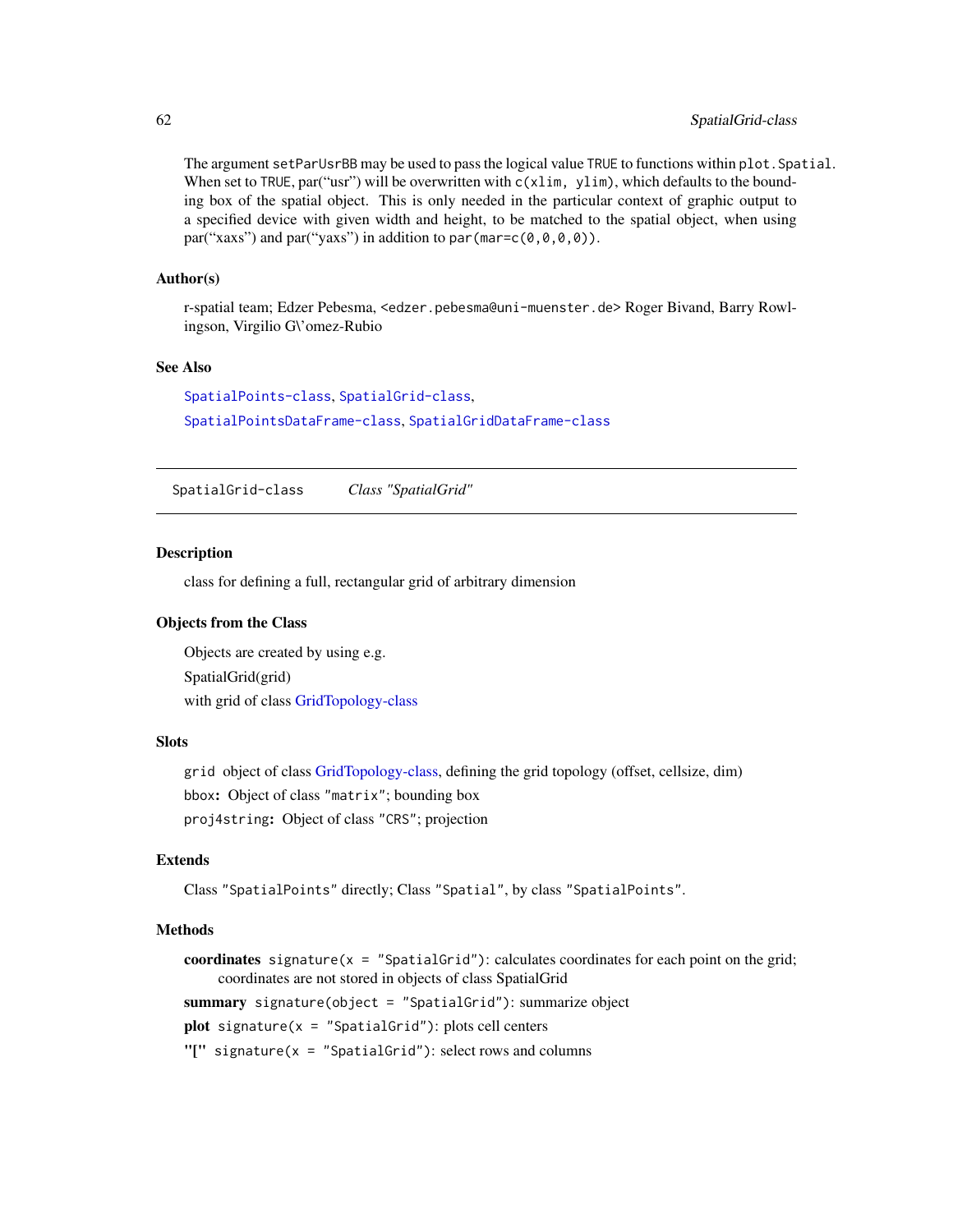## Author(s)

Edzer Pebesma, <edzer.pebesma@uni-muenster.de>

# See Also

[SpatialGridDataFrame-class](#page-62-0), [SpatialGrid](#page-73-0)

## Examples

```
x = \text{GridTopology}(c(0, 0), c(1, 1), c(5, 5))class(x)
x
summary(x)
coordinates(x)
y = SpatialGrid(grid = x)
class(y)
y
```
<span id="page-62-0"></span>SpatialGridDataFrame-class *Class "SpatialGridDataFrame"*

#### Description

Class for spatial attributes that have spatial locations on a (full) regular grid.

## Objects from the Class

Objects can be created by calls of the form  $as(x, "SpatialGridDataFrame"),$  where x is of class [SpatialPixelsDataFrame-class,](#page-78-0) or by importing through rgdal. Ordered full grids are stored instead or unordered non-NA cells;

## Slots

grid: see [GridTopology-class;](#page-29-0) grid parameters

bbox: Object of class "matrix"; bounding box

proj4string: Object of class "CRS"; projection

data: Object of class data.frame, containing attribute data

# Extends

Class "SpatialGrid", directly. Class "Spatial", by class "SpatialGrid".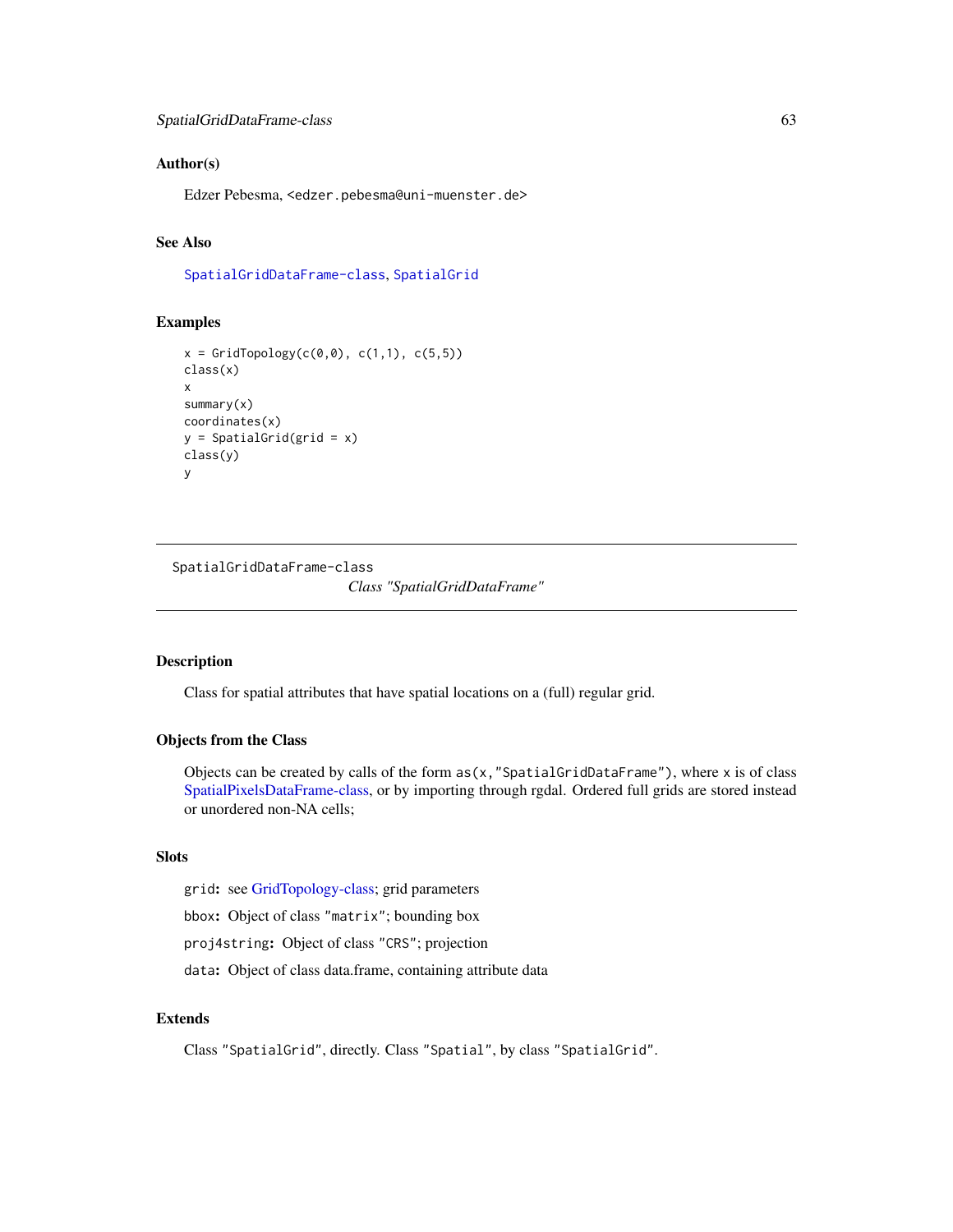coordinates signature( $x =$  "SpatialGridDataFrame"): retrieves (and calculates!) coordinates

- [ signature(x = "SpatialGridDataFrame"): selects rows, columns, and attributes; returns an object of class SpatialGridDataFrame
- **as.matrix** signature( $x =$  "SpatialGridDataFrame"): coerce to matrix; increasing col index corresponds to decreasing y coordinate, row index increases with coordinate index
- **as.array** signature( $x =$  "SpatialGridDataFrame"): coerce to array; increasing array index for the second dimension corresponds to decreasing coordinates, all other coordinate dimensions increase with array index

**cbind** signature( $\ldots$ ): if arguments have identical topology, combine their attribute values

## Plot method arguments

The plot methods for "SpatialPixelsDataFrame" or "SpatialGridDataFrame" objects take the following arguments:

- x object of class [SpatialPixelsDataFrame](#page-77-1) or [SpatialGridDataFrame](#page-77-0)
- ... arguments passed on to [image.SpatialGridDataFrame](#page-31-1)
- attr integer or character, indicating the attribute variable to be plotted; default 1
- col color ramp to be used; default bpy.colors(100) for continuous, or RColorBrewer::brewer.pal(nlevels(x[[1]]), for factor variables
- breaks for continuous attributes: values at which color breaks should take place
- zlim for continuous attributes: numeric of length 2, specifying the range of attribute values to be plotted; default to data range range(as.numeric(x[[attr]])[is.finite(x[[attr]])])
- axes logical: draw x and y axes? default FALSE
- xaxs character, default "i", see [par](#page-0-0)
- yaxs character, default equal to xaxs, see [par](#page-0-0)
- at numeric or NULL, values at which axis tics and labels should be drawn; default NULL (use [pretty\)](#page-0-0)
- border color, to be used for drawing grid lines; default NA (don't draw grid lines)
- [axis](#page-0-0).pos integer, 1-4; default 4, see axis
- add.axis logical: draw axis along scale? default TRUE
- what what to draw: "image", "scale", or "both"; default "both"
- scale.size size for the scale bar; use [lcm](#page-0-0) to specify in absolute size, or a numeric value such as  $1/6$ to specify relative size; default lcm(2.8)
- scale.shrink non-negative numeric indicating the amount to shrink the scale length, default 0
- scale.frac for categorical attributes: numeric between 0 and 1, indicating the scale width, default 0.3
- scale.n for categorical attributes: integer, indicating how many scale categories should fill a complete width; default 15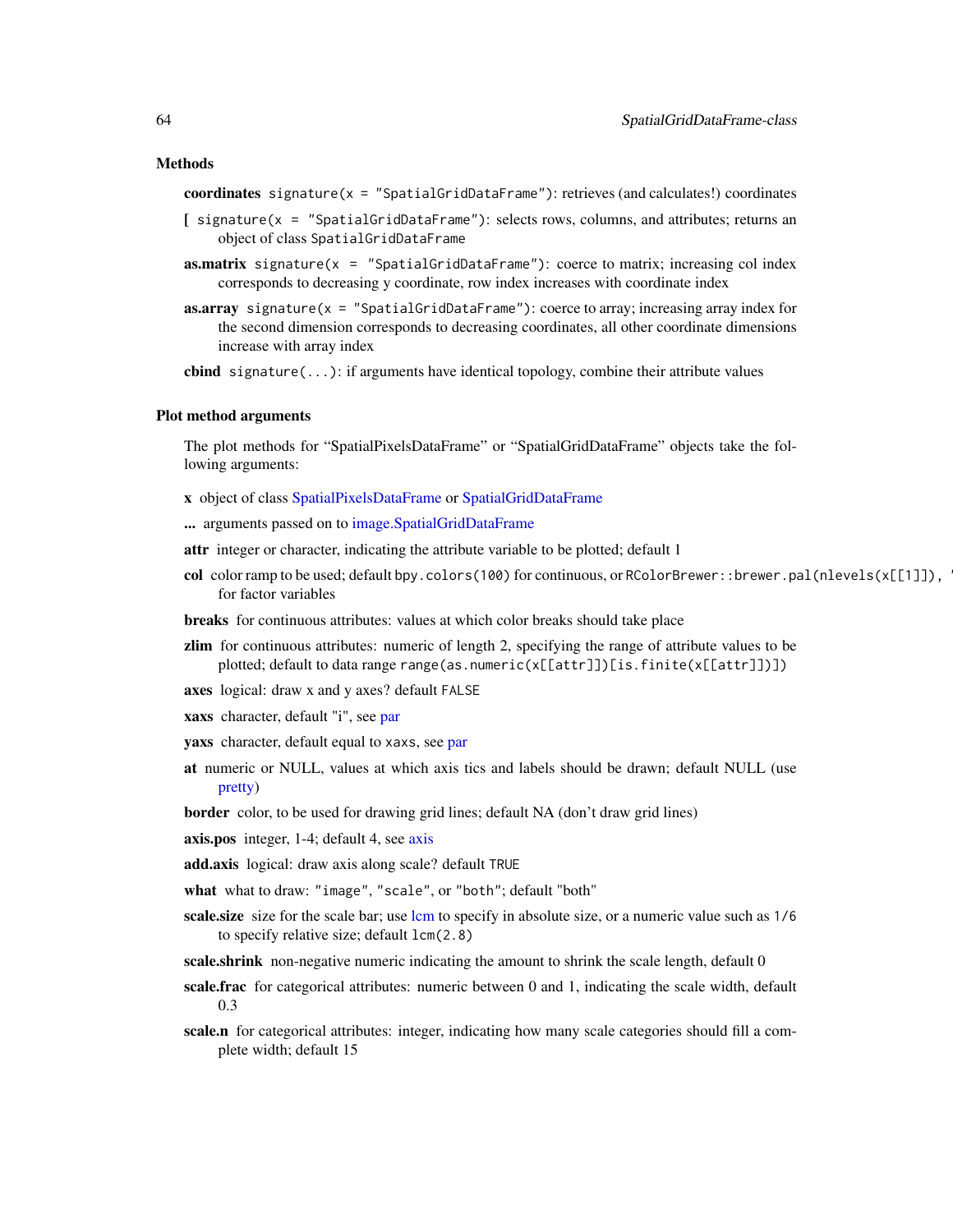## Author(s)

Edzer Pebesma, <edzer.pebesma@uni-muenster.de>

### See Also

[SpatialGrid-class](#page-61-0), which does not contain the attribute data, and [SpatialPixelsDataFrame-class](#page-78-0) which holds possi grids

Plotting gridded data with sp: [http://r-spatial.org/r/2016/03/08/plotting-spatial-grids](http://r-spatial.org/r/2016/03/08/plotting-spatial-grids.html). [html](http://r-spatial.org/r/2016/03/08/plotting-spatial-grids.html)

```
data(meuse.grid) # only the non-missing valued cells
coordinates(meuse.grid) = c("x", "y") # promote to SpatialPointsDataFrame
gridded(meuse.grid) <- TRUE # promote to SpatialPixelsDataFrame
x = as(meuse.grid, "SpatialGridDataFrame") # creates the full grid
x[["idist"] = 1 - x[["dist"]] # assigns new attributeimage(x["idist"]) # note the single [ for attribute selection
# toy example:
df = data. frame(z = c(1:6, NA, 8, 9),
    xc = c(1,1,1,2,2,2,3,3,3),yc = c(rep(c(0, 1.5, 3),3)))coordinates(df) = -xc+ycgridded(df) = TRUE
df = as(df, "SpatialGridDataFrame") # to full grid
image(df["z"])
# draw labels to verify:
cc = coordinates(df)
z=df[["z"]]
zc=as.character(z)
zc[is.na(zc)]="NA"
text(cc[,1],cc[,2],zc)
# the following is weird, but illustrates the concept of row/col selection:
fullgrid(meuse.grid) = TRUE
image(meuse.grid)
image(meuse.grid[20:70, 10:70, "dist"], add = TRUE, col = bpy.colors())
# as.matrix, as.array
sgdim = c(3, 4)SG = SpatialGrid(GridTopology(rep(0,2), rep(10,2), sgdim))
SGDF = SpatialGridDataFrame(SG, data.frame(val = 1:12))
as.array(SGDF)
as.matrix(SGDF)
as(SGDF, "array")
```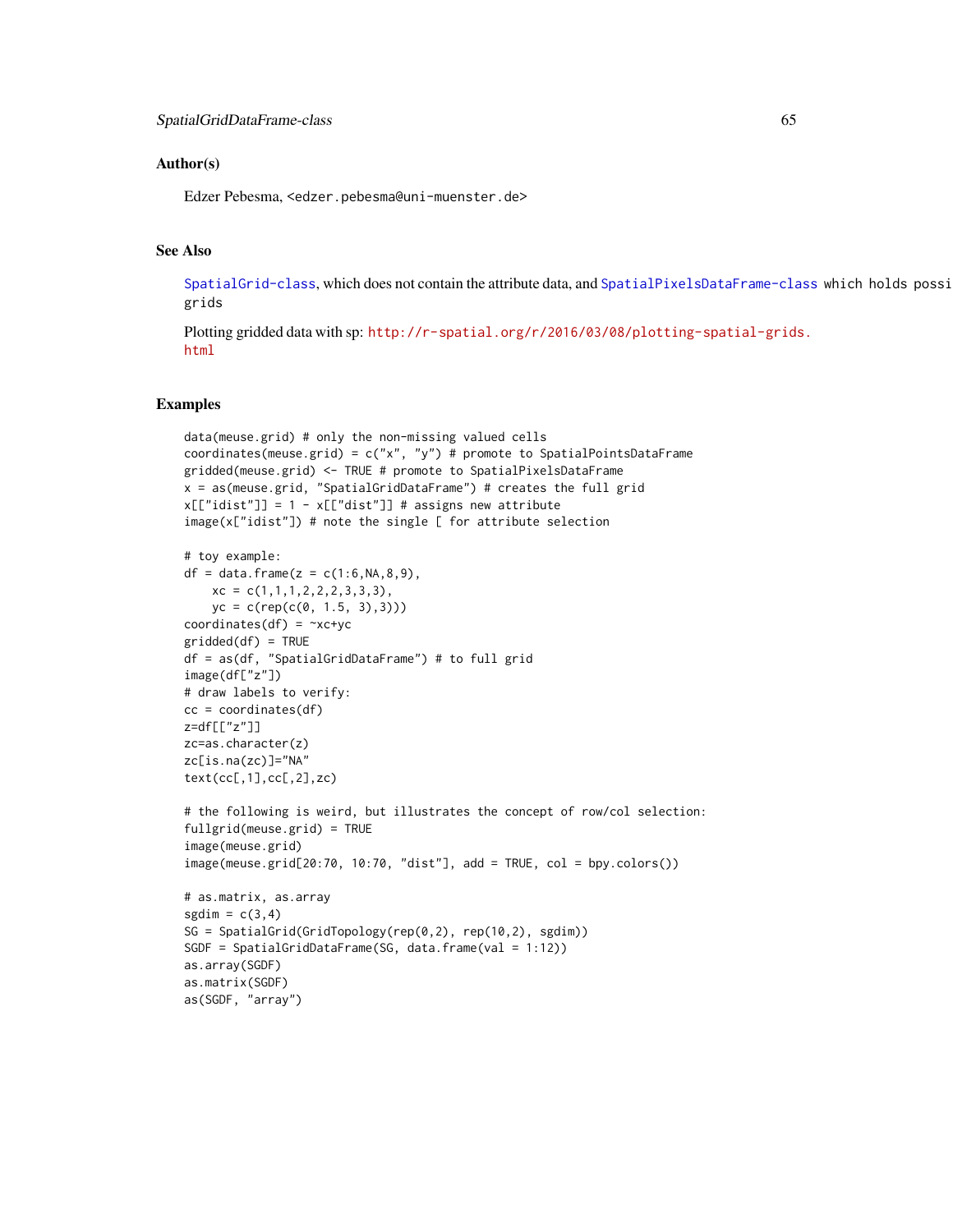<span id="page-65-1"></span><span id="page-65-0"></span>

create objects of class SpatialLines or SpatialLinesDataFrame from lists of Lines objects and data.frames; extract list od Lines from a SpatialLines object

### Usage

```
SpatialLines(LinesList, proj4string = CRS(as.character(NA)))
SpatialLinesDataFrame(sl, data, match.ID = TRUE)
as.SpatialLines.SLDF(SLDF)
getSpatialLinesMidPoints(SL)
LineLength(cc, longlat = FALSE, sum = TRUE)
LinesLength(Ls, longlat = FALSE)
SpatialLinesLengths(SL, longlat)
```
## Arguments

| LinesList   | list with objects of class Lines-class                                                                                                                                                                                        |
|-------------|-------------------------------------------------------------------------------------------------------------------------------------------------------------------------------------------------------------------------------|
| proj4string | Object of class "CRS"; holding a valid proj4 string                                                                                                                                                                           |
| sl, SL      | object of class SpatialLines-class                                                                                                                                                                                            |
| data        | object of class data. frame; the number of rows in data should equal the num-<br>ber of Lines elements in sl                                                                                                                  |
| match.ID    | logical: (default TRUE): match SpatialLines member Lines ID slot values with<br>data. frame row names, and re-order the data frame rows if necessary; if charac-<br>ter: indicates the column in data with Lines IDs to match |
| SLDF        | SpatialLinesDataFrame object                                                                                                                                                                                                  |
| Ls          | Object of class Lines                                                                                                                                                                                                         |
| cс          | Object of class Line, or two-column matrix with points                                                                                                                                                                        |
| longlat     | if FALSE, Euclidean distance, if TRUE Great Circle distance in kilometers                                                                                                                                                     |
| sum         | logical; if TRUE return scalar length of sum of segments in Line, if FALSE return<br>vector with segment lengths                                                                                                              |

### Value

SpatialLines returns object of class SpatialLines; SpatialLinesDataFrame returns object of class SpatialLinesDataFrame getSpatialLinesMidPoints returns an object of class SpatialPoints,each point containing the (weighted) mean of the lines elements; weighted in the sense that mean is called twice.

## See Also

[SpatialLines-class](#page-66-0)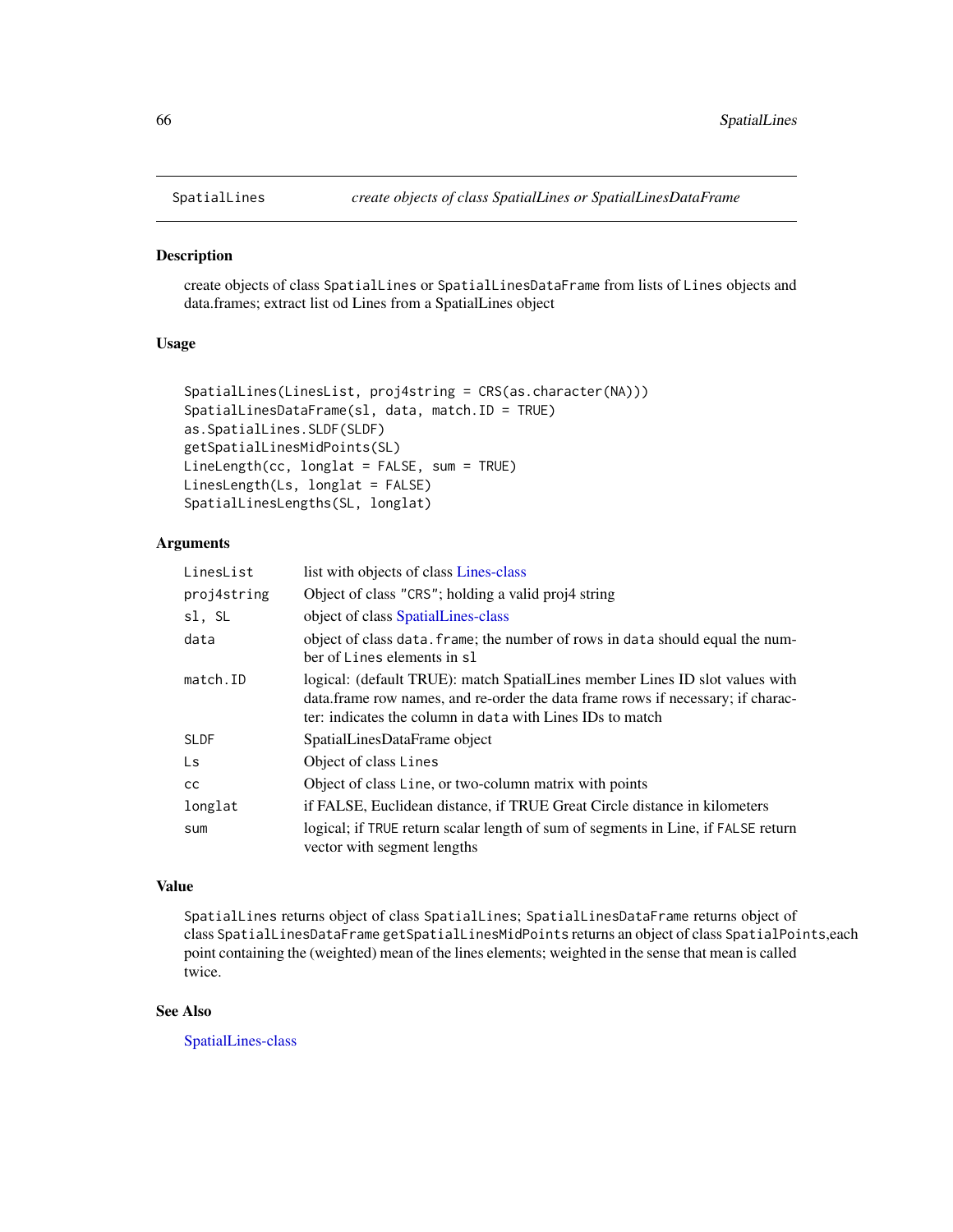<span id="page-66-0"></span>a class that holds spatial lines

## Objects from the Class

hold a list of Lines objects; each Lines object holds a list of Line (line) objects.

# Slots

lines: Object of class "list"; list members are all of class [Lines-class](#page-36-0) bbox: Object of class "matrix"; see [Spatial-class](#page-59-1) proj4string: Object of class "CRS"; see [CRS-class](#page-17-0)

# Extends

Class "Spatial", directly.

#### Methods

[ signature(obj = "SpatialLines"): select subset of (sets of) lines; NAs are not permitted in the row index

coordinates value is a list of lists with matrices

```
plot signature(x = "SpatialLines", y = "missing"): plot lines in SpatialLines object
lines signature(x = "SpatialLines"): add lines in SpatialLines object to a plot
rbind signature(object = "SpatialLines"): rbind-like method, see notes
summary signature(object = "SpatialLines"): summarize object
```
## plot method arguments

The plot method for "SpatialLines" objects takes the following arguments:

x object of class SpatialLines xlim default NULL; the x limits  $(x1, x2)$  of the plot ylim default NULL; the y limits of the plot col default 1; default plotting color lwd default 1; line width lty default 1; line type add default FALSE; add to existing plot axes default FALSE; a logical value indicating whether both axes should be drawn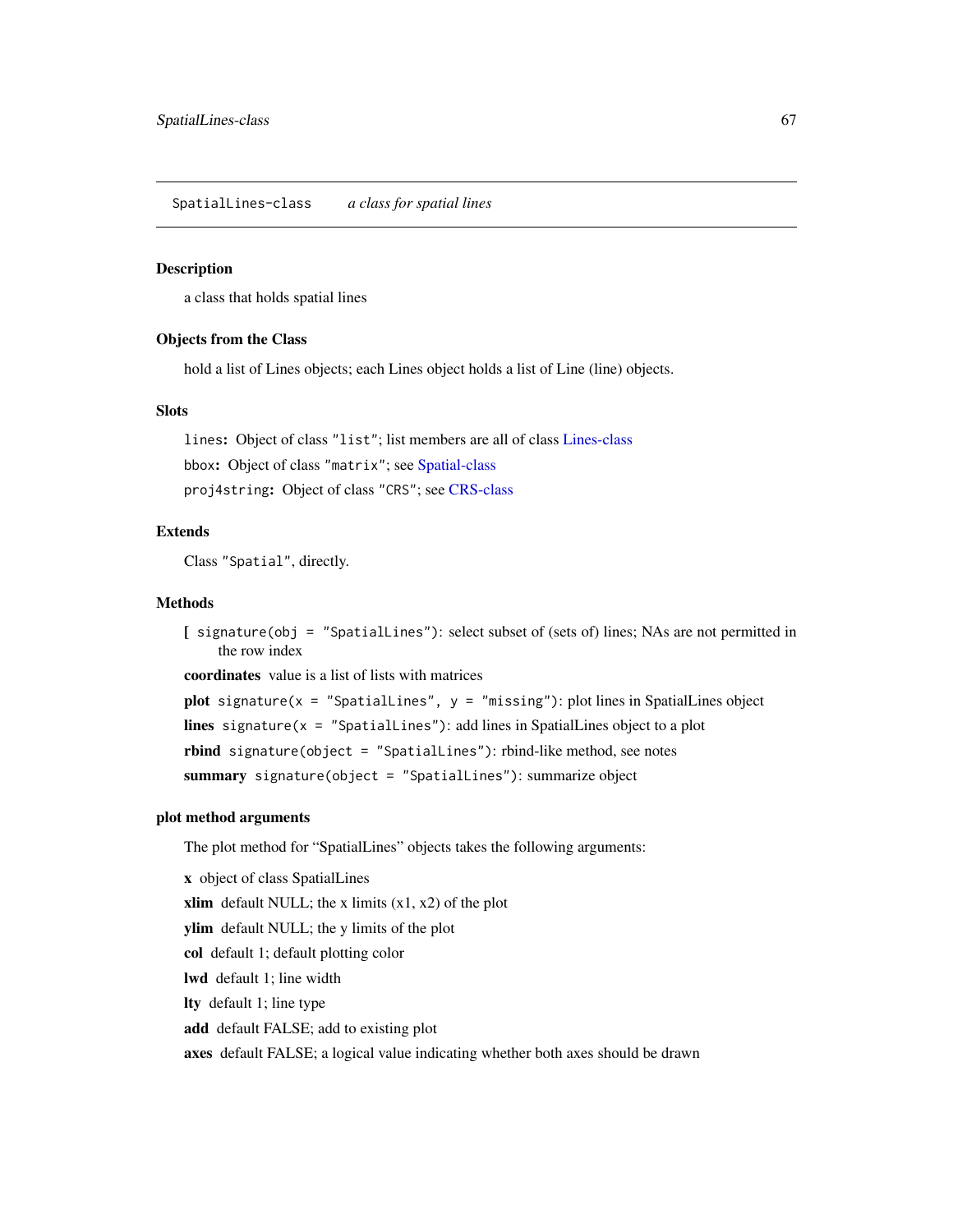lend default 0; line end style

ljoin default 0; line join style

lmitre default 10; line mitre limit

... passed through

setParUsrBB set the par "usr" bounding box, see note in [Spatial-class](#page-59-1)

## Note

rbind calls the function [SpatialLines](#page-65-0), where it is checked that all IDs are unique. If rbind-ing SpatialLines without unique IDs, it is possible to set the argument makeUniqueIDs = TRUE, although it is preferred to change these explicitly with [spChFIDs](#page-90-0).

### Author(s)

Roger Bivand, Edzer Pebesma

# See Also

[Line-class,](#page-36-1) [Lines-class](#page-36-0)

### Examples

```
# from the sp vignette:
11 = \text{cbind}(c(1, 2, 3), c(3, 2, 2))rownames(11) = letters[1:3]11a = \text{cbind}(11[, 1]+0.65, 11[, 2]+0.65)rownames(l1a) = letters[1:3]
l2 = \text{cbind}(c(1, 2, 3), c(1, 1.5, 1))rownames(12) = letters[1:3]S11 = Line(11)S11a = Line(11a)S12 = Line(12)S1 = Lines(list(S11, S11a), ID="a")S2 = Lines(list(S12), ID="b")Sl = SpatialLines(list(S1,S2))
summary(Sl)
plot(S1, col = c("red", "blue"))
```
SpatialLinesDataFrame-class

*a class for spatial lines with attributes*

### Description

this class holds data consisting of (sets of lines), where each set of lines relates to an attribute row in a data.frame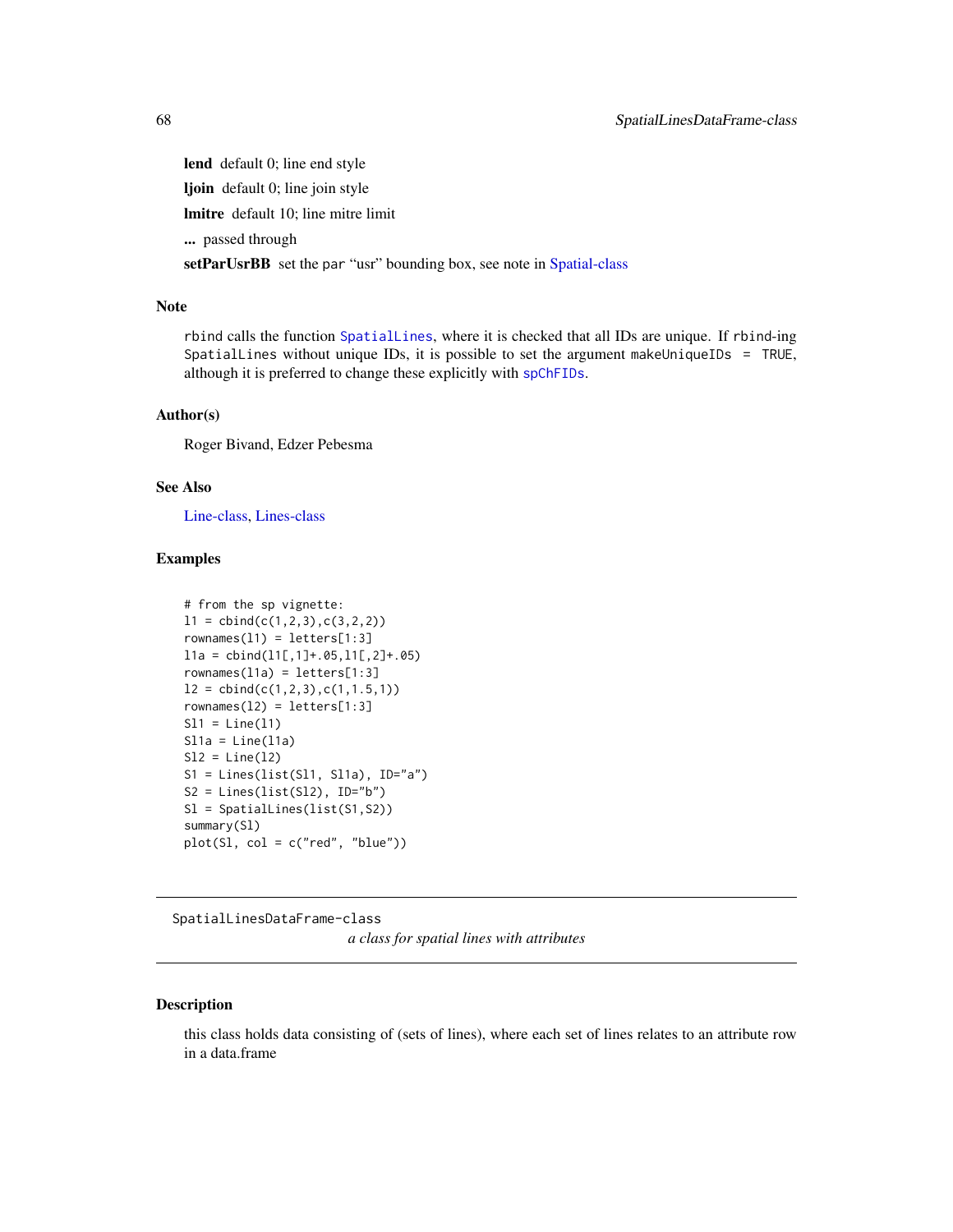## Objects from the Class

can be created by the function [SpatialLinesDataFrame](#page-65-1)

### Slots

data: Object of class [data.frame](#page-0-0) containing the attribute table lines: Object of class "list"; see [SpatialLines-class](#page-66-0) bbox: Object of class "matrix"; see [Spatial-class](#page-59-1) proj4string: Object of class "CRS"; see [CRS-class](#page-17-0)

## Extends

Class "SpatialLines", directly. Class "Spatial", by class "SpatialLines".

#### Methods

Methods defined with class "SpatialLinesDataFrame" in the signature:

- [ signature(x = "SpatialLinesDataFrame"): subset rows or columns; in case of row subsetting, the line sets are also subsetted; NAs are not permitted in the row index
- coordinates signature(obj = "SpatialLinesDataFrame"): retrieves a list with lists of coordinate matrices
- show signature(object = "SpatialLinesDataFrame"): print method

 $plot$  signature(x = "SpatialLinesDataFrame"): plot points

lines signature(object = "SpatialLinesDataFrame"): add lines to plot

rbind signature(object = "SpatialLinesDataFrame"): rbind-like method

#### Note

rbind for SpatialLinesDataFrame is only possible for objects with unique IDs. If you want to rbind objects with duplicated IDs, see[spChFIDs](#page-90-0).

## Author(s)

Roger Bivand; Edzer Pebesma

# See Also

[SpatialLines-class](#page-66-0)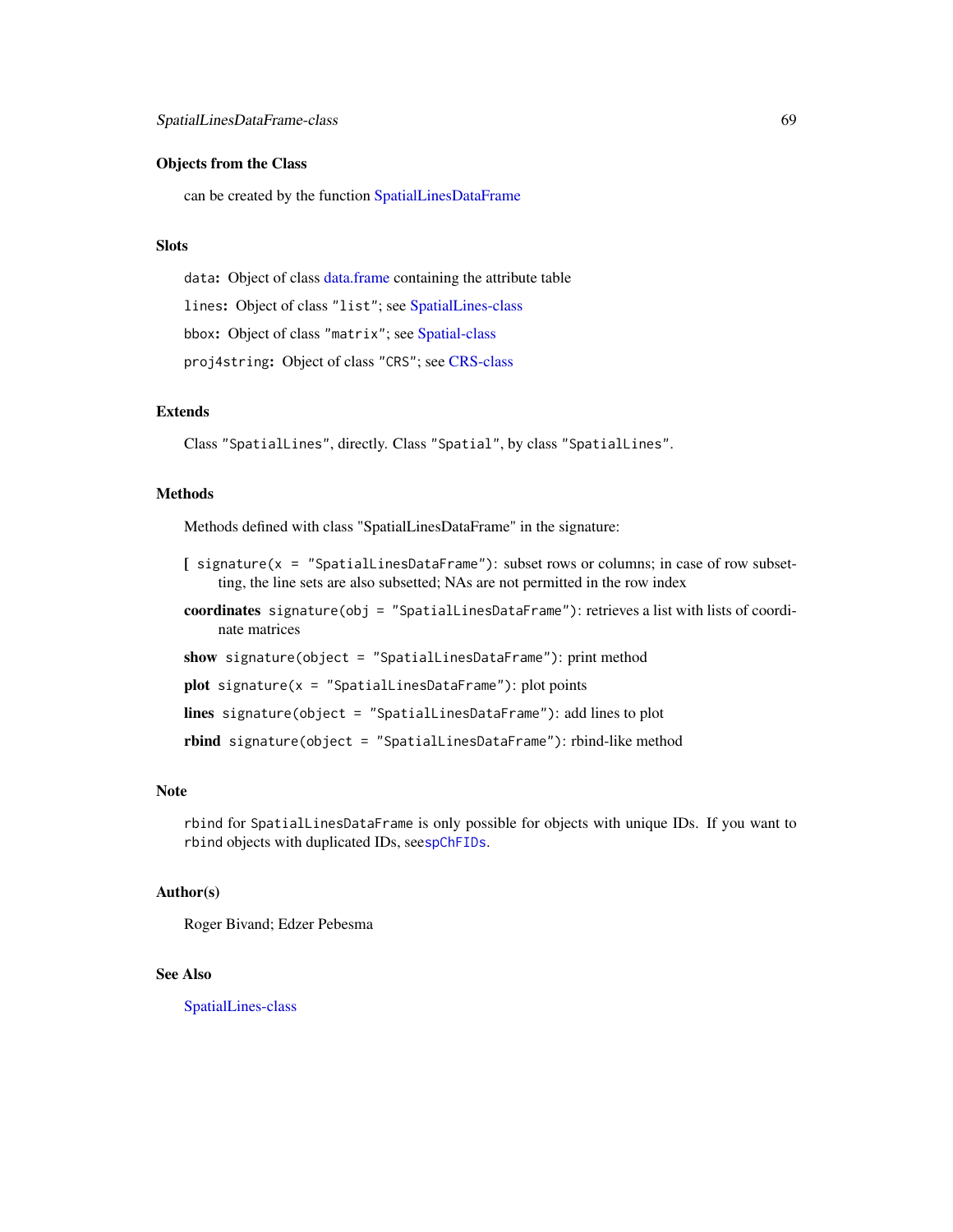create objects of class [SpatialMultiPoints-class](#page-70-0) or [SpatialMultiPointsDataFrame-class](#page-72-0) from coordinates, and from coordinates and data.frames

### Usage

```
SpatialMultiPoints(coords, proj4string=CRS(as.character(NA)), bbox = NULL)
SpatialMultiPointsDataFrame(coords, data,
     proj4string = CRS(as.character(NA)), match.ID, bbox = NULL)
```
## Arguments

| coords      | list with in each element a numeric matrix or data. frame with coordinates (each<br>row representing a point); in case of SpatialMultiPointsDataFrame an object of<br>class SpatialMultiPoints-class is also allowed                                                                                                                                                                                                                                                                                                                                                                                                                                                                                                                                                                                                                                                                                    |
|-------------|---------------------------------------------------------------------------------------------------------------------------------------------------------------------------------------------------------------------------------------------------------------------------------------------------------------------------------------------------------------------------------------------------------------------------------------------------------------------------------------------------------------------------------------------------------------------------------------------------------------------------------------------------------------------------------------------------------------------------------------------------------------------------------------------------------------------------------------------------------------------------------------------------------|
| proj4string | projection string of class CRS-class                                                                                                                                                                                                                                                                                                                                                                                                                                                                                                                                                                                                                                                                                                                                                                                                                                                                    |
| bbox        | bounding box matrix, usually NULL and constructed from the data, but may be<br>passed through for coercion purposes if clearly needed                                                                                                                                                                                                                                                                                                                                                                                                                                                                                                                                                                                                                                                                                                                                                                   |
| data        | object of class data. frame; the number of rows in data should equal the num-<br>ber of points in the coords object                                                                                                                                                                                                                                                                                                                                                                                                                                                                                                                                                                                                                                                                                                                                                                                     |
| match.ID    | logical or character; if missing, and coords and data both have row names,<br>and their order does not correspond, matching is done by these row names and<br>a warning is issued; this warning can be suppressed by setting match. ID to<br>TRUE. If TRUE AND coords has non-automatic rownames (i.e., coerced to a<br>matrix by as.matrix, dimnames(coords)[[1]] is not NULL), AND data has<br>row.names (i.e. is a data.frame), then the SpatialMultiPointsDataFrame ob-<br>ject is formed by matching the row names of both components, leaving the order<br>of the coordinates in tact. Checks are done to see whether both row names are<br>sufficiently unique, and all data are matched. If FALSE, coordinates and data are<br>simply "glued" together, ignoring row names. If character: indicates the column<br>in data with coordinates IDs to use for matching records. See examples below. |

# Value

SpatialMultiPoints returns an object of class SpatialMultiPoints; SpatialMultiPointsDataFrame returns an object of class SpatialMultiPointsDataFrame;

# See Also

[coordinates,](#page-15-0) [SpatialMultiPoints-class,](#page-70-0) [SpatialMultiPointsDataFrame-class](#page-72-0)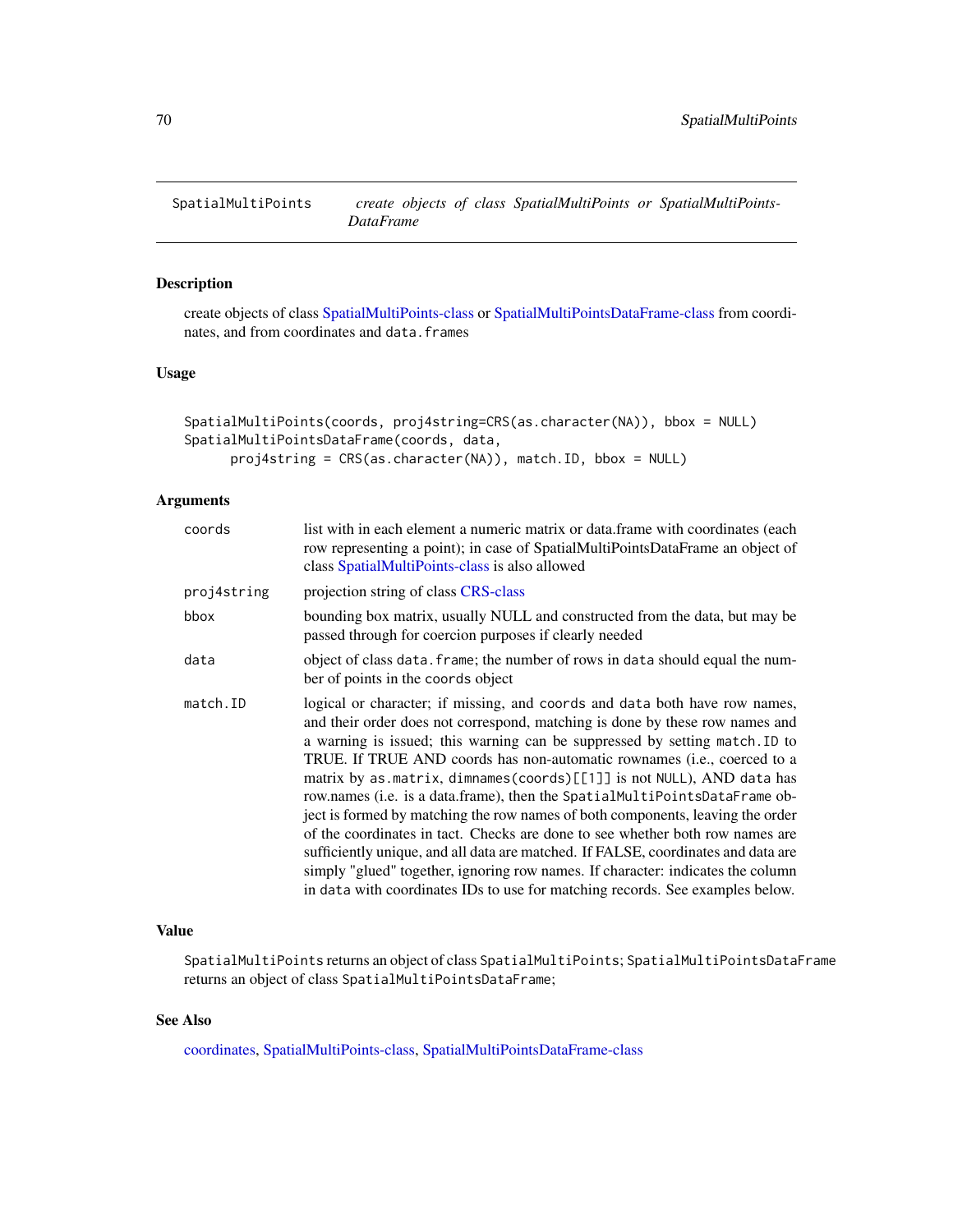# SpatialMultiPoints-class 71

## Examples

```
cl1 = cbind(rnorm(3, 10), rnorm(3, 10))
cl2 = cbind(rnorm(5, 10), rnorm(5, 0))cl3 = chind(rnorm(7, 0), rnorm(7, 10))mp = SpatialMultiPoints(list(cl1, cl2, cl3))
mpx = rbind(mp, mp) # rbind method
plot(mp, col = 2, cex = 1, pch = 1:3)mp
mp[1:2]
print(mp, asWKT=TRUE, digits=3)
mpdf = SpatialMultiPointsDataFrame(list(cl1, cl2, cl3), data.frame(a = 1:3))
mpdf
mpdfx = rbind(mpdf, mpdf) # rbind method
plot(mpdf, col = mpdf$a, cex = 1:3)as(mpdf, "data.frame")
mpdf[1:2,]
```
<span id="page-70-0"></span>SpatialMultiPoints-class

*Class "SpatialMultiPoints"*

## Description

Class for (irregularly spaced) MultiPoints

# Objects from the Class

Objects can be created by calls of the form SpatialPoints(x).

## Slots

```
coords: Object of class "list", containing the coordinates of point sets (each list element is a
     matrix)
```
bbox: Object of class "matrix", with bounding box

proj4string: Object of class "CRS", projection string

# Extends

Class "Spatial", directly.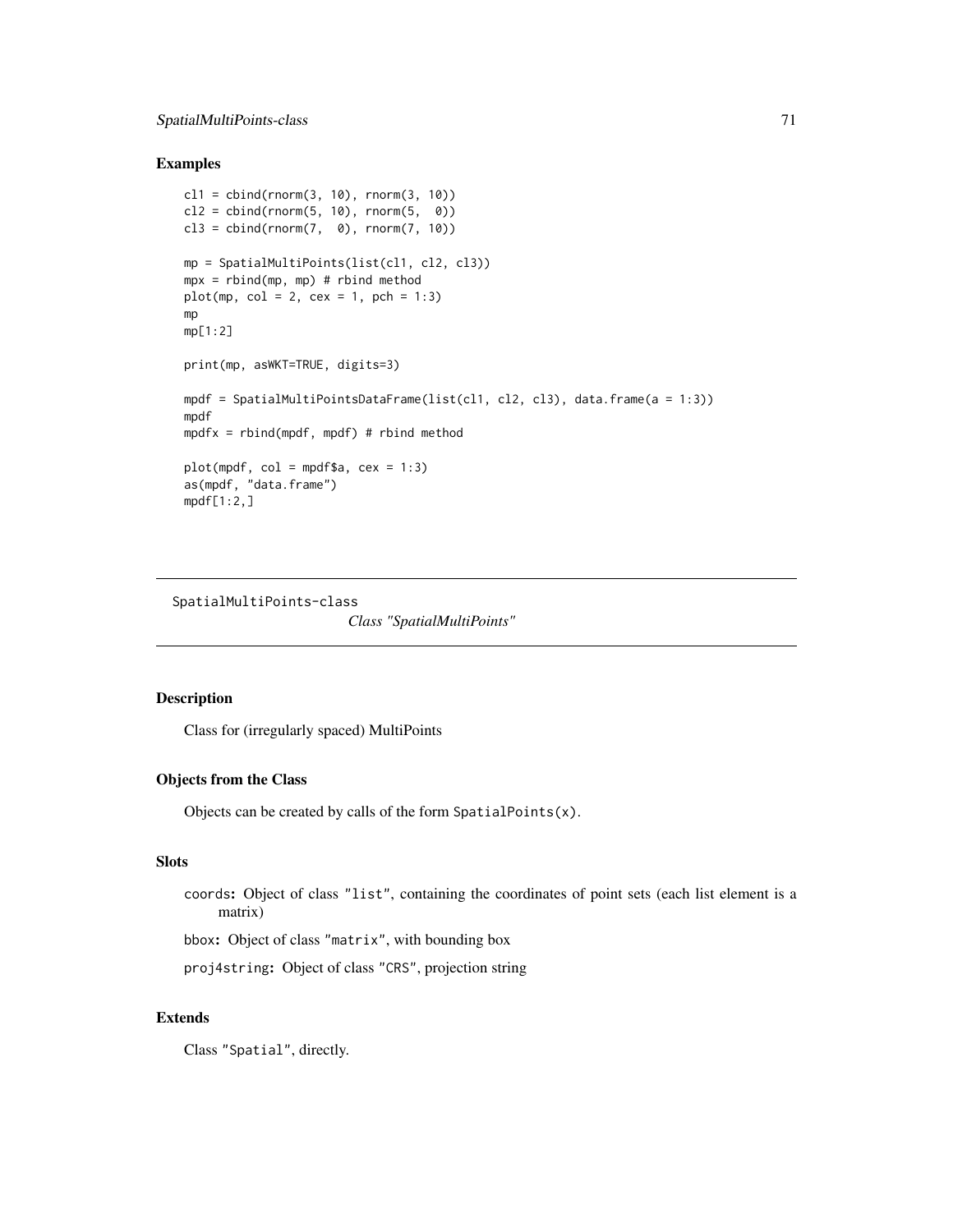#### Methods

[ signature(x = "SpatialMultiPoints"): subsets point sets

coerce signature(from = "SpatialPoints", to = "data.frame"): coerce to data.frame

coordinates signature(obj = "SpatialMultiPoints"): retrieves all the coordinates, as one single matrix

plot signature( $x =$  "SpatialPoints",  $y =$  "missing"): plot points

summary signature(object = "SpatialPoints"): summarize object

**points** signature( $x =$  "SpatialPoints"): add point symbols to plot

show signature(object = "SpatialPoints"): prints coordinates

rbind signature(object = "SpatialPoints"): rbind-like method

### plot method arguments

The plot method for "SpatialPoints" objects takes the following arguments:

x object of class SpatialPoints

- pch default 3; either an integer specifying a symbol or a single character to be used as the default in plotting points
- axes default FALSE; a logical value indicating whether both axes should be drawn
- add default FALSE; add to existing plot
- xlim default NULL; the x limits  $(x1, x2)$  of the plot
- ylim default NULL; the y limits of the plot
- ... passed through
- setParUsrBB default FALSE; set the par "usr" bounding box, see note in [Spatial-class](#page-59-1)
- cex default 1; numerical value giving the amount by which plotting text and symbols should be magnified relative to the default
- col default 1; default plotting color
- lwd default 1; line width
- bg default 1; colour to be used for the background of the device region

#### Author(s)

Edzer Pebesma, <edzer.pebesma@uni-muenster.de>

# See Also

[SpatialMultiPointsDataFrame-class](#page-72-0) [SpatialPoints-class](#page-81-0)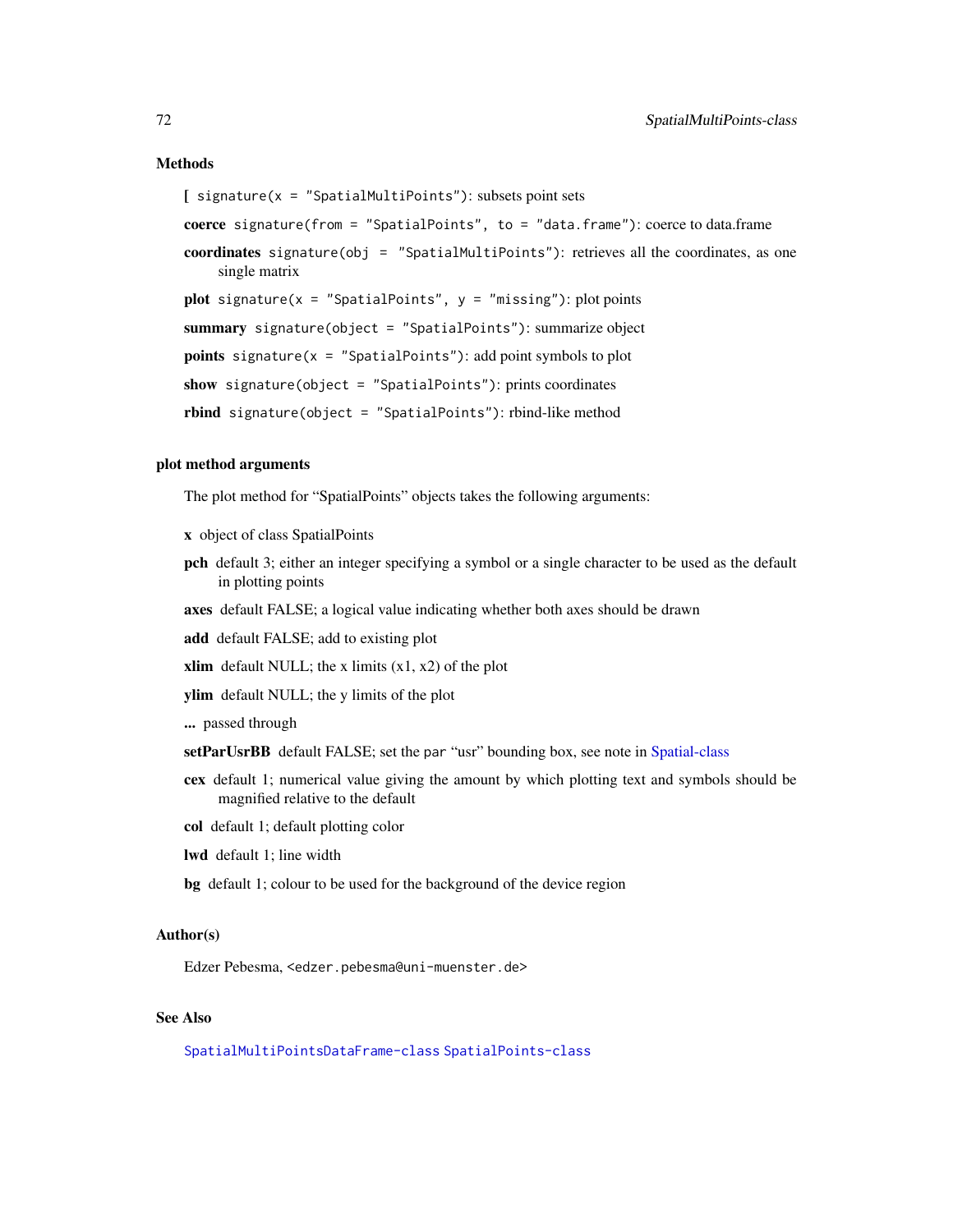# <span id="page-72-0"></span>Examples

```
c11 = \text{cbind}(rnorm(3, 10), rnorm(3, 10))cl2 = chind(rnorm(5, 10), rnorm(5, 0))cl3 = chind(rnorm(7, 0), rnorm(7, 10))mp = SpatialMultiPoints(list(cl1, cl2, cl3))
plot(mp, col = 2, cex = 1, pch = 1:3)mp
mp[1:2]
print(mp, asWKT=TRUE, digits=3)
```
SpatialMultiPointsDataFrame-class *Class "SpatialMultiPointsDataFrame"*

#### Description

Class for spatial attributes that correspond to point sets

# Usage

```
## S4 method for signature 'SpatialMultiPointsDataFrame'
x[i, j, ..., drop = TRUE]## S4 method for signature 'SpatialMultiPointsDataFrame, data.frame'
coerce(from, to, strict=TRUE)
  ## S4 method for signature 'SpatialMultiPointsDataFrame'
coordinates(obj)
  ## S4 method for signature 'SpatialMultiPointsDataFrame'
show(object)
  ## S4 method for signature 'SpatialMultiPointsDataFrame'
points(x)
```
#### Arguments

x,from,obj,object

|        | SpatialMultiPointsDataFrame object |
|--------|------------------------------------|
| to     | class to which to coerce           |
| strict | see as                             |
| i      | row indices                        |
| j      | column indices                     |
| drop   | see Extract                        |
|        | indices passed through             |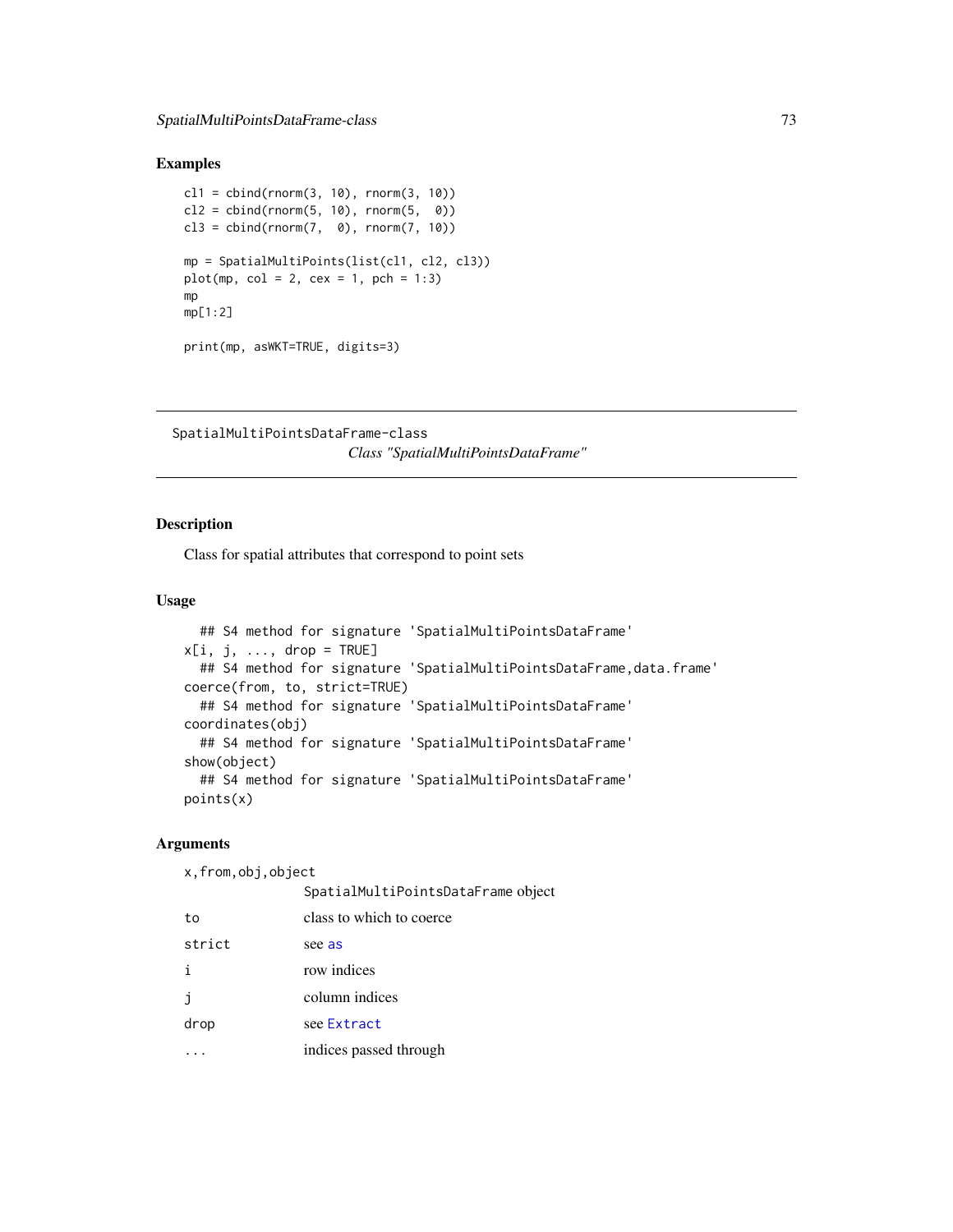# <span id="page-73-1"></span>Slots

- data: Object of class data.frame containing the attribute data (may or may not contain the coordinates in its columns)
- coords: Object of class "list"; the list with coordinates matrices; points are rows in the matrix, the list length equals the number of rows in the data slot
- bbox: Object of class "matrix"; bounding box
- proj4string: Object of class "CRS"; projection string

# Extends

Class "SpatialMultiPoints", directly. Class "Spatial", by class "SpatialMultiPoints".

# Author(s)

Edzer Pebesma, <edzer.pebesma@uni-muenster.de>

#### See Also

[coordinates](#page-15-0), [SpatialMultiPoints-class](#page-70-0)

# Examples

```
# create three sets of points:
c11 = \text{cbind}(rnorm(3, 10), rnorm(3, 10))cl2 = cbind(rnorm(5, 10), rnorm(5, 0))cl3 = cbind(rnorm(7, 0), rnorm(7, 10))mpdf = SpatialMultiPointsDataFrame(list(cl1, cl2, cl3), data.frame(a = 1:3))
mpdf
plot(mpdf, col = mpdf$a, cex = 1:3)
as(mpdf, "data.frame")
mpdf[1:2,]
```
SpatialPixels *define spatial grid*

# <span id="page-73-0"></span>Description

defines spatial grid by offset, cell size and dimensions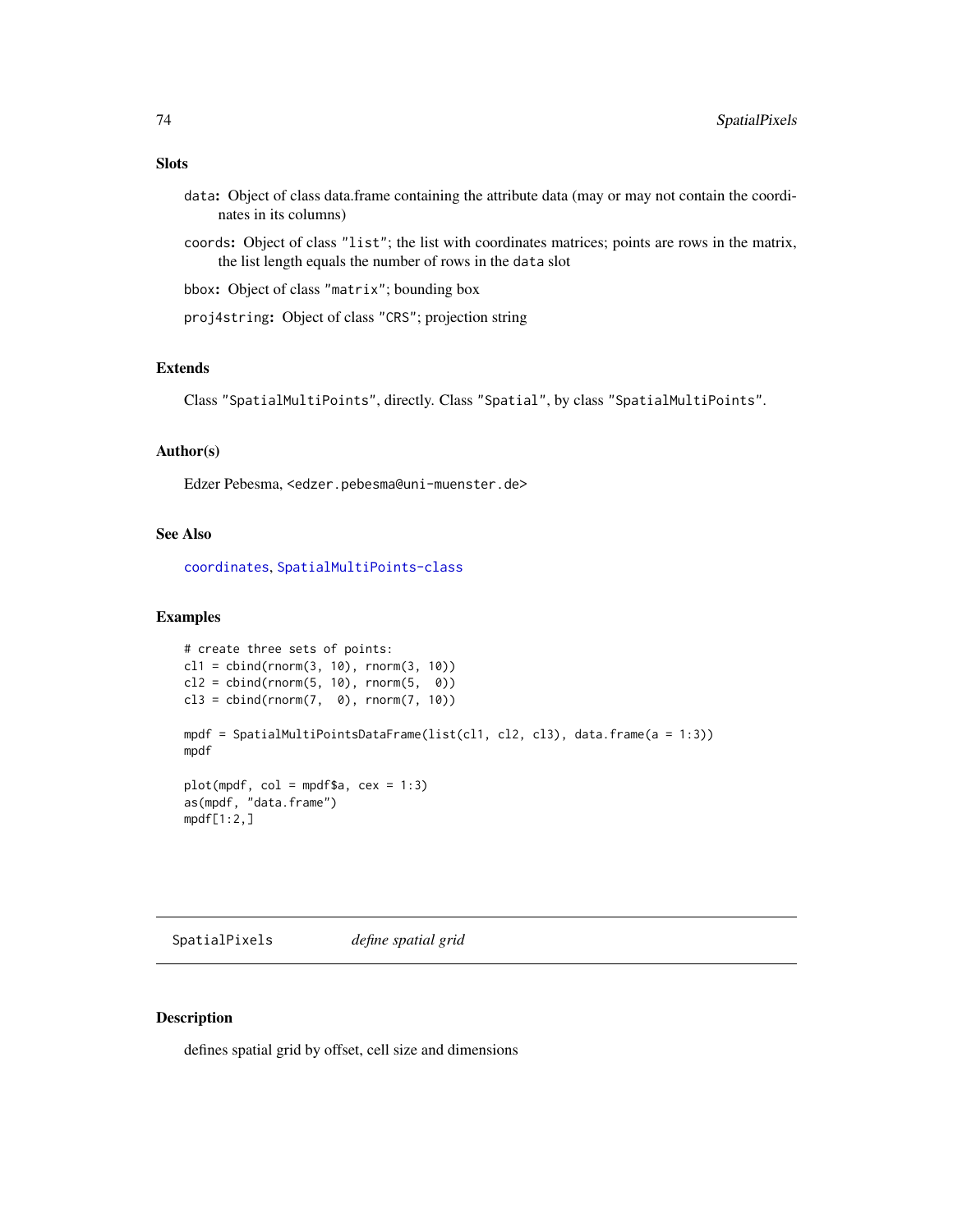# SpatialPixels 75

#### Usage

```
GridTopology(cellcentre.offset, cellsize, cells.dim)
SpatialPixels(points, tolerance = sqrt(.Machine$double.eps),
proj4string = CRS(as.character(NA)), round = NULL, grid = NULL)
SpatialGrid(grid, proj4string = CRS(as.character(NA)))
coordinatevalues(obj)
points2grid(points, tolerance = sqrt(.Machine$double.eps), round=NULL)
getGridIndex(cc, grid, all.inside = TRUE)
getGridTopology(obj)
areaSpatialGrid(obj)
```
#### Arguments

cellcentre.offset

|             | numeric; vector with the smallest centroid coordinates for each dimension; co-<br>ordinates refer to the cell centre                                           |
|-------------|----------------------------------------------------------------------------------------------------------------------------------------------------------------|
| cellsize    | numeric; vector with the cell size in each dimension                                                                                                           |
| cells.dim   | integer; vector with number of cells in each dimension                                                                                                         |
| points      | coordinates, object of class SpatialPoints-class                                                                                                               |
| grid        | grid topology; object of class GridTopology-class; for calls to SpatialPixels,<br>a value of NULL implies that this will be derived from the point coordinates |
| tolerance   | precision, used to which extent points are exactly on a grid                                                                                                   |
| round       | default NULL, otherwise a value passed to as the digits argument to round for<br>setting cell size                                                             |
| proj4string | object of class CRS-class                                                                                                                                      |
| obj         | object of class or deriving from Spatial Grid-class                                                                                                            |
| cс          | numeric matrix with coordinates                                                                                                                                |
| all.inside  | logical; if TRUE and cc points fall outside the grid area, an error message is<br>generated; if FALSE, NA values are generated for such points                 |

# Value

GridTopology returns a value of class [GridTopology-class;](#page-29-0) SpatialGrid returns an object of class [SpatialGrid-class](#page-61-0)

coordinatevalues returns a list with the unique x-coordinates, the unique y-coordinate, etc. instead of the [coordinates](#page-15-0) of all grid cells

SpatialGrid returns an object of class [SpatialGrid-class.](#page-61-0)

points2grid returns the [GridTopology-class](#page-29-0) from a set of points.

getGridIndex finds the index of a set of point coordinates in a given grid topology, and depending on all.inside setting, generates NA or an error message if points are outside the grid domain.

getGridTopology returns the slot of class [GridTopology-class](#page-29-0) from obj.

areaSpatialGrid returns the spatial area of (the non-missing valued cells of) the grid. For objects of class [SpatialGridDataFrame-class](#page-62-0) the area refers to cells where any (one or more) of the attribute columns are non-missing valued.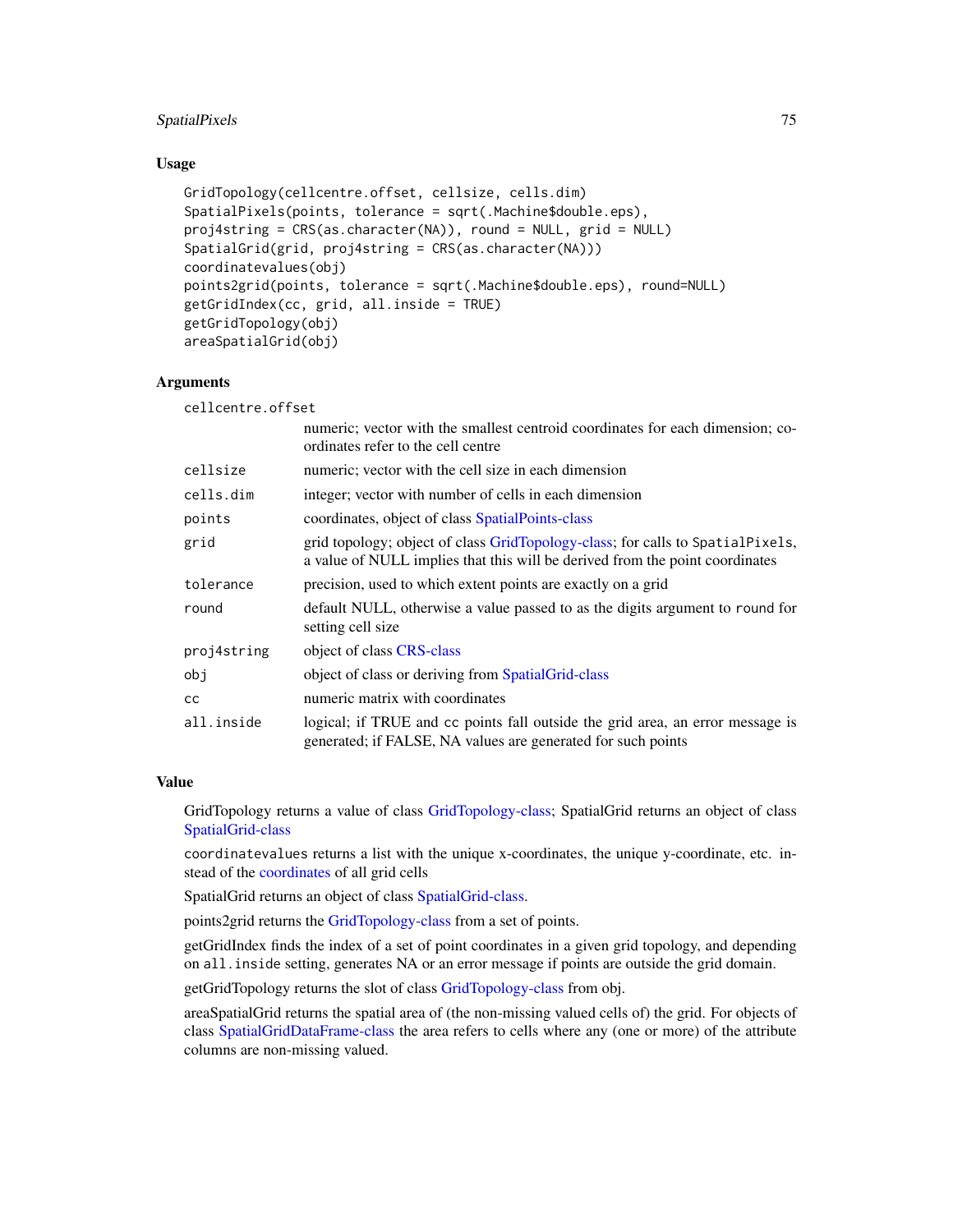**Note** 

SpatialGrid stores grid topology and may or may not store the coordinates of the actual points, which may form a subset of the full grid. To find out or change this, see [fullgrid.](#page-25-0)

points2grid tries to figure out the grid topology from points. It succeeds only if points on a grid line have constant y column, and points on a grid column have constant x coordinate, etc. In other cases, use signif on the raw coordinate matrices to make sure this is the case.

#### Author(s)

Edzer Pebesma, <edzer.pebesma@uni-muenster.de>

#### See Also

[SpatialGrid-class,](#page-61-0) [SpatialGridDataFrame-class,](#page-62-0)

```
x = \text{GridTopology}(c(0, 0), c(1, 1), c(5, 4))class(x)
x
summary(x)
coordinates(x)
coordinates(GridTopology(c(0,0), c(1,1), c(5,4)))
coordinatevalues(x)
data(meuse.grid)
coordinates(meuse.grid) <- c("x", "y")
points2grid(meuse.grid)
data(meuse.grid)
set.seed(1)
meuse.grid$x <- meuse.grid$x + rnorm(length(meuse.grid$x), 0, 0.002)
meuse.grid$y <- meuse.grid$y + rnorm(length(meuse.grid$y), 0, 0.002)
coordinates(meuse.grid) <- c("x", "y")
#EJP
# points2grid(meuse.grid, tolerance=0.76, round=1)
data(meuse.grid)
a \leq which(meuse.grid$x == 180140)
b \le which(meuse.grid$x == 180180)
c \leq which(meuse.grid$x == 179260)
d \leq - which(meuse.grid$y == 332460)
e \leftarrow \text{which}(\text{mense.grid$y == } 332420)f \leftarrow \text{which}(\text{mouse.grid$y == } 330740)meuse.grid <- meuse.grid[-c(a, b, c, d, e, f),]
coordinates(meuse.grid) <- c("x", "y")
points2grid(meuse.grid)
data(meuse.grid)
set.seed(1)
meuse.grid$x <- meuse.grid$x + rnorm(length(meuse.grid$x), 0, 0.002)
meuse.grid$y <- meuse.grid$y + rnorm(length(meuse.grid$y), 0, 0.002)
meuse.grid \leq meuse.grid[-c(a, b, c, d, e, f),]
coordinates(meuse.grid) <- c("x", "y")
# EJP
```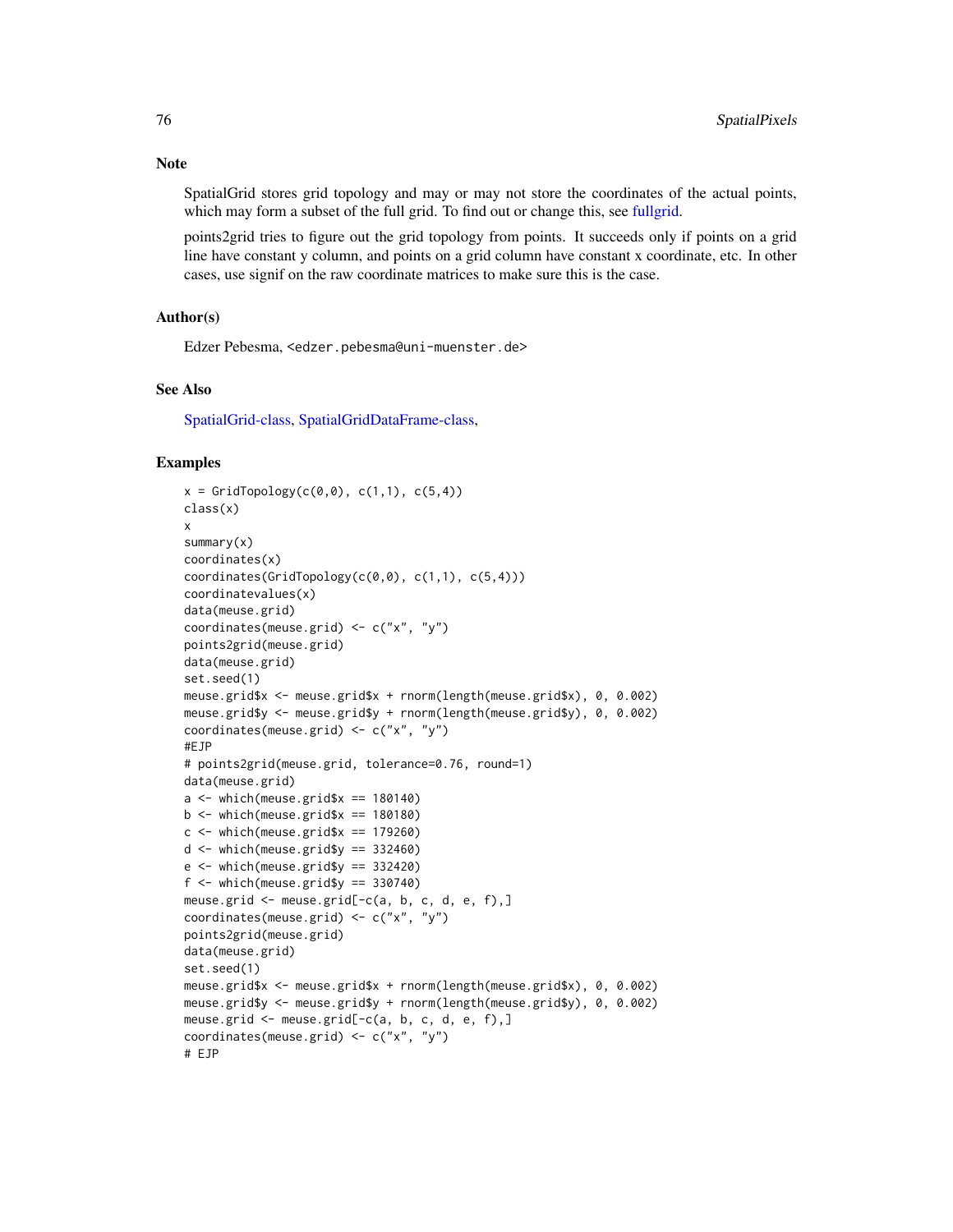# <span id="page-76-1"></span>SpatialPixels-class 77

# points2grid(meuse.grid, tolerance=0.69, round=1)

<span id="page-76-0"></span>SpatialPixels-class *Class "SpatialPixels"*

#### Description

class for defining a pixels, forming a possibly incomplete rectangular grid of arbitrary dimension

#### Objects from the Class

Objects are created by using e.g. SpatialPixels(points) with points of class [SpatialPoints-class](#page-81-0)

#### **Slots**

grid object of class [GridTopology-class,](#page-29-0) defining the grid topology (offset, cellsize, dim) grid.index integer; index of points in full grid coords coordinates of points, or bbox of grid bbox: Object of class "matrix"; bounding box proj4string: Object of class "CRS"; projection

# Extends

Class "SpatialPoints" directly; Class "Spatial", by class "SpatialPoints".

# Methods

coordinates signature( $x =$  "SpatialPixels"): calculates coordinates for each point on the grid; coordinates are not stored in objects of class SpatialGrid

summary signature(object = "SpatialPixels"): summarize object

 $plot$  signature( $x =$  "SpatialPixels"): plots cell centers

"[" signature(x = "SpatialPixels"): select pixel cells; the argument drop=FALSE (default) does not recalculate grid topology for the selection, if drop=TRUE the grid topology is recomputed, and might change.

rbind signature( $x =$  "SpatialPixels"): rbind-like method

#### Author(s)

Edzer Pebesma, <edzer.pebesma@uni-muenster.de>

# See Also

[SpatialPixelsDataFrame-class](#page-78-0), [SpatialGrid-class](#page-61-0)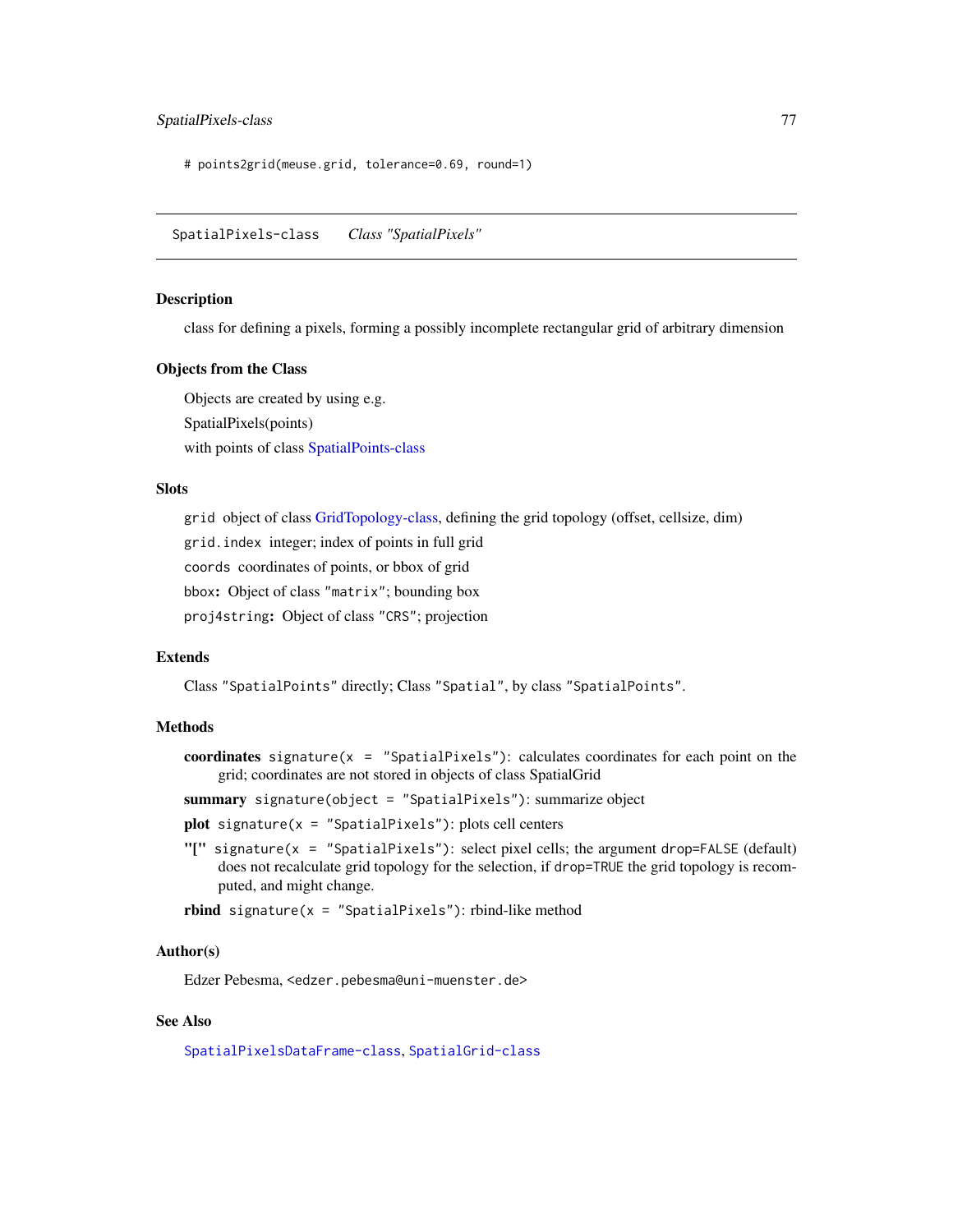# Examples

```
data(meuse.grid)
pts = meuse.grid[c("x", "y")]
y = SpatialPixels(SpatialPoints(pts))
class(y)
y
summary(y)
plot(y) # plots grid
plot(y, grid = FALSE) # plots points
```
<span id="page-77-0"></span>SpatialPixelsDataFrame

*define spatial grid with attribute data*

# <span id="page-77-1"></span>Description

defines spatial grid by offset, cell size and dimensions

# Usage

```
SpatialPixelsDataFrame(points, data, tolerance = sqrt(.Machine$double.eps),
proj4string = CRS(as.character(NA)), round = NULL, grid = NULL)
SpatialGridDataFrame(grid, data, proj4string = CRS(as.character(NA)))
```
# Arguments

| points      | coordinates, either as numeric matrix or as object of class SpatialPoints-class                                                                                        |
|-------------|------------------------------------------------------------------------------------------------------------------------------------------------------------------------|
| grid        | grid topology; object of class GridTopology-class; for calls to SpatialPixelsDataFrame<br>a value of NULL implies that this will be derived from the point coordinates |
| data        | data.frame; contains the attribute (actual grid) data                                                                                                                  |
| tolerance   | precision up to which extent points should be exactly on a grid                                                                                                        |
| round       | default NULL, otherwise a value passed to as the digits argument to round for<br>setting cell size                                                                     |
| proj4string | object of class CRS-class in the first form only used when points does not<br>inherit from Spatial-class                                                               |

#### Value

SpatialPixelsDataFrame returns an object of class [SpatialPixelsDataFrame-class;](#page-78-0) SpatialGridDataFrame returns an object of class [SpatialGridDataFrame-class.](#page-62-0)

#### Note

SpatialPixels stores grid topology and coordinates of the actual points, which may be in the form of a subset (set of pixels) of a full grid. To find out or change this, see [fullgrid](#page-25-0) and [SpatialGrid-class.](#page-61-0)

<span id="page-77-2"></span>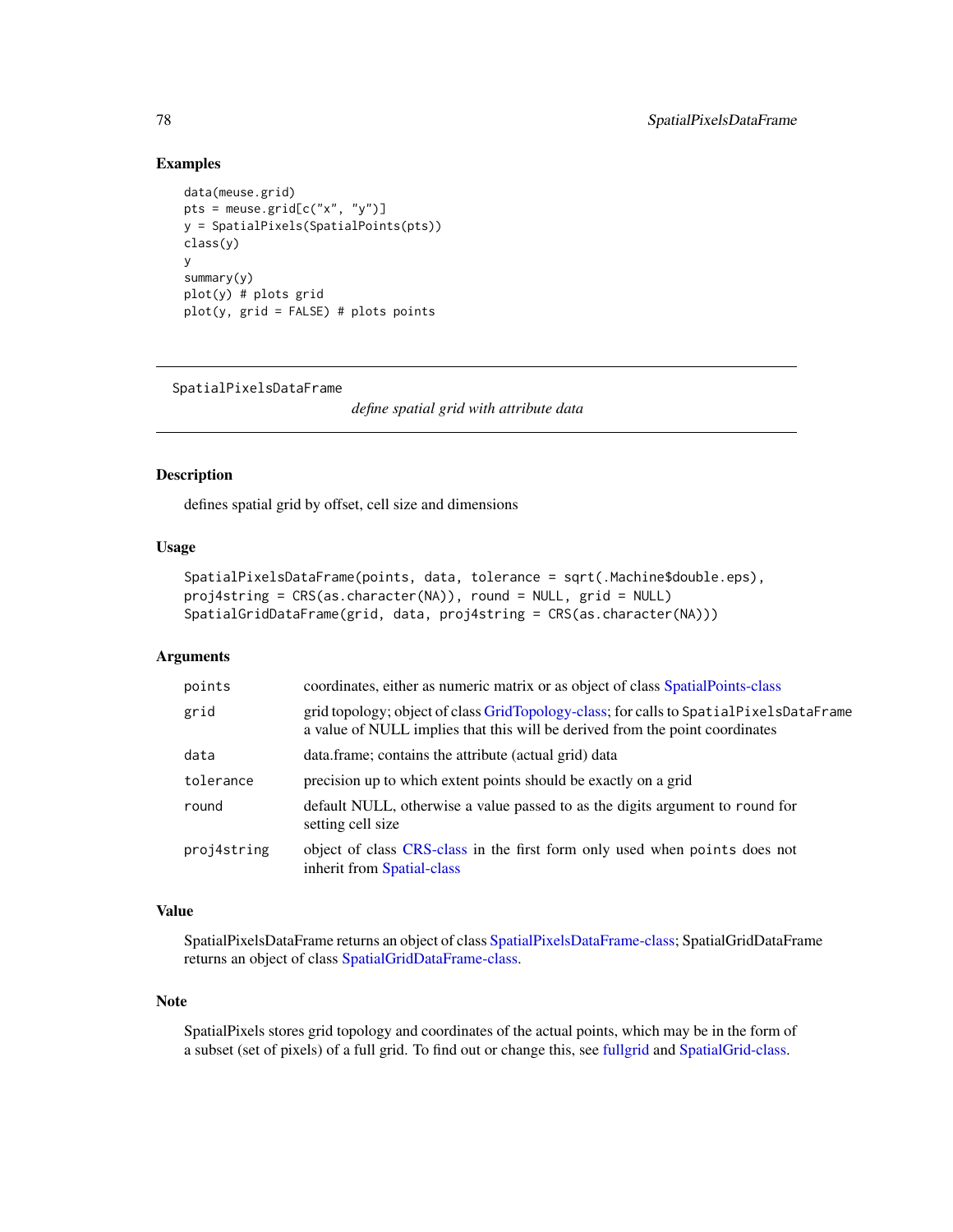#### <span id="page-78-1"></span>Author(s)

Edzer Pebesma

# See Also

[gridded,](#page-25-0) [gridded<-,](#page-25-0) [SpatialGrid,](#page-73-0) [SpatialGrid-class](#page-61-0)

#### Examples

```
data(meuse.grid)
m = SpatialPixelsDataFrame(points = mouse.grid[C("x", "y")), data = meuse.grid)
class(m)
summary(m)
```
<span id="page-78-0"></span>SpatialPixelsDataFrame-class

*Class "SpatialPixelsDataFrame"*

#### Description

Class for spatial attributes that have spatial locations on a regular grid.

#### Objects from the Class

Objects can be created by calls of the form  $as(x, "SpatialPixelsDataFrame"),$  where x is of class [SpatialPointsDataFrame-class,](#page-83-0) or by importing through rgdal. Ordered full grids are stored instead or unordered non-NA cells;

#### Slots

bbox: Object of class "matrix"; bounding box

proj4string: Object of class "CRS"; projection

coords: see [SpatialPoints;](#page-80-0) points slot

coords.nrs see [SpatialPointsDataFrame](#page-80-1)

grid: see [GridTopology-class;](#page-29-0) grid parameters

grid.index: integer; index of points in the list to points in the full (ordered) grid. x cycles fastest; all coordinates increase from low to hight except y, which decreases from high to low

data: Object of class data.frame, containing the attribute data

# Extends

Class "SpatialPixels", directly. Class "Spatial", by class "SpatialPixels".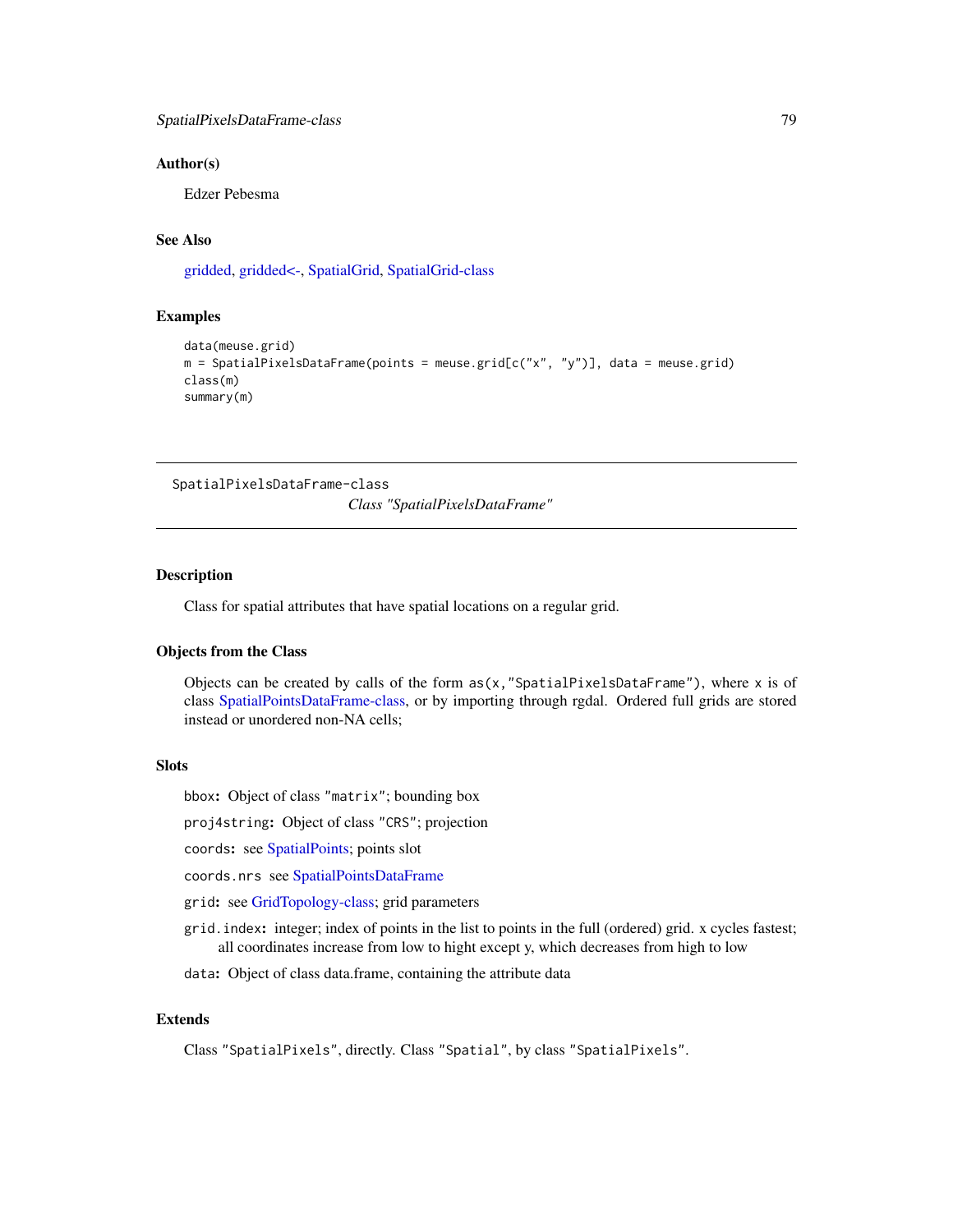#### Methods

```
coordinates signature(x = "SpatialPixelsDataFrame"): retrieves coordinates
```
[ signature(x = "SpatialPixelsDataFrame"): selects row(s) and/or attribute(s), and returns an object of class SpatialPixelsDataFrame; rows refer here to the pixel numbers, not grid lines. For selecting a square block in a grid, coerce to a [SpatialGridDataFrame-class](#page-62-0) first, and use [ on that object

```
as.matrix signature(x = "SpatialPixelsDataFrame"): coerce to matrix
```
- rbind signature(x = "SpatialPixelsDataFrame"): rbind-like method
- plot signature( $x =$  "SpatialPixelsDataFrame",  $y =$  "missing"): see [SpatialGridDataFrame](#page-62-0)[class](#page-62-0) for details

# Author(s)

Edzer Pebesma, <edzer.pebesma@uni-muenster.de>

#### See Also

[SpatialPixels-class](#page-76-0), which does not contain the attribute data

```
data(meuse.grid) # only the non-missing valued cells
coordinates(meuse.grid) = c("x", "y") # promote to SpatialPointsDataFrame
gridded(meuse.grid) <- TRUE # promote to SpatialPixelsDataFrame
meuse.grid[["idist"]] = 1 - meuse.grid[["dist"]] # assigns new attribute
image(meuse.grid["idist"]) # note the single [
```

```
# toy example:
df = data frame(z = c(1:6, NA, 8, 9),xc = c(1,1,1,2,2,2,3,3,3),yc = c(rep(c(0, 1.5, 3),3)))coordinates(df) = -xc+ycgridded(df) = TRUE
image(df["z"])
# draw labels to verify:
cc = coordinates(df)z=df[["z"]]
zc=as.character(z)
zc[is.na(zc)]="NA"
text(cc[,1],cc[,2],zc)
```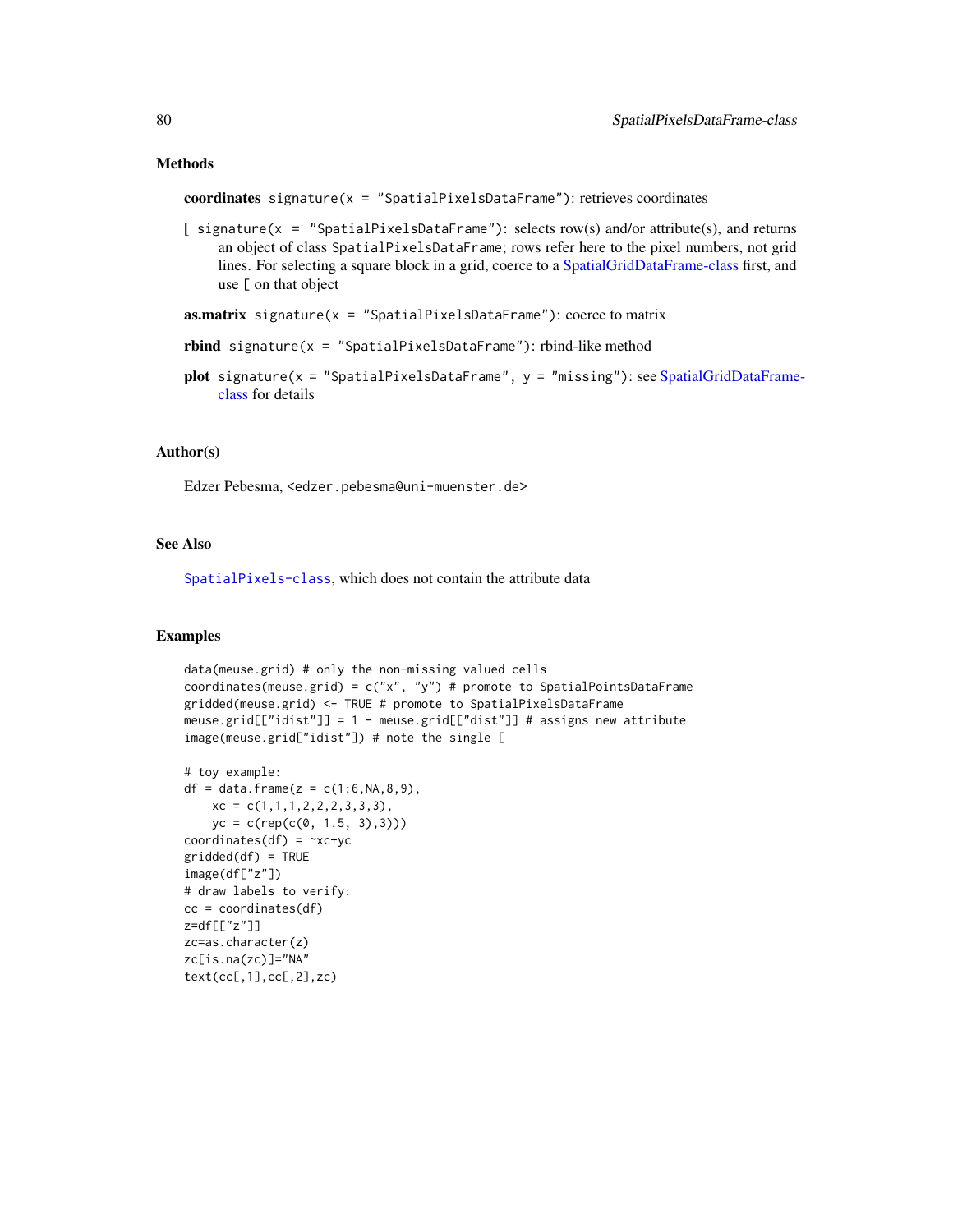<span id="page-80-2"></span><span id="page-80-0"></span>

# <span id="page-80-1"></span>Description

create objects of class [SpatialPoints-class](#page-81-0) or [SpatialPointsDataFrame-class](#page-83-0) from coordinates, and from coordinates and data.frames

# Usage

```
SpatialPoints(coords, proj4string=CRS(as.character(NA)), bbox = NULL)
SpatialPointsDataFrame(coords, data, coords.nrs = numeric(0),
     proj4string = CRS(as.character(NA)), match.ID, bbox = NULL)
```
# Arguments

| coords      | numeric matrix or data.frame with coordinates (each row is a point); in case of<br>SpatialPointsDataFrame an object of class SpatialPoints-class is also allowed                                                                                                                                                                                                                                                                                                                                                                                                                                                                                                                                                                                                                                                                                                                                      |
|-------------|-------------------------------------------------------------------------------------------------------------------------------------------------------------------------------------------------------------------------------------------------------------------------------------------------------------------------------------------------------------------------------------------------------------------------------------------------------------------------------------------------------------------------------------------------------------------------------------------------------------------------------------------------------------------------------------------------------------------------------------------------------------------------------------------------------------------------------------------------------------------------------------------------------|
| proj4string | projection string of class CRS-class                                                                                                                                                                                                                                                                                                                                                                                                                                                                                                                                                                                                                                                                                                                                                                                                                                                                  |
| bbox        | bounding box matrix, usually NULL and constructed from the data, but may be<br>passed through for coercion purposes if clearly needed                                                                                                                                                                                                                                                                                                                                                                                                                                                                                                                                                                                                                                                                                                                                                                 |
| data        | object of class data. frame; the number of rows in data should equal the num-<br>ber of points in the coords object                                                                                                                                                                                                                                                                                                                                                                                                                                                                                                                                                                                                                                                                                                                                                                                   |
| coords.nrs  | numeric; if present, records the column positions where in data the coordinates<br>were taken from (used by coordinates<-)                                                                                                                                                                                                                                                                                                                                                                                                                                                                                                                                                                                                                                                                                                                                                                            |
| match.ID    | logical or character; if missing, and coords and data both have row names,<br>and their order does not correspond, matching is done by these row names and<br>a warning is issued; this warning can be suppressed by setting match. ID to<br>TRUE. If TRUE AND coords has non-automatic rownames (i.e., coerced to a<br>matrix by as matrix, dimnames (coords) [[1]] is not NULL), AND data has<br>row.names (i.e. is a data.frame), then the SpatialPointsDataFrame object is<br>formed by matching the row names of both components, leaving the order of<br>the coordinates in tact. Checks are done to see whether both row names are<br>sufficiently unique, and all data are matched. If FALSE, coordinates and data<br>are simply "glued" together, ignoring row names. If character: indicates the<br>column in data with coordinates IDs to use for matching records. See examples<br>below. |

# Value

SpatialPoints returns an object of class SpatialPoints; SpatialPointsDataFrame returns an object of class SpatialPointsDataFrame;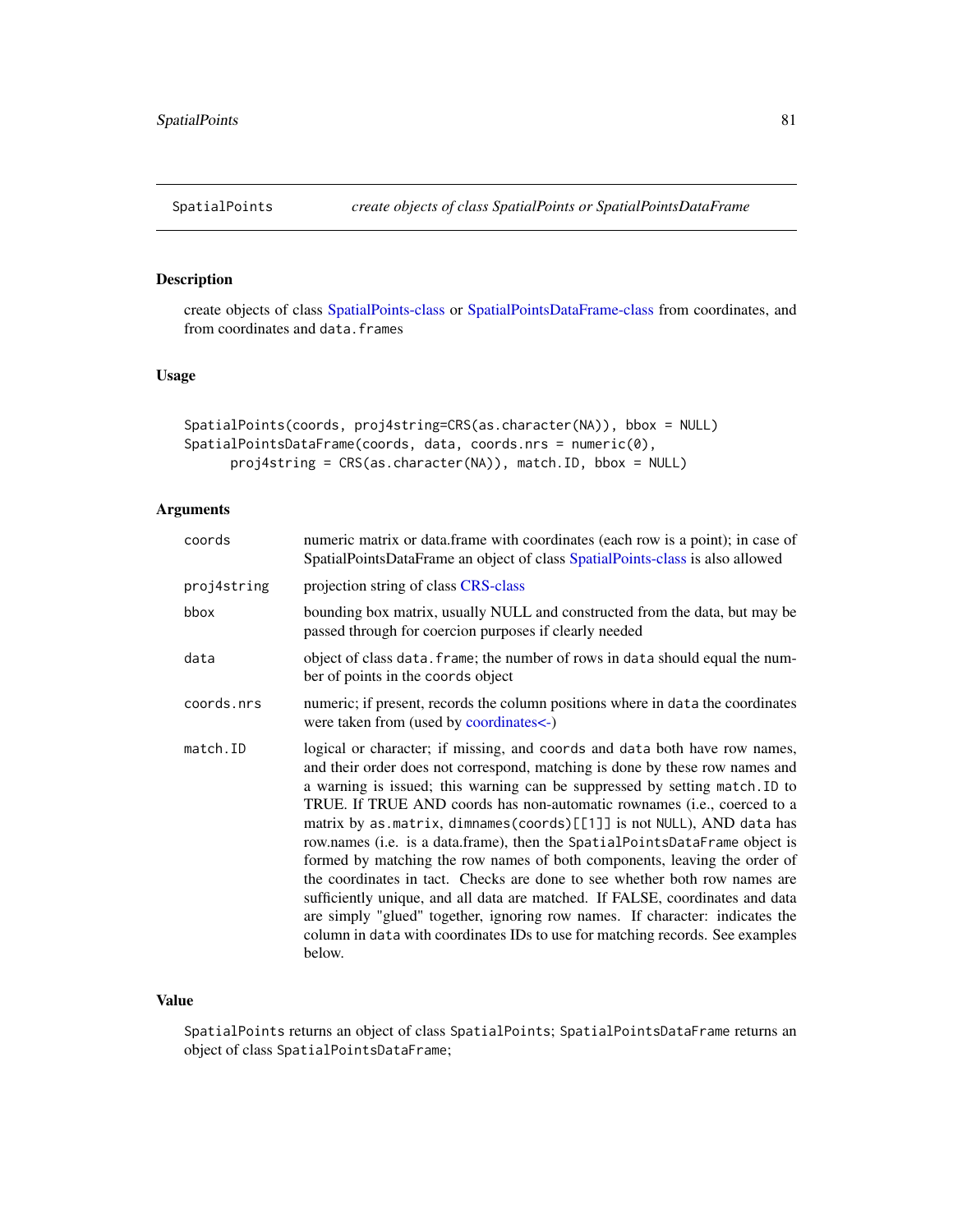# See Also

[coordinates,](#page-15-0) [SpatialPoints-class,](#page-81-0) [SpatialPointsDataFrame-class](#page-83-0)

# Examples

```
set.seed(1331)
pts = child(1:5, 1:5)dimensiones(pts)[[1]] = letters[1:5]df = data.frame(a = 1:5)row.names(df) = letters[5:1]library(sp)
options(warn=1) # show warnings where they occur
SpatialPointsDataFrame(pts, df) # warn
SpatialPointsDataFrame(pts, df, match.ID = TRUE) # don't warn
SpatialPointsDataFrame(pts, df, match.ID = FALSE) # don't warn
df$m = letters[5:1]
SpatialPointsDataFrame(pts, df, match.ID = "m") # don't warn
dimensiones(pts)[[1]] = letters[5:1]SpatialPointsDataFrame(pts, df) # don't warn: ID matching doesn't reorder
```
<span id="page-81-0"></span>SpatialPoints-class *Class "SpatialPoints"*

# Description

Class for (irregularly spaced) points

# Objects from the Class

Objects can be created by calls of the form SpatialPoints(x).

#### Slots

coords: Object of class "matrix", containing the coordinates (each row is a point)

bbox: Object of class "matrix", with bounding box

proj4string: Object of class "CRS", projection string

#### Extends

Class "Spatial", directly.

<span id="page-81-1"></span>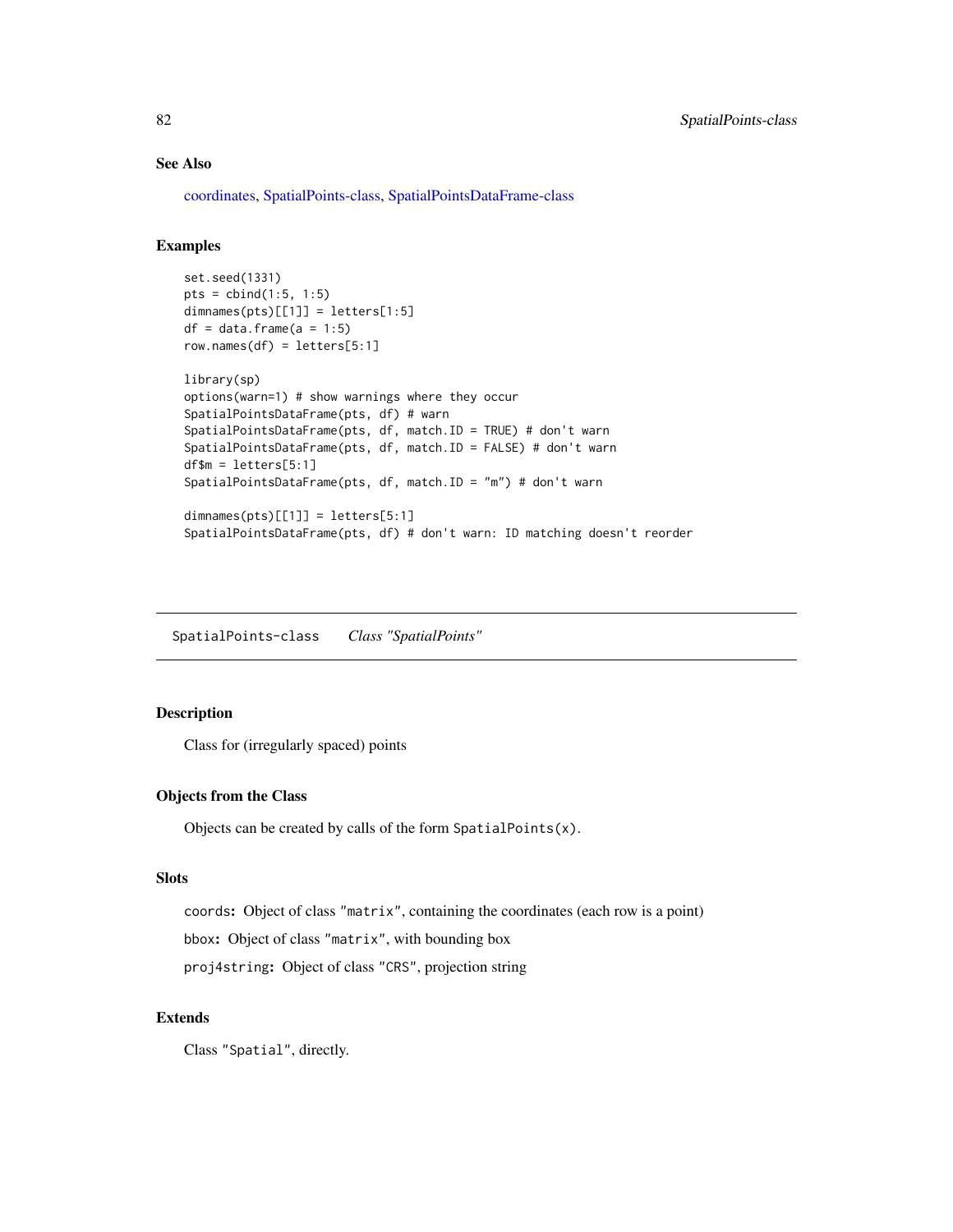#### Methods

- coerce signature(from = "SpatialPoints", to = "data.frame"): retrieves the data part
- coerce signature(from = "SpatialPoints", to = "SpatialPixels"): equivalent to assigning gridded TRUE for a copy of the object
- coerce signature(from = "SpatialPointsDataFrame", to = "SpatialPixelsDataFrame"): equivalent to assigning gridded TRUE for a copy of the object
- coerce signature(from = "data.frame", to = "SpatialPoints"): sets coordinates, which may be in a data frame
- coerce signature(from = "matrix", to = "SpatialPoints"): set coordinates, which may be in a matrix

coordinates signature(obj = "SpatialPoints"): retrieves the coordinates, as matrix

```
plot signature(x = "SpatialPoints", y = "missing"): plot points
```

```
summary signature(object = "SpatialPoints"): summarize object
```

```
points signature(x = "SpatialPoints"): add point symbols to plot
```

```
show signature(object = "SpatialPoints"): prints coordinates
```
rbind signature(object = "SpatialPoints"): rbind-like method

#### plot method arguments

The plot method for "SpatialPoints" objects takes the following arguments:

- x object of class SpatialPoints
- pch default 3; either an integer specifying a symbol or a single character to be used as the default in plotting points
- axes default FALSE; a logical value indicating whether both axes should be drawn
- add default FALSE; add to existing plot
- xlim default NULL; the x limits  $(x1, x2)$  of the plot
- ylim default NULL; the y limits of the plot
- ... passed through
- setParUsrBB default FALSE; set the par "usr" bounding box, see note in [Spatial-class](#page-59-0)
- cex default 1; numerical value giving the amount by which plotting text and symbols should be magnified relative to the default
- col default 1; default plotting color
- lwd default 1; line width
- bg default 1; colour to be used for the background of the device region

#### Author(s)

Edzer Pebesma, <edzer.pebesma@uni-muenster.de>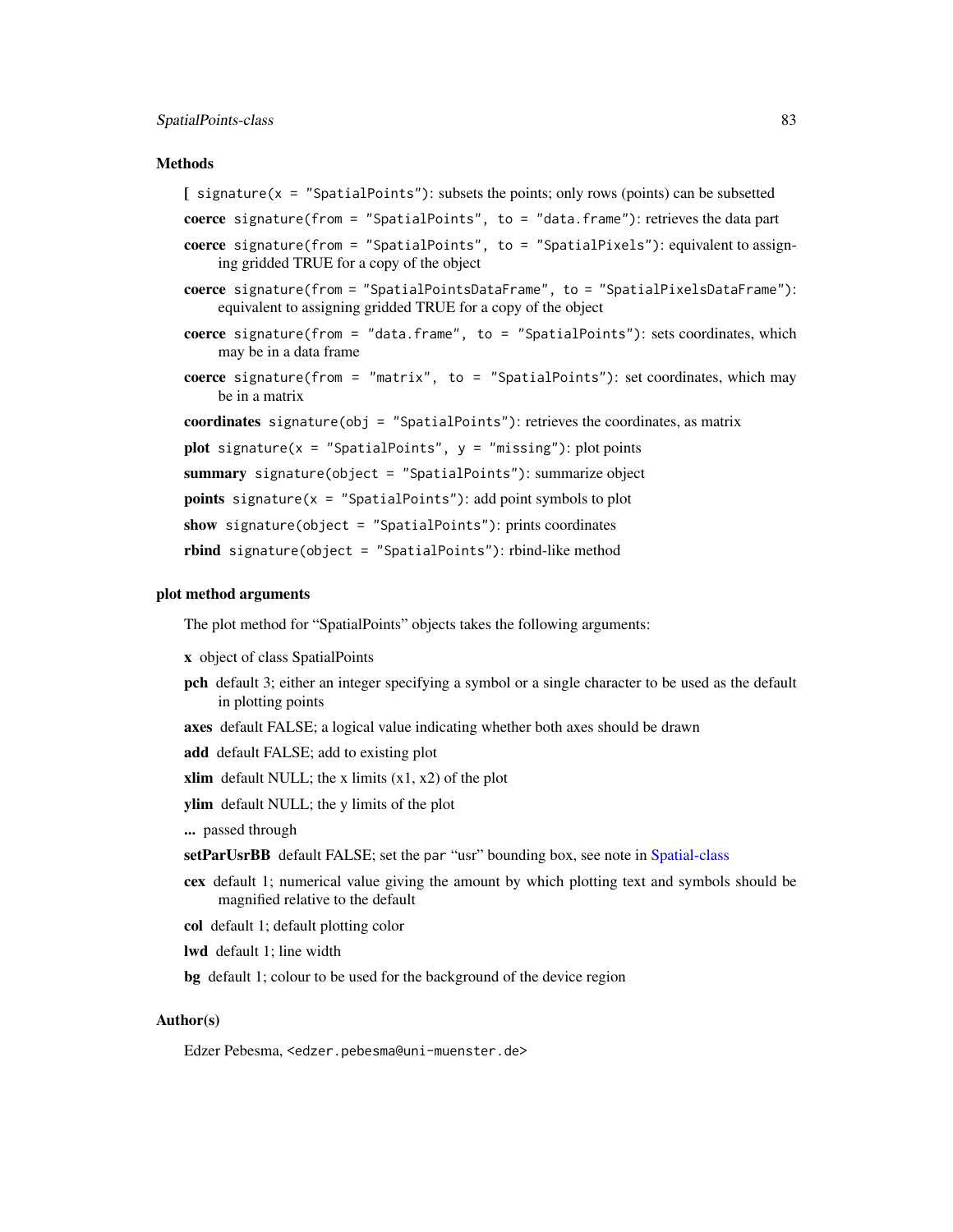# See Also

[SpatialPointsDataFrame-class](#page-83-0)

#### Examples

 $x = c(1, 2, 3, 4, 5)$  $y = c(3, 2, 5, 1, 4)$ S <- SpatialPoints(cbind(x,y)) S <- SpatialPoints(list(x,y)) S <- SpatialPoints(data.frame(x,y)) S plot(S)

<span id="page-83-0"></span>SpatialPointsDataFrame-class

*Class "SpatialPointsDataFrame"*

#### Description

Class for spatial attributes that have spatial point locations

# Usage

```
## S4 method for signature 'SpatialPointsDataFrame'
x[i, j, \ldots, drop = TRUE]## S4 method for signature 'SpatialPointsDataFrame, SpatialPoints'
coerce(from, to, strict=TRUE)
  ## S4 method for signature 'SpatialPointsDataFrame,data.frame'
coerce(from, to, strict=TRUE)
  ## S4 method for signature 'SpatialPointsDataFrame'
coordinates(obj)
  ## S4 method for signature 'SpatialPointsDataFrame'
show(object)
  ## S4 method for signature 'SpatialPointsDataFrame'
points(x)
  ## S3 method for class 'SpatialPointsDataFrame'
rbind(...)
```
# Arguments

x,from,obj,object

|        | SpatialPointsDataFrame object |
|--------|-------------------------------|
| to     | class to which to coerce      |
| strict | see as                        |
| j.     | row indices                   |
| İ      | column indices                |
| drop   | see Extract                   |
|        | indices passed through.       |

<span id="page-83-1"></span>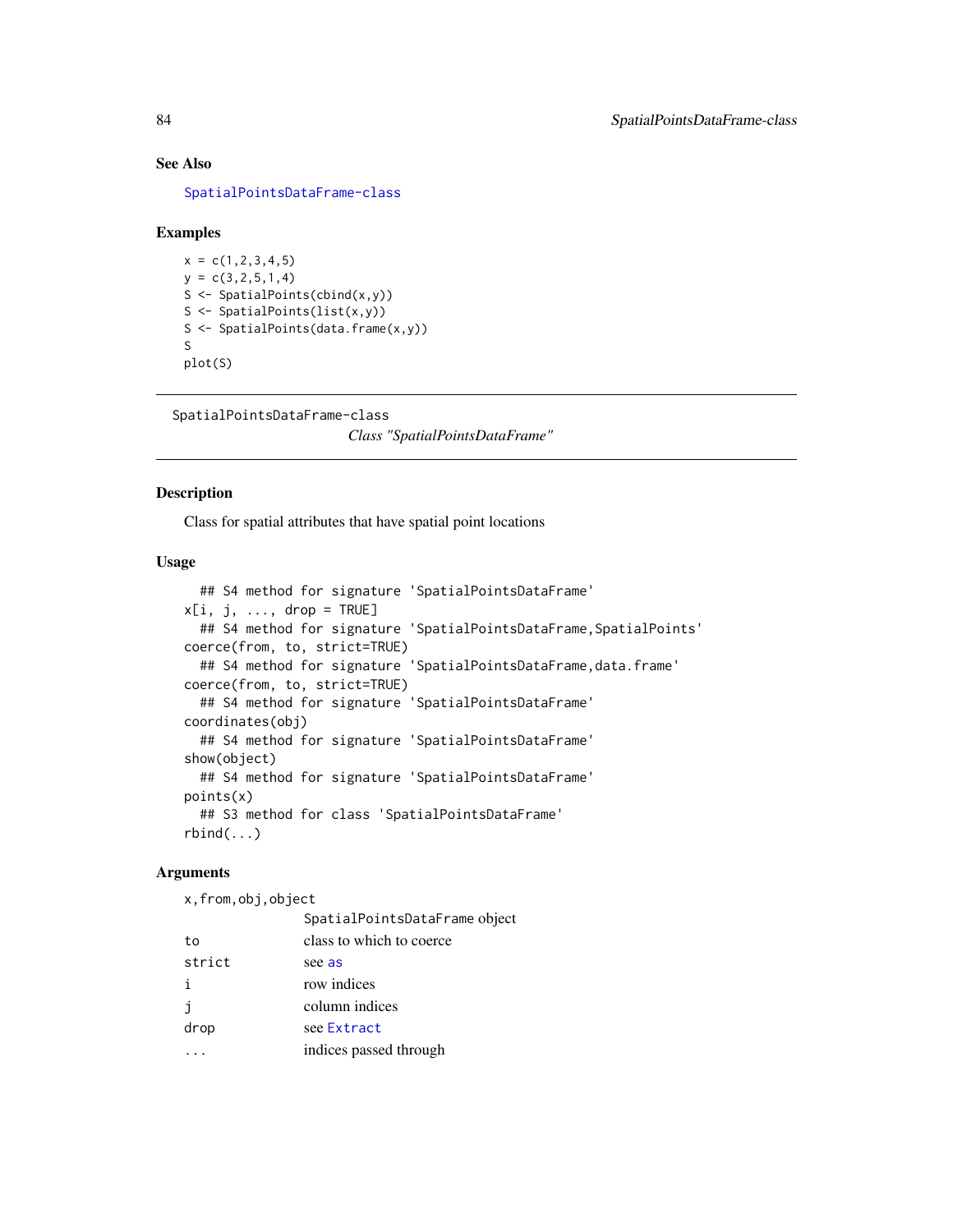#### Objects from the Class

Objects can be created by calls of the form coordinates(x) =  $c("x", "y")$  . or of the form  $coordinates(x) = xy$ ; see [coordinates.](#page-15-0)

#### **Slots**

- data: Object of class data.frame containing the attribute data (may or may not contain the coordinates in its columns)
- coords: Object of class "matrix"; the coordinates matrix (points are rows in the matrix)
- coords.nrs Object of class logical; if TRUE, when the object was created the coordinates were retrieved from the data.frame, and hence stripped from it; after coercion to data.frame, e.g. by as.data.frame(x), coordinates will again be added (as first few columns) to the data.frame

bbox: Object of class "matrix"; bounding box

proj4string: Object of class "CRS"; projection string

# Extends

Class "SpatialPoints", directly. Class "Spatial", by class "SpatialPoints".

#### Author(s)

Edzer Pebesma, <edzer.pebesma@uni-muenster.de>

# See Also

[coordinates](#page-15-0), [SpatialPoints-class](#page-81-0)

```
data(meuse)
xy = \text{meuse}[c("x", "y")] # retrieve coordinates as data.frame
class(meuse)
data(meuse) # reload data.frame
coordinates(meuse) = c("x", "y") # specify column names
class(meuse)
data(meuse) # reload data.frame
coordinates(meuse) = c(1, 2) # specify column names
class(meuse)
data(meuse) # reload data.frame
coordinates(meuse) = -x+y # formula
class(meuse)
data(meuse) # reload data.frame
coordinates(meuse) = xy # as data frame
class(meuse)
data(meuse) # reload data.frame
coordinates(mouse) = as_matrix(xy) # as matrix
meuse$log.zn = log(meuse$zinc)
class(meuse)
dim(meuse)
```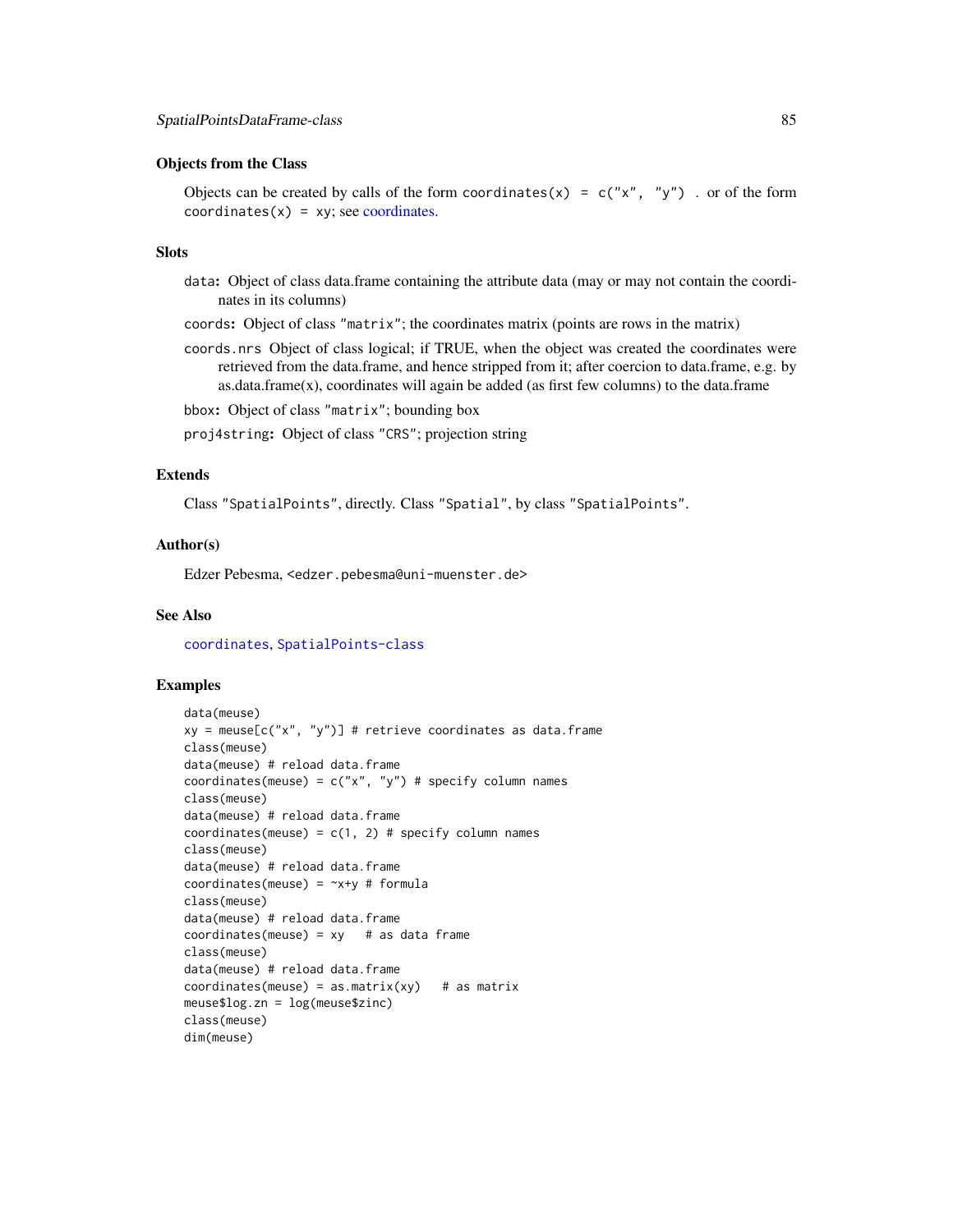<span id="page-85-2"></span><span id="page-85-0"></span>

# <span id="page-85-1"></span>Description

create objects of class SpatialPolygons or SpatialPolygonsDataFrame from lists of Polygons objects and data.frames

# Usage

```
Polygon(coords, hole=as.logical(NA))
Polygons(srl, ID)
SpatialPolygons(Srl, pO, proj4string=CRS(as.character(NA)))
SpatialPolygonsDataFrame(Sr, data, match.ID = TRUE)
getSpatialPolygonsLabelPoints(SP)
```
# Arguments

| coords      | 2-column numeric matrix with coordinates; first point (row) should equal last<br>coordinates (row); if the hole argument is not given, the status of the polygon as<br>a hole or an island will be taken from the ring direction, with clockwise meaning<br>island, and counter-clockwise meaning hole |
|-------------|--------------------------------------------------------------------------------------------------------------------------------------------------------------------------------------------------------------------------------------------------------------------------------------------------------|
| hole        | logical value for setting polygon as hole or not; if the hole argument is not<br>given, the status of the polygon as a hole or an island will be taken from the ring<br>direction, with clockwise meaning island, and counter-clockwise meaning hole                                                   |
| proj4string | projection string of class CRS-class                                                                                                                                                                                                                                                                   |
| srl         | list with Polygon-class objects                                                                                                                                                                                                                                                                        |
| ID          | character vector of length one with identifier                                                                                                                                                                                                                                                         |
| Srl         | list with objects of class Polygons-class                                                                                                                                                                                                                                                              |
| p0          | integer vector; plotting order; if missing in reverse order of Polygons area                                                                                                                                                                                                                           |
| Sr          | object of class SpatialPolygons-class                                                                                                                                                                                                                                                                  |
| data        | object of class data. frame; the number of rows in data should equal the num-<br>ber of Polygons-class objects in Sr                                                                                                                                                                                   |
| match.ID    | logical: (default TRUE): match SpatialPolygons member Polygons ID slot val-<br>ues with data frame row names, and re-order the data frame rows if necessary.<br>If character: indicates the column in data with Polygons IDs to match                                                                  |
| <b>SP</b>   | object of class SpatialPolygons-class                                                                                                                                                                                                                                                                  |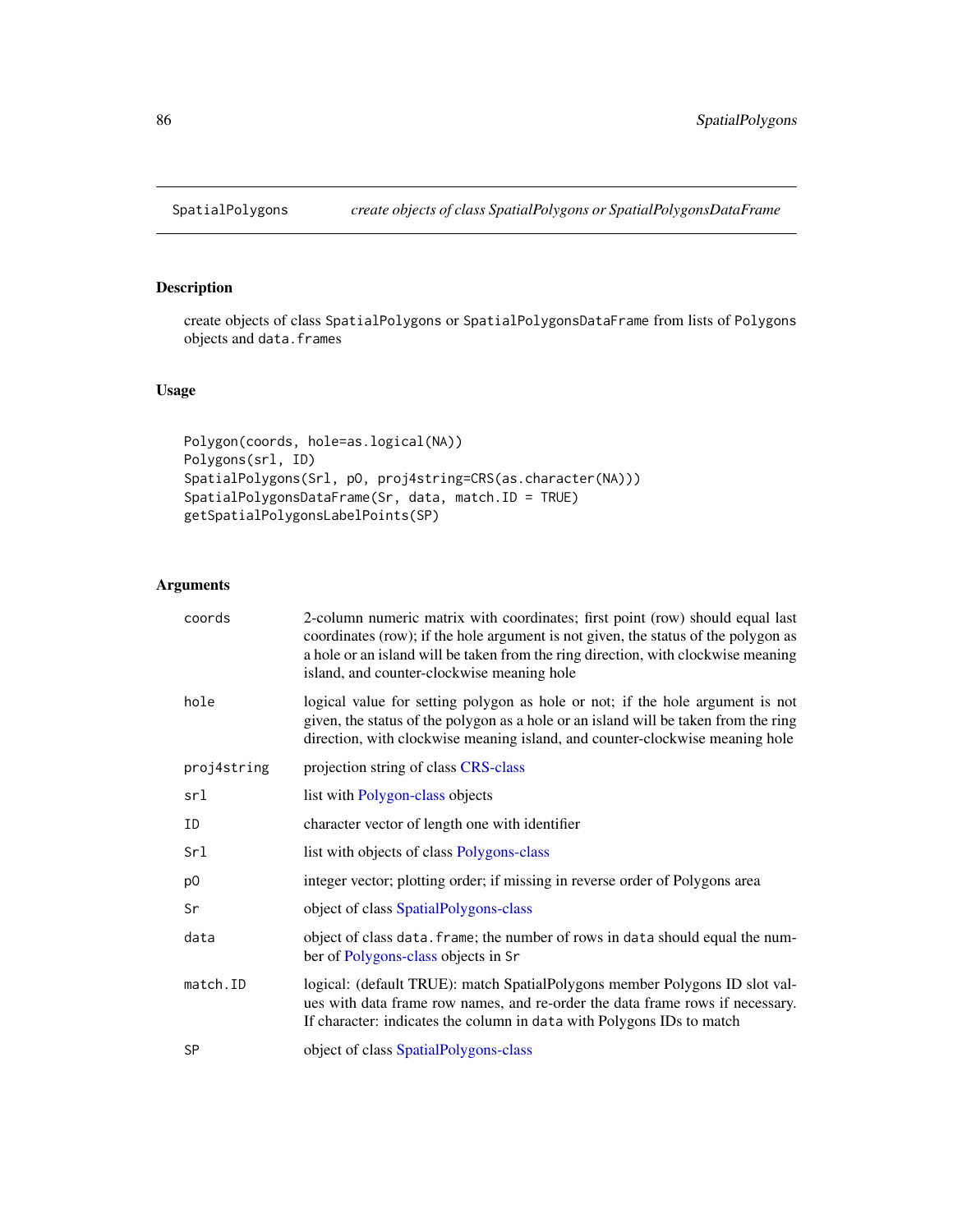#### <span id="page-86-1"></span>Details

In Polygon, if the hole argument is not given, the status of the polygon as a hole or an island will be taken from the ring direction, with clockwise meaning island, and counter-clockwise meaning hole. In Polygons, if all of the member Polygon objects are holes, the largest by area will be converted to island status. Until 2010-04-17, version 0.9-61, the area of this converted object was erroneously left at its hole value of zero. Thanks to Patrick Giraudoux for spotting the bug.

The class definitions used for polygons in sp do not accord with those of the simple features specification of the Open Geospatial Consortium. The **rgeos** package, an interface to Geometry Engine – Open Source (GEOS), uses this specification, in which each hole (interior ring) must be associated with its containing exterior ring. In order to avoid introducing incompatible changes into the class definition of Polygons objects, a comment has been added as a single character string to each such object. Here we can trust the data source to assign the hole status correctly, and use the simple function [createSPComment](#page-0-0) to add such comments to each Polygons member of the polygons slot of this SpatialPolygons object. Exterior rings are coded zero, while interior rings are coded with the 1-based index of the exterior ring to which they belong. SpatialPolygons objects created by reading using [readOGR](#page-0-0) from **rgdal** have the comments set on input, as OGR also uses SFS.

#### Value

Polygon returns an object of class Polygon; Polygons returns an object of class Polygons; SpatialPolygons returns object of class SpatialPolygons; SpatialPolygonsDataFrame returns object of class SpatialPolygonsDataFrame getSpatialPolygonsLabelPoints returns an object of class SpatialPoints with label points.

#### See Also

[SpatialPolygons-class,](#page-86-0) [SpatialPolygonsDataFrame-class](#page-88-0)

<span id="page-86-0"></span>SpatialPolygons-class *Class "SpatialPolygons"*

#### Description

class to hold polygon topology (without attributes)

#### Objects from the Class

Objects can be created by calls to the function [SpatialPolygons](#page-85-0)

#### **Slots**

polygons: Object of class "list"; list elements are all of class [Polygons-class](#page-51-0)

plotOrder: Object of class "integer"; integer array giving the order in which objects should be plotted

bbox: Object of class "matrix"; see [Spatial-class](#page-59-0)

proj4string: Object of class "CRS"; see [CRS-class](#page-17-0)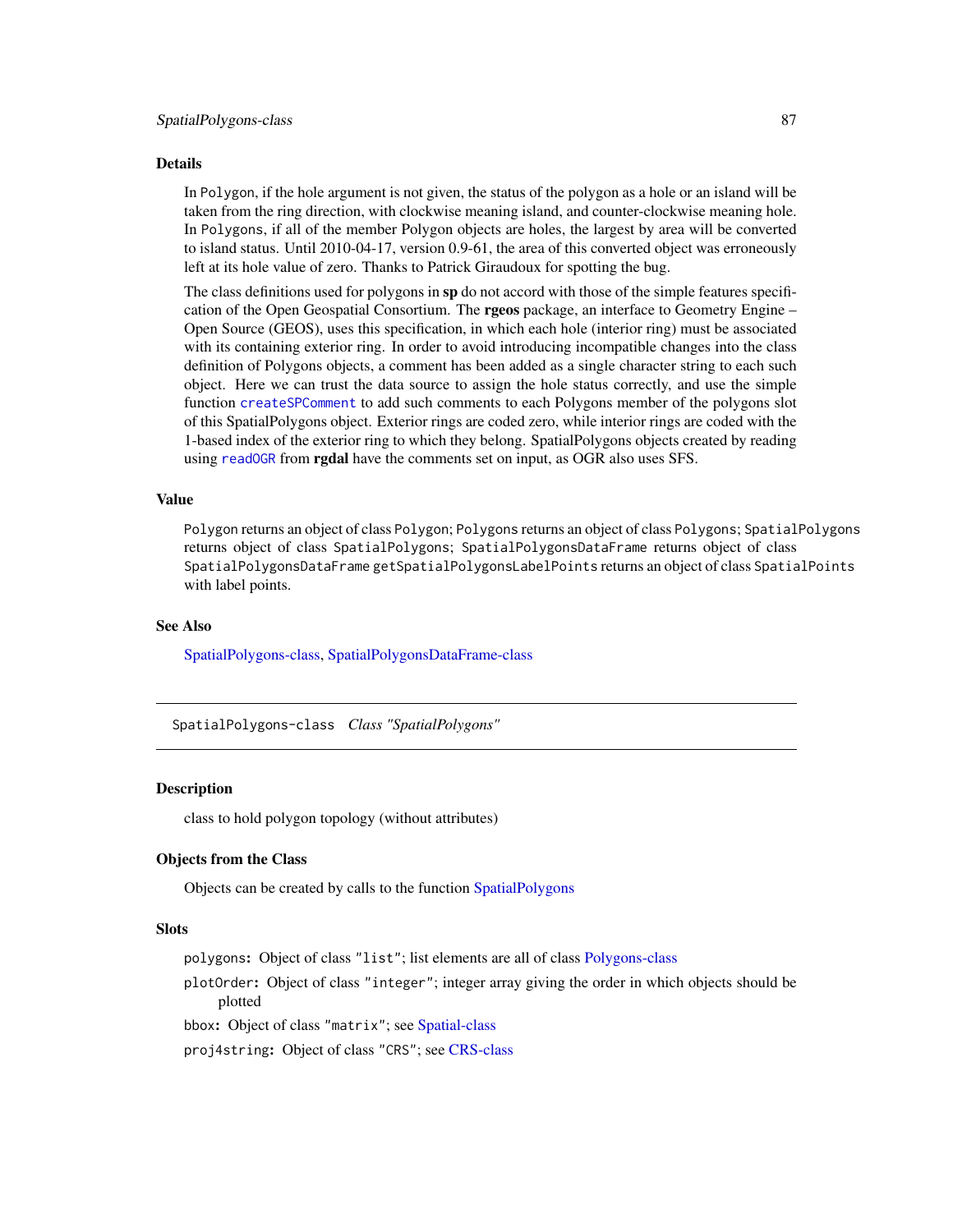#### Extends

Class "Spatial", directly.

#### Methods

Methods defined with class "SpatialPolygons" in the signature:

- $\int$  signature(obj = "SpatialPolygons"): select subset of (sets of) polygons; NAs are not permitted in the row index
- plot signature(x = "SpatialPolygons",  $y =$  "missing"): plot polygons in SpatialPolygons object

```
summary signature(object = "SpatialPolygons"): summarize object
```
rbind signature(object = "SpatialPolygons"): rbind-like method

# plot method arguments

The plot method for spatial polygons takes the following arguments:

x a SpatialPolygons object

col a vector of colour values

border default par("fg"); the colour to draw the border

add default FALSE; if TRUE, add to existing plot

xlim, ylim default NULL; ranges for the plotted 'x' and 'y' values

xpd default NULL; controls clipping, see [par](#page-0-0)

- density default NULL; the density of shading lines, in lines per inch, see [polygon](#page-0-0)
- angle default 45; the slope of shading lines, given as an angle in degrees (counter-clockwise), see [polygon](#page-0-0)
- pbg default NULL, set to par("bg") by default "transparent"; the colour to paint holes
- axes default FALSE; draw axes
- lty default par("lty"); border line type

... other arguments passed through

setParUsrBB default FALSE; see [Spatial-class](#page-59-0) for further details

usePolypath default NULL to set from option value; use [polypath](#page-0-0) for hole-handling in plot

rule default NULL to set from option value; character value specifying the path fill mode, see [polypath](#page-0-0)

The options for usePolypath and rule may be retrieved with get\_Polypath (default TRUE on package load) and get\_PolypathRule (default "winding" on package load), and set with set\_Polypath and set\_PolypathRule

The class definitions used for polygons in sp do not accord with those of the simple features specification of the Open Geospatial Consortium. The **rgeos** package, an interface to Geometry Engine – Open Source (GEOS), uses this specification, in which each hole (interior ring) must be associated with its containing exterior ring. In order to avoid introducing incompatible changes into the class definition of Polygons objects, a comment has been added as a single character string to each such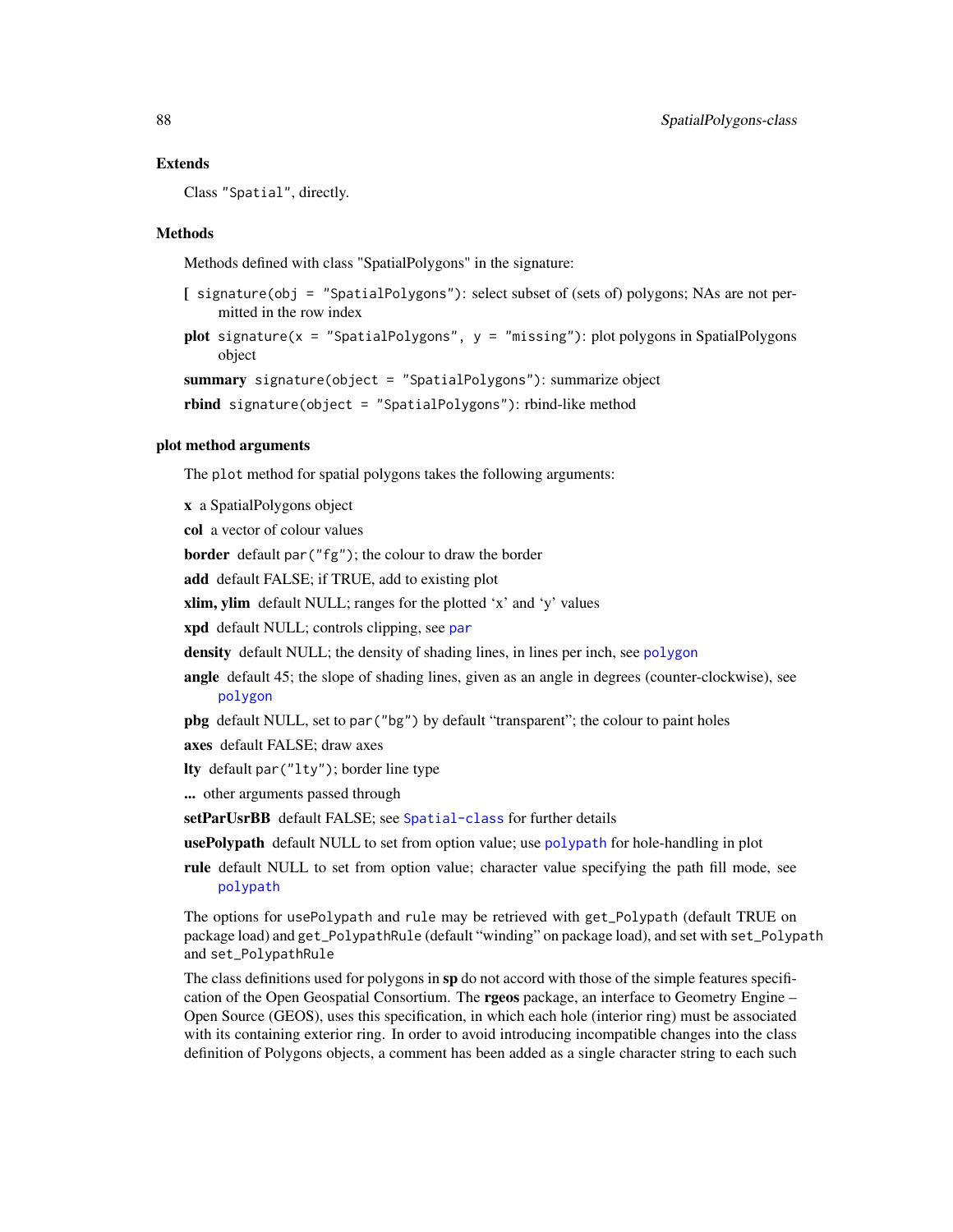<span id="page-88-1"></span>object. Here we can trust the data source to assign the hole status correctly, and use the simple function [createSPComment](#page-0-0) to add such comments to each Polygons member of the polygons slot of this SpatialPolygons object. Exterior rings are coded zero, while interior rings are coded with the 1-based index of the exterior ring to which they belong. SpatialPolygons objects created by reading using [readOGR](#page-0-0) from **rgdal** have the comments set on input, as OGR also uses SFS.

#### Note

rbind calls the function [SpatialPolygons](#page-85-0), where it is checked that all IDs are unique. If rbind-ing SpatialPolygons without unique IDs, it is possible to set the argument makeUniqueIDs = TRUE, although it is preferred to change these explicitly with [spChFIDs](#page-90-0).

#### Author(s)

Roger Bivand

# See Also

[SpatialPolygons](#page-85-0)

#### Examples

```
# simple example, from vignette("sp"):
Sr1 = Polygon(cbind(c(2, 4, 4, 1, 2), c(2, 3, 5, 4, 2)))Sr2 = Polygon(cbind(c(5,4,2,5),c(2,3,2,2)))Sr3 = Polygon(cbind(c(4, 4, 5, 10, 4), c(5, 3, 2, 5, 5)))Sr4 = Polygon(cbind(c(5, 6, 6, 5, 5), c(4, 4, 3, 3, 4)), hole = TRUE)
Srs1 = Polygons(list(Sr1), "s1")
Srs2 = Polygons(list(Sr2), "s2")
Srs3 = Polygons(list(Sr3, Sr4), "s3/4")
SpP = SpatialPolygons(list(Srs1,Srs2,Srs3), 1:3)
plot(SpP, col = 1:3, pbg="white")grd <- GridTopology(c(1,1), c(1,1), c(10,10))
polys <- as(grd, "SpatialPolygons")
plot(polys)
text(coordinates(polys), labels=row.names(polys))
```
<span id="page-88-0"></span>SpatialPolygonsDataFrame-class *Class "SpatialPolygonsDataFrame"*

# Description

class to hold polygons with attributes

#### Objects from the Class

Objects can be created by calls to the function [SpatialPolygonsDataFrame](#page-85-1)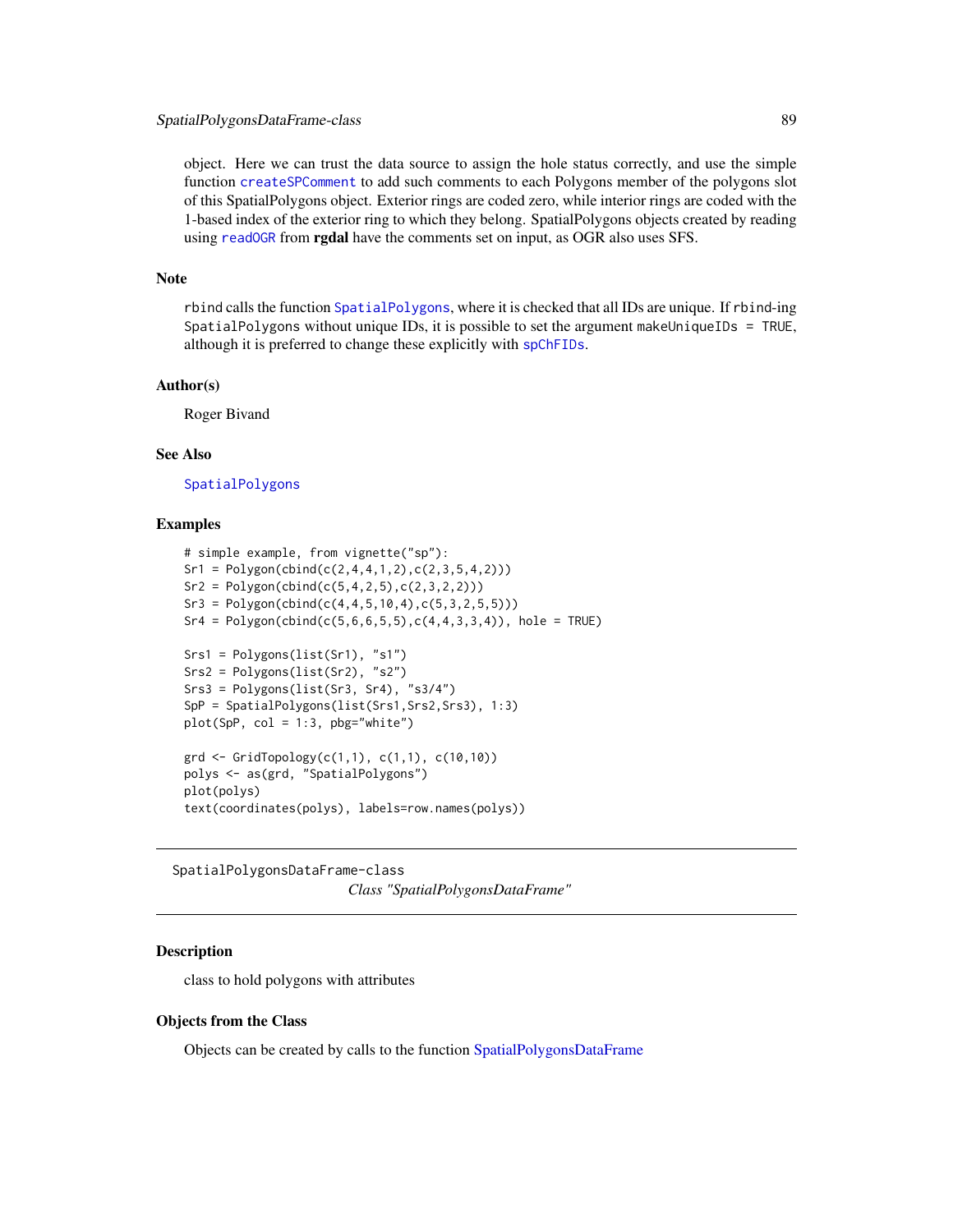data: Object of class "data.frame"; attribute table polygons: Object of class "list"; see [SpatialPolygons-class](#page-86-0) plotOrder: Object of class "integer"; see [SpatialPolygons-class](#page-86-0) bbox: Object of class "matrix"; see [Spatial-class](#page-59-0) proj4string: Object of class "CRS"; see [CRS-class](#page-17-0)

#### Extends

Class "SpatialPolygons", directly. Class "Spatial", by class "SpatialPolygons".

#### Methods

Methods defined with class "SpatialPolygonsDataFrame" in the signature:

- [ signature(x = "SpatialPolygonsDataFrame"): select subset of (sets of) polygons; NAs are not permitted in the row index
- rbind signature(object = "SpatialPolygonsDataFrame"): rbind-like method, see notes below

#### Note

SpatialPolygonsDataFrame with default ID matching checks the data frame row names against the Polygons ID slots. They must then agree with each other, and be unique (no Polygons objects can share IDs); the data frame rows will be re-ordered if needed to match the Polygons IDs..

If you want to rbind objects with duplicated IDs, see[spChFIDs](#page-90-0).

#### Author(s)

Roger Bivand

# See Also

[SpatialPolygons-class](#page-86-0)

```
# simple example, from scratch:
Sr1 = Polygon(cbind(c(2, 4, 4, 1, 2), c(2, 3, 5, 4, 2)))Sr2 = Polygon(cbind(c(5, 4, 2, 5), c(2, 3, 2, 2)))Sr3 = Polygon(cbind(c(4, 4, 5, 10, 4), c(5, 3, 2, 5, 5)))Sr4 = Polygon(cbind(c(5, 6, 6, 5, 5), c(4, 4, 3, 3, 4)), hole = TRUE)
Srs1 = Polygons(list(Sr1), "s1")
Srs2 = Polygons(list(Sr2), "s2")
Srs3 = Polygons(list(Sr3, Sr4), "s3/4")
SpP = SpatialPolygons(list(Srs1, Srs2, Srs3), 1:3)
plot(SpP, col = 1:3, pbg="white")
```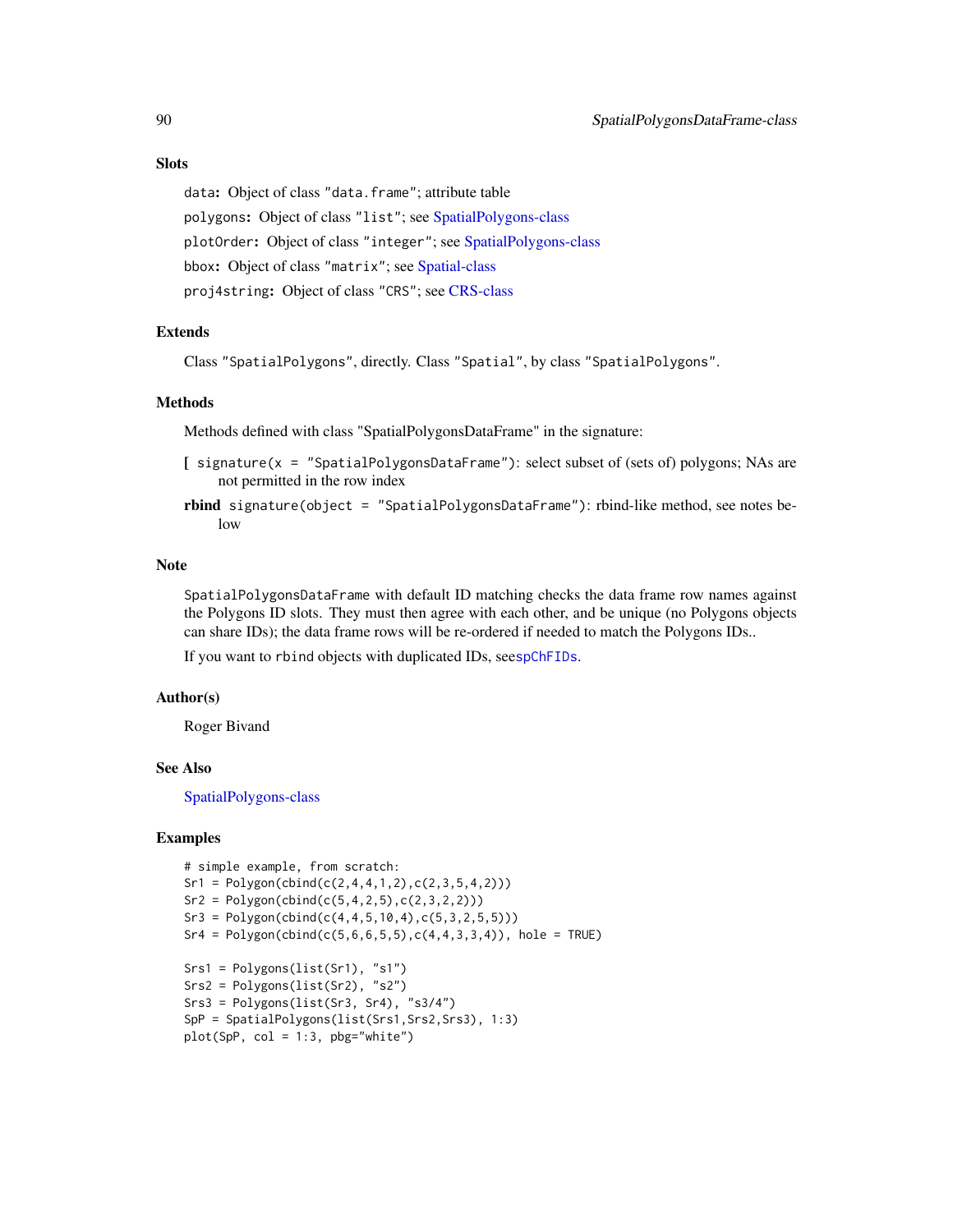```
\text{grd} \leq \text{GridTopology}(c(1,1), c(1,1), c(10,10))polys <- as(grd, "SpatialPolygons")
centroids <- coordinates(polys)
x <- centroids[,1]
y <- centroids[,2]
z \le -1.4 + 0.1*x + 0.2*y + 0.002*x*xex_1.7 <- SpatialPolygonsDataFrame(polys,
data=data.frame(x=x, y=y, z=z, row.names=row.names(polys)))
brks \leq quantile(z, seq(0,1,1/7))
cols <- grey((length(brks):2)/length(brks))
dens <- (2:length(brks))*3
plot(ex_1.7, col=cols[findInterval(z, brks, all.inside=TRUE)])
plot(ex_1.7, density=dens[findInterval(z, brks, all.inside=TRUE)])
```
spChFIDs-methods *change feature IDs in spatial objects*

#### <span id="page-90-0"></span>**Description**

When the feature IDs need to be changed in SpatialLines\* or SpatialPolygons\* objects, these methods may be used. The new IDs should be a character vector of unique IDs of the correct length.

#### Methods

 $obj = "SpatialLines", x = "character" replace IDs in a SpatialLines object$ 

- obj = "SpatialLinesDataFrame",  $x =$  "character" replace IDs in a SpatialLinesDataFrame object
- $obj = "SpatialPolygons", x = "character"$  replace IDs in a SpatialPolygons object
- obj = "SpatialPolygonsDataFrame", x = "character" replace IDs in a SpatialPolygonsDataFrame object

#### Note

It is usually sensible to keep a copy of the original feature IDs in the object, but this should be done by the user.

#### Author(s)

Roger Bivand

# See Also

[spCbind-methods](#page-0-0), [spRbind-methods](#page-0-0)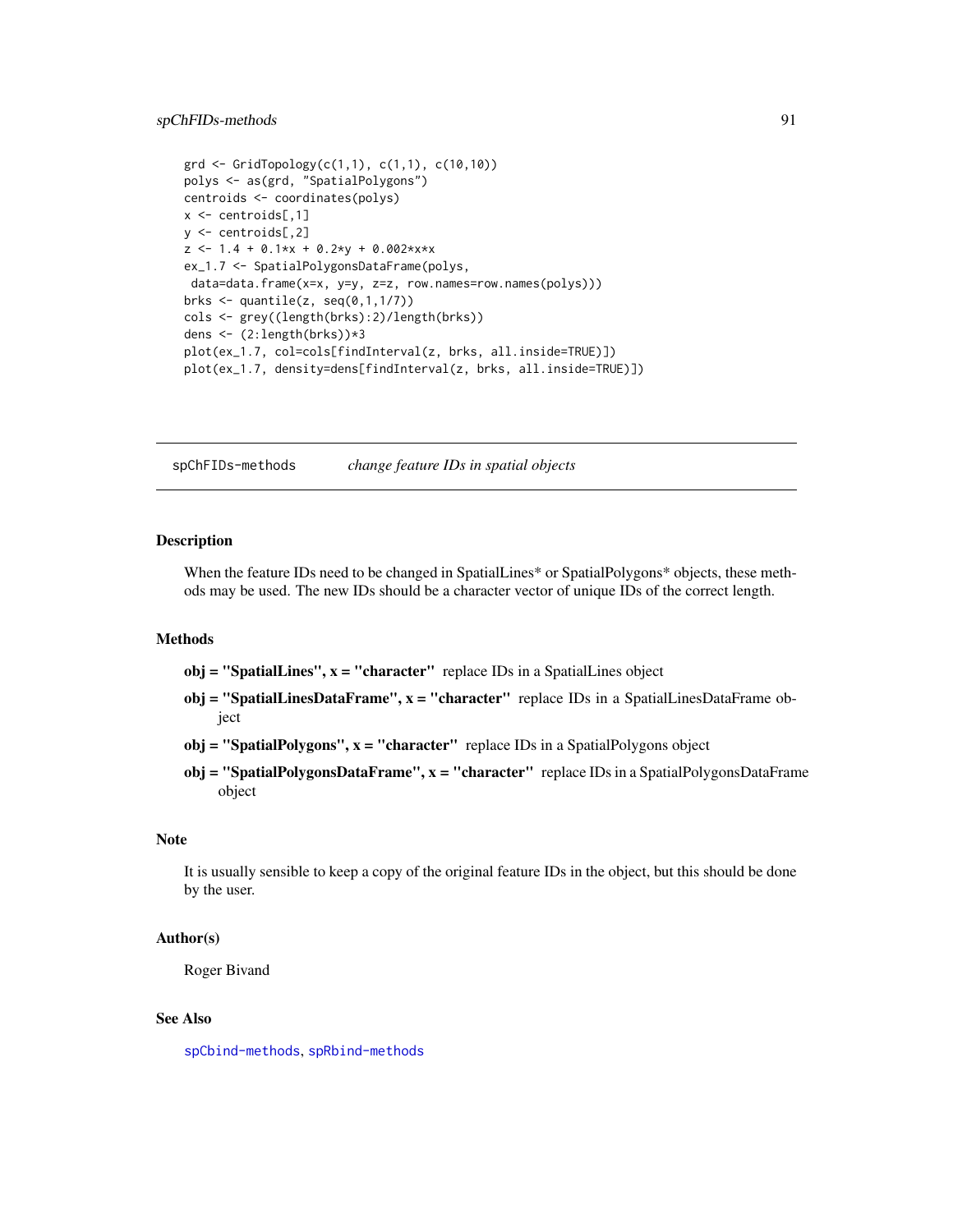# Examples

```
## Not run:
require(maptools)
xx <- readShapePoly(system.file("shapes/sids.shp", package="maptools")[1],
  IDvar="FIPSNO", proj4string=CRS("+proj=longlat +ellps=clrk66"))
row.names(as(xx, "data.frame"))
xx1 <- spChFIDs(xx, as.character(xx$CNTY_ID))
row.names(as(xx1, "data.frame"))
## End(Not run)
```
spDistsN1 *Euclidean or Great Circle distance between points*

# Description

The function returns a vector of distances between a matrix of 2D points, first column longitude, second column latitude, and a single 2D point, using Euclidean or Great Circle distance (WGS84 ellipsoid) methods.

#### Usage

```
spDistsN1(pts, pt, longlat = FALSE)
splists(x, y = x, longlat = FALSE, segments = FALSE, diagonal = FALSE)
```
#### Arguments

| pts          | A matrix of 2D points, first column x/longitude, second column y/latitude, or a<br>SpatialPoints or SpatialPointsDataFrame object                                                                  |
|--------------|----------------------------------------------------------------------------------------------------------------------------------------------------------------------------------------------------|
| pt           | A single 2D point, first value x/longitude, second value y/latitude, or a Spatial-<br>Points or SpatialPointsDataFrame object with one point only                                                  |
| $\mathsf{x}$ | A matrix of n-D points with row denoting points, first column x/longitude, sec-<br>ond column y/latitude, or a Spatial object that has a coordinates method                                        |
| y            | A matrix of n-D points with row denoting points, first column x/longitude, sec-<br>ond column y/latitude, or a Spatial object that has a coordinates method                                        |
| longlat      | logical; if FALSE, Euclidean distance, if TRUE Great Circle (WGS84 ellipsoid)<br>distance; if x is a Spatial object, longlat should not be specified but will be<br>derived from $is-projected(x)$ |
| segments     | logical; if TRUE, y must be missing; the vector of distances between consecutive<br>points in x is returned.                                                                                       |
| diagonal     | logical; if TRUE, y must be given and have the same number of points as x; the<br>vector with distances between points with identical index is returned.                                           |

<span id="page-91-0"></span>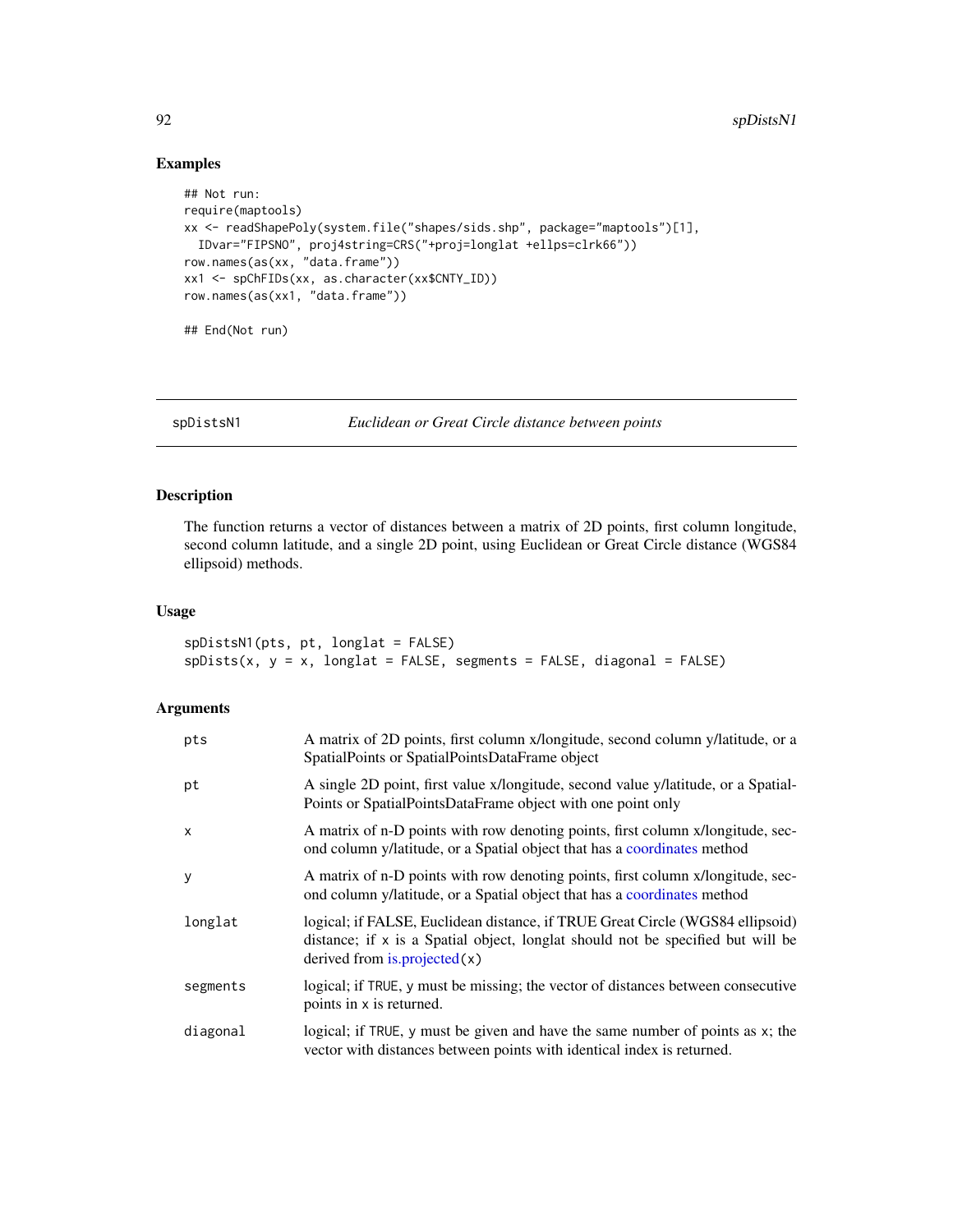#### spDistsN1 93

# Value

spDistsN1 returns a numeric vector of distances in the metric of the points if longlat=FALSE, or in kilometers if longlat=TRUE.

spDists returns a full matrix of distances in the metric of the points if longlat=FALSE, or in kilometers if longlat=TRUE; it uses spDistsN1 in case points are two-dimensional. In case of  $splists(x, x)$ , it will compute all n x n distances, not the sufficient n x (n-1).

#### Note

The function can also be used to find a local kilometer equivalent to a plot scaled in decimal degrees in order to draw a scale bar.

# Author(s)

Roger Bivand, Edzer Pebesma

# References

http://www.abecedarical.com/javascript/script\_greatcircle.html

#### See Also

[is.projected](#page-33-0)

```
11 \leftarrow \text{matrix}(c(5, 6, 60, 60), \text{ncol}=2)km <- spDistsN1(ll, ll[1,], longlat=TRUE)
zapsmall(km)
utm32 <- matrix(c(276.9799, 332.7052, 6658.1572, 6655.2055), ncol=2)
spDistsN1(utm32, utm32[1,])
dg <- spDistsN1(ll, ll[1,])
dg
dg[2]/km[2]
data(meuse)
coordinates(meuse) <- c("x", "y")
res <- spDistsN1(meuse, meuse[1,])
summary(res)
p1 = SpatialPoints(cbind(1:3, 1:3))spDists(p1)
spDists(p1, p1)
spDists(p1, p1, diagonal = TRUE)
try(spDists(p1, p1, segments = TRUE))
spDists(p1, segments = TRUE)
p2 = SpatialPoints(cbind(5:2, 2:5))
spDists(p1, p2)
try(spDists(p1, p2, diagonal = TRUE)) # fails
try(spDists(p1, p2, segments = TRUE)) # fails
# longlat points:
```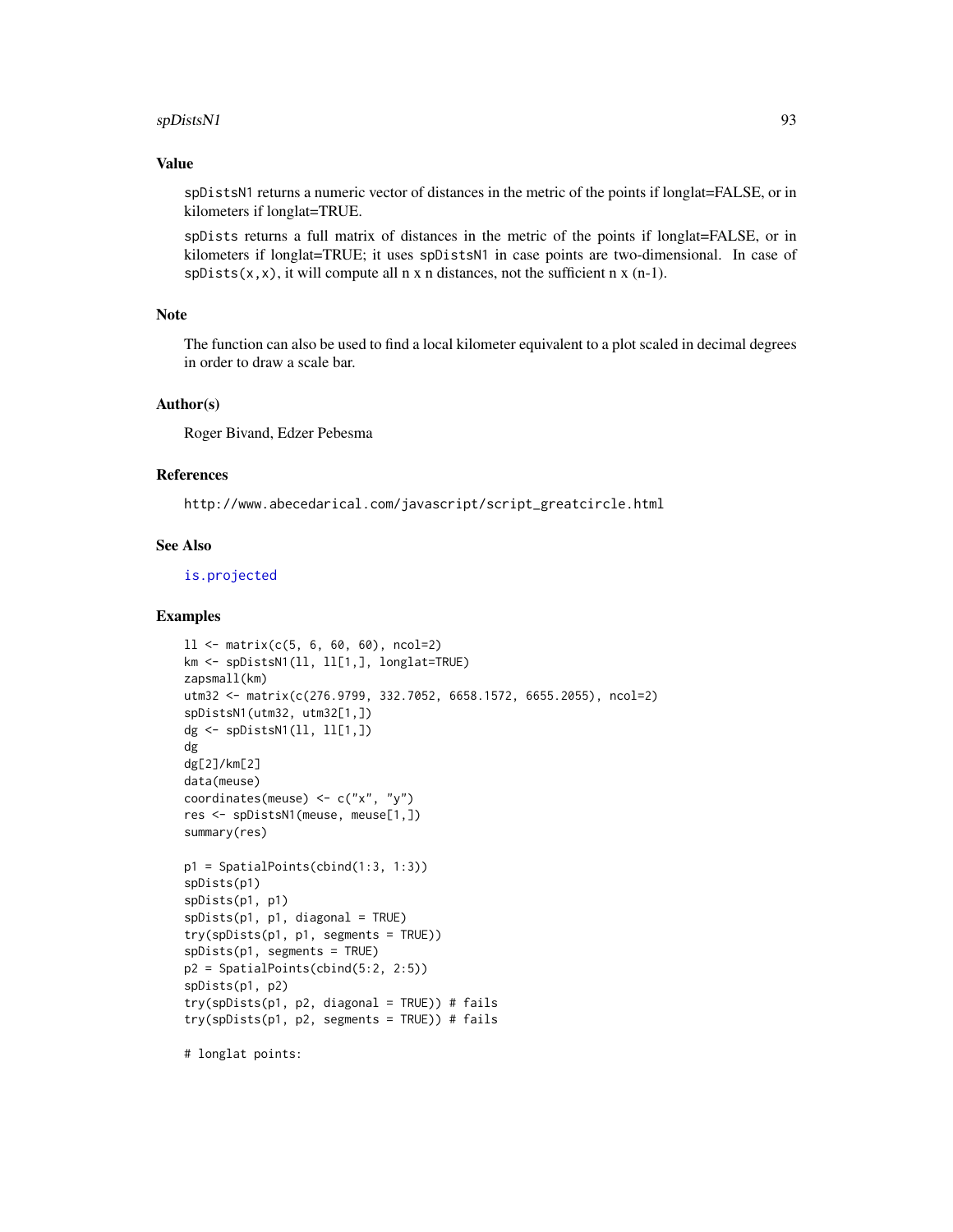```
proj4string(p1) = "+proj=longlat +ellps=WGS84"
proj4string(p2) = "+proj=longlat +ellps=WGS84"
is.projected(p1)
is.projected(p2)
spDists(p1)
spDists(p1, p1)
splists(p1, p1, diagonal = TRUE)spDists(p1, p2)
try(spDists(p1, p2, diagonal = TRUE)) # fails
splists(p1, p2[1:length(p1),], diagonal = TRUE)spDists(p1, segments = TRUE)
spDists(p1[0],p2[0],diagonal=TRUE)
spDists(p1[0])
p1 = SpatialPoints(cbind(1:3, 1:3, 1:3))
spDists(p1)
spDists(p1, p1)
try(spDists(p1, p1, diagonal = TRUE))
try(spDists(p1, p1, segments = TRUE))
try(spDists(p1, segments = TRUE))
p2 = SpatialPoints(cbind(5:2, 2:5, 3:6))
spDists(p1, p2)
try(spDists(p1, p2, diagonal = TRUE)) # fails
```
try(spDists(p1, p2, segments = TRUE)) # fails

<span id="page-93-0"></span>

spplot *Plot methods for spatial data with attributes*

#### <span id="page-93-1"></span>Description

Lattice (trellis) plot methods for spatial data with attributes

#### Usage

```
spplot(obj, ...)
spplot.grid(obj, zcol = names(obj), ..., names.attr, scales = list(draw = FALSE),
xlab = NULL, ylab = NULL, aspect = mapasp(obj,xlim, ylim),
panel = panel.gridplot, sp.layout = NULL, formula, xlim = bbox(obj)[1, ],
ylim = bbox(obj)[2, ], checkEmptyRC = TRUE, col.regions = get_col_regions())
spplot.polygons(obj, zcol = names(obj), ..., names.attr, scales = list(draw = FALSE),
xlab = NULL, ylab = NULL, aspect = mapasp(obj,xlim,ylim),
panel = panel.polygonsplot, sp.layout = NULL, formula, xlim = bbox(obj)[1, ],
ylim = bbox(obj)[2,], col. regions = get,col\_regions())spplot.points(obj, zcol = names(obj), ..., names.attr, scales = list(draw = FALSE),
xlab = NULL, ylab = NULL, aspect = mapasp(obj,xlim, ylim),
panel = panel.pointsplot, sp.layout = NULL, identify = FALSE, formula,
xlim = bbegin(bbox(obj)[1,], 0.04), ylim = bbexpand(bbox(obj)[2,], 0.04),edge.col = "transparent", colorkey = FALSE, col.regions = get_col_regions())
```
<span id="page-93-2"></span>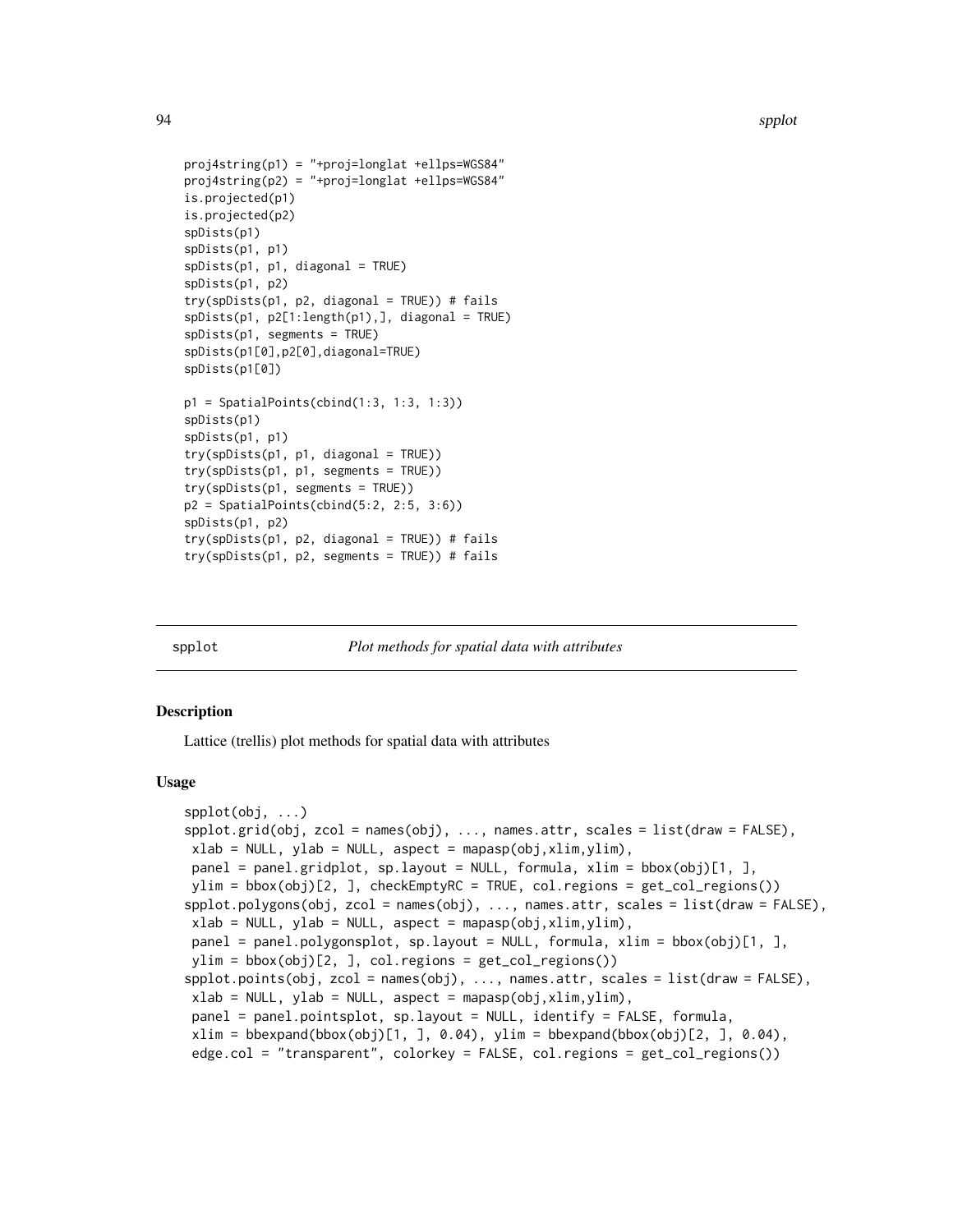spplot that the set of the set of the set of the set of the set of the set of the set of the set of the set of the set of the set of the set of the set of the set of the set of the set of the set of the set of the set of t

```
mapLegendGrob(obj, widths = unit(1, "cm"), heights = unit(1, "cm"),
fill = "black", just = "right")
sp.theme(set = FALSE, regions = list(col = hyp.colors(100)), ...)
layout.north.arrow(type = 1)
layout.scale.bar(height = 0.05)
spplot.locator(n = 512, type = "n", ...)
set_col_regions(value)
get_col_regions()
```
# Arguments

| obj        | object of class extending Spatial-class                                                                                                                                                                                                                                                                    |
|------------|------------------------------------------------------------------------------------------------------------------------------------------------------------------------------------------------------------------------------------------------------------------------------------------------------------|
| zcol       | character; attribute name(s) or column number(s) in attribute table                                                                                                                                                                                                                                        |
| names.attr | names to use in panel, if different from zcol names                                                                                                                                                                                                                                                        |
| scales     | scales argument to be passed to Lattice plots; use list (draw = TRUE) to draw<br>axes scales; see xyplot for full options                                                                                                                                                                                  |
| .          | other arguments passed to levelplot (grids, polygons) or xyplot (points)                                                                                                                                                                                                                                   |
| xlab       | label for x-axis                                                                                                                                                                                                                                                                                           |
| ylab       | label for y-axis                                                                                                                                                                                                                                                                                           |
| aspect     | aspect ratio for spatial axes; defaults to "iso" (one unit on the x-axis equals one<br>unit on the y-axis) but may be set to more suitable values if the data are e.g. if<br>coordinates are latitude/longitude                                                                                            |
| panel      | depending on the class of obj, panel.polygonsplot (for polygons or lines), panel.gridplot<br>(grids) or panel.pointsplot (points) is used; for further control custom panel<br>functions can be supplied that call one of these panel functions, but do read<br>below how the argument sp. layout may help |
| sp.layout  | NULL or list; see notes below                                                                                                                                                                                                                                                                              |
| identify   | if not FALSE, identify plotted objects (currently only working for points plots).<br>Labels for identification are the row.names of the attribute table row.names(as.data.frame(obj)).<br>If TRUE, identify on panel $(1,1)$ ; for identifying on panel i, j, pass the value<br>c(i,j)                     |
| formula    | optional; may be useful to plot a transformed value. Defaults to $z^x + y$ for single<br>and $z^x + y$ name for multiple attributes; use e.g. $exp(x)^x + y$ name to plot the<br>exponent of the z-variable                                                                                                |
| xlim       | numeric; x-axis limits                                                                                                                                                                                                                                                                                     |
| ylim       | numeric; y-axis limits                                                                                                                                                                                                                                                                                     |
| edge.col   | color of symbol edge                                                                                                                                                                                                                                                                                       |
| colorkey   | if FALSE, use symbol key; if TRUE, use continuous, levelplot-like colorkey; if<br>list, follow syntax of argument colorkey in levelplot (see below for an example)                                                                                                                                         |
| widths     | width of grob                                                                                                                                                                                                                                                                                              |
| heights    | heights of grob                                                                                                                                                                                                                                                                                            |
| fill       | fill color of grob                                                                                                                                                                                                                                                                                         |
| just       | grob placement justification                                                                                                                                                                                                                                                                               |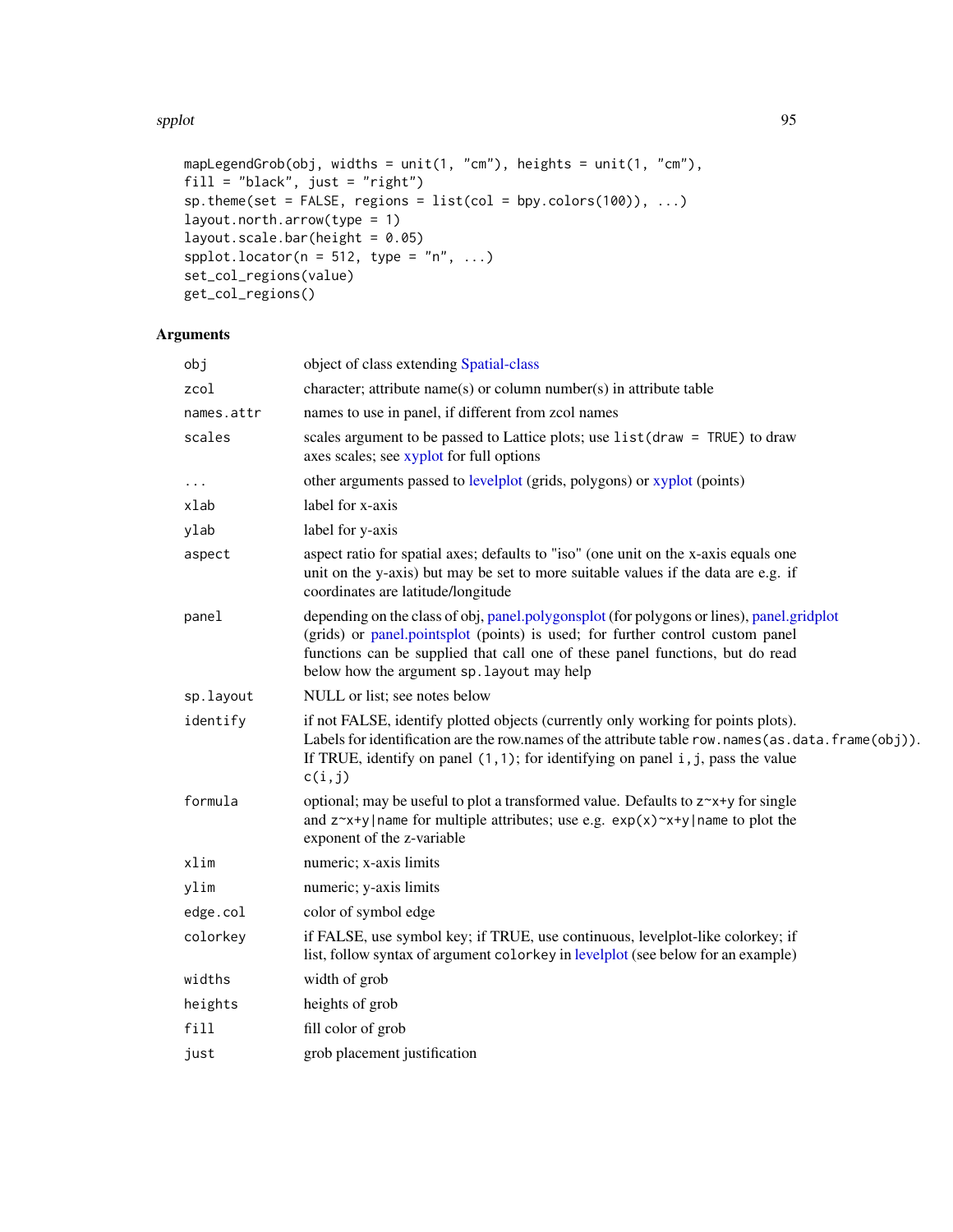96 spplot

| set          | logical; if TRUE, trellis.par.set is called, else a list is returned that can be passed<br>to trellis.par.set()                                     |
|--------------|-----------------------------------------------------------------------------------------------------------------------------------------------------|
| regions      | color ramp for the theme                                                                                                                            |
| height       | height of scale bar; width is 1.0                                                                                                                   |
| n            | see locator                                                                                                                                         |
| type         | see locator                                                                                                                                         |
| checkEmptyRC | logical; if TRUE, a check is done to see if empty rows or columns are present,<br>and need to be taken care of. Setting to FALSE may improve speed. |
| col.regions  | vector with fill colours; in case the variable to be plotted is a factor, this vector<br>should have length equal to the number of factor levels    |
| value        | vector with color values, default for col. regions                                                                                                  |

#### Value

spplot returns a lattice plot of class "trellis", if you fail to "see" it, explicitly call print(spplot(...)). If identify is TRUE, the plot is plotted and the return value is a vector with row names of the selected points.

spplot.locator returns a matrix with identified point locations; use trellis.focus first to focus on a given panel.

get\_col\_regions returns the default value for col.regions

# Methods

obj = "SpatialPixelsDataFrame" see [spplot](#page-93-0)

obj = "SpatialGridDataFrame" see [spplot](#page-93-0)

obj = "SpatialPolygonsDataFrame" see [spplot](#page-93-0)

obj = "SpatialLinesDataFrame" see [spplot](#page-93-0)

obj = "SpatialPointsDataFrame" see [spplot](#page-93-0)

# Note

Missing values in the attributes are (currently) not allowed.

spplot.grid, spplot.polygons and spplot.points are S4 methods for spplot; see [spplot](#page-93-1)[methods.](#page-93-1)

Useful arguments that can be passed as ... are:

layout integer; for the layout of panels (cols,rows)

pretty logical; choose colour breaks at pretty numbers?

at specify at which values colours change

as.table logical; start drawing panels upper-left instead of lower-left

page to add marks to each plotted page

for useful values see the appropriate documentation of [xyplot](#page-0-0) (in case of points), and [levelplot](#page-0-0) (otherwise).

If obj is of SpatialPointsDataFrame, the following options are useful to pass: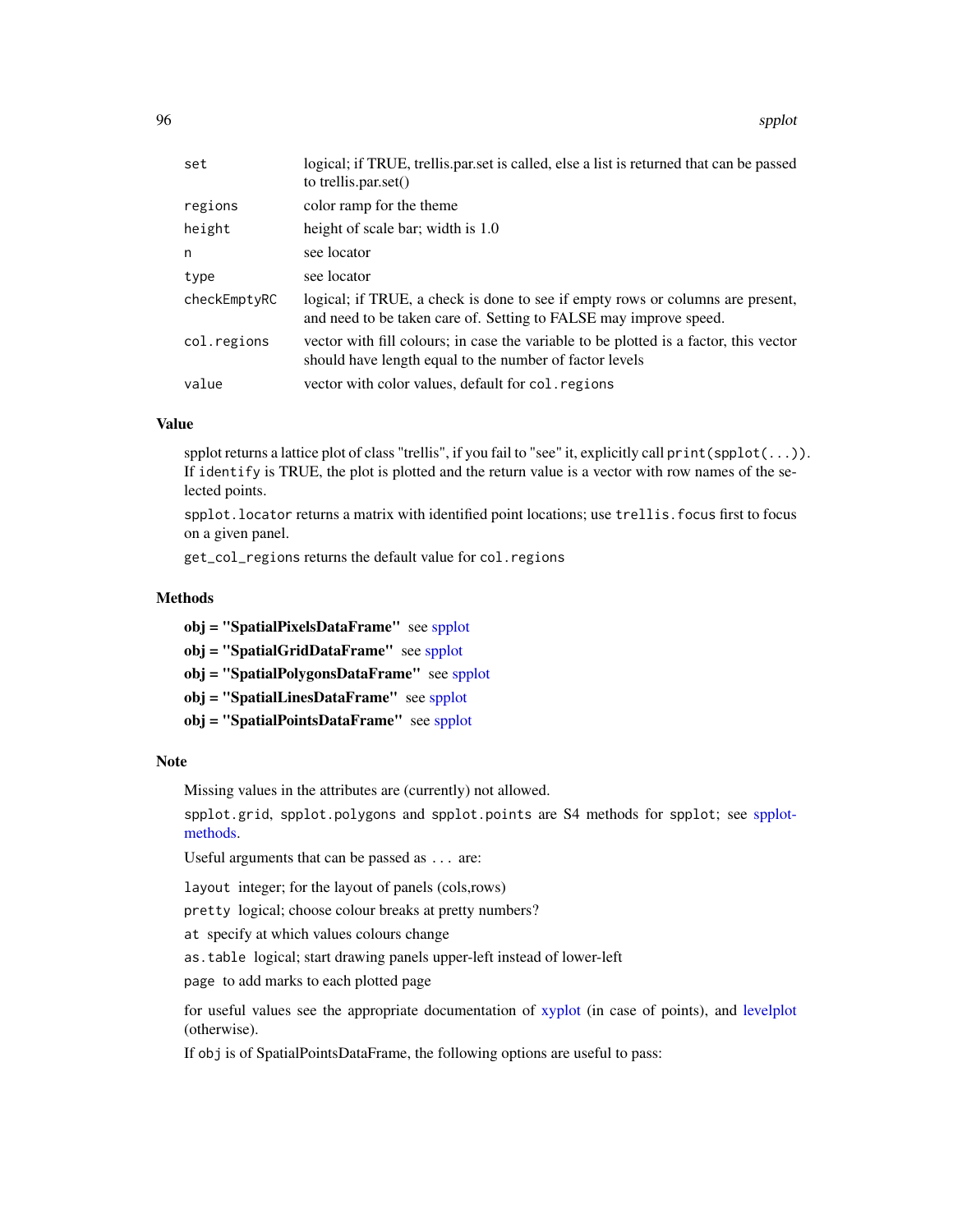key.space character: "bottom", "right", "left" or "right" to denote key location, or list: see argument key in the help for [xyplot](#page-0-0) what the options are

legendEntries character; array with key legend (text) entries; suitable defaults obtained from data

cuts number of cuts, or, for objects of class [SpatialPointsDataFrame](#page-80-1) only, the actual cuts to use

- do.log logical; if TRUE use log-linear scale to divide range in equal cuts, else use a linear scale if cuts is only number of cuts
- pch integer; plotting character to use; defaults to 16 if fill is TRUE, else 1
- cex numeric; character expansion, proportional to default value of 1

fill logical; use filled circles?

layout.north.arrow and layout.scale.bar can be used to set a north arrow or scale bar.

The sp.layout argument is either a single layout item, or a list with one or more layout items. A layout item is one of

- a list with one or more Spatial\* objects, along with style arguments like col, lty, pch, fill etc.
- a list with its first argument the layout function or the name of the layout function to be called: sp.points for SpatialPoints, sp.polygons for SpatialPolygons object, sp.lines for a SpatialLines object, and sp.text for text to place. The second argument contains the object (or text) to be plotted; remaining arguments are passed to the corresponding panel. \* functions.

The order of items in sp.layout matters; objects are drawn in the order they appear. With respect to obj, default plot order and precedence of sp.layout items is as follows: for points and lines, sp.layout items are drawn over (after) obj; for grids and polygons, sp.layout items are drawn behind (before) obj. Transparency may further help making multiple things visible. Adding a first argument to a layout item overrides its default plotting order with respect to obj:

Special control elements of sp.layout items:

- first logical; should the layout item be drawn before the obj (TRUE), or after (FALSE)? This overrides the default order (points and lines in front, polygons and grids behind).
- which integer; controls to which panel a layout item should be added. If which is present in the main, top-level list it applies to all layout items; in sub-lists with layout items it denotes the (set of) panel(s) in which the layout item should be drawn. Without a which item, layout items are drawn in each panel.

sp.theme returns a lattice theme; use, after loading package lattice, the command trellis.par.set(sp.theme()) after a device is opened or changed to make this work. Currently, this only sets the colors to [bpy.colors.](#page-10-0)

If the attributes to be plotted are of type factor, spplot tries to create a legend that reflects this. In this case, the color ramp passed needs to be of the same length as the number of factor levels. The factor levels are derived from the first map; subsequent factors with different factor levels result in an error.

#### Author(s)

Edzer Pebesma, <edzer.pebesma@uni-muenster.de>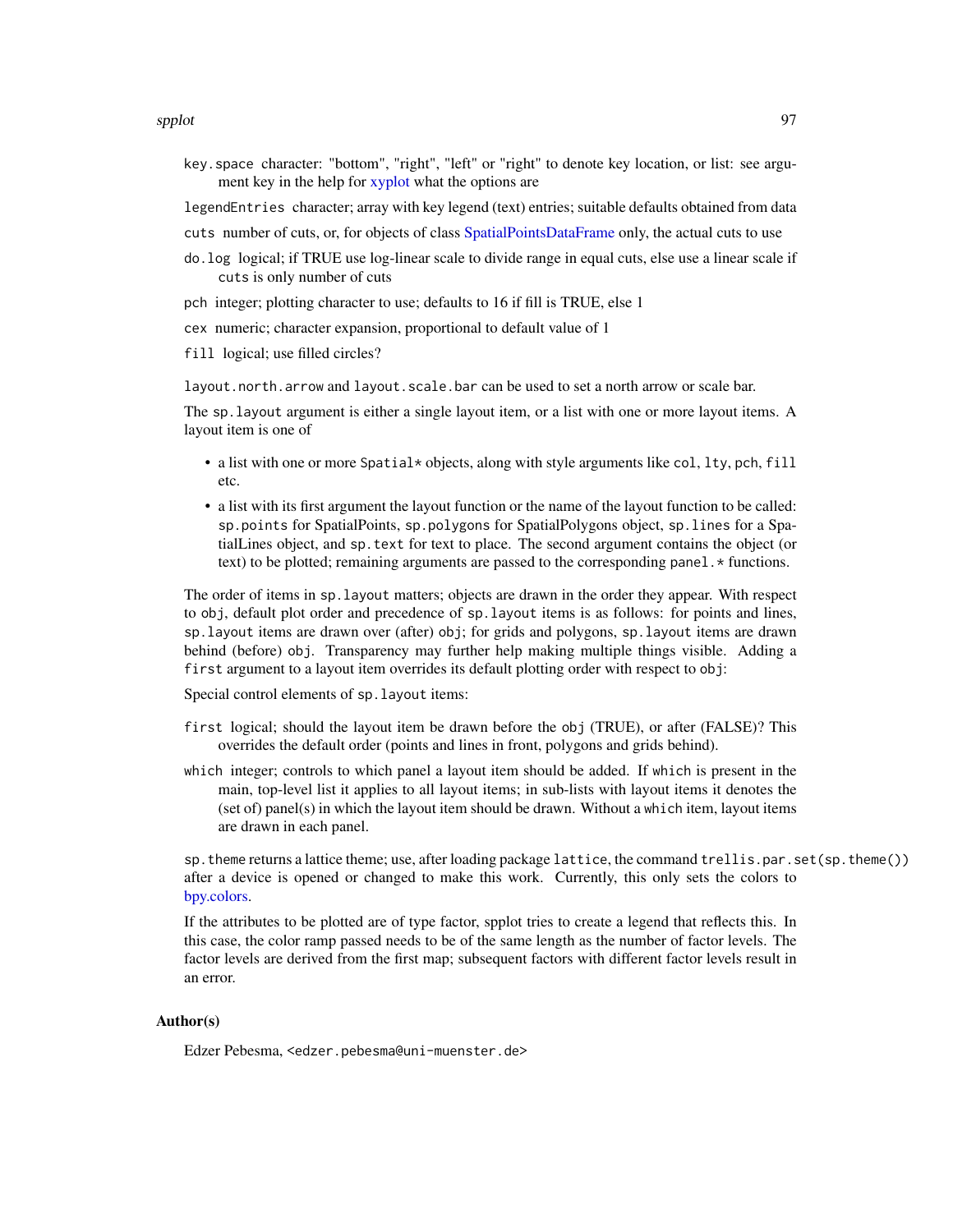98 spplot

# References

<https://edzer.github.io/sp/>

# See Also

[xyplot,](#page-0-0) [levelplot,](#page-0-0) [panel.identify](#page-0-0) to identify objects

```
library(lattice)
trellis.par.set(sp.theme()) # sets bpy.colors() ramp
demo(meuse, ask = FALSE, echo = FALSE)
l2 = list("SpatialPolygonsRescale", layout.north.arrow(), offset = c(181300,329800),
scale = 400)
l3 = list("SpatialPolygonsRescale", layout.scale.bar(), offset = c(180500,329800),
scale = 500, fill=c("transparent","black"))
l4 = list("sp.text", c(180500,329900), "0")
l5 = list("sp.text", c(181000,329900), "500 m")
spplot(meuse, c("ffreq"), sp.layout=list(l2,l3,l4,l5), col.regions= "black",
pch=c(1,2,3), key.space=list(x=0.1,y=.95,corner=c(0,1)))
spplot(meuse, c("zinc", "lead"), sp.layout=list(l2,l3,l4,l5, which = 2),
key.space=list(x=0.1,y=.95,corner=c(0,1)))
# plotting factors:
meuse$f = factor(sample(letters[6:10], 155, replace=TRUE),levels=letters[1:10])
meuse$g = factor(sample(letters[1:5], 155, replace=TRUE),levels=letters[1:10])
spplot(meuse, c("f","g"), col.regions=bpy.colors(10))
if (require(RColorBrewer)) {
spplot(meuse, c("ffreq"), sp.layout=list(l2,l3,l4,l5),
col.regions=brewer.pal(3, "Set1"))
}
meuse.grid$g = factor(sample(letters[1:5], 3103, replace=TRUE),
levels=letters[1:10])
meuse.grid$f = factor(sample(letters[6:10], 3103, replace=TRUE),
levels=letters[1:10])
spplot(meuse.grid, c("f","g"), col.regions=bpy.colors(10))
# example modifying colorkey for points:
spplot(meuse["dist"], colorkey = list(
right = list( # see ?levelplot in package trellis, argument colorkey:
fun = draw.colorkey,
args = list(key = list(at = seq(0, 1, .1), # colour breakscol = bpycolor(11), # colourslabels = list(
at = c(0, 0.2, 0.4, 0.6, 0.8, 1),
labels = c("0x", "20x", "40x", "60x", "80x", "100x")
)
)
```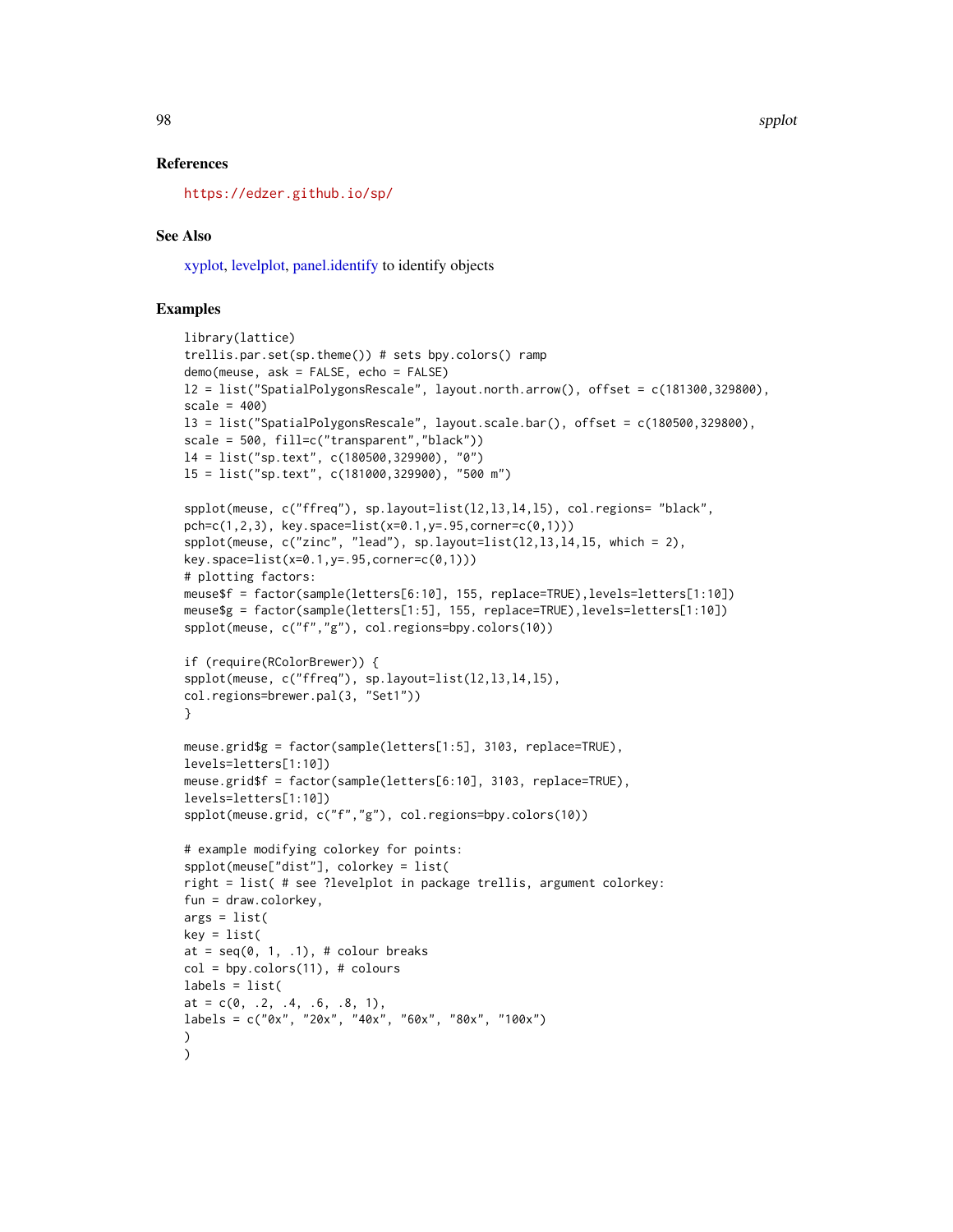<span id="page-98-1"></span>spsample 99

```
)
\mathcal{L}))
16 = list(mense.grid['dist''], col = grey(seq(.5,.9, length.out=10)))spplot(meuse, c("zinc", "lead"), sp.layout = l6)
spplot(meuse, c("zinc", "lead"),
sp.layout = list(meuse.grid, meuse.riv, col = 'grey'))
# Custom legend placement, taken from
# http://stackoverflow.com/questions/29344692/custom-placement-of-spplot-legend-in-the-map
s <- spplot(meuse.grid[,'dist'], colorkey = list(space = "left", height = 0.4))
args <- s$legend$left$args$key
## Prepare list of arguments needed by 'legend=' argument (as described in ?xyplot)
library(lattice) # draw.colorkey
legendArgs <- list(fun = draw.colorkey,
                   args = list(key = args),
                   corner = c(0.05, .75)## Call spplot() again, this time passing in to legend the arguments
## needed to print a color key
spplot(meuse.grid[,'dist'], colorkey = FALSE,
       legend = list(inside = legendArgs))
```
spsample *sample point locations in (or on) a spatial object*

# <span id="page-98-0"></span>Description

sample point locations within a square area, a grid, a polygon, or on a spatial line, using regular or random sampling methods; the methods used assume that the geometry used is not spherical, so objects should be in planar coordinates

# Usage

```
spsample(x, n, type, ...)
makegrid(x, n = 10000, nsig = 2, cellsize, offset = rep(0.5, nrow(bb)),
pretty = TRUE)
```
#### Arguments

| $\mathsf{x}$            | Spatial object; spsample( $x, \ldots$ ) is a generic method for the existing sample. Xxx<br>functions    |
|-------------------------|----------------------------------------------------------------------------------------------------------|
| $\cdot$ $\cdot$ $\cdot$ | optional arguments, passed to the appropriate sample. Xxx functions; see NOTES<br>for nolusters and iter |
| n.                      | (approximate) sample size                                                                                |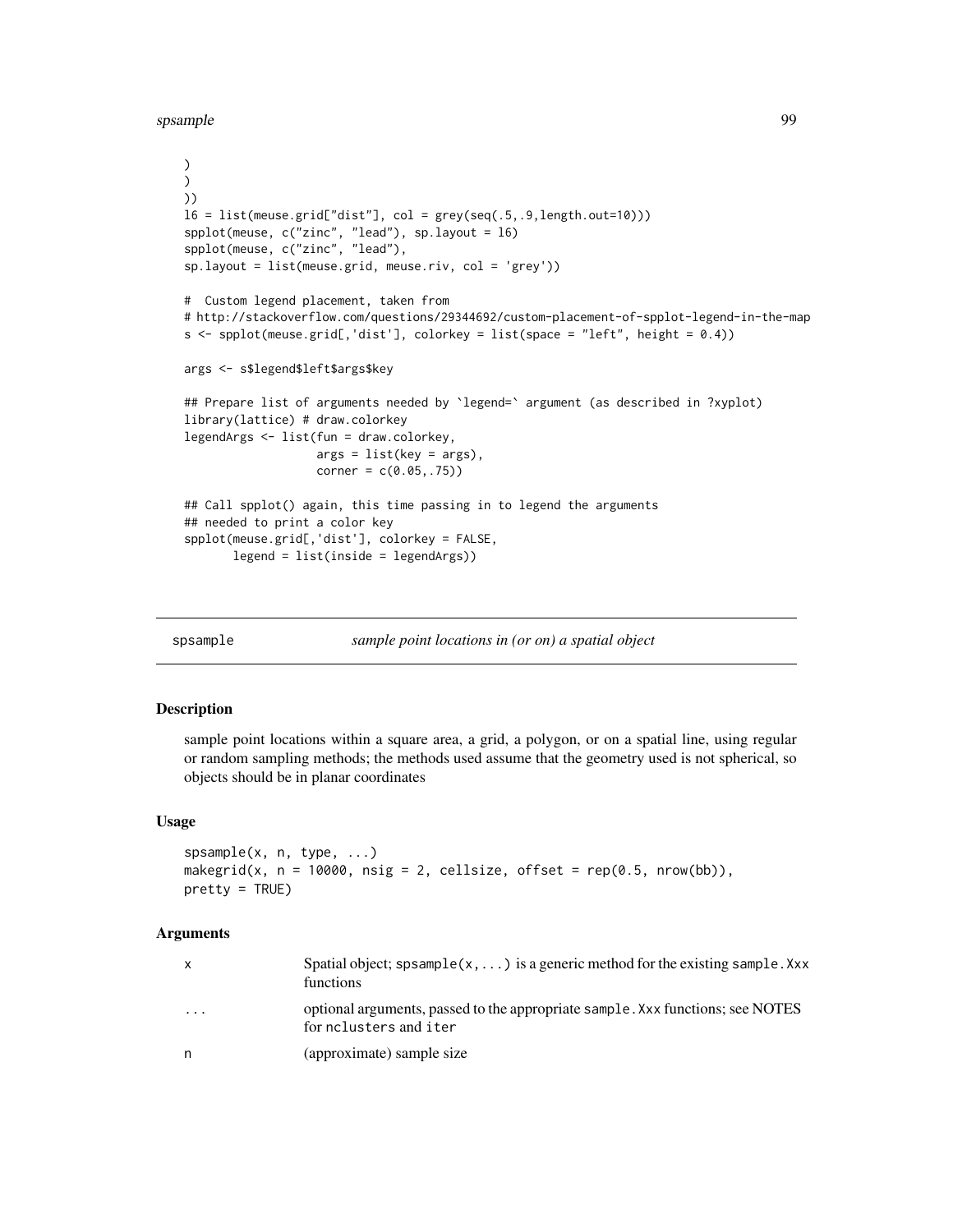| type     | character; "random" for completely spatial random; "regular" for regular (sys-<br>tematically aligned) sampling; "stratified" for stratified random (one single<br>random location in each "cell"); "nonaligned" for nonaligned systematic sam-<br>pling (nx random y coordinates, ny random x coordinates); "hexagonal" for<br>sampling on a hexagonal lattice; "clustered" for clustered sampling; "Fibonacci"<br>for Fibonacci sampling on the sphere (see references).                                                                                                   |
|----------|------------------------------------------------------------------------------------------------------------------------------------------------------------------------------------------------------------------------------------------------------------------------------------------------------------------------------------------------------------------------------------------------------------------------------------------------------------------------------------------------------------------------------------------------------------------------------|
| bb       | bounding box of the sampled domain; setting this to a smaller value leads to<br>sub-region sampling                                                                                                                                                                                                                                                                                                                                                                                                                                                                          |
| offset   | for square cell-based sampling types (regular, stratified, nonaligned, hexagonal):<br>the offset (position) of the regular grid; the default for spsample methods is a<br>random location in the unit cell $[0,1]$ x $[0,1]$ , leading to a different grid after<br>each call; if this is set to $c(0.5, 0.5)$ , the returned grid is not random (but, in<br>Ripley's wording, "centric systematic"). For line objects, a single offset value is<br>taken, where the value varies within the $[0, 1]$ interval, and 0 is the beginning of<br>each Line object, and 1 its end |
| cellsize | if missing, a cell size is derived from the sample size n; otherwise, this cell size<br>is used for all sampling methods except "random"                                                                                                                                                                                                                                                                                                                                                                                                                                     |
| nsig     | for "pretty" cell size; spsample does not result in pretty grids                                                                                                                                                                                                                                                                                                                                                                                                                                                                                                             |
| pretty   | logical; if TRUE, choose pretty (rounded) coordinates                                                                                                                                                                                                                                                                                                                                                                                                                                                                                                                        |
|          |                                                                                                                                                                                                                                                                                                                                                                                                                                                                                                                                                                              |

#### Value

an object of class [SpatialPoints-class.](#page-81-0) The number of points is only guaranteed to equal n when sampling is done in a square box, i.e. (sample. Spatial). Otherwise, the obtained number of points will have expected value n.

When x is of a class deriving from [Spatial-class](#page-59-0) for which no [spsample-methods](#page-98-0) exists, sampling is done in the bounding box of the object, using spsample.Spatial. An overlay using [over](#page-44-0) may be necessary to select the features inside the geometry afterwards.

Sampling type "nonaligned" is not implemented for line objects.

Some methods may return NULL if no points could be successfully placed.

makegrid makes a regular grid that covers x; when cellsize is not given it derives one from the number of grid points requested (approximating the number of cells). It tries to choose pretty cell size and grid coordinates.

# Methods

- $x =$  "Spatial" sample in the bbox of x
- $x =$ "Line" sample on a line
- $x = "Polygon"$  sample in a Polygon
- x = "Polygons" sample in a Polygons object, consisting of possibly multiple Polygon objects (holes must be correctly defined, use checkPolygonsHoles if need be)
- x = "SpatialPolygons" sample in an SpatialPolygons object; sampling takes place over all Polygons objects present, use subsetting to vary sampling intensity (density); holes must be correctly defined, use checkPolygonsHoles if need be
- $x =$  "SpatialGrid" sample in an SpatialGrid object
- $x =$  "SpatialPixels" sample in an SpatialPixels object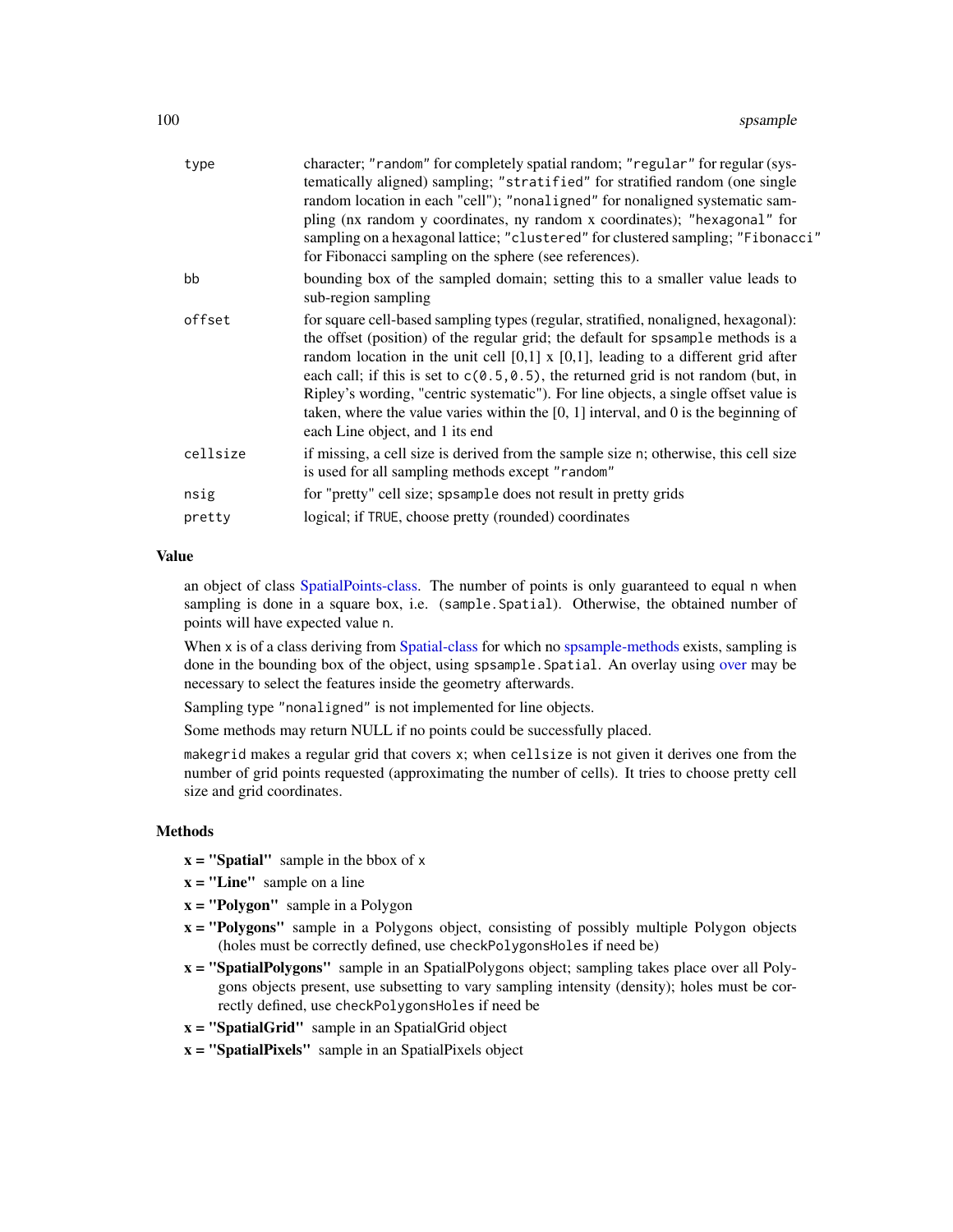#### spsample that the spanner of the spanner of the spanner of the spanner of the spanner of the spanner of the spanner of the spanner of the spanner of the spanner of the spanner of the spanner of the spanner of the spanner o

#### Note

If an [Polygon-class](#page-50-0) object has zero area (i.e. is a line), samples on this line element are returned. If the area is very close to zero, the algorithm taken here (generating points in a square area, selecting those inside the polygon) may be very resource intensive. When numbers of points per polygon are small and type="random", the number searched for is inflated to ensure hits, and the points returned sampled among these.

The following two arguments can be further specified:

nclusters Number of clusters (strata) to sample from.

iter(default = 4) number of times to try to place sample points in a polygon before giving up and returning NULL - this may occur when trying to hit a small and awkwardly shaped polygon in a large bounding box with a small number of points

# Author(s)

Edzer Pebesma, <edzer.pebesma@uni-muenster.de>

#### References

Chapter 3 in B.D. Ripley, 1981. Spatial Statistics, Wiley

Fibonacci sampling: Alvaro Gonzalez, 2010. Measurement of Areas on a Sphere Using Fibonacci and Latitude-Longitude Lattices. Mathematical Geosciences 42(1), p. 49-64

#### See Also

[over,](#page-44-0) [point.in.polygon,](#page-49-0) [sample](#page-0-0)

```
data(meuse.riv)
meuse.sr = SpatialPolygons(list(Polygons(list(Polygon(meuse.riv)), "x")))
plot(meuse.sr)
points(spsample(meuse.sr, n = 1000, "regular"), pch = 3)
plot(meuse.sr)
points(spsample(meuse.sr, n = 1000, "random"), pch = 3)
plot(meuse.sr)
points(spsample(meuse.sr, n = 1000, "stratified"), pch = 3)
plot(meuse.sr)
points(spsample(meuse.sr, n = 1000, "nonaligned"), pch = 3)
plot(meuse.sr)
points(spsample(meuse.sr@polygons[[1]], n = 100, "stratified"), pch = 3, cex=.5)
data(meuse.grid)
gridded(meuse.grid) = \gamma x + y
```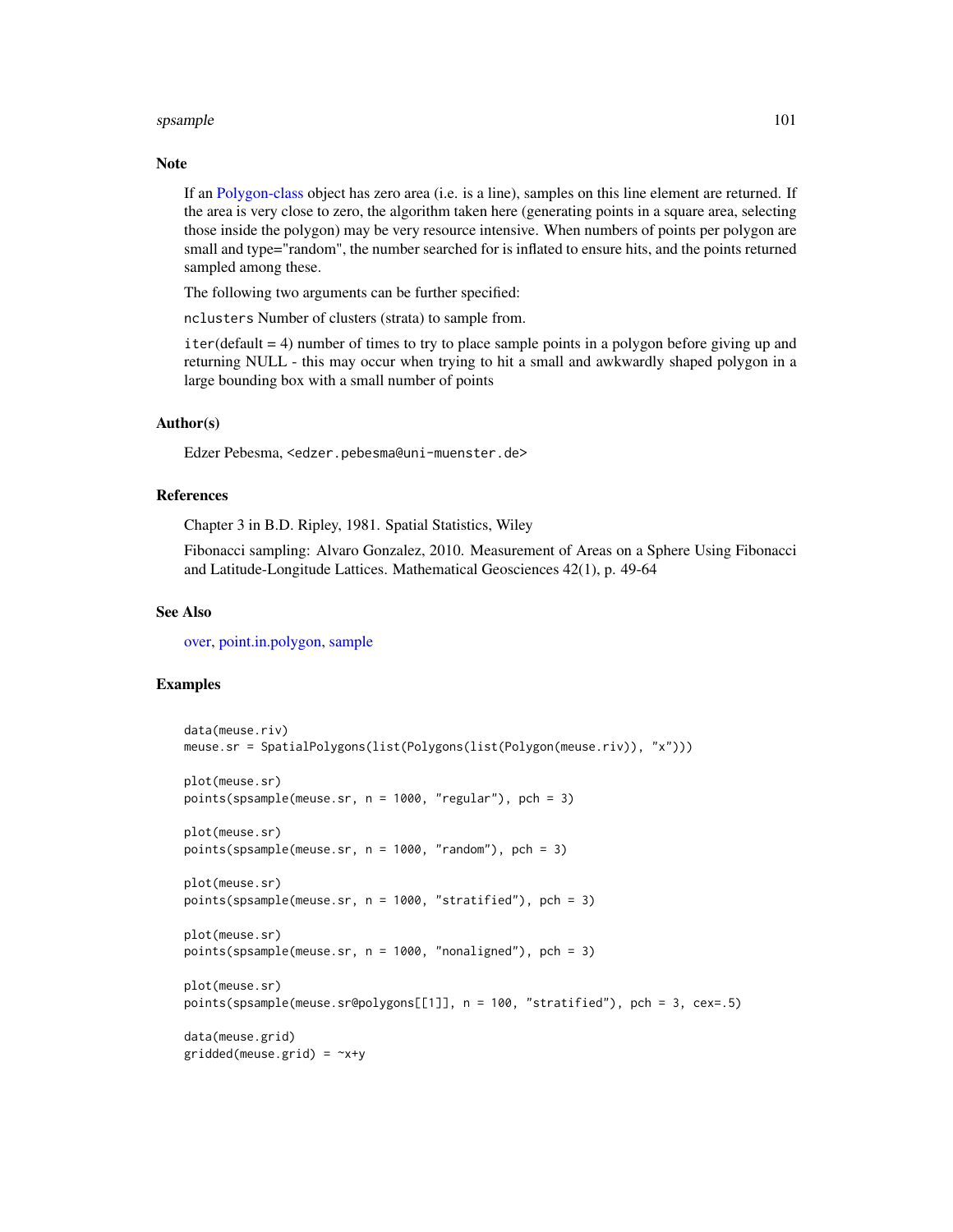```
image(meuse.grid)
points(spsample(meuse.grid,n=1000,type="random"), pch=3, cex=.5)
image(meuse.grid)
points(spsample(meuse.grid,n=1000,type="stratified"), pch=3, cex=.5)
image(meuse.grid)
points(spsample(meuse.grid,n=1000,type="regular"), pch=3, cex=.5)
image(meuse.grid)
points(spsample(meuse.grid,n=1000,type="nonaligned"), pch=3, cex=.5)
fullgrid(meuse.grid) = TRUE
image(meuse.grid)
```
points(spsample(meuse.grid,n=1000,type="stratified"), pch=3,cex=.5)

<span id="page-101-0"></span>spTransform *spTransform for map projection and datum transformation*

#### Description

spTransform for map projection and datum transformation

#### Usage

```
spTransform(x, CRSobj, ...)
```
#### Arguments

|         | object to be transformed                                                        |
|---------|---------------------------------------------------------------------------------|
| CRSobi  | object of class CRS, or of class character in which case it is converted to CRS |
| $\cdot$ | further arguments (ignored)                                                     |

# Value

object with coordinates transformed to the new coordinate reference system.

# Note

Package rgdal provides the methods doing actual transformation, see [spTransform;](#page-101-0) when rgdal cannot be loaded, an error message follows.

<span id="page-101-1"></span>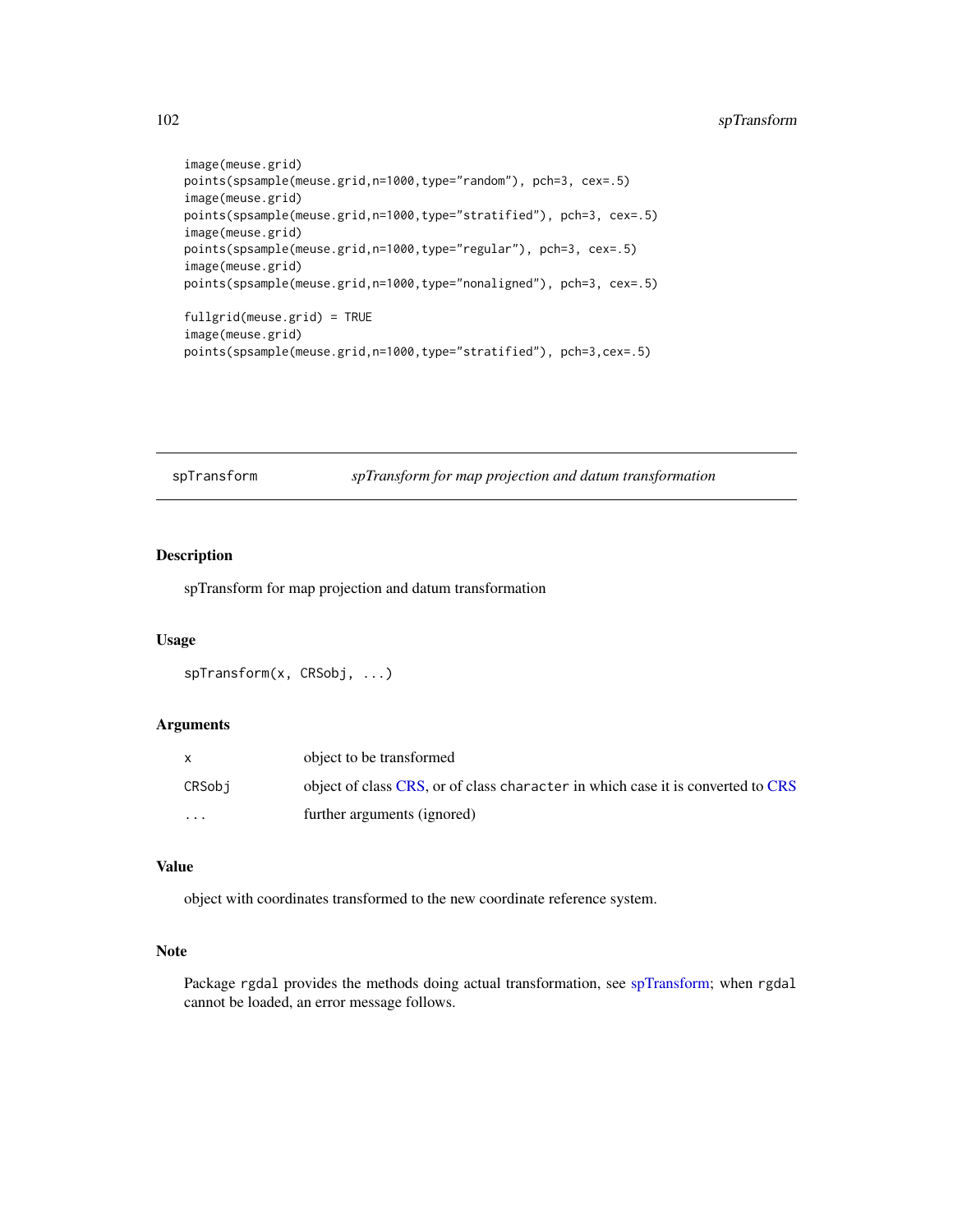<span id="page-102-1"></span><span id="page-102-0"></span>stack *rearrange data in SpatialPointsDataFrame or SpatialGridDataFrame for plotting with spplot (levelplot/xyplot wrapper)*

# Description

rearrange SpatialPointsDataFrame for plotting with spplot or levelplot

# Usage

```
spmap.to.lev(data, zcol = 1:n, n = 2, names.attr)
## S3 method for class 'SpatialPointsDataFrame'
stack(x, select, ...)
## S3 method for class 'SpatialGridDataFrame'
stack(x, select, ...)
```
# Arguments

| data         | object of class (or extending) SpatialPointsDataFrame or SpatialGridDataFrame                                                                                 |
|--------------|---------------------------------------------------------------------------------------------------------------------------------------------------------------|
| zcol         | z-coordinate column name(s), or a column number (range) (after removing the<br>spatial coordinate columns: 1 refers to the first non-coordinate column, etc.) |
| names.attr   | names of the set of z-columns (these names will appear in the plot); if omitted,<br>column names of zcol                                                      |
| n            | number of columns to be stacked                                                                                                                               |
| $\mathsf{x}$ | same as data                                                                                                                                                  |
| select       | same as zcol                                                                                                                                                  |
| .            | ignored                                                                                                                                                       |

# Value

spmap.to.lev returns a data frame with the following elements:

|      | x-coordinate for each row                                               |
|------|-------------------------------------------------------------------------|
|      | y-coordinate for each row                                               |
|      | column vector with each of the elements in columns zcol of data stacked |
| name | factor; name of each of the stacked z columns                           |

stack is an S3 method: it return a data.frame with a column values that has the stacked coordinates and attributes, and a column ind that indicates the variable stacked; it also replicates the coordinates.

# See Also

[spplot,](#page-93-0) [levelplot](#page-0-0) in package lattice, and [stack](#page-102-0)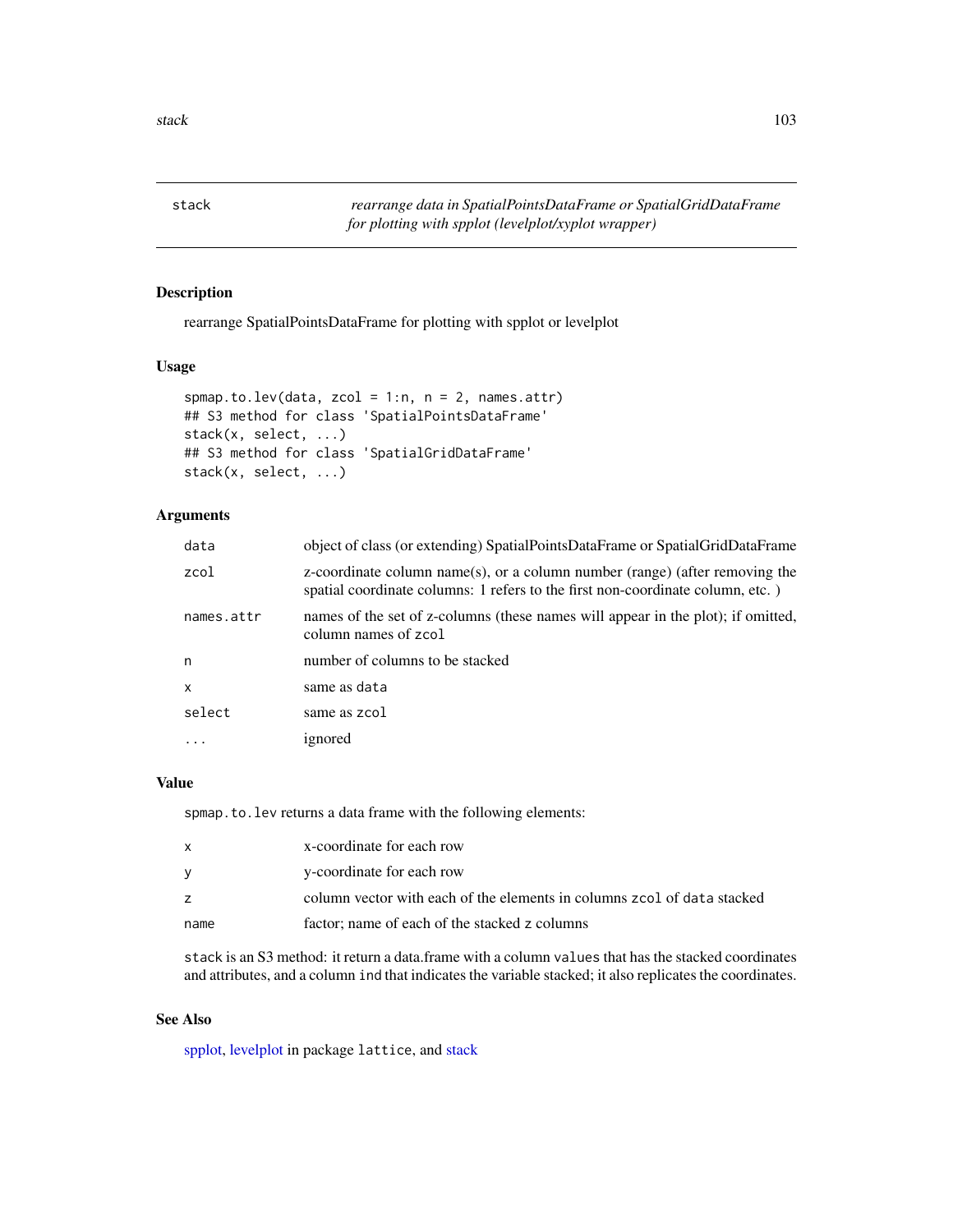# <span id="page-103-0"></span>Examples

```
library(lattice)
data(meuse.grid) # data frame
coordinates(meuse.grid) = c("x", "y") # promotes to SpatialPointsDataFrame
meuse.grid[["idist"]] = 1 - meuse.grid[["dist"]] # add variable
# the following is made much easier by spplot:
levelplot(z~x+y|name, spmap.to.lev(meuse.grid, z=c("dist","idist"), names.attr =
c("distance", "inverse of distance")), aspect = "iso")
levelplot(values~x+y|ind, as.data.frame(stack(meuse.grid)),aspect = "iso")
gridded(meuse.grid) = TRUE
levelplot(z~x+y|name, spmap.to.lev(meuse.grid, z=c("dist","idist"), names.attr =
c("distance", "inverse of distance")), aspect = "iso")
levelplot(values~x+y|ind, as.data.frame(stack(meuse.grid)), asp = "iso")
```
surfaceArea *Compute surface area of a digital elevation model.*

#### Description

It is often said that if Wales was flattened out it would have an area bigger than England. This function computes the surface area of a grid of heights taking into account the sloping nature of the surface.

#### Usage

surfaceArea(m, ...) surfaceArea.matrix(m, cellx = 1, celly = 1, byCell = FALSE)

#### Arguments

| m        | a matrix of height values, or an object of class SpatialPixelsDataFrame or Spa-<br>tialGridDataFrame. |
|----------|-------------------------------------------------------------------------------------------------------|
| cellx    | the size of the grid cells in the x-direction, in the same units as the height values.                |
| celly    | the size of the grid cells in the y-direction, in the same units as the height values.                |
| byCell   | return single value or matrix of values                                                               |
| $\cdots$ | ignored                                                                                               |

# Value

Either a single value of the total area if byCell=FALSE, or a matrix the same shape as m of individual cell surface areas if byCell=TRUE. In this case, the sum of the returned matrix should be the same value as that which is returned if byCell=FALSE.

Missing values (NA) in the input matrix are allowed. They will produce an NA in the output matrix for byCell=TRUE, and contribute zero to the total area. They also have an effect on adjacent cells see code comments for details.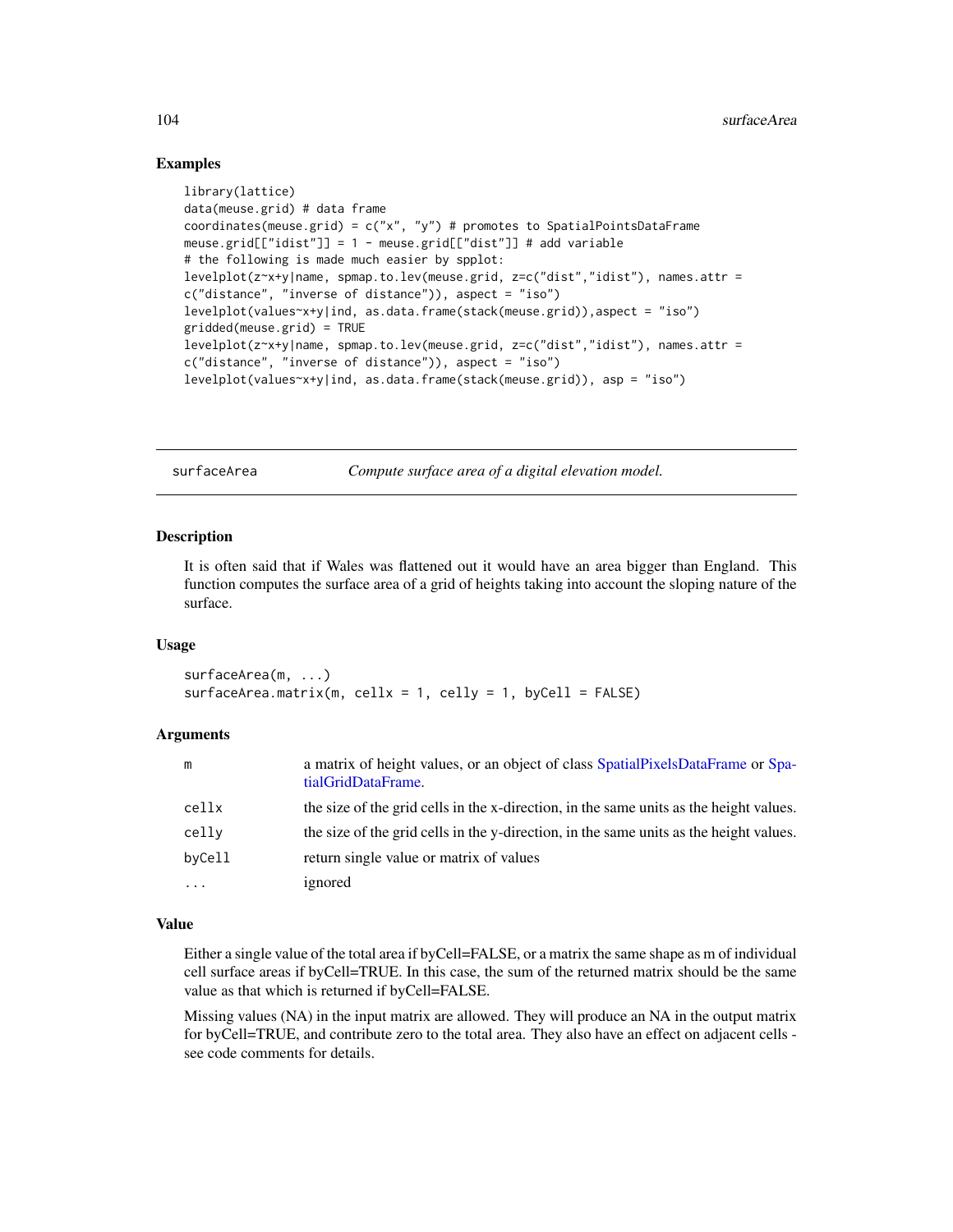#### <span id="page-104-0"></span>zerodist 105

#### Methods

- obj = "matrix" takes a matrix as input, requires cellx and celly to be set
- obj = "SpatialGridDataFrame" takes an object of class [SpatialGridDataFrame](#page-77-1) as input, and retrieves cellx and celly from this
- obj = "SpatialPixelsDataFrame" takes an object of class [SpatialPixelsDataFrame](#page-77-0) as input, and retrieves cellx and celly from this

# Author(s)

Barry Rowlingson <br/>throwlingson@lancaster.ac.uk>, integration in sp Edzer Pebesma.

#### References

Calculating Landscape Surface Area from Digital Elevation Models, Jeff S. Jenness Wildlife Society Bulletin, Vol. 32, No. 3 (Autumn, 2004), pp. 829-839

#### Examples

```
surfaceArea(volcano)
image(surfaceArea(volcano,byCell=TRUE))
```

```
data(meuse.grid)
gridded(meuse.grid) = \gamma x + yimage(surfaceArea(meuse.grid["dist"], byCell=TRUE))
surfaceArea(meuse.grid["dist"])
```
zerodist *find point pairs with equal spatial coordinates*

# Description

find point pairs with equal spatial coordinates

#### Usage

```
zerodist(obj, zero = 0.0, unique.ID = FALSE, memory = TRUE)zerodist2(obj1, obj2, zero = 0.0, memcmp = TRUE)remove.duplicates(obj, zero = 0.0, remove.second = TRUE, memcmp = TRUE)
```
#### Arguments

| obi  | object of, or extending, class SpatialPoints |
|------|----------------------------------------------|
| obi1 | object of, or extending, class SpatialPoints |
| obj2 | object of, or extending, class SpatialPoints |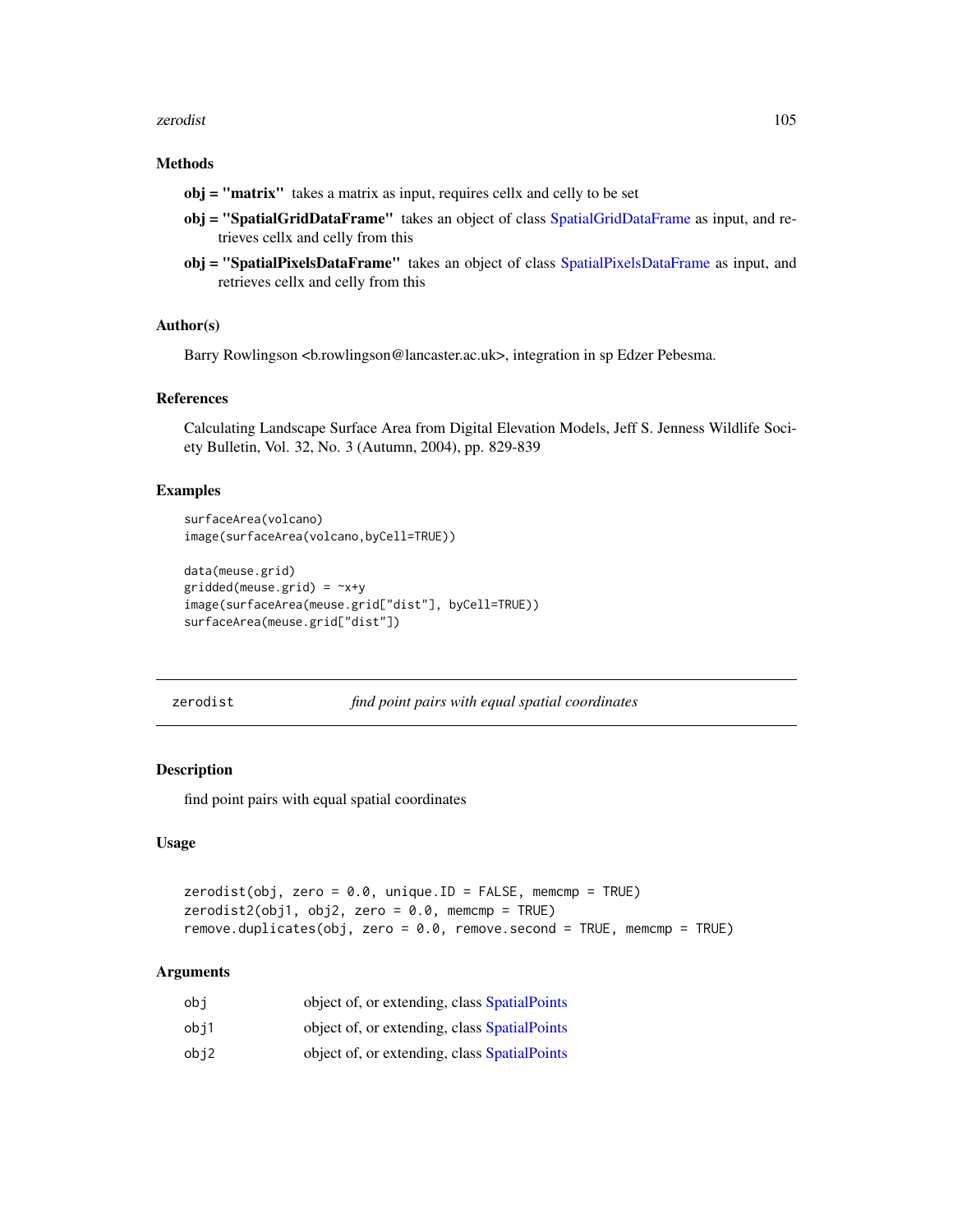| zero          | distance values less than or equal to this threshold value are considered to have<br>zero distance (default 0.0); units are those of the coordinates for projected data<br>or unknown projection, or km if coordinates are defined to be longitude/latitude |
|---------------|-------------------------------------------------------------------------------------------------------------------------------------------------------------------------------------------------------------------------------------------------------------|
| unique.ID     | logical; if TRUE, return an ID (integer) for each point that is different only when<br>two points do not share the same location                                                                                                                            |
| memcmp        | use memomp to find exactly equal coordinates; see NOTE                                                                                                                                                                                                      |
| remove.second | logical; if TRUE, the second of each pair of duplicate points is removed, if<br>FALSE remove the first                                                                                                                                                      |

#### Value

zerodist and zerodist2 return a two-column matrix with in each row pairs of row numbers with identical coordinates; a matrix with zero rows is returned if no such pairs are found. For zerodist, row number pairs refer to row pairs in obj. For zerodist2, row number pairs refer to rows in obj and obj2, respectively. remove.duplicates removes duplicate observations if present, and else returns obj.

#### **Note**

When using kriging, duplicate observations sharing identical spatial locations result in singular covariance matrices. This function may help identify and remove spatial duplices. The full matrix with all pair-wise distances is not stored; the double loop is done at the C level.

When unique. ID=TRUE is used, an integer index is returned. sp 1.0-14 returned the highest index, sp 1.0-15 and later return the lowest index.

When zero is 0.0 and memcmp is not FALSE, zerodist uses memcmp to evaluate exact equality of coordinates; there may be cases where this results in a different evaluation compared to doing the double arithmetic of computing distances.

```
data(meuse)
summary(meuse)
# pick 10 rows
n < -10ran10 <- sample(nrow(meuse), size = n, replace = TRUE)
meusedup <- rbind(meuse, meuse[ran10, ])
coordinates(meusedup) \leq c("x", "y")
zd <- zerodist(meusedup)
sum(abs(zd[1:n,1] - sort(ran10))) # 0!
# remove the duplicate rows:
meusedup2 <- meusedup[-zd[,2], ]
summary(meusedup2)
meusedup3 <- subset(meusedup, !(1:nrow(meusedup) %in% zd[,2]))
summary(meusedup3)
coordinates(meuse) <- c("x", "y")
zerodist2(meuse, meuse[c(10:33,1,10),])
```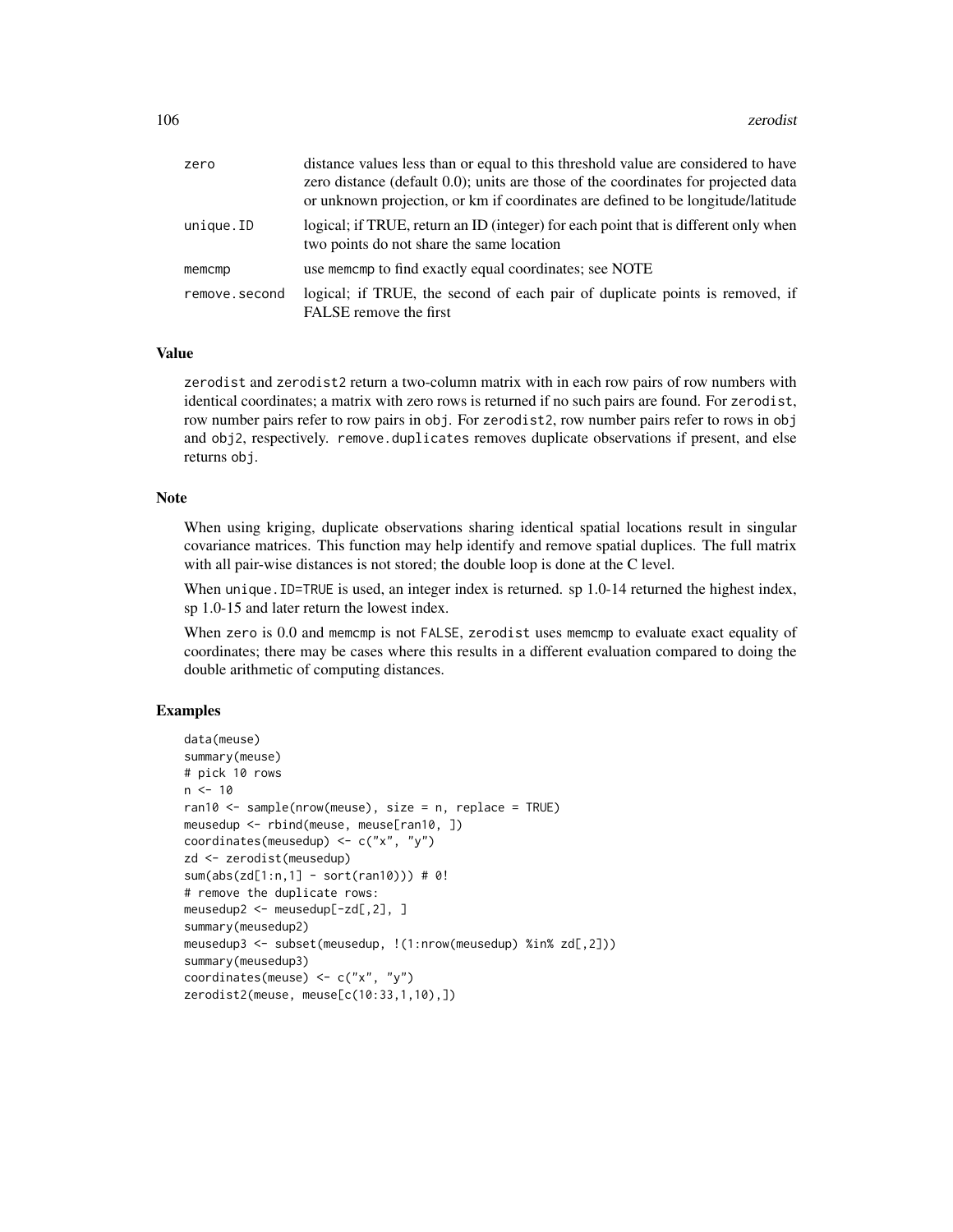# **Index**

∗Topic classes CRS-class, [18](#page-17-2) DMS-class, [23](#page-22-0) GridTopology-class, [30](#page-29-1) Line, [36](#page-35-0) Line-class, [37](#page-36-0) Lines-class, [37](#page-36-0) Polygon-class, [51](#page-50-1) Polygons-class, [52](#page-51-1) Spatial-class, [60](#page-59-1) SpatialGrid-class, [62](#page-61-1) SpatialGridDataFrame-class, [63](#page-62-1) SpatialLines-class, [67](#page-66-0) SpatialLinesDataFrame-class, [68](#page-67-0) SpatialMultiPoints-class, [71](#page-70-1) SpatialMultiPointsDataFrame-class, [73](#page-72-0) SpatialPixels-class, [77](#page-76-1) SpatialPixelsDataFrame-class, [79](#page-78-1) SpatialPoints-class, [82](#page-81-1) SpatialPointsDataFrame-class, [84](#page-83-1) SpatialPolygons-class, [87](#page-86-1) SpatialPolygonsDataFrame-class, [89](#page-88-1) ∗Topic color bpy.colors, [11](#page-10-1) ∗Topic datasets meuse, [41](#page-40-0) meuse.grid, [42](#page-41-0) meuse.grid\_ll, [43](#page-42-0) meuse.riv, [44](#page-43-0) Rlogo, [56](#page-55-0) ∗Topic dplot bubble, [12](#page-11-0) degAxis, [20](#page-19-0) flip, [24](#page-23-0) loadMeuse, [38](#page-37-0) mapasp, [39](#page-38-0) panel.spplot, [48](#page-47-1) spplot, [94](#page-93-2)

stack, [103](#page-102-1) zerodist, [105](#page-104-0) ∗Topic manip coordinates, [16](#page-15-2) gridIndex2nb, [27](#page-26-0) point.in.polygon, [50](#page-49-1) polygons, [52](#page-51-1) sp-deprecated, [59](#page-58-0) SpatialLines, [66](#page-65-0) SpatialMultiPoints, [70](#page-69-0) SpatialPoints, [81](#page-80-2) SpatialPolygons, [86](#page-85-2) spsample, [99](#page-98-1) ∗Topic methods addAttrToGeom-methods, [4](#page-3-0) aggregate, [5](#page-4-0) bbox-methods, [10](#page-9-0) coordinates-methods, [17](#page-16-0) coordnames-methods, [18](#page-17-2) dimensions-methods, [21](#page-20-0) disaggregate-methods, [22](#page-21-0) geometry-methods, [25](#page-24-0) gridded-methods, [26](#page-25-1) merge, [40](#page-39-0) over-methods, [45](#page-44-1) polygons-methods, [53](#page-52-0) recenter-methods, [55](#page-54-0) spChFIDs-methods, [91](#page-90-1) spsample, [99](#page-98-1) spTransform, [102](#page-101-1) ∗Topic misc compassRose, [15](#page-14-0) ∗Topic models select.spatial, [57](#page-56-0) ∗Topic programming read.asciigrid, [54](#page-53-0) ∗Topic spatial as.SpatialPolygons.GridTopology, [7](#page-6-0) as.SpatialPolygons.PolygonsList, [8](#page-7-0)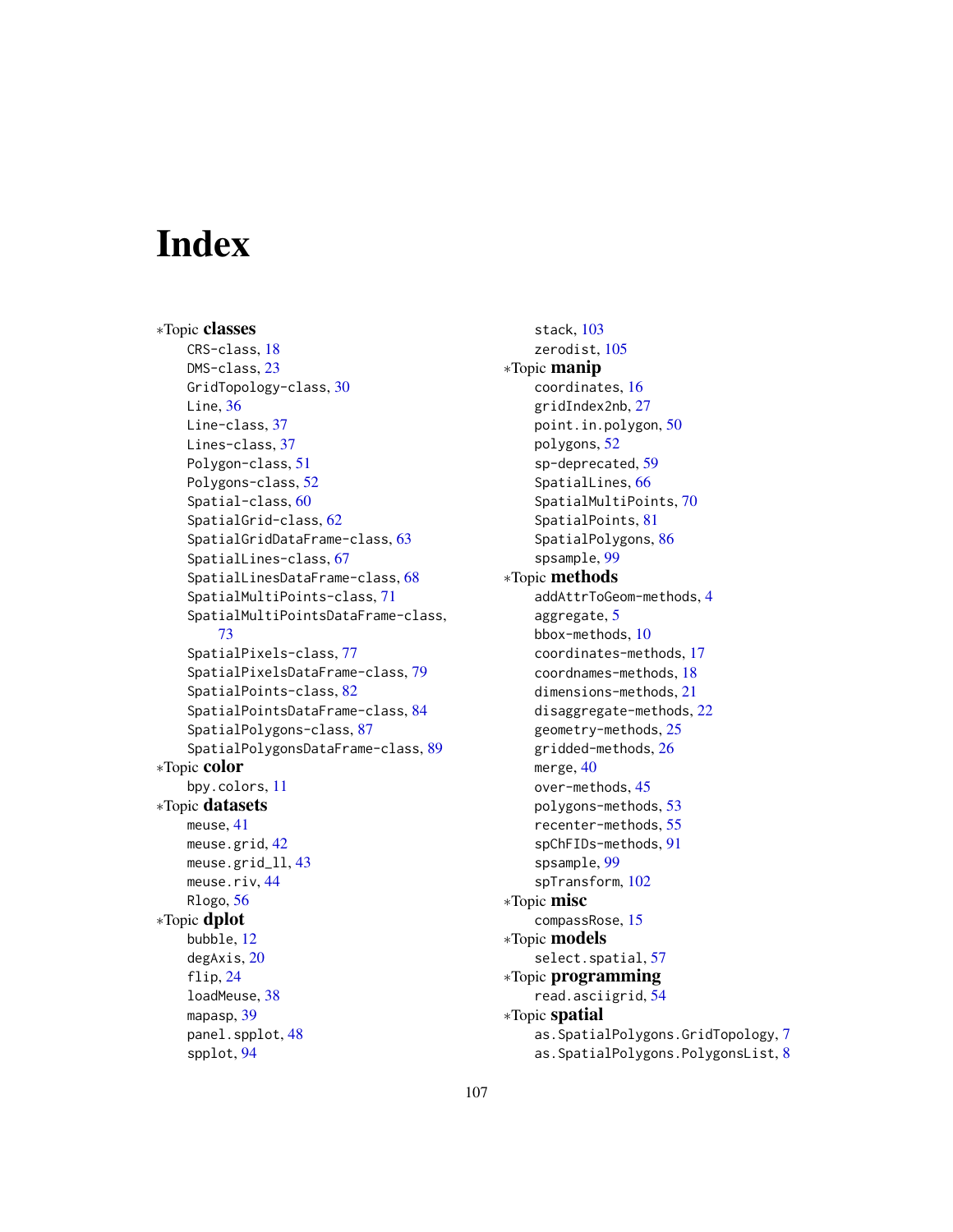bbox-methods, [10](#page-9-0) char2dms, [14](#page-13-0) CRS-class, [18](#page-17-2) DMS-class, [23](#page-22-0) gridded-methods, [26](#page-25-1) gridlines, [28](#page-27-0) image.SpatialGridDataFrame, [32](#page-31-0) is.projected, [34](#page-33-1) merge, [40](#page-39-0) polygons-methods, [53](#page-52-0) sp, [58](#page-57-0) SpatialPixels, [74](#page-73-1) SpatialPixelsDataFrame, [78](#page-77-2) spChFIDs-methods, [91](#page-90-1) spDistsN1, [92](#page-91-0) spTransform, [102](#page-101-1) surfaceArea, [104](#page-103-0) [,SpatialGrid-method *(*SpatialGrid-class*)*, [62](#page-61-1) [,SpatialGridDataFrame-method *(*SpatialGridDataFrame-class*)*, [63](#page-62-1) [,SpatialLines-method *(*SpatialLines-class*)*, [67](#page-66-0) [,SpatialLinesDataFrame-method *(*SpatialLinesDataFrame-class*)*, [68](#page-67-0) [,SpatialMultiPoints-method *(*SpatialMultiPoints-class*)*, [71](#page-70-1) [,SpatialMultiPointsDataFrame-method *(*SpatialMultiPointsDataFrame-class*)*, [73](#page-72-0) [,SpatialPixels-method *(*SpatialPixels-class*)*, [77](#page-76-1) [,SpatialPixelsDataFrame-method *(*SpatialPixelsDataFrame-class*)*, [79](#page-78-1) [,SpatialPoints-method *(*SpatialPoints-class*)*, [82](#page-81-1) [,SpatialPointsDataFrame-method *(*SpatialPointsDataFrame-class*)*, [84](#page-83-1) [,SpatialPolygons-method *(*SpatialPolygons-class*)*, [87](#page-86-1) [,SpatialPolygonsDataFrame-method *(*SpatialPolygonsDataFrame-class*)*, [89](#page-88-1) [<-,Spatial-method *(*Spatial-class*)*, [60](#page-59-1)

```
[[,Spatial,ANY,missing-method
        (Spatial-class), 60
[[<-,Spatial,ANY,missing-method
        (Spatial-class), 60
$,Spatial-method (Spatial-class), 60
$,SpatialMultiPoints-method
        (SpatialMultiPoints-class), 71
$,SpatialPoints-method
        (SpatialPoints-class), 82
$<-,Spatial-method (Spatial-class), 60
$<-,SpatialMultiPoints,character-method
        (SpatialMultiPoints-class), 71
$<-,SpatialPoints,character-method
        (SpatialPoints-class), 82
%over% (over-methods), 45
```
addAttrToGeom *(*addAttrToGeom-methods*)*, [4](#page-3-0) addAttrToGeom,SpatialGrid,data.frame-method *(*addAttrToGeom-methods*)*, [4](#page-3-0) addAttrToGeom,SpatialLines,data.frame-method *(*addAttrToGeom-methods*)*, [4](#page-3-0) addAttrToGeom,SpatialMultiPoints,data.frame-method *(*addAttrToGeom-methods*)*, [4](#page-3-0) addAttrToGeom,SpatialPixels,data.frame-method *(*addAttrToGeom-methods*)*, [4](#page-3-0) addAttrToGeom,SpatialPoints,data.frame-method *(*addAttrToGeom-methods*)*, [4](#page-3-0) addAttrToGeom,SpatialPolygons,data.frame-method *(*addAttrToGeom-methods*)*, [4](#page-3-0) addAttrToGeom-methods, [4](#page-3-0) aggregate, [5](#page-4-0) aggregate.data.frame, *[5](#page-4-0)* areaSpatialGrid *(*SpatialPixels*)*, [74](#page-73-1) as, *[73](#page-72-0)*, *[84](#page-83-1)* as.array.SpatialGridDataFrame *(*SpatialGridDataFrame-class*)*, [63](#page-62-1) as.character.DMS *(*char2dms*)*, [14](#page-13-0) as.data.frame.SpatialGrid *(*SpatialGrid-class*)*, [62](#page-61-1) as.data.frame.SpatialGridDataFrame *(*SpatialGridDataFrame-class*)*, [63](#page-62-1) as.data.frame.SpatialMultiPoints *(*SpatialMultiPoints-class*)*, [71](#page-70-1) as.data.frame.SpatialMultiPointsDataFrame *(*SpatialMultiPointsDataFrame-class*)*, [73](#page-72-0)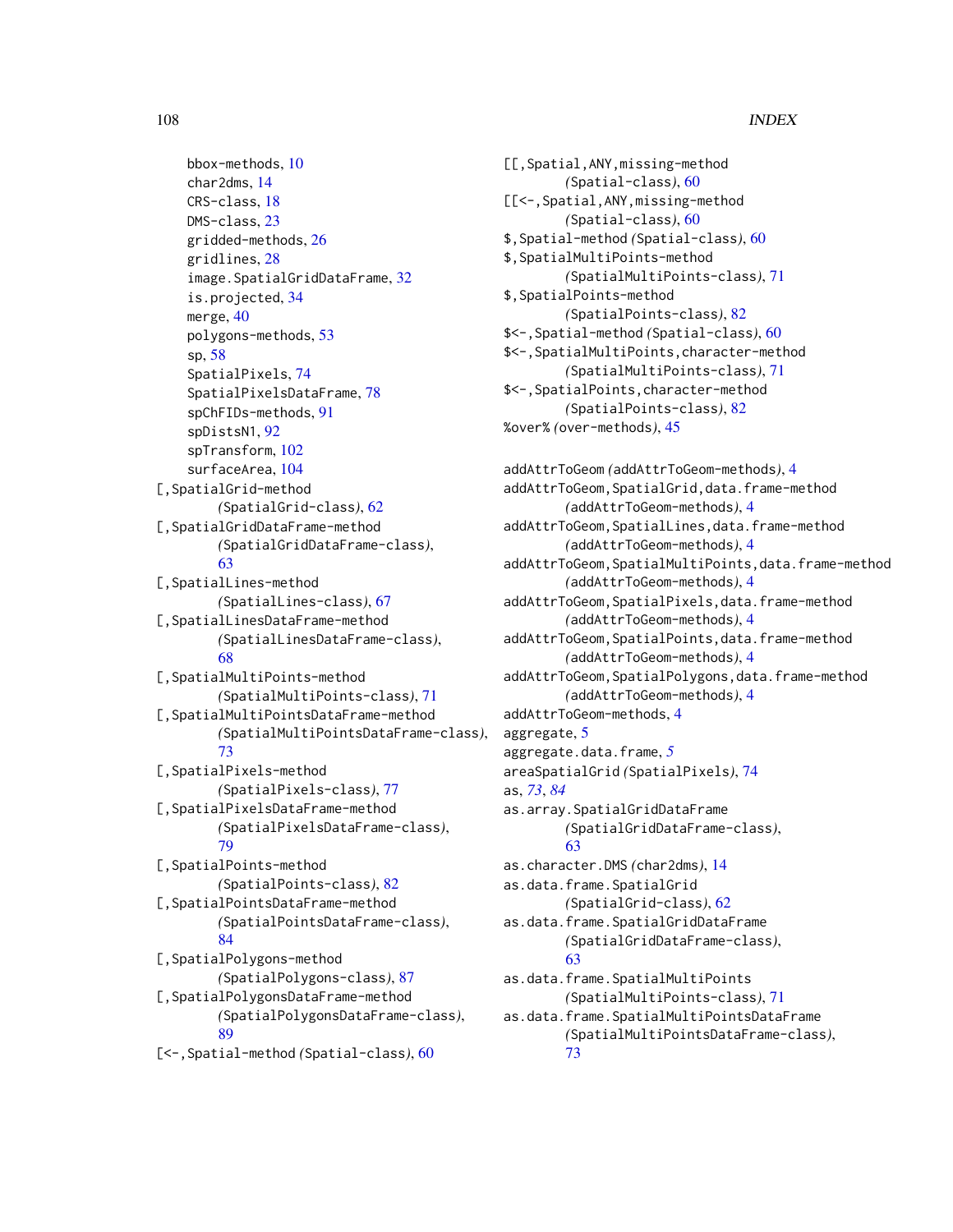as.data.frame.SpatialPixels *(*SpatialPixels-class*)*, [77](#page-76-0) as.data.frame.SpatialPixelsDataFrame *(*SpatialPixelsDataFrame-class*)*, [79](#page-78-0) as.data.frame.SpatialPoints *(*SpatialPoints-class*)*, [82](#page-81-0) as.data.frame.SpatialPointsDataFrame *(*SpatialPointsDataFrame-class*)*, [84](#page-83-0) as.data.frame.SpatialPolygons *(*SpatialPolygons-class*)*, [87](#page-86-0) as.data.frame.SpatialPolygonsDataFrame *(*SpatialPolygonsDataFrame-class*)*,  $80$ as.double.DMS *(*DMS-class*)*, [23](#page-22-0) as.image.SpatialGridDataFrame, *[54](#page-53-0)* as.image.SpatialGridDataFrame *(*image.SpatialGridDataFrame*)*, [32](#page-31-0) as.numeric.DMS *(*DMS-class*)*, [23](#page-22-0) as.SpatialLines.SLDF *(*SpatialLines*)*, [66](#page-65-0) as.SpatialPoints.SpatialPointsDataFrame *(*SpatialPointsDataFrame-class*)*, [84](#page-83-0) as.SpatialPolygons.GridTopology, [7](#page-6-0) as.SpatialPolygons.PolygonsList, [8](#page-7-0) as.SpatialPolygons.SpatialPixels *(*as.SpatialPolygons.GridTopology*)*, [7](#page-6-0) as.SpatialPolygonsDataFrame.SpatialPolygons *(*SpatialPolygons-class*)*, [87](#page-86-0) axis, *[21](#page-20-0)*, *[64](#page-63-0)* axTicks, *[21](#page-20-0)*, *[39](#page-38-0)* bbexpand *(*panel.spplot*)*, [48](#page-47-0) bbox *(*bbox-methods*)*, [10](#page-9-0)

```
bbox,ANY-method (bbox-methods), 10
bbox,Line-method (bbox-methods), 10
bbox,Lines-method (bbox-methods), 10
bbox,Polygon-method (bbox-methods), 10
bbox,Polygons-method (bbox-methods), 10
bbox,Spatial-method (bbox-methods), 10
bbox-methods, 10
bpy.colors, 11, 97
bubble, 12
```
cbind.Spatial *(*Spatial-class*)*, [60](#page-59-0)

cbind.SpatialGridDataFrame *(*SpatialGridDataFrame-class*)*, [63](#page-62-0) char2dms, [14,](#page-13-0) *[24](#page-23-0)* cm.colors, *[12](#page-11-0)* coerce,deldir,SpatialLines-method *(*SpatialLines-class*)*, [67](#page-66-0) coerce,deldir,SpatialPolygons-method *(*SpatialPolygons-class*)*, [87](#page-86-0) coerce,DMS,character-method *(*char2dms*)*, [14](#page-13-0) coerce,DMS,numeric-method *(*char2dms*)*, [14](#page-13-0) coerce,DMS-method *(*DMS-class*)*, [23](#page-22-0) coerce,GridTopology,data.frame-method *(*GridTopology-class*)*, [30](#page-29-0) coerce,GridTopology,SpatialPolygons-method *(*as.SpatialPolygons.GridTopology*)*, [7](#page-6-0) coerce,im,SpatialGridDataFrame-method *(*SpatialGridDataFrame-class*)*, [63](#page-62-0) coerce,Lines,SpatialMultiPoints-method *(*SpatialLines-class*)*, [67](#page-66-0) coerce,Lines,SpatialPoints-method *(*SpatialLines-class*)*, [67](#page-66-0) coerce,Polygons,Lines-method *(*SpatialPolygons-class*)*, [87](#page-86-0) coerce,ppp,SpatialGridDataFrame-method *(*SpatialGridDataFrame-class*)*, [63](#page-62-0) coerce,ppp,SpatialPoints-method *(*SpatialPoints-class*)*, [82](#page-81-0) coerce,ppp,SpatialPointsDataFrame-method *(*SpatialPointsDataFrame-class*)*, [84](#page-83-0) coerce,SpatialGrid,data.frame-method *(*SpatialGrid-class*)*, [62](#page-61-0) coerce,SpatialGrid,GridTopology-method *(*GridTopology-class*)*, [30](#page-29-0) coerce,SpatialGrid,SpatialPixels-method *(*SpatialGrid-class*)*, [62](#page-61-0) coerce,SpatialGrid,SpatialPoints-method *(*SpatialGrid-class*)*, [62](#page-61-0) coerce,SpatialGrid,SpatialPolygons-method *(*SpatialGrid-class*)*, [62](#page-61-0) coerce,SpatialGridDataFrame,array-method *(*SpatialGridDataFrame-class*)*, [63](#page-62-0)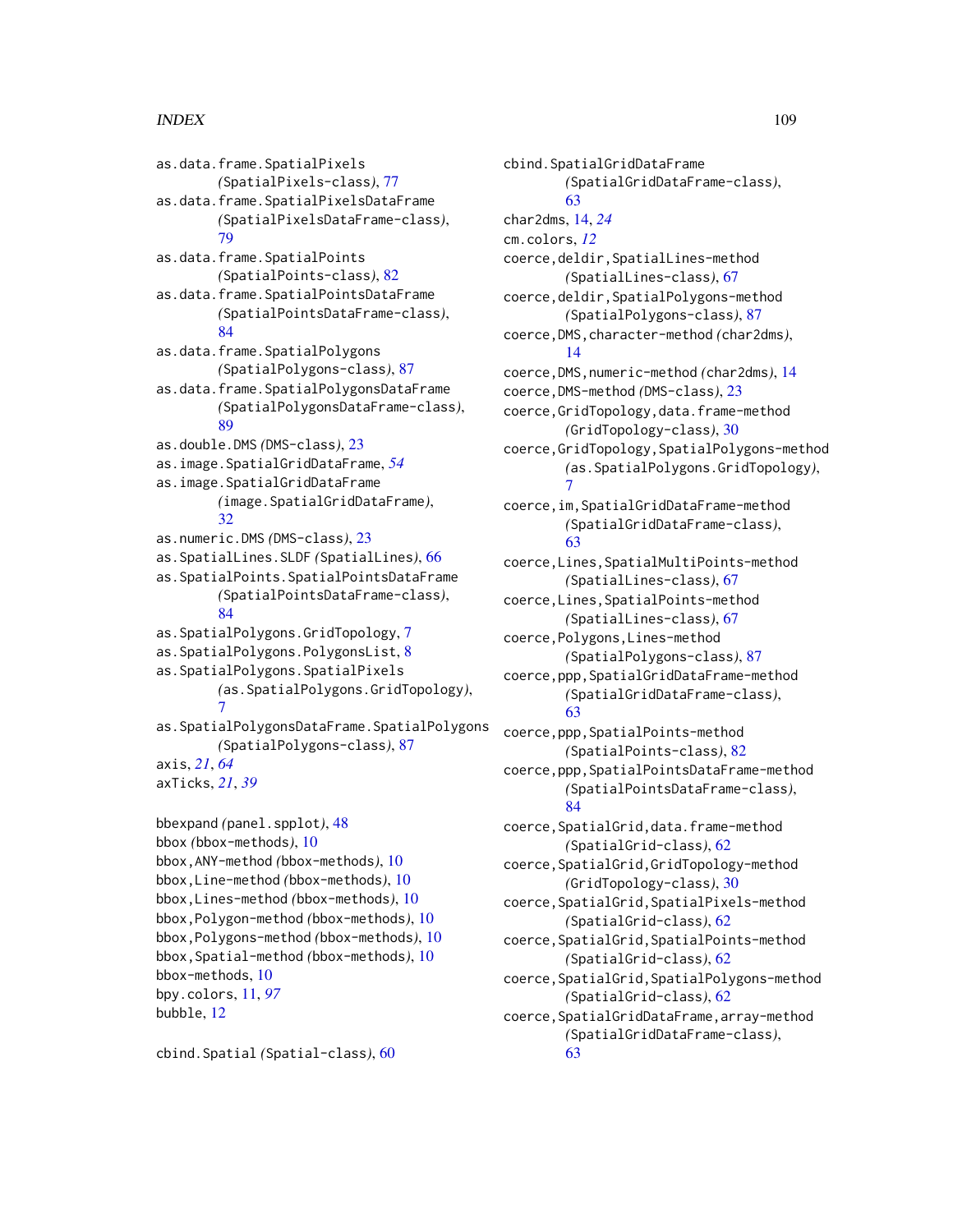| coerce, SpatialGridDataFrame, data.frame-methodcoerce, SpatialPixels, SpatialPolygons-method<br>(SpatialGridDataFrame-class),<br>63 | (as. SpatialPolygons. GridTopology),                                                                                     |
|-------------------------------------------------------------------------------------------------------------------------------------|--------------------------------------------------------------------------------------------------------------------------|
|                                                                                                                                     |                                                                                                                          |
| coerce, SpatialGridDataFrame, matrix-method<br>(SpatialGridDataFrame-class),<br>63                                                  | coerce, SpatialPixelsDataFrame, array-method<br>(SpatialPixelsDataFrame-class),<br>79                                    |
| coerce,SpatialGridDataFrame,SpatialPixelsDataEoanneenGptabialPixelsDataFrame,data.frame-method                                      |                                                                                                                          |
| (SpatialGridDataFrame-class),<br>63                                                                                                 | (SpatialPixelsDataFrame-class),<br>79                                                                                    |
| coerce,SpatialGridDataFrame,SpatialPointsDataEoameem&ptabialPixelsDataFrame,matrix-method                                           |                                                                                                                          |
| (SpatialGridDataFrame-class),<br>63                                                                                                 | (SpatialPixelsDataFrame-class),<br>79                                                                                    |
|                                                                                                                                     | coerce,SpatialGridDataFrame,SpatialPolygonsDa <b>taerae</b> eS <b>pathad</b> PixelsDataFrame,SpatialGridDataFrame-method |
| (SpatialGridDataFrame-class),<br>63                                                                                                 | (SpatialPixelsDataFrame-class),<br>79                                                                                    |
|                                                                                                                                     | coerce, SpatialLines, SpatialMultiPoints-methodcoerce, SpatialPixelsDataFrame, SpatialPointsDataFrame-metho              |
| (SpatialLines-class), 67                                                                                                            | (SpatialPixelsDataFrame-class),                                                                                          |
| coerce, SpatialLines, SpatialPoints-method                                                                                          | 79                                                                                                                       |
| (SpatialLines-class), 67                                                                                                            | coerce, SpatialPixelsDataFrame, SpatialPolygonsDataFrame-met                                                             |
| coerce, SpatialLines, SpatialPointsDataFrame-method                                                                                 | (SpatialPixelsDataFrame-class),                                                                                          |
| (SpatialLines-class), 67                                                                                                            | 79                                                                                                                       |
| coerce,SpatialLinesDataFrame,data.frame-methodoerce,SpatialPoints,data.frame-method                                                 |                                                                                                                          |
| (SpatialLinesDataFrame-class),                                                                                                      | (SpatialPoints-class), 82                                                                                                |
| 68                                                                                                                                  | coerce, SpatialPoints, Line-method                                                                                       |
| coerce,SpatialLinesDataFrame,SpatialMultiPointsDataFr@matmethRodnts-class),82                                                       |                                                                                                                          |
| (SpatialLinesDataFrame-class),                                                                                                      | coerce, SpatialPoints, Lines-method                                                                                      |
| 68                                                                                                                                  | (SpatialPoints-class), 82                                                                                                |
|                                                                                                                                     |                                                                                                                          |
| coerce,SpatialLinesDataFrame,SpatialPointsDatebename <del>,Spathoal</del> Points,matrix-method                                      | (SpatialPoints-class), 82                                                                                                |
| (SpatialLinesDataFrame-class),<br>68                                                                                                |                                                                                                                          |
|                                                                                                                                     | coerce, SpatialPoints, SpatialLines-method                                                                               |
| coerce, SpatialMultiPoints, data.frame-method                                                                                       | (SpatialPoints-class), 82                                                                                                |
| (SpatialMultiPoints-class), 71                                                                                                      | coerce, SpatialPoints, SpatialPixels-method                                                                              |
| coerce, SpatialMultiPoints, matrix-method                                                                                           | (SpatialPoints-class), 82                                                                                                |
| (SpatialMultiPoints-class), 71                                                                                                      | coerce, SpatialPointsDataFrame, data.frame-method                                                                        |
| coerce, SpatialMultiPoints, SpatialPoints-method                                                                                    | (SpatialPointsDataFrame-class),                                                                                          |
| (SpatialMultiPoints-class), 71                                                                                                      | 84                                                                                                                       |
|                                                                                                                                     | coerce,SpatialMultiPointsDataFrame,data.frameeomethodSpatialPointsDataFrame,SpatialPixelsDataFrame-metho                 |
| (SpatialMultiPointsDataFrame-class),                                                                                                | (SpatialPoints-class), 82                                                                                                |
| 73                                                                                                                                  | coerce, SpatialPointsDataFrame, SpatialPoints-method                                                                     |
| coerce, SpatialMultiPointsDataFrame, SpatialPointsDataF(SametimeltPromintsDataFrame-class),                                         |                                                                                                                          |
| (SpatialMultiPointsDataFrame-class),                                                                                                | 84                                                                                                                       |
| 73                                                                                                                                  | coerce, SpatialPolygons, SpatialLines-method                                                                             |
| coerce, SpatialPixels, data.frame-method                                                                                            | (SpatialPolygons-class), 87                                                                                              |
| (SpatialPixels-class), 77                                                                                                           | coerce, SpatialPolygons, SpatialPolygonsDataFrame-method                                                                 |
| coerce, SpatialPixels, GridTopology-method                                                                                          | (SpatialPolygons-class), 87                                                                                              |
| (GridTopology-class), 30                                                                                                            | coerce, SpatialPolygonsDataFrame, data.frame-method                                                                      |
| coerce, SpatialPixels, SpatialGrid-method                                                                                           | (SpatialPolygonsDataFrame-class),                                                                                        |
| (SpatialPixels-class), 77                                                                                                           | 89                                                                                                                       |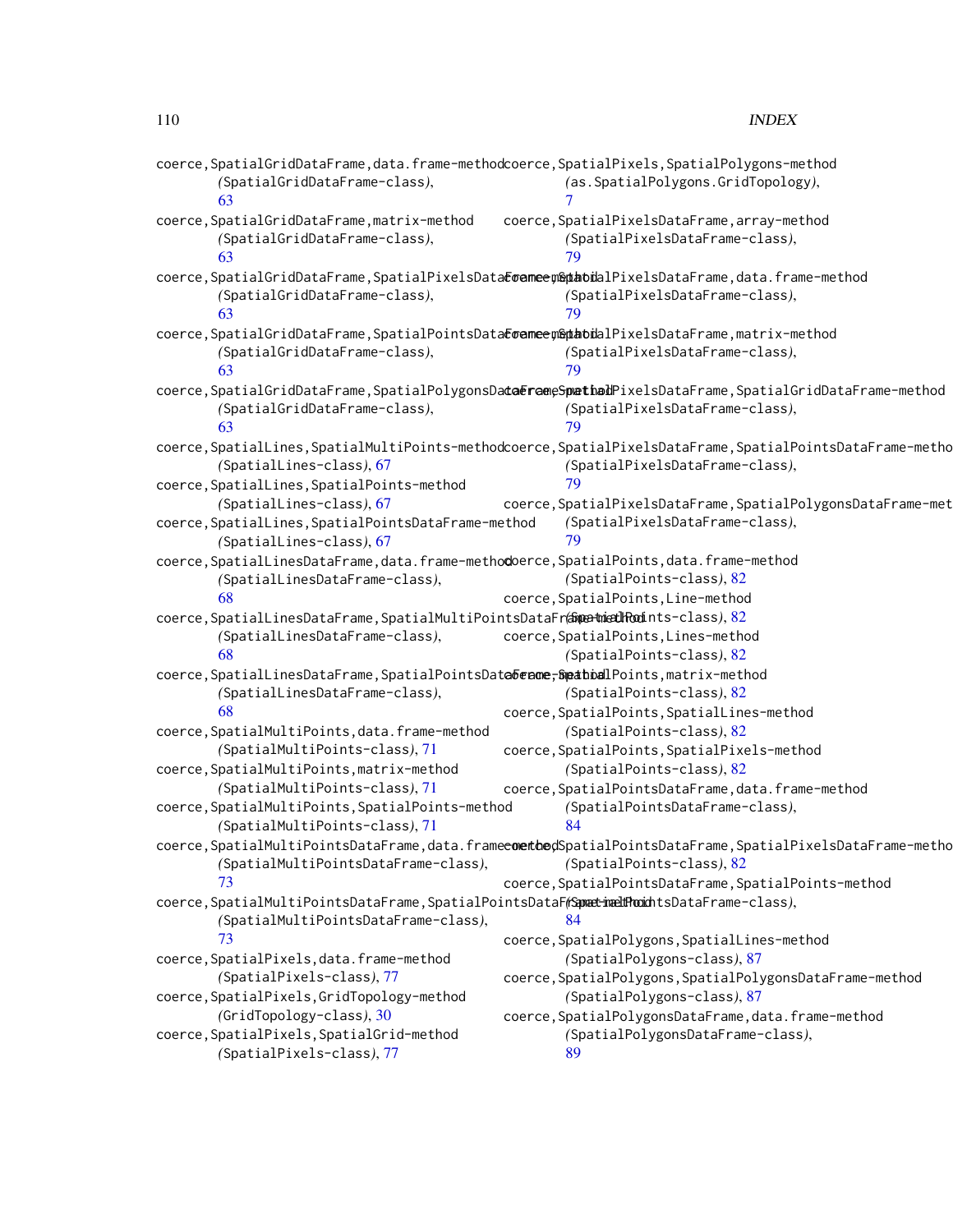coerce,SpatialPolygonsDataFrame,SpatialLinesDataFrame-method *(*coordinates-methods*)*, [17](#page-16-0) *(*SpatialPolygonsDataFrame-class*)*, [89](#page-88-0) coerce, SpatialPolygonsDataFrame, SpatialPolygocsomethates-methods, [17,](#page-16-0) [49](#page-48-0) *(*SpatialPolygonsDataFrame-class*)*, [89](#page-88-0) compassRose, [15](#page-14-0) contour.SpatialGridDataFrame *(*image.SpatialGridDataFrame*)*, [32](#page-31-0) contour.SpatialPixelsDataFrame *(*image.SpatialGridDataFrame*)*, [32](#page-31-0) coordinates, *[12](#page-11-0)*, [16,](#page-15-0) *[17](#page-16-0)*, *[59](#page-58-0)*, *[70](#page-69-0)*, *[74,](#page-73-0) [75](#page-74-0)*, *[82](#page-81-0)*, *[85](#page-84-0)*, *[92](#page-91-0)* coordinates,data.frame-method *(*coordinates-methods*)*, [17](#page-16-0) coordinates,GridTopology-method *(*coordinates-methods*)*, [17](#page-16-0) coordinates,Line-method *(*coordinates-methods*)*, [17](#page-16-0) coordinates,Lines-method *(*coordinates-methods*)*, [17](#page-16-0) coordinates,list-method *(*coordinates-methods*)*, [17](#page-16-0) coordinates,matrix-method *(*coordinates-methods*)*, [17](#page-16-0) coordinates,SpatialGrid-method *(*coordinates-methods*)*, [17](#page-16-0) coordinates,SpatialGridDataFrame-method *(*coordinates-methods*)*, [17](#page-16-0) coordinates,SpatialLines-method *(*coordinates-methods*)*, [17](#page-16-0) coordinates,SpatialMultiPoints-method *(*coordinates-methods*)*, [17](#page-16-0) coordinates,SpatialMultiPointsDataFrame-method *(*SpatialMultiPointsDataFrame-class*)*, [73](#page-72-0) coordinates,SpatialPixels-method *(*coordinates-methods*)*, [17](#page-16-0) coordinates,SpatialPixelsDataFrame-method *(*coordinates-methods*)*, [17](#page-16-0) coordinates,SpatialPoints-method *(*coordinates-methods*)*, [17](#page-16-0) coordinates,SpatialPointsDataFrame-method *(*SpatialPointsDataFrame-class*)*, [84](#page-83-0) coordinates,SpatialPolygons-method coordinates,SpatialPolygonsDataFrame-method *(*coordinates-methods*)*, [17](#page-16-0) coordinates<-, *[81](#page-80-0)* coordinates<- *(*coordinates*)*, [16](#page-15-0) coordinates<-,data.frame-method *(*coordinates-methods*)*, [17](#page-16-0) coordinates<-,Spatial-method *(*Spatial-class*)*, [60](#page-59-0) coordinatevalues *(*SpatialPixels*)*, [74](#page-73-0) coordnames *(*coordnames-methods*)*, [18](#page-17-0) coordnames,Line-method *(*coordnames-methods*)*, [18](#page-17-0) coordnames,Lines-method *(*coordnames-methods*)*, [18](#page-17-0) coordnames,Polygon-method *(*coordnames-methods*)*, [18](#page-17-0) coordnames,Polygons-method *(*coordnames-methods*)*, [18](#page-17-0) coordnames, SpatialGrid-method *(*SpatialGrid-class*)*, [62](#page-61-0) coordnames, SpatialLines-method *(*coordnames-methods*)*, [18](#page-17-0) coordnames,SpatialMultiPoints-method *(*coordnames-methods*)*, [18](#page-17-0) coordnames, SpatialPoints-method *(*coordnames-methods*)*, [18](#page-17-0) coordnames, SpatialPolygons-method *(*coordnames-methods*)*, [18](#page-17-0) coordnames-methods, [18](#page-17-0) coordnames<- *(*coordnames-methods*)*, [18](#page-17-0) coordnames<-,GridTopology,character-method *(*coordnames-methods*)*, [18](#page-17-0) coordnames<-,Line,character-method *(*coordnames-methods*)*, [18](#page-17-0) coordnames<-,Lines,character-method *(*coordnames-methods*)*, [18](#page-17-0) coordnames<-,SpatialGrid,character-method *(*coordnames-methods*)*, [18](#page-17-0) coordnames<-,SpatialLines,character-method *(*coordnames-methods*)*, [18](#page-17-0) coordnames<-,SpatialMultiPoints,character-method *(*coordnames-methods*)*, [18](#page-17-0) coordnames<-,SpatialPixels,character-method *(*coordnames-methods*)*, [18](#page-17-0) coordnames<-,SpatialPoints,character-method *(*coordnames-methods*)*, [18](#page-17-0)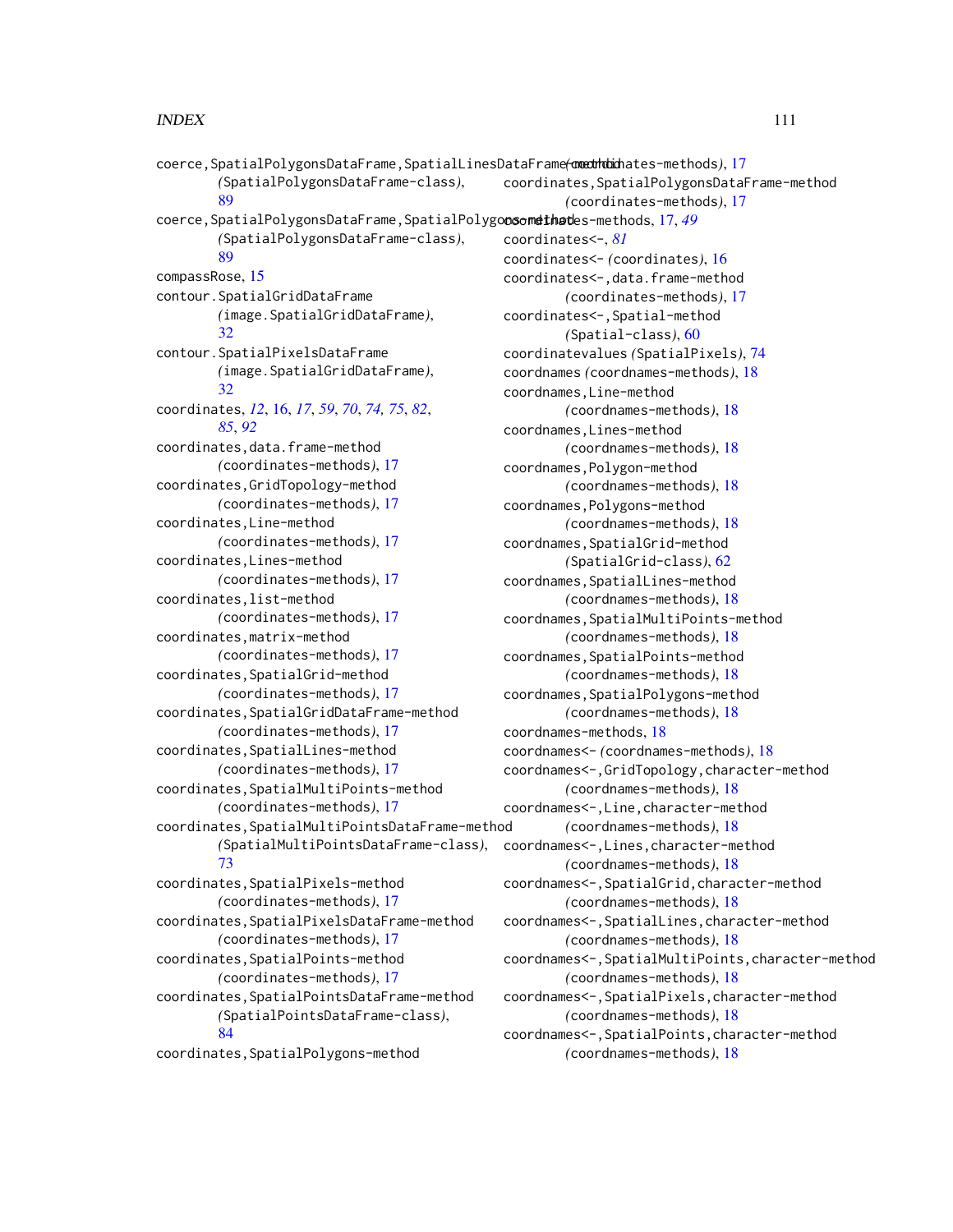coordnames<-,SpatialPolygons,character-method Extract, *[73](#page-72-0)*, *[84](#page-83-0) (*coordnames-methods*)*, [18](#page-17-0) createSPComment, *[87](#page-86-0)*, *[89](#page-88-0)* CRS, *[19](#page-18-0)*, *[35](#page-34-0)*, *[102](#page-101-0)* CRS *(*CRS-class*)*, [18](#page-17-0) CRS-class, *[7](#page-6-0)*, [18,](#page-17-0) *[67](#page-66-0)*, *[69,](#page-68-0) [70](#page-69-0)*, *[75](#page-74-0)*, *[78](#page-77-0)*, *[81](#page-80-0)*, *[86,](#page-85-0) [87](#page-86-0)*, *[90](#page-89-0)* CRSargs *(*CRS-class*)*, [18](#page-17-0) data.frame, *[69](#page-68-0)* dd2dms, *[24](#page-23-0)* dd2dms *(*char2dms*)*, [14](#page-13-0) degAxis, [20](#page-19-0) degreeLabelsEW *(*mapasp*)*, [39](#page-38-0) degreeLabelsNS *(*mapasp*)*, [39](#page-38-0) dim.SpatialGridDataFrame *(*SpatialGridDataFrame-class*)*, [63](#page-62-0) dim.SpatialLinesDataFrame *(*SpatialLinesDataFrame-class*)*, [68](#page-67-0) dim.SpatialMultiPointsDataFrame *(*SpatialMultiPointsDataFrame-class*)*, [73](#page-72-0) dim.SpatialPixelsDataFrame *(*SpatialPixelsDataFrame-class*)*, [79](#page-78-0) dim.SpatialPointsDataFrame *(*SpatialPointsDataFrame-class*)*, [84](#page-83-0) dim.SpatialPolygonsDataFrame *(*SpatialPolygonsDataFrame-class*)*, [89](#page-88-0) dimensions *(*dimensions-methods*)*, [21](#page-20-0) dimensions,Spatial-method *(*dimensions-methods*)*, [21](#page-20-0) dimensions-methods, [21](#page-20-0) disaggregate *(*disaggregate-methods*)*, [22](#page-21-0) disaggregate,SpatialLines-method *(*disaggregate-methods*)*, [22](#page-21-0) disaggregate,SpatialLinesDataFrame-method *(*disaggregate-methods*)*, [22](#page-21-0) disaggregate,SpatialPolygons-method *(*disaggregate-methods*)*, [22](#page-21-0) disaggregate,SpatialPolygonsDataFrame-method get\_Polypath *(*SpatialPolygons-class*)*, [87](#page-86-0) *(*disaggregate-methods*)*, [22](#page-21-0) disaggregate-methods, [22](#page-21-0) dist, *[27](#page-26-0)* DMS-class, [23](#page-22-0)

filled.contour, *[33](#page-32-0)* flip, [24](#page-23-0) flipHorizontal *(*flip*)*, [24](#page-23-0) flipVertical *(*flip*)*, [24](#page-23-0) fullgrid, *[76](#page-75-0)*, *[78](#page-77-0)* fullgrid *(*gridded-methods*)*, [26](#page-25-0) fullgrid,Spatial-method *(*gridded-methods*)*, [26](#page-25-0) fullgrid<- *(*gridded-methods*)*, [26](#page-25-0) fullgrid<-,Spatial,ANY-method *(*gridded-methods*)*, [26](#page-25-0) fullgrid<-,SpatialGrid,logical-method *(*gridded-methods*)*, [26](#page-25-0) fullgrid<-,SpatialGridDataFrame,logical-method *(*gridded-methods*)*, [26](#page-25-0) fullgrid<-,SpatialPixels,logical-method *(*gridded-methods*)*, [26](#page-25-0) fullgrid<-,SpatialPixelsDataFrame,logical-method *(*gridded-methods*)*, [26](#page-25-0) geometry *(*geometry-methods*)*, [25](#page-24-0) geometry,Spatial-method *(*geometry-methods*)*, [25](#page-24-0) geometry,SpatialGridDataFrame-method *(*geometry-methods*)*, [25](#page-24-0) geometry,SpatialLinesDataFrame-method *(*geometry-methods*)*, [25](#page-24-0) geometry,SpatialMultiPointsDataFrame-method *(*geometry-methods*)*, [25](#page-24-0) geometry,SpatialPixelsDataFrame-method *(*geometry-methods*)*, [25](#page-24-0) geometry,SpatialPointsDataFrame-method *(*geometry-methods*)*, [25](#page-24-0) geometry,SpatialPolygonsDataFrame-method *(*geometry-methods*)*, [25](#page-24-0) geometry-methods, [25](#page-24-0) geometry<- *(*geometry-methods*)*, [25](#page-24-0) geometry<-,data.frame,Spatial-method *(*geometry-methods*)*, [25](#page-24-0) get\_col\_regions *(*spplot*)*, [94](#page-93-0) get\_ll\_TOL *(*is.projected*)*, [34](#page-33-0) get\_ll\_warn *(*is.projected*)*, [34](#page-33-0) get\_PolypathRule *(*SpatialPolygons-class*)*, [87](#page-86-0) get\_ReplCRS\_warn *(*is.projected*)*, [34](#page-33-0) getGridIndex *(*SpatialPixels*)*, [74](#page-73-0)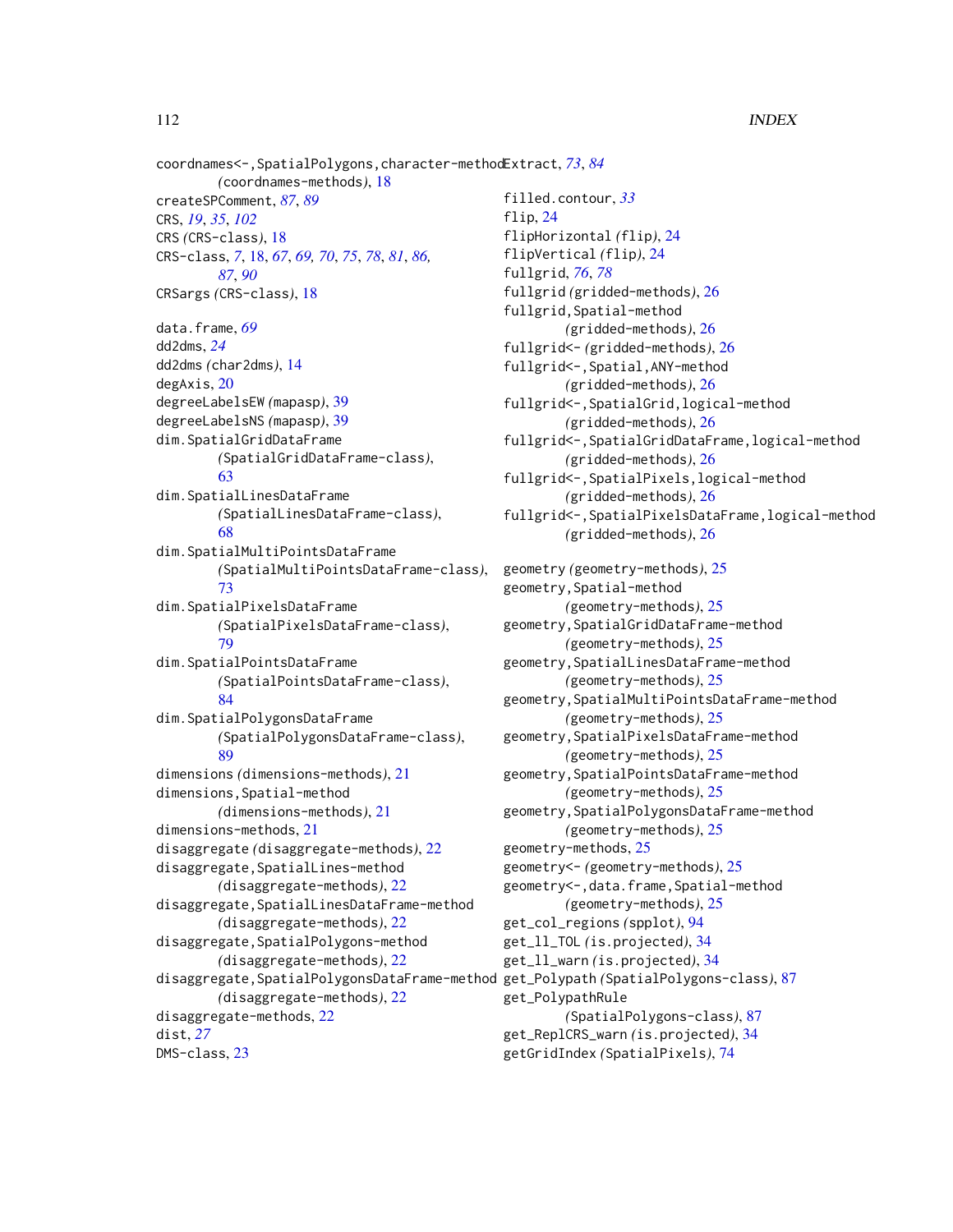getGridTopology *(*SpatialPixels*)*, [74](#page-73-0) getLinesIDSlot *(*sp-deprecated*)*, [59](#page-58-0) getLinesLinesSlot *(*sp-deprecated*)*, [59](#page-58-0) getParUsrBB *(*Spatial-class*)*, [60](#page-59-0) getPolygonAreaSlot *(*sp-deprecated*)*, [59](#page-58-0) getPolygonCoordsSlot *(*sp-deprecated*)*, [59](#page-58-0) getPolygonHoleSlot *(*sp-deprecated*)*, [59](#page-58-0) getPolygonLabptSlot *(*sp-deprecated*)*, [59](#page-58-0) getPolygonsIDSlot *(*sp-deprecated*)*, [59](#page-58-0) getPolygonsLabptSlot *(*sp-deprecated*)*, [59](#page-58-0) getPolygonsplotOrderSlot *(*sp-deprecated*)*, [59](#page-58-0) getPolygonsPolygonsSlot *(*sp-deprecated*)*, [59](#page-58-0) getSLLinesIDSlots *(*sp-deprecated*)*, [59](#page-58-0) getSLlinesSlot *(*sp-deprecated*)*, [59](#page-58-0) getSpatialLinesMidPoints *(*SpatialLines*)*, [66](#page-65-0) getSpatialPolygonsLabelPoints *(*SpatialPolygons*)*, [86](#page-85-0) getSpPnHoles *(*sp-deprecated*)*, [59](#page-58-0) getSpPnParts *(*sp-deprecated*)*, [59](#page-58-0) getSpPplotOrderSlot *(*sp-deprecated*)*, [59](#page-58-0) getSpPPolygonsIDSlots *(*sp-deprecated*)*, [59](#page-58-0) getSpPPolygonsLabptSlots *(*sp-deprecated*)*, [59](#page-58-0) getSpPpolygonsSlot *(*sp-deprecated*)*, [59](#page-58-0) gIntersection, *[5](#page-4-0)* gIntersects, *[47](#page-46-0)* gRelate, *[46](#page-45-0)* gridat *(*gridlines*)*, [28](#page-27-0) gridded, *[79](#page-78-0)* gridded *(*gridded-methods*)*, [26](#page-25-0) gridded,Spatial-method *(*gridded-methods*)*, [26](#page-25-0) gridded-methods, [26](#page-25-0) gridded<-, *[79](#page-78-0)* gridded<- *(*gridded-methods*)*, [26](#page-25-0) gridded<-,data.frame,character-method *(*gridded-methods*)*, [26](#page-25-0) gridded<-,data.frame,formula-method *(*gridded-methods*)*, [26](#page-25-0) gridded<-,data.frame,GridTopology-method *(*gridded-methods*)*, [26](#page-25-0) gridded<-,SpatialGrid,logical-method *(*gridded-methods*)*, [26](#page-25-0)

gridded<-,SpatialGridDataFrame,logical-method

*(*gridded-methods*)*, [26](#page-25-0) gridded<-,SpatialPixels,logical-method *(*gridded-methods*)*, [26](#page-25-0) gridded<-,SpatialPixelsDataFrame,logical-method *(*gridded-methods*)*, [26](#page-25-0) gridded<-,SpatialPoints,list-method *(*gridded-methods*)*, [26](#page-25-0) gridded<-,SpatialPoints,logical-method *(*gridded-methods*)*, [26](#page-25-0) gridded<-,SpatialPointsDataFrame,list-method *(*gridded-methods*)*, [26](#page-25-0) gridded<-,SpatialPointsDataFrame,logical-method *(*gridded-methods*)*, [26](#page-25-0) gridIndex2nb, [27](#page-26-0) gridlines, [28](#page-27-0) gridparameters *(*gridded-methods*)*, [26](#page-25-0) GridsDatums, *[20](#page-19-0)* GridTopology, *[8](#page-7-0)* GridTopology *(*SpatialPixels*)*, [74](#page-73-0) GridTopology-class, [30,](#page-29-0) *[62,](#page-61-0) [63](#page-62-0)*, *[75](#page-74-0)*, *[77](#page-76-0)[–79](#page-78-0)* gt *(*Rlogo*)*, [56](#page-55-0)

```
head.Spatial (Spatial-class), 60
HexPoints2SpatialPolygons
        (as.SpatialPolygons.GridTopology),
        7
```
identicalCRS *(*CRS-class*)*, [18](#page-17-0) identify, *[13](#page-12-0)* IDvaluesGridTopology *(*as.SpatialPolygons.GridTopology*)*, [7](#page-6-0) IDvaluesSpatialPixels *(*as.SpatialPolygons.GridTopology*)*, [7](#page-6-0) im-class *(*Spatial-class*)*, [60](#page-59-0) image, *[33](#page-32-0)*, *[54](#page-53-0)* image.default, *[33](#page-32-0)* image.SpatialGridDataFrame, [32,](#page-31-0) *[64](#page-63-0)* image.SpatialPixels *(*image.SpatialGridDataFrame*)*, [32](#page-31-0) image.SpatialPixelsDataFrame *(*image.SpatialGridDataFrame*)*, [32](#page-31-0) image2Grid *(*image.SpatialGridDataFrame*)*, [32](#page-31-0)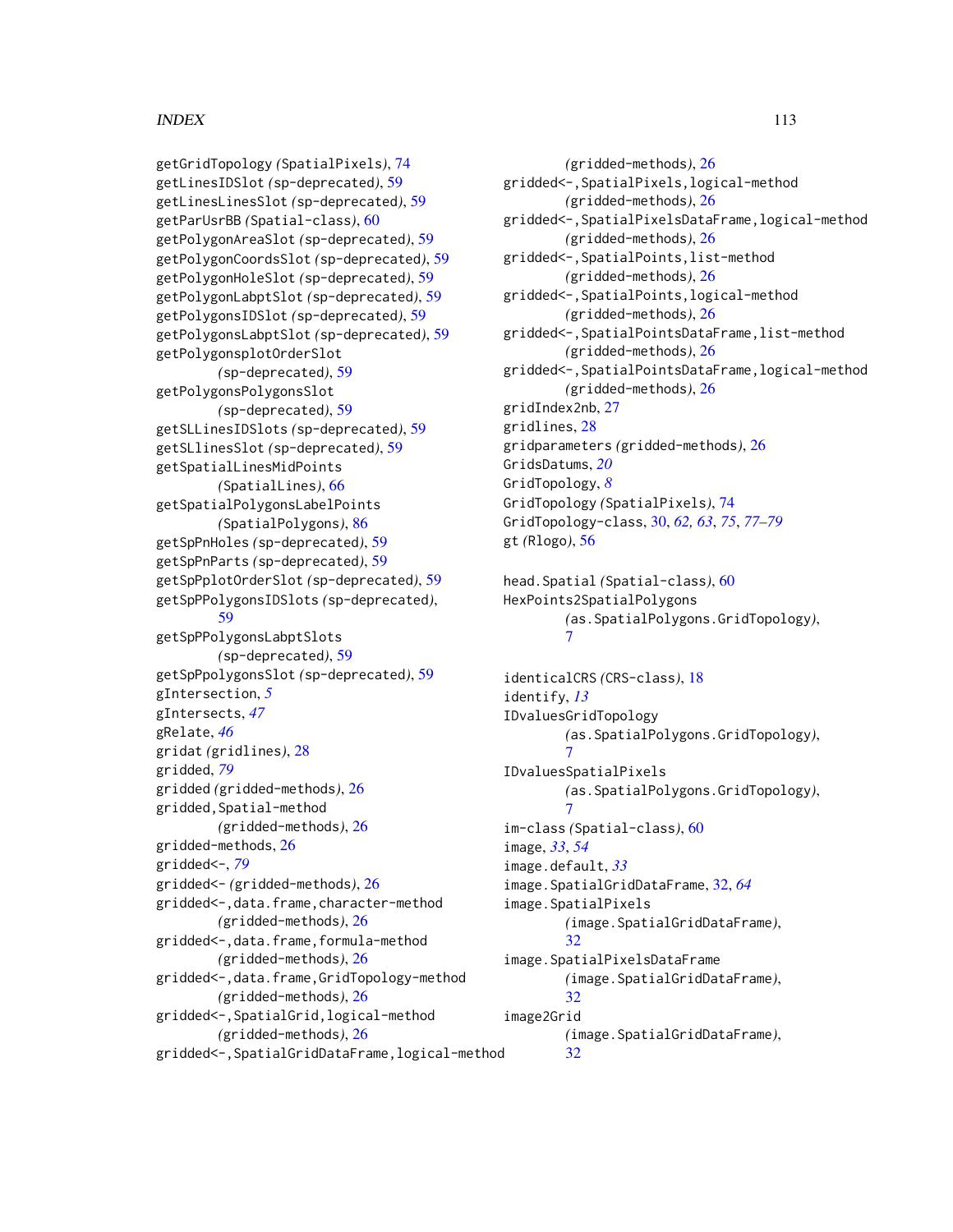imageScale *(*image.SpatialGridDataFrame*)*, [32](#page-31-0) is.projected, [34,](#page-33-0) *[92,](#page-91-0) [93](#page-92-0)* is.projected,Spatial-method *(*is.projected*)*, [34](#page-33-0) labels *(*gridlines*)*, [28](#page-27-0) layout.north.arrow *(*spplot*)*, [94](#page-93-0) layout.scale.bar *(*spplot*)*, [94](#page-93-0) lcm, *[64](#page-63-0)* levelplot, *[33](#page-32-0)*, *[39](#page-38-0)*, *[95,](#page-94-0) [96](#page-95-0)*, *[98](#page-97-0)*, *[103](#page-102-0)* Line, *[22](#page-21-0)*, [36,](#page-35-0) *[37](#page-36-0)* Line-class, *[36](#page-35-0)*, [37,](#page-36-0) *[38](#page-37-0)*, *[49](#page-48-0)*, *[68](#page-67-0)* LineLength *(*SpatialLines*)*, [66](#page-65-0) Lines, *[22](#page-21-0)*

Lines *(*Line*)*, [36](#page-35-0) Lines-class, *[36,](#page-35-0) [37](#page-36-0)*, [37,](#page-36-0) *[38](#page-37-0)*, *[49](#page-48-0)*, *[66–](#page-65-0)[68](#page-67-0)* LinesLength *(*SpatialLines*)*, [66](#page-65-0) loadMeuse, [38](#page-37-0) locator, *[57](#page-56-0)* longlat.scales *(*panel.spplot*)*, [48](#page-47-0)

make\_EPSG, *[20](#page-19-0)* makegrid *(*spsample*)*, [99](#page-98-0) mapasp, *[13](#page-12-0)*, [39](#page-38-0) mapLegendGrob *(*spplot*)*, [94](#page-93-0) match, *[40](#page-39-0)* mean, *[5](#page-4-0)* merge, *[40](#page-39-0)*, [40](#page-39-0) merge,Spatial,ANY-method *(*merge*)*, [40](#page-39-0) merge,Spatial,data.frame-method *(*merge*)*, [40](#page-39-0) meuse, *[38](#page-37-0)*, [41,](#page-40-0) *[42](#page-41-0)[–44](#page-43-0)* meuse.area *(*meuse.riv*)*, [44](#page-43-0) meuse.grid, *[38](#page-37-0)*, *[41](#page-40-0)*, [42,](#page-41-0) *[44](#page-43-0)* meuse.grid\_ll, [43](#page-42-0) meuse.riv, [44](#page-43-0)

```
over, 4, 5, 59, 100, 101
over (over-methods), 45
over,Spatial,Spatial-method
        (over-methods), 45
over,SpatialGrid,SpatialGrid-method
        (over-methods), 45
over,SpatialGrid,SpatialGridDataFrame-method
        (over-methods), 45
over,SpatialGrid,SpatialPixels-method
        (over-methods), 45
```
over,SpatialGrid,SpatialPixelsDataFrame-method *(*over-methods*)*, [45](#page-44-0) over,SpatialGrid,SpatialPoints-method *(*over-methods*)*, [45](#page-44-0) over,SpatialGrid,SpatialPointsDataFrame-method *(*over-methods*)*, [45](#page-44-0) over,SpatialGrid,SpatialPolygons-method *(*over-methods*)*, [45](#page-44-0) over,SpatialGrid,SpatialPolygonsDataFrame-method *(*over-methods*)*, [45](#page-44-0) over,SpatialGridDataFrame,SpatialPoints-method *(*over-methods*)*, [45](#page-44-0) over,SpatialGridDataFrame,SpatialPolygonsDataFrame-method *(*over-methods*)*, [45](#page-44-0) over,SpatialPixels,SpatialPoints-method *(*over-methods*)*, [45](#page-44-0) over,SpatialPixelsDataFrame,SpatialPoints-method *(*over-methods*)*, [45](#page-44-0) over,SpatialPoints,SpatialGrid-method *(*over-methods*)*, [45](#page-44-0) over,SpatialPoints,SpatialGridDataFrame-method *(*over-methods*)*, [45](#page-44-0) over,SpatialPoints,SpatialPixels-method *(*over-methods*)*, [45](#page-44-0) over,SpatialPoints,SpatialPixelsDataFrame-method *(*over-methods*)*, [45](#page-44-0) over,SpatialPoints,SpatialPoints-method *(*over-methods*)*, [45](#page-44-0) over,SpatialPoints,SpatialPointsDataFrame-method *(*over-methods*)*, [45](#page-44-0) over,SpatialPoints,SpatialPolygons-method *(*over-methods*)*, [45](#page-44-0) over,SpatialPoints,SpatialPolygonsDataFrame-method *(*over-methods*)*, [45](#page-44-0) over,SpatialPolygons,SpatialGrid-method *(*over-methods*)*, [45](#page-44-0) over,SpatialPolygons,SpatialGridDataFrame-method *(*over-methods*)*, [45](#page-44-0) over,SpatialPolygons,SpatialPoints-method *(*over-methods*)*, [45](#page-44-0) over,SpatialPolygons,SpatialPointsDataFrame-method *(*over-methods*)*, [45](#page-44-0) over-methods, [45](#page-44-0) overDF\_for\_rgeos *(*over-methods*)*, [45](#page-44-0) owin-class *(*Spatial-class*)*, [60](#page-59-0) panel.ggmap *(*spplot*)*, [94](#page-93-0) panel.gridplot, *[95](#page-94-0)*

panel.gridplot *(*panel.spplot*)*, [48](#page-47-0)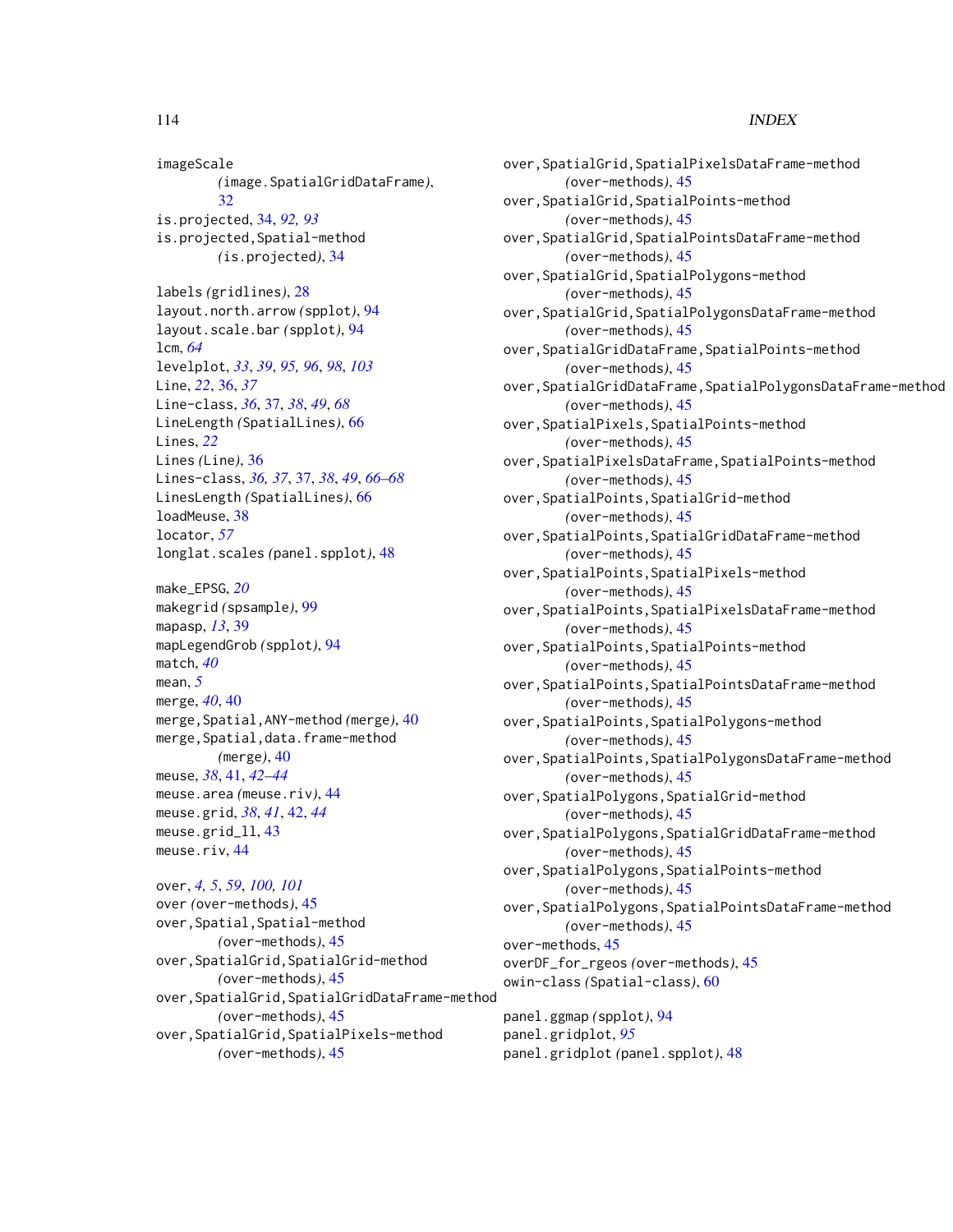panel.identify, *[98](#page-97-0)* panel.pointsplot, *[95](#page-94-0)* panel.pointsplot *(*panel.spplot*)*, [48](#page-47-0) panel.polygonsplot, *[95](#page-94-0)* panel.polygonsplot *(*panel.spplot*)*, [48](#page-47-0) panel.RgoogleMaps *(*spplot*)*, [94](#page-93-0) panel.spplot, [48](#page-47-0) par, *[64](#page-63-0)*, *[88](#page-87-0)* plot,Spatial,missing-method *(*Spatial-class*)*, [60](#page-59-0) plot,SpatialGrid,missing-method *(*SpatialGrid-class*)*, [62](#page-61-0) plot,SpatialGridDataFrame,missing-method *(*SpatialGridDataFrame-class*)*, [63](#page-62-0) plot,SpatialLines,missing-method *(*SpatialLines-class*)*, [67](#page-66-0) plot,SpatialMultiPoints,missing-method *(*SpatialMultiPoints-class*)*, [71](#page-70-0) plot,SpatialPixels,missing-method *(*SpatialPixels-class*)*, [77](#page-76-0) plot,SpatialPixelsDataFrame,missing-method *(*SpatialPixelsDataFrame-class*)*, [79](#page-78-0) plot,SpatialPoints,missing-method *(*SpatialPoints-class*)*, [82](#page-81-0) plot,SpatialPolygons,missing-method *(*SpatialPolygons-class*)*, [87](#page-86-0) plot.SpatialGrid *(*SpatialPixels*)*, [74](#page-73-0) plot.SpatialGridDataFrame *(*SpatialGridDataFrame-class*)*, [63](#page-62-0) plot.SpatialPixelsDataFrame *(*SpatialPixelsDataFrame-class*)*, [79](#page-78-0) point.in.polygon, *[47](#page-46-0)*, [50,](#page-49-0) *[57](#page-56-0)*, *[101](#page-100-0)* points,SpatialMultiPointsDataFrame-method *(*SpatialMultiPointsDataFrame-class*)*, [73](#page-72-0) points,SpatialPointsDataFrame-method *(*SpatialPointsDataFrame-class*)*, [84](#page-83-0) points2grid *(*SpatialPixels*)*, [74](#page-73-0) Polygon, *[22](#page-21-0)* Polygon *(*SpatialPolygons*)*, [86](#page-85-0) polygon, *[88](#page-87-0)* Polygon-class, [51,](#page-50-0) *[53](#page-52-0)*, *[86](#page-85-0)*, *[101](#page-100-0)* Polygons, *[22](#page-21-0)*

Polygons *(*SpatialPolygons*)*, [86](#page-85-0) polygons, [52](#page-51-0) polygons,Spatial-method *(*polygons-methods*)*, [53](#page-52-0) polygons,SpatialPolygons-method *(*polygons-methods*)*, [53](#page-52-0) Polygons-class, *[51](#page-50-0)*, [52,](#page-51-0) *[86,](#page-85-0) [87](#page-86-0)* polygons-methods, [53](#page-52-0) polygons<- *(*polygons*)*, [52](#page-51-0) polygons<-,data.frame,SpatialPolygons-method *(*polygons-methods*)*, [53](#page-52-0) polypath, *[88](#page-87-0)* ppp-class *(*Spatial-class*)*, [60](#page-59-0) pretty, *[64](#page-63-0)* print.CRS *(*CRS-class*)*, [18](#page-17-0) print.DMS *(*DMS-class*)*, [23](#page-22-0) print.SpatialMultiPoints *(*SpatialMultiPoints-class*)*, [71](#page-70-0) print.SpatialMultiPointsDataFrame *(*SpatialMultiPointsDataFrame-class*)*, [73](#page-72-0) print.SpatialPoints *(*SpatialPoints-class*)*, [82](#page-81-0) print.SpatialPointsDataFrame *(*SpatialPointsDataFrame-class*)*, [84](#page-83-0) print.summary.GridTopology *(*GridTopology-class*)*, [30](#page-29-0) print.summary.Spatial *(*Spatial-class*)*, [60](#page-59-0) print.summary.SpatialGrid *(*SpatialGrid-class*)*, [62](#page-61-0) print.summary.SpatialGridDataFrame *(*SpatialGridDataFrame-class*)*, [63](#page-62-0) print.summary.SpatialPixels *(*SpatialPixels-class*)*, [77](#page-76-0) print.summary.SpatialPixelsDataFrame *(*SpatialPixelsDataFrame-class*)*, [79](#page-78-0) proj4string, *[19](#page-18-0)* proj4string *(*is.projected*)*, [34](#page-33-0) proj4string,Spatial-method *(*is.projected*)*, [34](#page-33-0) proj4string<- *(*is.projected*)*, [34](#page-33-0) proj4string<-,Spatial,character-method *(*is.projected*)*, [34](#page-33-0) proj4string<-,Spatial,CRS-method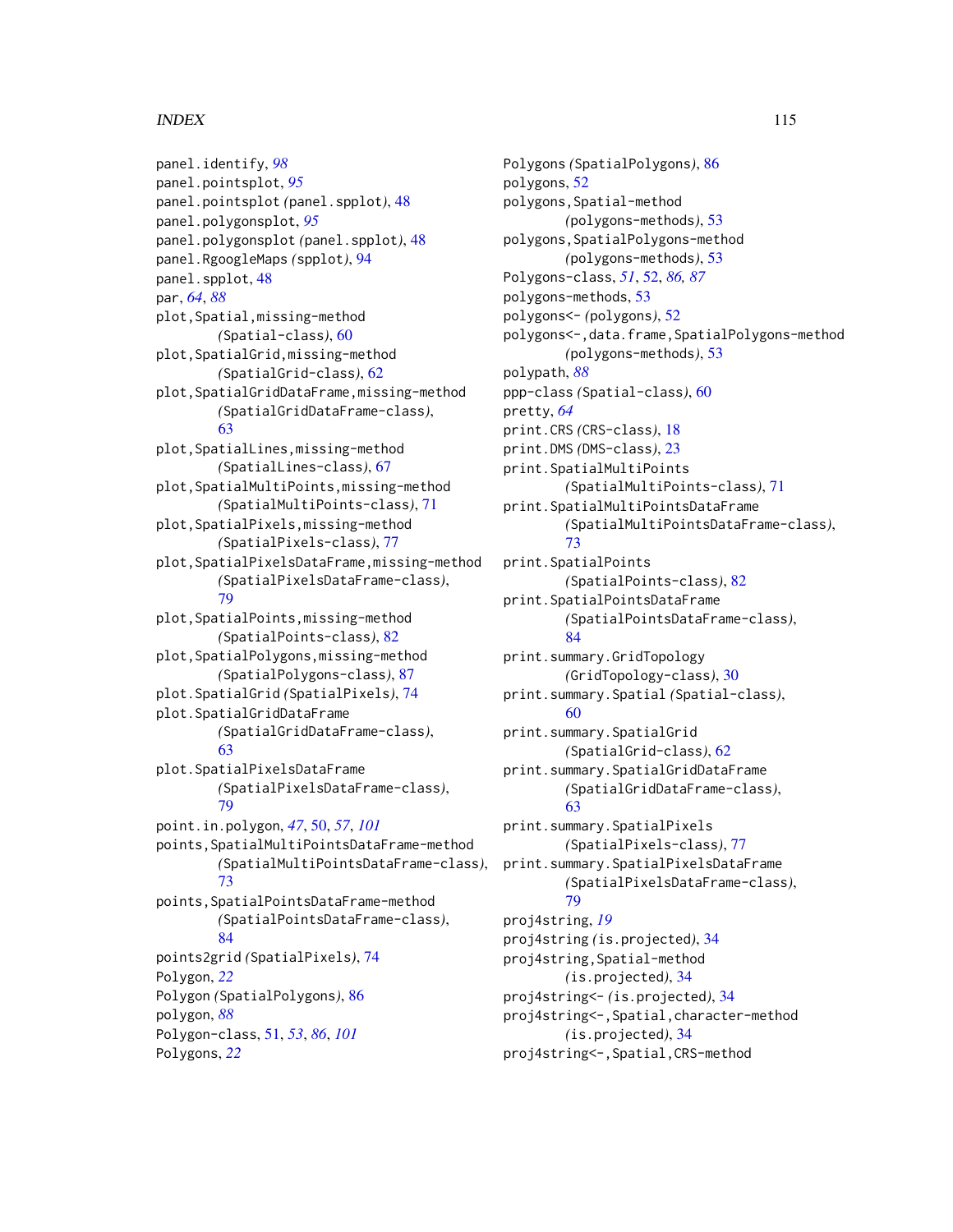*(*is.projected*)*, [34](#page-33-0) psp-class *(*Spatial-class*)*, [60](#page-59-0) rainbow, *[12](#page-11-0)* rasterImage, *[33](#page-32-0)* rbind.SpatialLines *(*SpatialLines-class*)*, [67](#page-66-0) rbind.SpatialLinesDataFrame *(*SpatialLinesDataFrame-class*)*, [68](#page-67-0) rbind.SpatialMultiPoints *(*SpatialMultiPoints-class*)*, [71](#page-70-0) rbind.SpatialMultiPointsDataFrame *(*SpatialMultiPointsDataFrame-class*)*, [73](#page-72-0) rbind.SpatialPixels *(*SpatialPixels-class*)*, [77](#page-76-0) rbind.SpatialPixelsDataFrame *(*SpatialPixelsDataFrame-class*)*, [79](#page-78-0) rbind.SpatialPoints *(*SpatialPoints-class*)*, [82](#page-81-0) rbind.SpatialPointsDataFrame *(*SpatialPointsDataFrame-class*)*, [84](#page-83-0) rbind.SpatialPolygons *(*SpatialPolygons-class*)*, [87](#page-86-0) rbind.SpatialPolygonsDataFrame *(*SpatialPolygonsDataFrame-class*)*, [89](#page-88-0) read.asciigrid, [54](#page-53-0) readOGR, *[87](#page-86-0)*, *[89](#page-88-0)* recenter *(*recenter-methods*)*, [55](#page-54-0) recenter,Line-method *(*recenter-methods*)*, [55](#page-54-0) recenter,Lines-method *(*recenter-methods*)*, [55](#page-54-0) recenter,Polygon-method *(*recenter-methods*)*, [55](#page-54-0) recenter,Polygons-method *(*recenter-methods*)*, [55](#page-54-0) recenter,SpatialLines-method *(*recenter-methods*)*, [55](#page-54-0) recenter,SpatialPolygons-method *(*recenter-methods*)*, [55](#page-54-0) recenter-methods, [55](#page-54-0) remove.duplicates *(*zerodist*)*, [105](#page-104-0) Rlogo, [56](#page-55-0)

row.names.SpatialLines *(*SpatialLines-class*)*, [67](#page-66-0) row.names.SpatialLinesDataFrame *(*SpatialLinesDataFrame-class*)*, [68](#page-67-0) row.names.SpatialMultiPoints *(*SpatialMultiPoints-class*)*, [71](#page-70-0) row.names.SpatialMultiPointsDataFrame *(*SpatialMultiPointsDataFrame-class*)*, [73](#page-72-0) row.names.SpatialPoints *(*SpatialPoints-class*)*, [82](#page-81-0) row.names.SpatialPointsDataFrame *(*SpatialPointsDataFrame-class*)*, [84](#page-83-0) row.names.SpatialPolygons *(*SpatialPolygons-class*)*, [87](#page-86-0) row.names.SpatialPolygonsDataFrame *(*SpatialPolygonsDataFrame-class*)*, [89](#page-88-0) sample, *[101](#page-100-0)* select.spatial, [57](#page-56-0) set\_col\_regions *(*spplot*)*, [94](#page-93-0) set\_ll\_TOL, *[60](#page-59-0)* set\_ll\_TOL *(*is.projected*)*, [34](#page-33-0) set\_ll\_warn, *[60](#page-59-0)* set\_ll\_warn *(*is.projected*)*, [34](#page-33-0) set\_Polypath *(*SpatialPolygons-class*)*, [87](#page-86-0) set\_PolypathRule *(*SpatialPolygons-class*)*, [87](#page-86-0) set\_ReplCRS\_warn *(*is.projected*)*, [34](#page-33-0) setParUsrBB *(*Spatial-class*)*, [60](#page-59-0) show,CRS-method *(*CRS-class*)*, [18](#page-17-0) show,DMS-method *(*DMS-class*)*, [23](#page-22-0) show,GridTopology-method *(*GridTopology-class*)*, [30](#page-29-0) show,SpatialGrid-method *(*SpatialGrid-class*)*, [62](#page-61-0) show,SpatialGridDataFrame-method *(*SpatialGridDataFrame-class*)*, [63](#page-62-0) show,SpatialMultiPoints-method *(*SpatialMultiPoints-class*)*, [71](#page-70-0) show,SpatialMultiPointsDataFrame-method *(*SpatialMultiPointsDataFrame-class*)*, [73](#page-72-0) show,SpatialPixels-method *(*SpatialPixels-class*)*, [77](#page-76-0)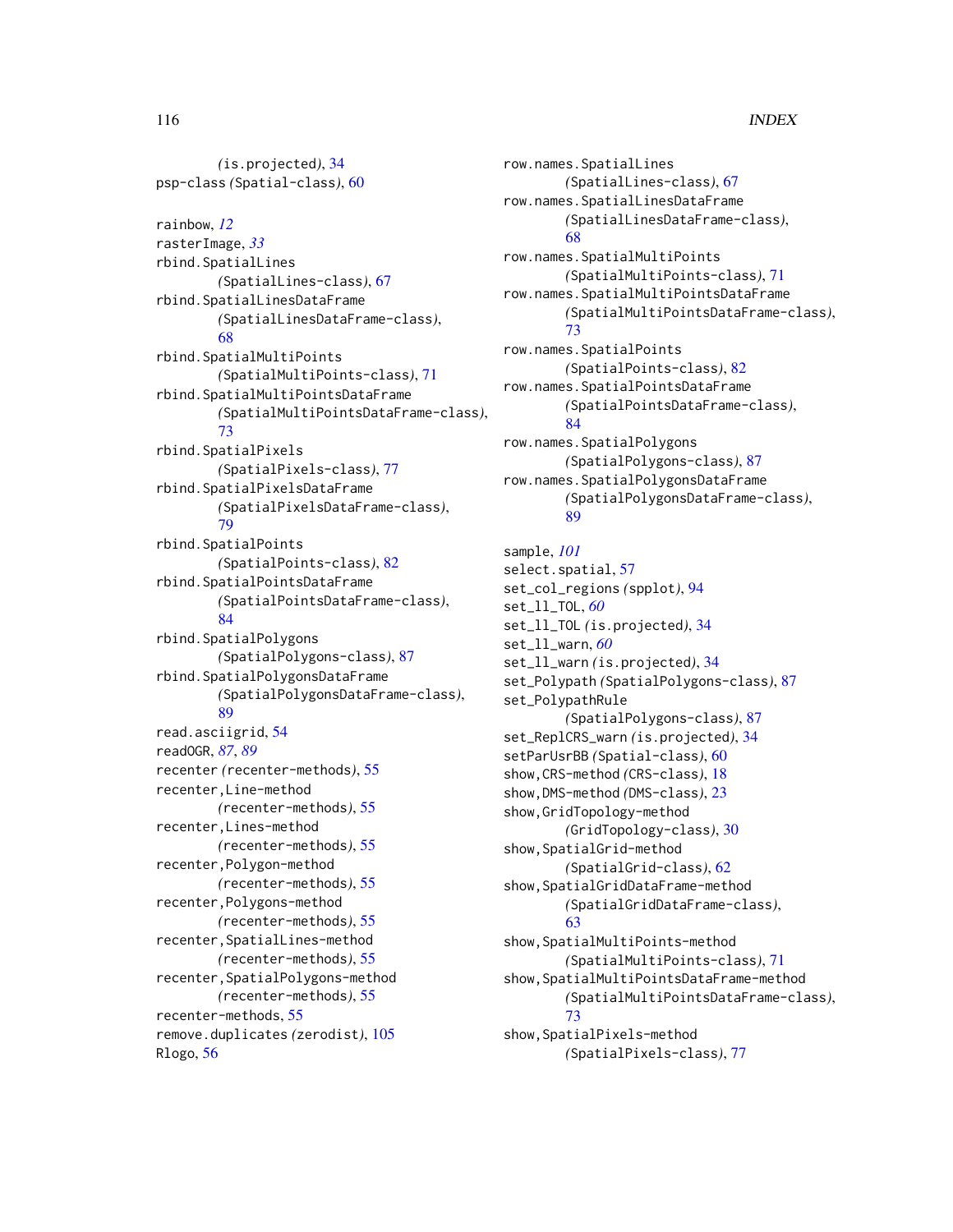show,SpatialPixelsDataFrame-method *(*SpatialPixelsDataFrame-class*)*, [79](#page-78-0) show, SpatialPoints-method *(*SpatialPoints-class*)*, [82](#page-81-0) show,SpatialPointsDataFrame-method *(*SpatialPointsDataFrame-class*)*, [84](#page-83-0) show,summary.GridTopology-method *(*GridTopology-class*)*, [30](#page-29-0) showEPSG, *[20](#page-19-0)* ShowSpatialPointsDataFrame *(*SpatialPointsDataFrame-class*)*, [84](#page-83-0) sp, [58](#page-57-0) sp-deprecated, [59](#page-58-0) sp.grid *(*panel.spplot*)*, [48](#page-47-0) sp.lines *(*panel.spplot*)*, [48](#page-47-0) sp.panel.layout *(*panel.spplot*)*, [48](#page-47-0) sp.points *(*panel.spplot*)*, [48](#page-47-0) sp.polygons *(*panel.spplot*)*, [48](#page-47-0) sp.text *(*panel.spplot*)*, [48](#page-47-0) sp.theme *(*spplot*)*, [94](#page-93-0) Spatial, *[5](#page-4-0)*, *[19](#page-18-0)*, *[40](#page-39-0)* Spatial *(*Spatial-class*)*, [60](#page-59-0) Spatial-class, *[28](#page-27-0)*, *[35](#page-34-0)*, [60,](#page-59-0) *[67–](#page-66-0)[69](#page-68-0)*, *[72](#page-71-0)*, *[78](#page-77-0)*, *[83](#page-82-0)*, *[87](#page-86-0)*, *[90](#page-89-0)*, *[95](#page-94-0)*, *[100](#page-99-0)* SpatialGrid, *[27](#page-26-0)*, *[31](#page-30-0)*, *[63](#page-62-0)*, *[79](#page-78-0)* SpatialGrid *(*SpatialPixels*)*, [74](#page-73-0) SpatialGrid-class, *[26](#page-25-0)*, [62,](#page-61-0) *[75,](#page-74-0) [76](#page-75-0)*, *[78,](#page-77-0) [79](#page-78-0)* SpatialGridDataFrame, *[32](#page-31-0)*, *[54](#page-53-0)*, *[64](#page-63-0)*, *[104,](#page-103-0) [105](#page-104-0)* SpatialGridDataFrame *(*SpatialPixelsDataFrame*)*, [78](#page-77-0) SpatialGridDataFrame-class, *[26](#page-25-0)*, *[33](#page-32-0)*, *[54](#page-53-0)*, [63,](#page-62-0) *[75,](#page-74-0) [76](#page-75-0)*, *[78](#page-77-0)*, *[80](#page-79-0)* SpatialLines, *[22](#page-21-0)*, [66,](#page-65-0) *[68](#page-67-0)* SpatialLines-class, *[29](#page-28-0)*, *[36–](#page-35-0)[38](#page-37-0)*, *[49](#page-48-0)*, *[66](#page-65-0)*, [67,](#page-66-0) *[69](#page-68-0)* SpatialLinesDataFrame, *[69](#page-68-0)* SpatialLinesDataFrame *(*SpatialLines*)*, [66](#page-65-0) SpatialLinesDataFrame-class, [68](#page-67-0) SpatialLinesLengths *(*SpatialLines*)*, [66](#page-65-0) SpatialMultiPoints, [70](#page-69-0) SpatialMultiPoints-class, *[70](#page-69-0)*, [71](#page-70-0) SpatialMultiPointsDataFrame *(*SpatialMultiPoints*)*, [70](#page-69-0) SpatialMultiPointsDataFrame-class, *[70](#page-69-0)*, [73](#page-72-0)

SpatialPixels, *[8](#page-7-0)*, *[27](#page-26-0)*, [74](#page-73-0) SpatialPixels-class, [77](#page-76-0) SpatialPixelsDataFrame, *[64](#page-63-0)*, [78,](#page-77-0) *[104,](#page-103-0) [105](#page-104-0)* SpatialPixelsDataFrame-class, *[63](#page-62-0)*, *[78](#page-77-0)*, [79](#page-78-0) SpatialPoints, *[79](#page-78-0)*, [81,](#page-80-0) *[105](#page-104-0)* SpatialPoints-class, *[57](#page-56-0)*, *[75](#page-74-0)*, *[77,](#page-76-0) [78](#page-77-0)*, *[81,](#page-80-0) [82](#page-81-0)*, [82,](#page-81-0) *[100](#page-99-0)* SpatialPointsDataFrame, *[12](#page-11-0)*, *[79](#page-78-0)*, *[97](#page-96-0)* SpatialPointsDataFrame *(*SpatialPoints*)*, [81](#page-80-0) SpatialPointsDataFrame-class, *[17](#page-16-0)*, *[29](#page-28-0)*, *[57](#page-56-0)*, *[79](#page-78-0)*, *[81,](#page-80-0) [82](#page-81-0)*, [84](#page-83-0) SpatialPolygons, *[8](#page-7-0)*, *[22](#page-21-0)*, [86,](#page-85-0) *[87](#page-86-0)*, *[89](#page-88-0)* SpatialPolygons-class, *[49](#page-48-0)*, *[51](#page-50-0)*, *[86,](#page-85-0) [87](#page-86-0)*, [87,](#page-86-0) *[90](#page-89-0)* SpatialPolygonsDataFrame, *[89](#page-88-0)* SpatialPolygonsDataFrame *(*SpatialPolygons*)*, [86](#page-85-0) SpatialPolygonsDataFrame-class, *[53](#page-52-0)*, *[87](#page-86-0)*, [89](#page-88-0) SpatialPolygonsRescale *(*panel.spplot*)*, [48](#page-47-0) spChFIDs, *[68,](#page-67-0) [69](#page-68-0)*, *[89,](#page-88-0) [90](#page-89-0)* spChFIDs *(*spChFIDs-methods*)*, [91](#page-90-0) spChFIDs,SpatialLines,character-method *(*spChFIDs-methods*)*, [91](#page-90-0) spChFIDs,SpatialLinesDataFrame,character-method *(*spChFIDs-methods*)*, [91](#page-90-0) spChFIDs,SpatialPolygons,character-method *(*spChFIDs-methods*)*, [91](#page-90-0) spChFIDs,SpatialPolygonsDataFrame,character-method *(*spChFIDs-methods*)*, [91](#page-90-0) spChFIDs-methods, [91](#page-90-0) spChFIDs<- *(*spChFIDs-methods*)*, [91](#page-90-0) spChFIDs<-,Spatial-method *(*spChFIDs-methods*)*, [91](#page-90-0) spDists *(*spDistsN1*)*, [92](#page-91-0) spDistsN1, [92](#page-91-0) spmap.to.lev *(*stack*)*, [103](#page-102-0) sppanel *(*spplot*)*, [94](#page-93-0) sppanel,character-method *(*spplot*)*, [94](#page-93-0) sppanel,Line-method *(*spplot*)*, [94](#page-93-0) sppanel,Lines-method *(*spplot*)*, [94](#page-93-0) sppanel,list-method *(*spplot*)*, [94](#page-93-0) sppanel,NULL-method *(*spplot*)*, [94](#page-93-0) sppanel,SpatialGrid-method *(*spplot*)*, [94](#page-93-0) sppanel,SpatialLines-method *(*spplot*)*, [94](#page-93-0) sppanel,SpatialPixels-method *(*spplot*)*,